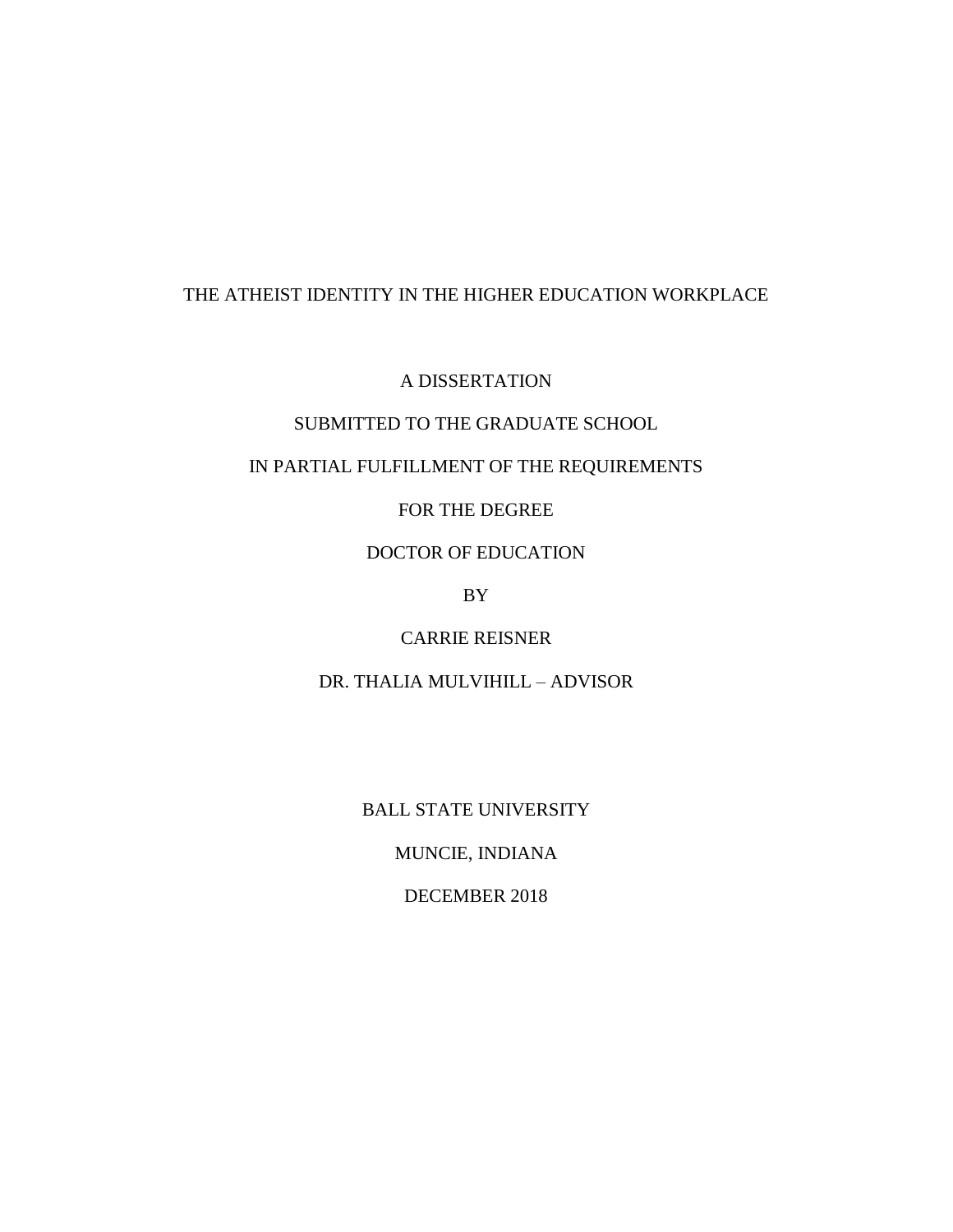## THE ATHEIST IDENTITY IN THE HIGHER EDUCATION WORKPLACE

### A DISSERTATION

## SUBMITTED TO THE GRADUATE SCHOOL

## IN PARTIAL FULFILLMENT OF THE REQUIREMENTS

### FOR THE DEGREE

## DOCTOR OF EDUCATION

### BY

## CARRIE REISNER

## DR. THALIA MULVIHILL – ADVISOR

\_\_\_\_\_\_\_\_\_\_\_\_\_\_\_\_\_\_\_\_\_\_\_\_\_\_\_\_\_\_\_\_\_\_\_\_\_\_\_\_\_\_\_ \_\_\_\_\_\_\_\_\_\_\_\_\_\_\_

APPROVED BY:

Committee Chairperson, Dr. Thalia Mulvihill Date

Committee Member, Dr. Roger Wessel Date

Cognate Committee Member, Dr. Amanda O. Latz Date

At-Large Committee Member, Dr. Renae Mayes Date

Dean of Graduate School, Dr. Adam Beach Date

Ball State University Muncie, Indiana December 2018

\_\_\_\_\_\_\_\_\_\_\_\_\_\_\_\_\_\_\_\_\_\_\_\_\_\_\_\_\_\_\_\_\_\_\_\_\_\_\_\_\_\_\_ \_\_\_\_\_\_\_\_\_\_\_\_\_\_\_

\_\_\_\_\_\_\_\_\_\_\_\_\_\_\_\_\_\_\_\_\_\_\_\_\_\_\_\_\_\_\_\_\_\_\_\_\_\_\_\_\_\_ \_\_\_\_\_\_\_\_\_\_\_\_\_\_\_

\_\_\_\_\_\_\_\_\_\_\_\_\_\_\_\_\_\_\_\_\_\_\_\_\_\_\_\_\_\_\_\_\_\_\_\_\_\_\_\_\_\_\_ \_\_\_\_\_\_\_\_\_\_\_\_\_\_\_

\_\_\_\_\_\_\_\_\_\_\_\_\_\_\_\_\_\_\_\_\_\_\_\_\_\_\_\_\_\_\_\_\_\_\_\_\_\_\_\_\_\_ \_\_\_\_\_\_\_\_\_\_\_\_\_\_\_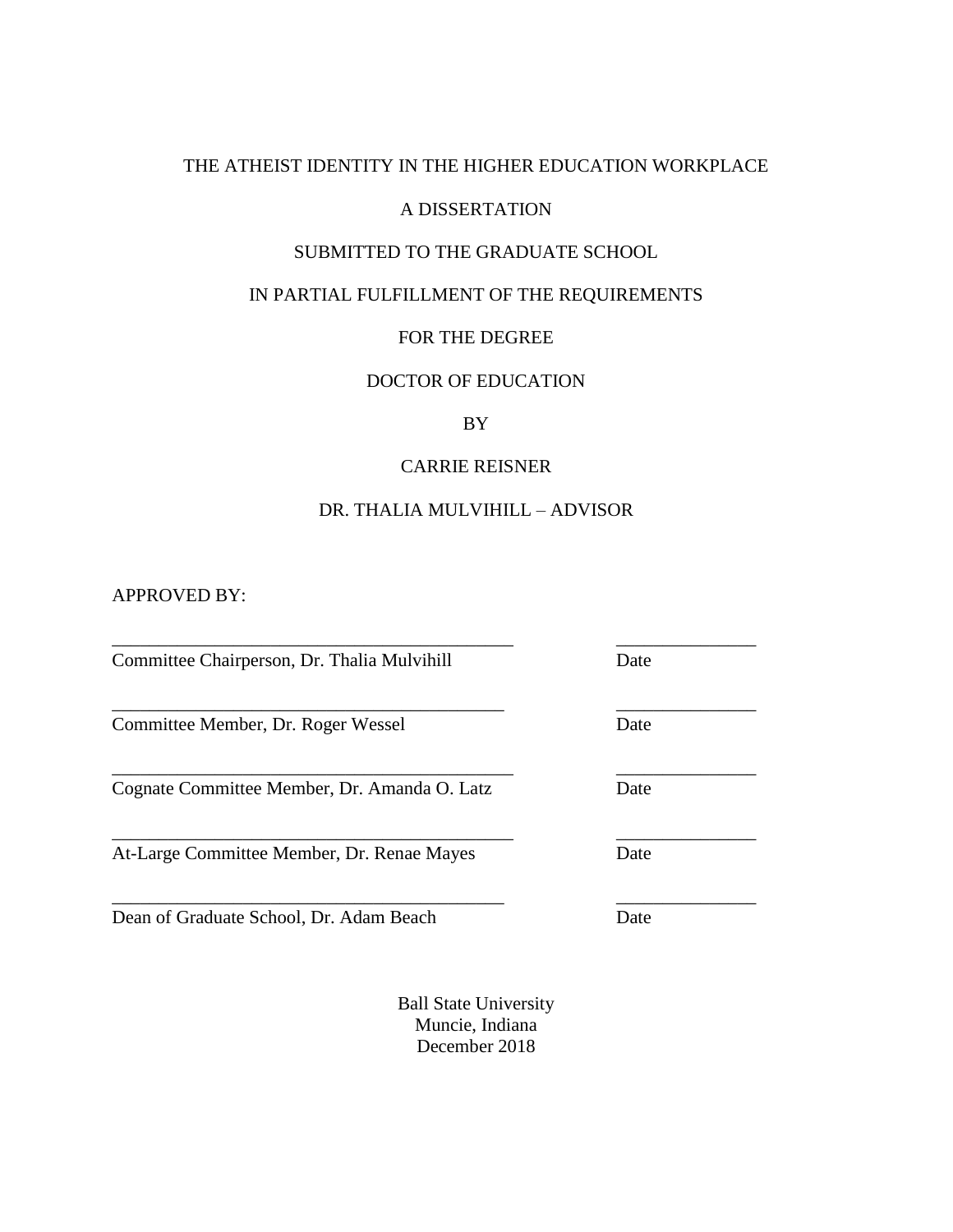# **TABLE OF CONTENTS**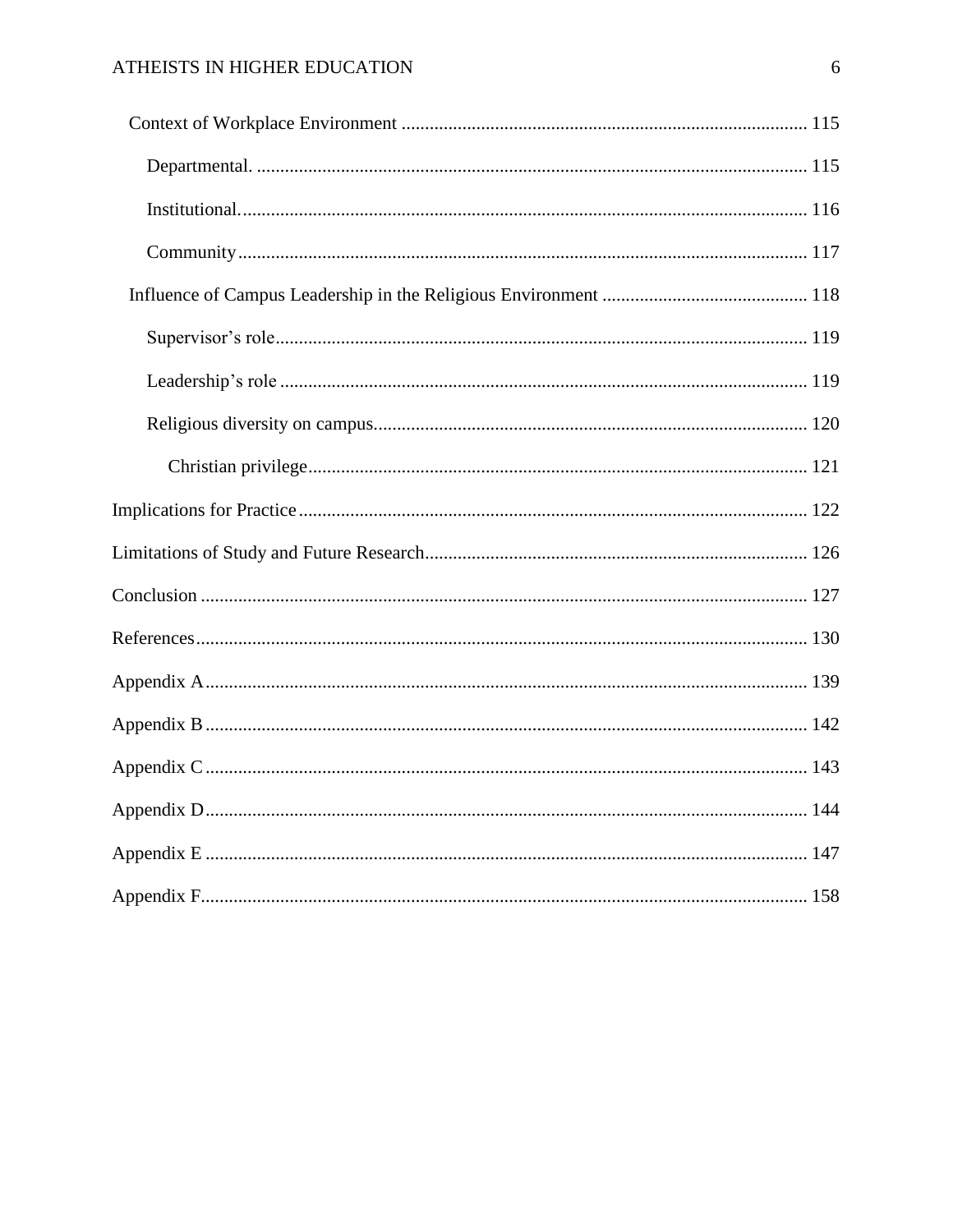### **DEDICATION**

<span id="page-6-0"></span>Earning a doctoral degree is a selfish endeavor. It requires hours, days, weeks, months, and years away from the demands of everyday life and I could not have done this without the support of my family. I dedicate this dissertation to my husband who has provided endless support by keeping our household running and by comforting me in the moments that ended in tears; to my son who always understood when I had to be away or otherwise occupied with school work; and to my parents who have seen me less and less each passing year as I made my way through this program. I promise to be more present with you all in the years to come.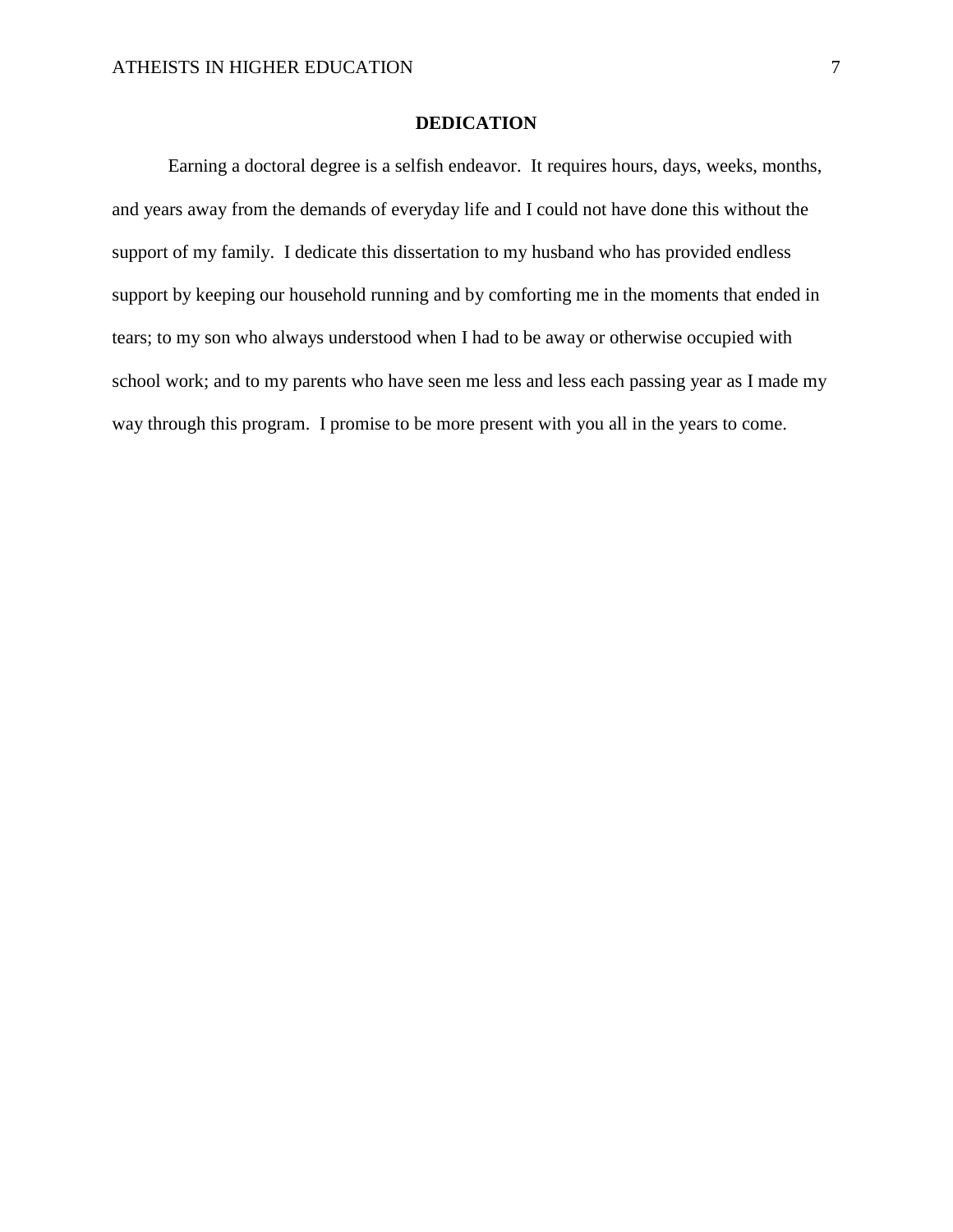#### **ACKNOWLEDGEMENTS**

<span id="page-7-0"></span>This dissertation would not have been possible without the support of many people. First, I would like to acknowledge the participants in this study, as well as my two pilot studies, a total of 16 individuals who identify as atheists and work in higher education. I truly appreciated your time and willingness to share your stories. I enjoyed speaking with each of you and look forward to reconnecting again in the future. I especially appreciated the courage of those who do not feel comfortable sharing this identity freely. I hope that this study can make a difference for others who feel this way about their atheist identity in the workplace.

Next, I would like to acknowledge my network of faculty and peers at Ball State University. I would like to thank my committee members, Dr. Thalia Mulvihill, Dr. Roger Wessel, Dr. Amanda Latz, and Dr. Renae Mayes. I was quite nervous to tell you all what I was interested in studying, but your support was overwhelmingly positive and continued throughout the entire process. Your feedback was invaluable, you made me feel that I was exploring something important, and you helped me to create a study that I am truly proud of. I also made wonderful friends who were my classmates and comrades in this journey. I do not think that I could have done this without all of your support and am proud to share in your excitement as you cross the finish line. I am especially thankful to Dr. Jessika Griffin, who reached back to pull me along as you finished your journey.

Finally, I am eternally grateful for the support I have received from my family and friends, as well as my supervisors and colleagues at Indiana University East. I always felt that I had a group of cheerleaders who were rooting me on from the sidelines. You kindly celebrated my successes along the way and were ready to pick me up when I felt like I could not make it. I share this accomplishment with all of you.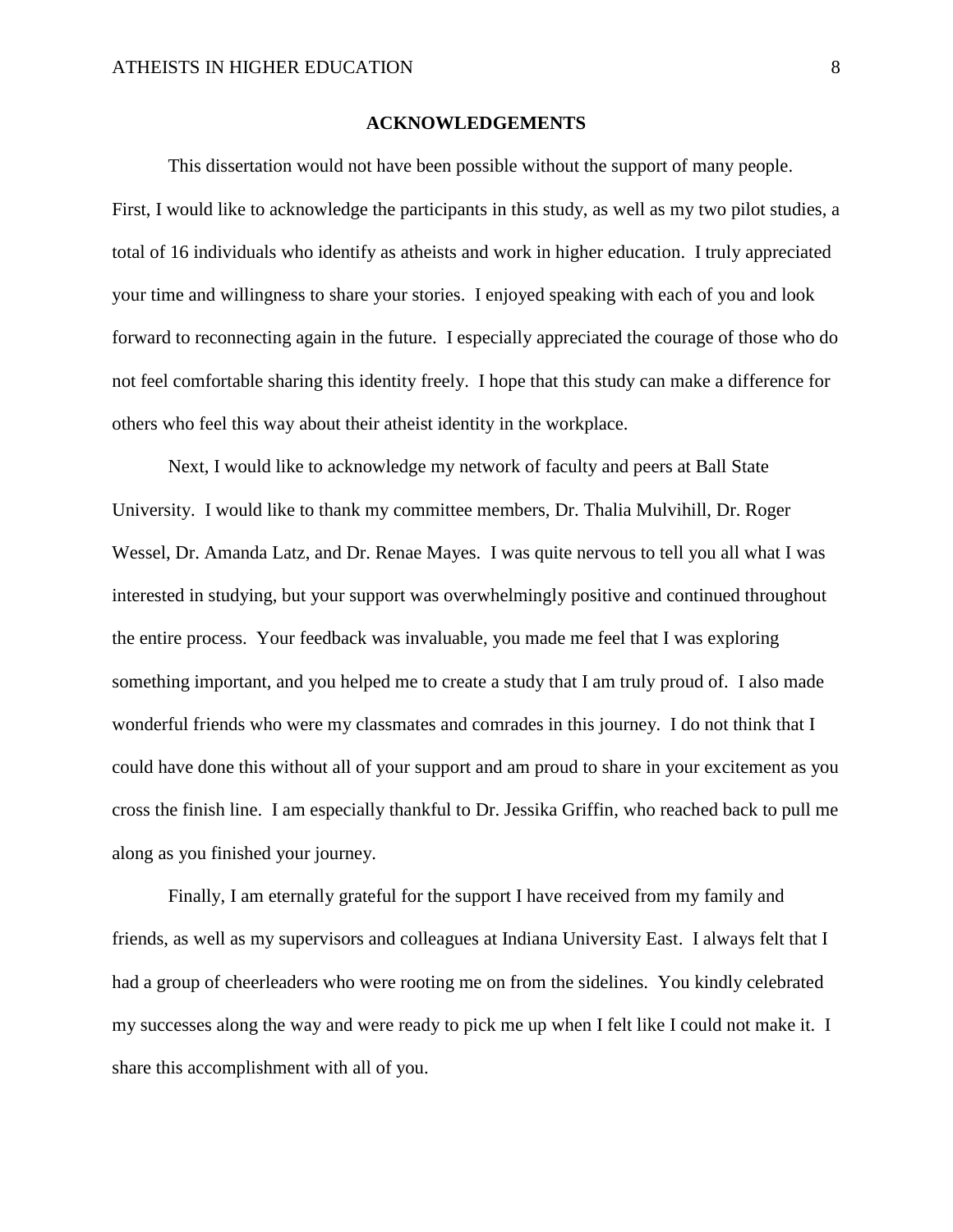#### **ABSTRACT**

<span id="page-8-0"></span>**DISSERTATION:** The Atheist Identity in the Higher Education Workplace **STUDENT: Carrie Reisner DEGREE:** Doctor of Education in Adult, Higher, and Community Education

**COLLEGE:** Teachers College

**DATE:** December 2018

### **PAGES:** 159

A growing body of literature has examined the lived experiences of atheists in the United States (Fitzgerald, 2003; Garneau, 2012; Pond, 2015). While a subsection of this research focuses on the experiences of atheist college students (Goodman & Mueller, 2009; Mueller, 2012; Small, 2011), this study specifically examined the lived experiences of professional staff members who work in higher education and identify as atheists. The study utilized Interpretive Phenomenological Analysis (Smith, Flowers, & Larkin, 2009) and examined the findings through the lenses of stigma management and Christian privilege. The findings indicate that an individual's comfort in his or her identity, the context of the workplace environment, and the influence of campus leadership in the religious environment act in combination to create an experience that is unique to each individual. The implications for practice include the need for atheists to assess the environment prior to accepting employment in higher education, and the importance of including non-religious worldviews into campus diversity programming and human resource workplace diversity training programs.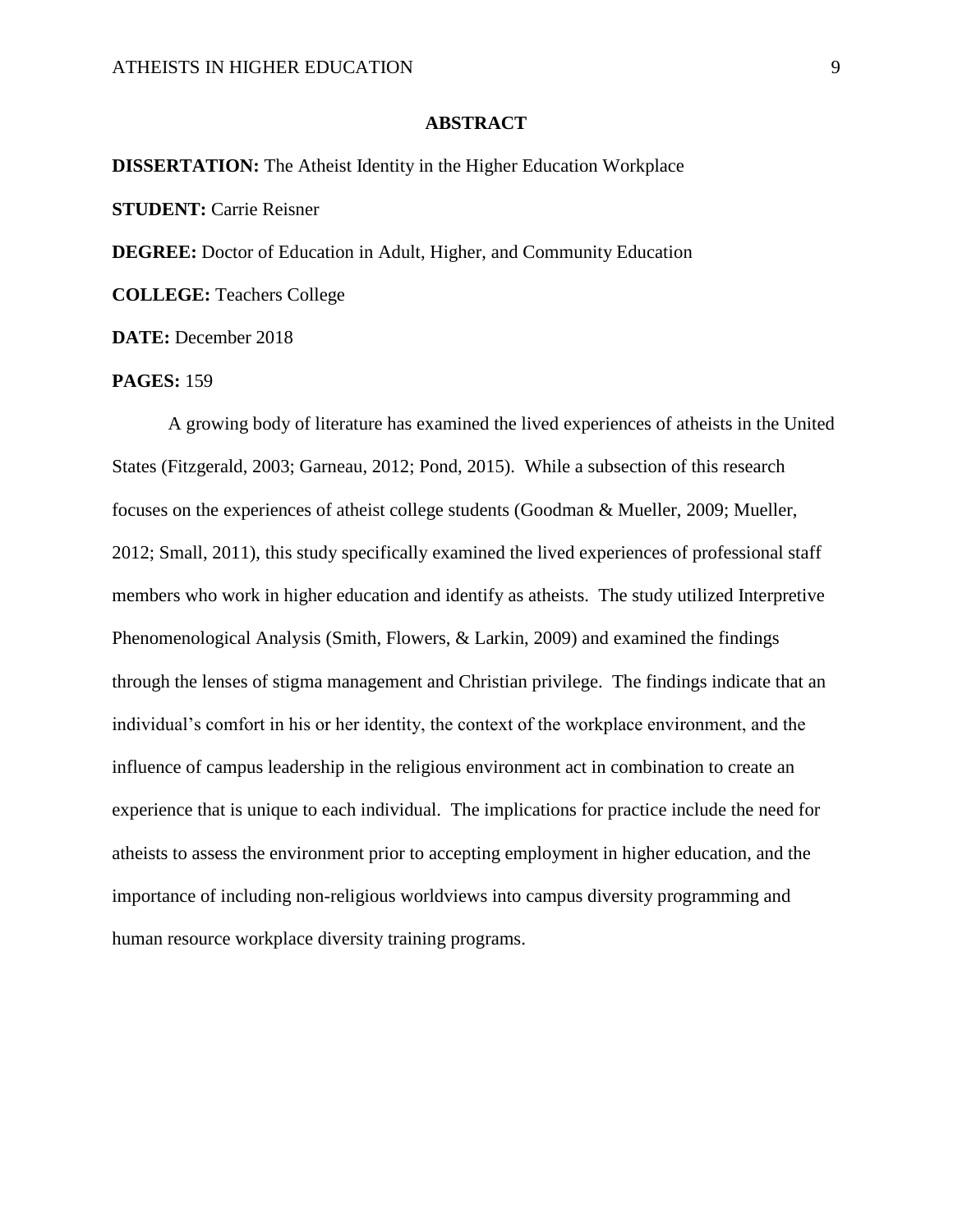#### **CHAPTER ONE: INTRODUCTION**

<span id="page-9-0"></span>Not long after I began my mid-level administrative position at a public, four-year institution in a rural community in Indiana, my secretary invited my son and me to her church carnival. There would be food, bounce houses, kids, and plenty of activities for my then fiveyear-old son to enjoy. I was still new to the area and my son had not yet made friends, so I appreciated the invitation. We arrived on that Sunday afternoon, parked the car, and walked into the large crowd of parishioners enjoying the sunny July day. With each step, however, I could feel a sense of dread and wondered if I had made a mistake by coming. I was at a Pentecostal Evangelical Church just down the street from my campus. As people began to notice me, it felt like a record screeching to a stop. I was dressed in capri pants and a t-shirt. Every other woman at the carnival was dressed in a long skirt. That small difference was an alert to everyone there that, at the very least, I was not one of them. I could feel their eyes on me, wondering who I was. I knew in those moments that the people at this carnival were very different from me. But I quickly realized that it was not they who were different; it was I. This was my new life as an atheist in Indiana, and I was overcome with a sense of otherness that I had never felt before. An otherness that was not likely to be well received by people such as Pentecostal Christians, who are one of the many Christian denominations in the region. I knew that day that I would have to keep this aspect of my identity to myself to feel welcome in this new community, both on campus and off.

I kept my religious beliefs private as best I could for several years, but, inevitably, it was hard to keep completely secret. At times I have experienced discomfort socially or felt that my professional work was judged unfairly because of my atheism. When it came time to explore areas of interest for my dissertation research, this concept of otherness was the first to come to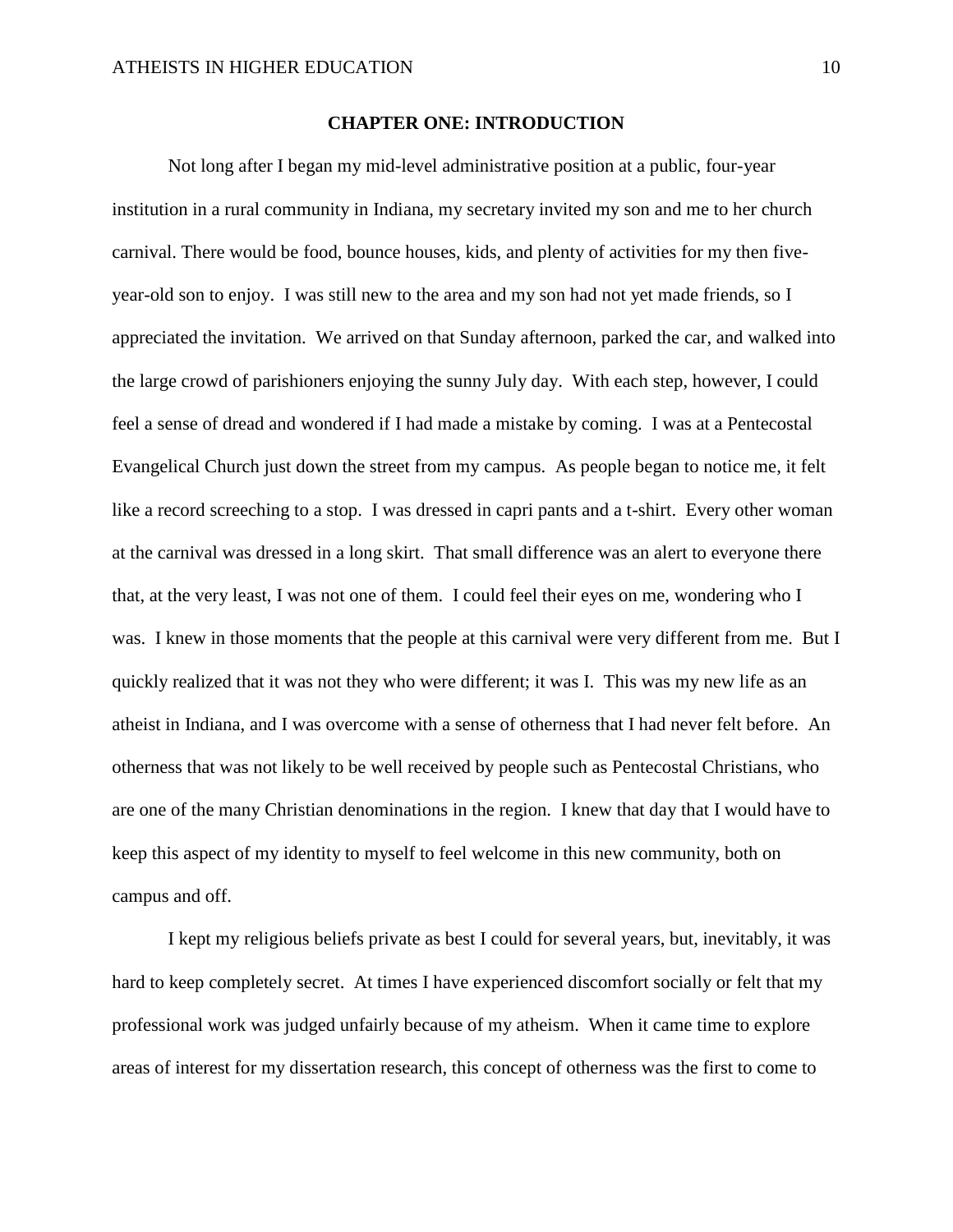mind. Higher education, as a professional field, attracts individuals from a wide variety of ethnic, racial, religious, and other demographic backgrounds. Although I knew that the number of atheists in the area would be small, I also knew from discussions with colleagues that I was not completely alone. I decided to explore how individuals who share this identity experience it in the higher education workplace.

#### **Background**

<span id="page-10-0"></span>The most current research on the religious identities of Americans indicates that the number of people in the United States who identify as non-religious is on the rise (Cox & Jones, 2017). The percentage of people who are classified as religiously unaffiliated has steadily risen since the 1990s from 6% to 24%. This group includes those who are religious but do not claim a particular religious denomination (16%), as well as those who identify as secular (58%), atheists (14%), and agnostics (13%). Although only 3.1% of Americans identify as atheist, experts expect this trend to continue to grow as those who identify as atheists tend to be younger, including more Generation Xers and Millennials than Baby Boomers (Pew Research Center, 2015). Coleman, Hood, and Streib (2018) also suspected that the number of atheists is highly underestimated because of the social desirability to identify with the religious norm of a given culture. Hunsberger and Altemeyer (2006) credited the decline in religiosity and shift toward non-belief to a variety of factors, including a shift in social norms associated with religious participation, contradictions within and disengagement from religious teachings, decreased participation in religion as children, perceived hypocrisy in religion, and a sense that religion is less relevant to the problems of today.

The definition of atheism is complicated as it is intertwined with religiosity and spirituality (Fitzgerald, 2003; Pew Research Center, 2015). Some individuals are not religious,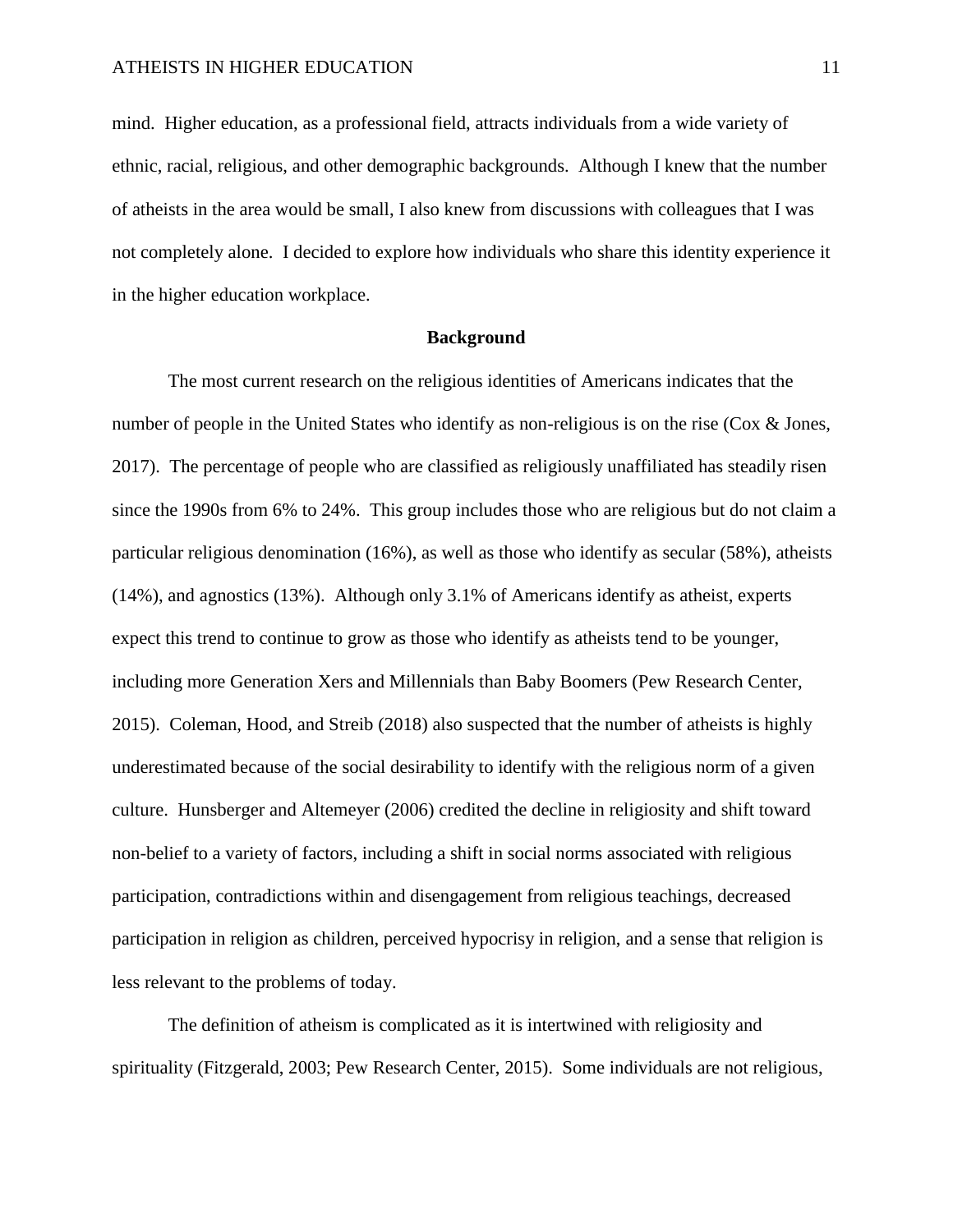but they may still believe in God, while others do not believe in God but still consider themselves spiritual. Even among atheists there is a difference in opinion about the basic definition of atheism, with some insistent that it is a lack of belief in a god, while others contend that it is, in fact, a belief that there is no god (Smith, 2013). Additionally, while some may align with either of those definitions, they may not use the term atheist as a means of identification. Instead, individuals may use terms such as non-theist, humanist, freethinker, and even agnostic, which contends that one can never know if a god exists, instead of atheist. Further, non-belief itself cannot be defined with a singular definition. Silver, Coleman, Hood, and Holcombe (2014) broke down non-belief into six distinct categories: intellectual atheists/agnostics enjoy reading and discussing religion and nonreligion; activist atheists/agnostics value the socio-political aspects of nonreligion and may act on injustices they encounter; seeker-agnostics are open to exploring the possibilities of religion but with the assumption that one will never know if a God exists; anti-theists are more vocal in their rejection of belief and are commonly part of the New Atheist movement; non-theists are more passive in their non-belief and are apathetic about their lack of religious views; and ritual atheist/agnostics value the ceremonial aspects of religion and may participate in activities such as meditation or yoga and seek meaning through these experiences. Indeed, non-belief is a multidimensional worldview.

As a collective, however, atheists and other non-believers tend to subscribe to a common set of values including ethical and moral reasoning, critical thinking, individualism, naturalism, and empiricism (Smith, 2013). Politically, atheists are most likely to espouse liberal values and identify as either Democrat or independent (Cox & Jones, 2017). In terms of the historical and social contexts of this study, which is set in the state of Indiana, I will discuss atheism in relation to the Judeo-Christian God. As such, I have defined atheism as the denial of the existence of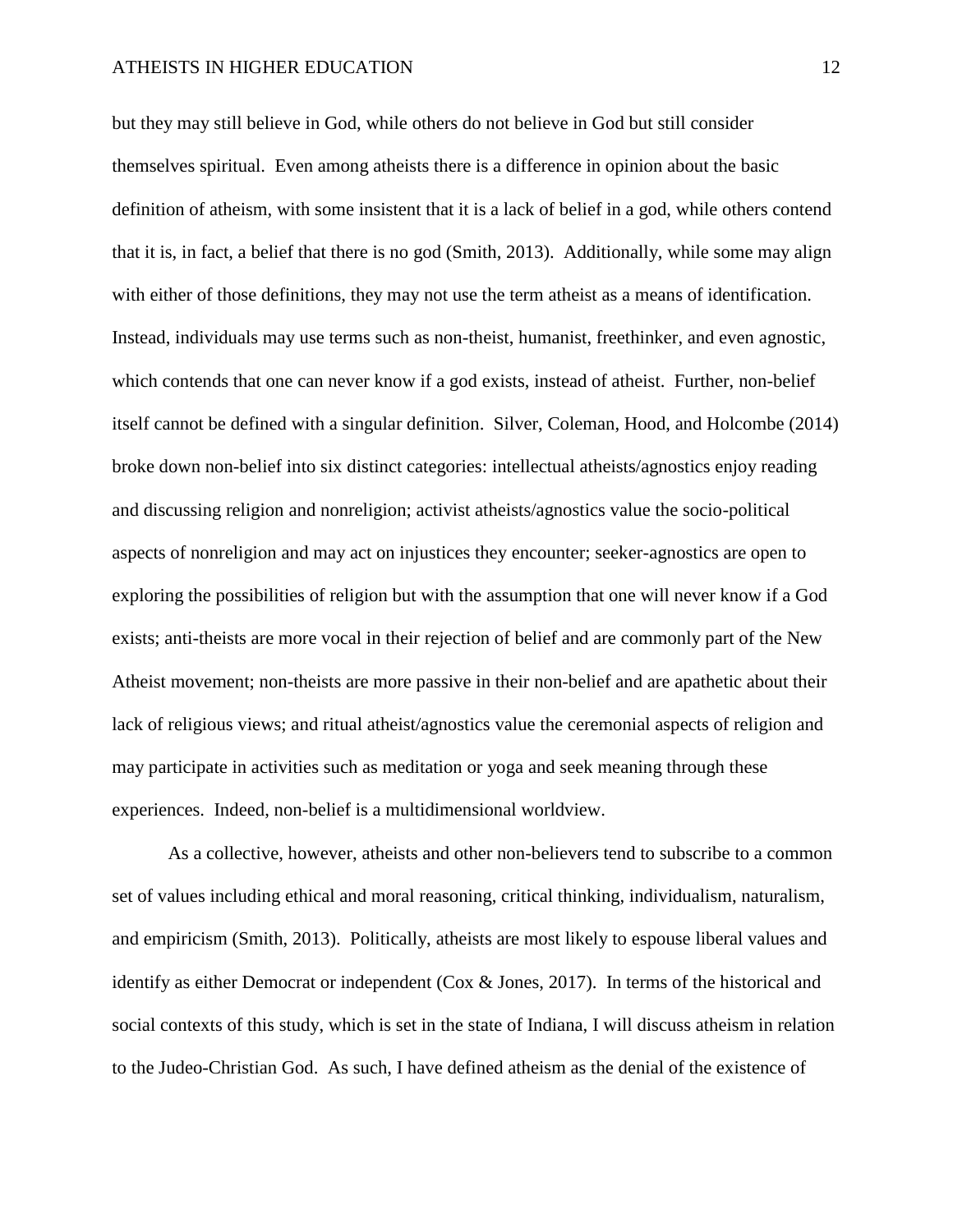God, with the personal philosophies associated with this identity to be explained by my participants.

#### <span id="page-12-0"></span>**Atheist Stigma, Stereotype, and Discrimination**

The atheist identity in the United States is one that is marred by stigma. Stigma is a social construction of identity based on distinguishing characteristics that serves to devalue an individual (Dovidio, Major, & Crocker, 2000). The stigma serves as a means of creating and perpetuating descriptions of groups, known as stereotypes, which are used to influence how we think, feel, and react to others (Biernat & Dovidio, 2000). Perceptions of atheists in the United States are notoriously negative, as they are frequently viewed as a group who lack morals and pose a criminal danger to society. At best they are viewed as narcissistic (Dubendorff & Luchner, 2016), and at worst they are equated with rapists (Gervais, Shariff, & Norenzayan, 2011).

Edgell, Gerteis, and Hartmann (2006) stated, "Atheists are at the top of the list of groups that Americans find problematic in both public and private life, and the gap between acceptance of atheists and acceptance of other racial and religious minorities is large and persistent" (p. 230). Compared to other minority groups in the United States, second to Muslims, researchers cite atheists as not sharing the same vision of American society, are not welcome as potential sons- and daughters-in-law, are considered self-interested elitists who value material wealth or criminally dangerous individuals and pose a threat to the common good (Edgell, Hartmann, Stewart, & Gerteis, 2016). A threat to values drives these perceptions (Cook, Cottrell, & Webster, 2014) along with a sense of distrust stemming from the assumption that, without a religious belief system, an individual cannot have a sense of morality (Gervais et al., 2011; LaBouff & Ledoux, 2016). The perception of atheists varies in the United States from region to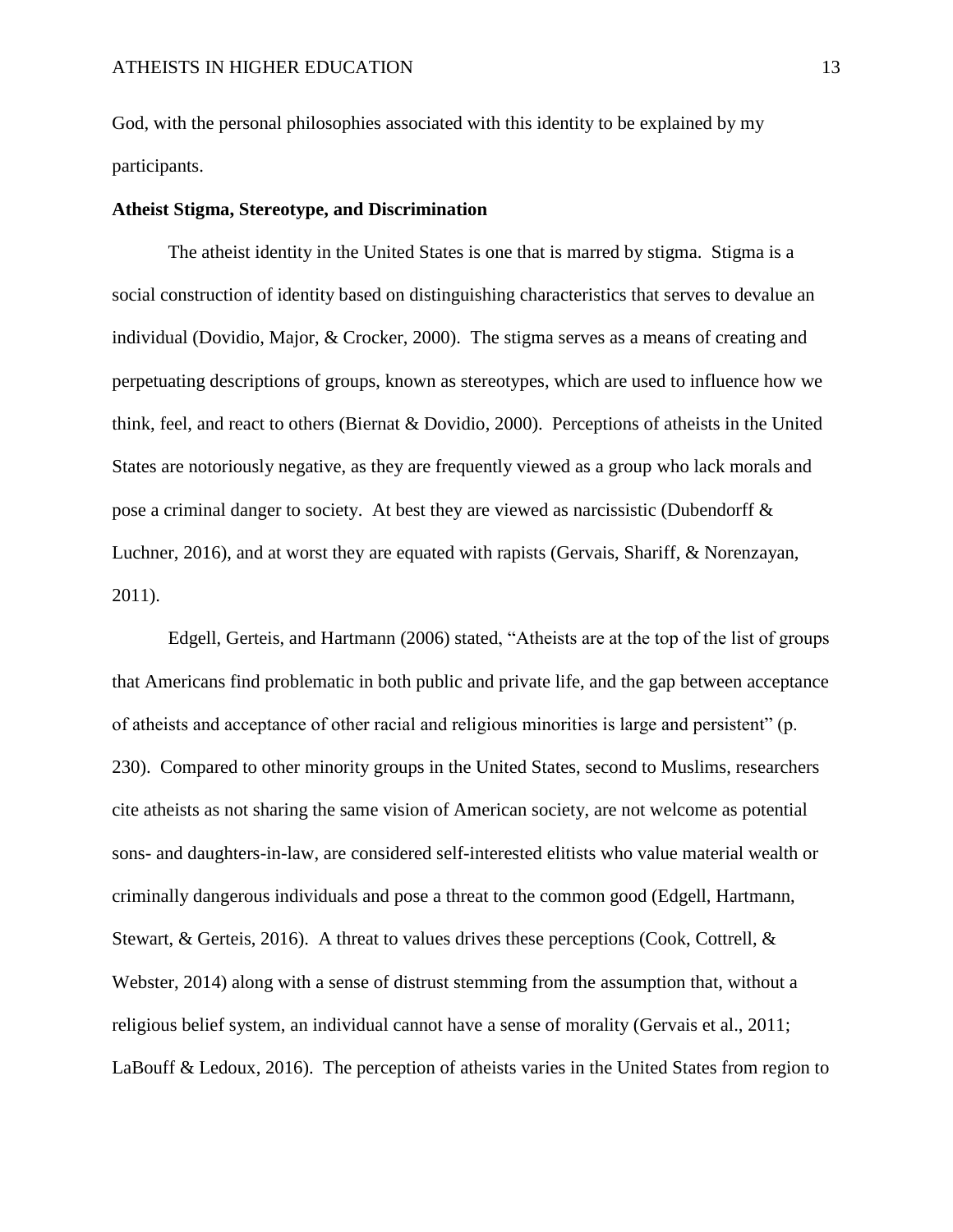region, with those least accepting of atheists living in the South and Midwest (Edgell, Gerteis,  $\&$ Hartmann, 2006).

In comparison to those who identify as religious, those who identify as atheist or agnostic report significantly higher instances of discrimination in the workplace, which is difficult to detect as it can be easily camouflaged by other explanations (Cragun, Kosmin, Keysar, Hammer, & Nielsen, 2012). Slander is the most common form of discrimination that atheists experience, followed by coercion; social ostracism; denial of opportunities, goods, and services; and antiatheist hate crimes, which include property damage and physical assault (Hammer, Cragun, Hwang, & Smith, 2012). Garneau (2012) found that atheists experienced discrimination in the workplace in the forms of being held to a different standard than Christian colleagues and the loss of opportunities, such as promotions, while Pond (2015) noted that individuals reported being fired for their atheism. Hammer et al. (2012) also found that a relationship exists between perceived discrimination and the strength of an individual's atheist identity and the extent to which one is out in his or her atheist identity. In other words, those who are most open about their atheist identity are more likely to experience discrimination.

When compared to the experiences of atheists in other countries, American atheists feel more stigmatized, especially compared to their European and Scandinavian counterparts. Arcaro (2010) found that while 57% of American atheists felt that they could be discriminated against in the workplace, only 15% of those in the United Kingdom and 12% in Western Europe felt that way. Similarly, 61% of American atheists felt that they would experience repercussions from their families and 68% from their communities, while 20% or less felt that way in the United Kingdom and Western Europe. Those in the Bible Belt and Midwest were most likely to feel this form of stigma or discrimination.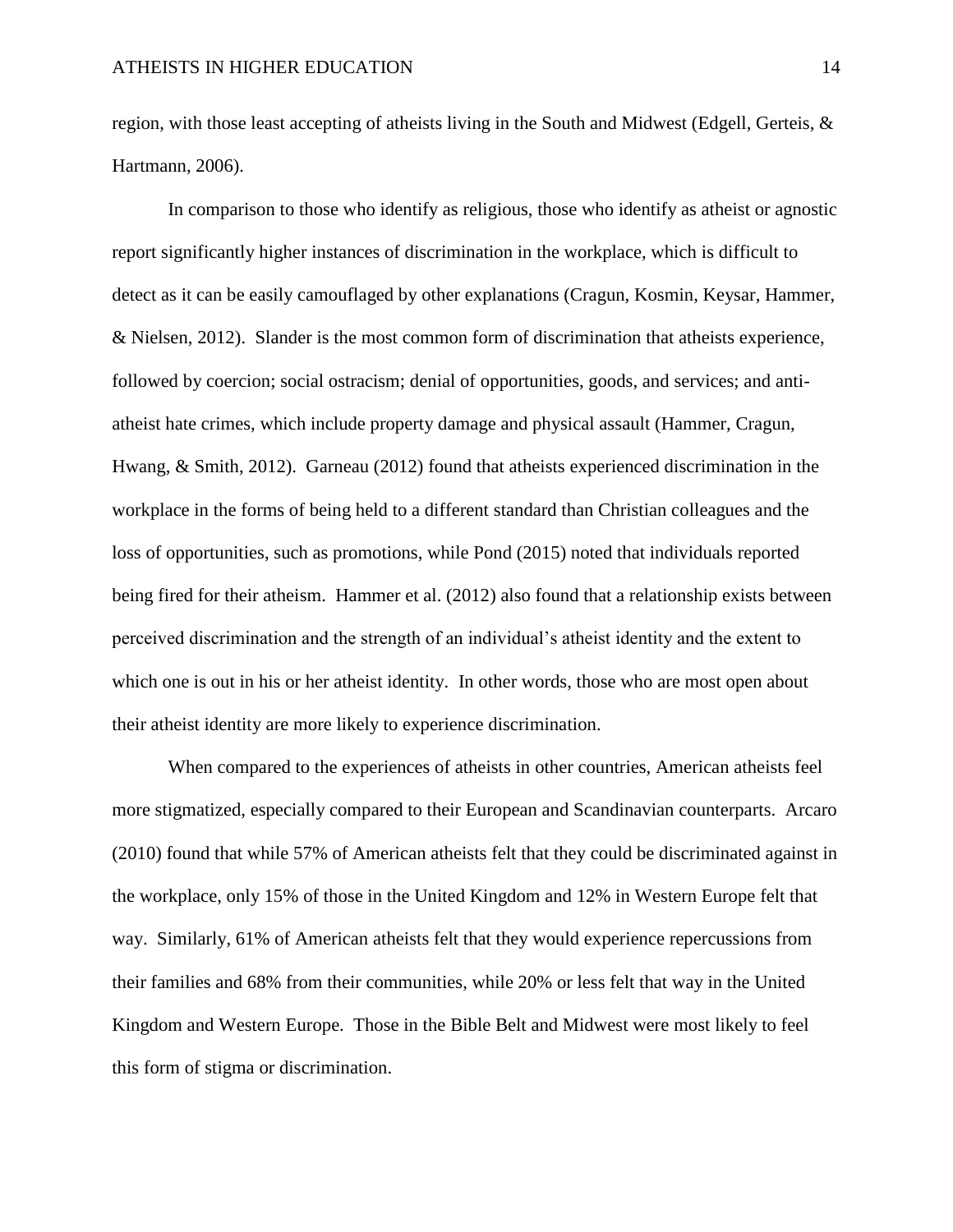<span id="page-14-0"></span>**Atheist stigma and discrimination in higher education.** Colleges and universities are not exempt from the risk of discrimination for atheists, with younger atheists and those in lower income brackets reporting higher instances of discrimination on campus (Cragun et al., 2012). Religious college students have labeled non-religious students with derogatory terms such as immoral, evil, ignorant, shallow, and self-centered (Harper, 2007). Research regarding religious diversity in colleges indicates that those in the religious minority feel marginalized and dominated by Christian norms (Dalton & Crosby, 2007; Lane et al., 2013). Mueller (2012) conducted a phenomenological study of atheist students and found that they struggled to balance experiencing tolerance of their stigmatization and the need to challenge assumptions about atheism. Students needed to be selective about who they were out to about their atheism and were cautious of engaging in religious dialogue on campus.

Current trends are moving toward the creation of multi-faith campuses to be attentive to the varied religious and spiritual identities that students bring to campus and to attend to the holistic development of the student (Dalton, Eberhardt, Bracken, & Echols, 2006; Patel & Giess, 2016; Waggoner, 2016). However, this may not be beneficial to students who identify as atheists. Goodman and Mueller (2009) claimed that colleges and universities exclude atheism from the spectrum of religious diversity that is supported on campuses, furthering the stigmatization of this student group, and suggested that institutions should do more to make atheist students feel included.

#### **Researcher Positionality**

<span id="page-14-1"></span>In qualitative research, "The study reflects the history, culture, and personal experiences of the researcher" (Creswell, 2013, p. 54). I entered this study as an individual who has identified as an atheist for more than 20 years and as a student affairs professional who is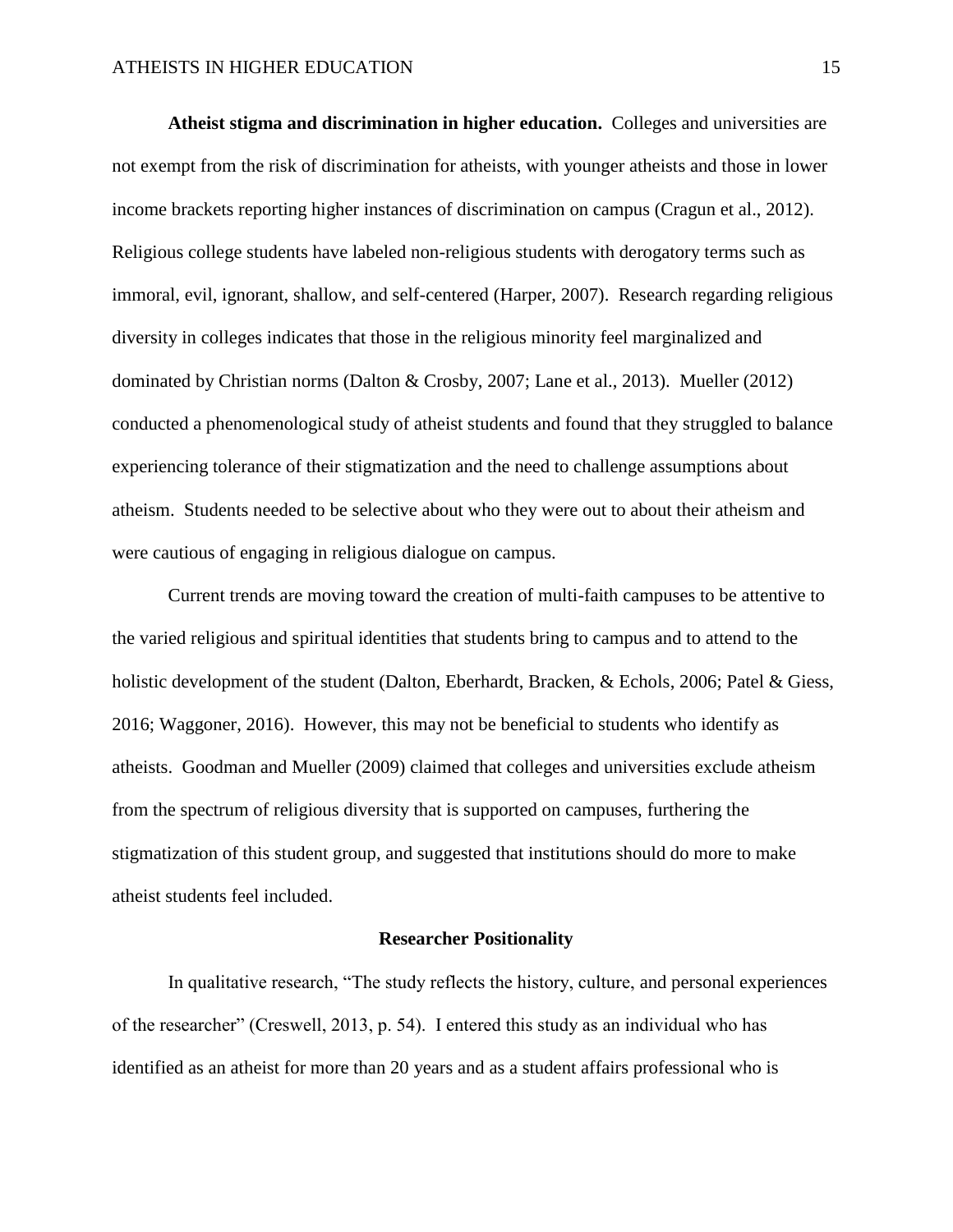employed at a public, four-year institution. My relocation to a small city in rural Indiana from Western New York, where my atheism was not an issue in my daily life, piqued my interest in this topic. Growing up, most of my friends were Catholic. That alone made me different, but at the time I did not have a sense of what religion meant in my life. My family was not religious, and I only began attending church in my teens because my friends were being confirmed and I felt left out. When I began attending a Lutheran church with one of my childhood friends, I felt comfortable because I had attended Brownie and Girl Scout meetings there for more than a decade. I attended Sunday school, took the required confirmation classes, and was eventually confirmed as a Lutheran. I cannot say, however, that I ever subscribed to the teachings of Lutheranism, or Christianity in general. I never felt connected to the idea of a god, although at the time, I would never have denounced the existence of one.

After high school, I attended two different Catholic universities, one as an undergraduate and one as a graduate student, institutions I chose not for their religious affiliation, but for the quality of their academic programs. It was actually the theology classes that I took as an undergraduate student that sparked my disbelief, and in the fifteen years between the time I took my first theology class and the time I enrolled in graduate school, I had completely de-converted. While I came to my conclusions about religion on my own, I read books like *Letter to a Christian Nation* (2008) by Sam Harris and *The God Delusion* (2006) by Richard Dawkins, which helped me to articulate the feelings that I had toward religion, especially after the events of September 11, 2001. My lack of religious beliefs was known to close friends and family, but it was never an issue in my personal or work life in New York. It was not even a concern at the Jesuit graduate institution I attended, where many of my fellow classmates and colleagues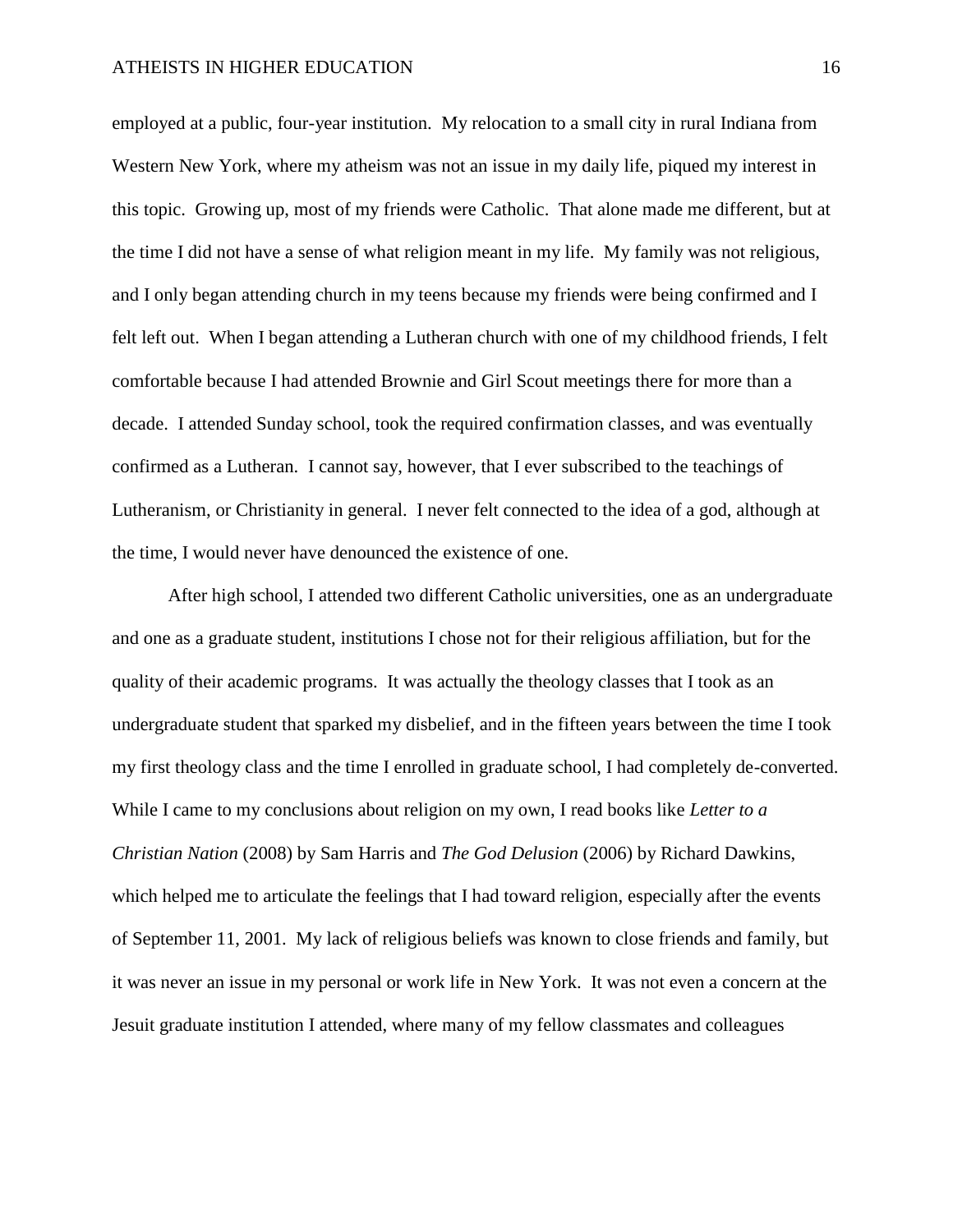attended Catholic mass on a regular basis. It was not until I moved to a rural community in Indiana that I felt the need to assimilate this aspect of my identity into my life.

Upon my arrival it became quite clear that religion, specifically Protestant Christianity, was a large part of the community in which I live, and an important aspect of my colleagues' and students' lives. They frequently spoke about their participation in church activities and their dedication to the teachings of Christ. It was not uncommon to see symbols of Christianity in the offices of professional staff members around campus and Christmas décor in December. My institution even includes a Christian invocation during the commencement ceremony. In the community, the parents of my son's friends and members of organizations with which I am associated through my position at the university asked what church we attended. I felt the need to hide my atheist identity for fear that students, staff, and community members would stigmatize my son and me for our lack of belief. I started reading atheist blogs and other information online to identify a community that could help me to understand better what my atheist identity would mean in this new environment.

For several years I disclosed this aspect of my life to only a select few. I was thankful that my direct supervisor accepted my beliefs, as well as a few students and faculty members. Still, although I never publicly proclaimed my atheism, other colleagues began to figure it out. Two colleagues, to whom I had never disclosed this information, brought it up in conversations about their own faith with comments such as "I know that you don't believe this but. . .", one of whom made large arm gestures and spoke loudly in the hallway, making a spectacle of my atheism to all within earshot. It seemed to me that they were not able to discuss their own beliefs without pointing out my otherness. Another colleague, who I consider to be a trusted professional confidant, once suggested that a communication problem I was having with a new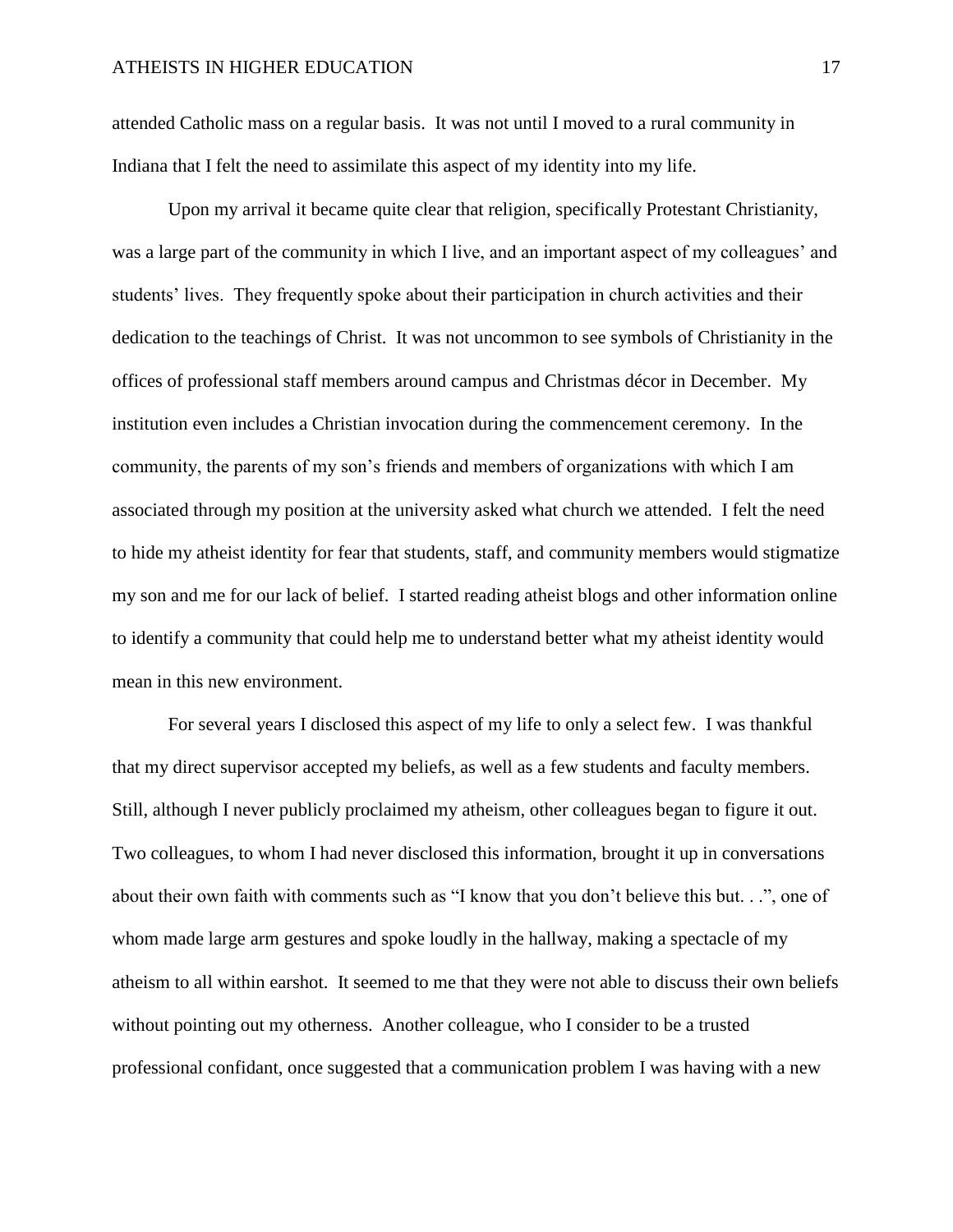staff member, who was a devout Christian, was because of our difference in religious beliefs. Finally, one of my staff members transferred to another position when I confronted her about holding small group church meetings in our office after hours without my permission. Although I was careful to frame the conversation around institutional policies regarding the use of campus space, it was apparent that I was not informed of the space being used because of my views on religion. These experiences have led me to wonder how others who are employed in institutions of higher education experience the atheist identity.

#### **Statement of Problem**

<span id="page-17-0"></span>In the years since moving to Indiana, I have met other atheists who work in higher education. We are a very small subsection of a population who live in a highly Christian region of the country. Many of us are not open about this aspect of our identity, instead tending to sense each other's atheism through subtle clues in language and other markers, such as political opinions. We should feel free to express this aspect of identities, just as our Christian students and colleagues do; however, this is not always the case, as the risk of stigmatization and discrimination of atheists can be felt on college campuses. This has driven my desire to understand better how atheists who live in Indiana experience this identity in the higher education workplace. I utilized a qualitative, phenomenological methodology, which allowed me to gain an in-depth understanding of the lived experiences of atheists in higher education.

#### **Purpose**

<span id="page-17-1"></span>Empirical research about atheists in higher education is growing but still fairly limited. I believe this study will address a gap in the research by specifically examining how those who work in higher education experience the atheist identity. The current literature about atheists in higher education focuses on how students experience the atheist identity in college (Bowman,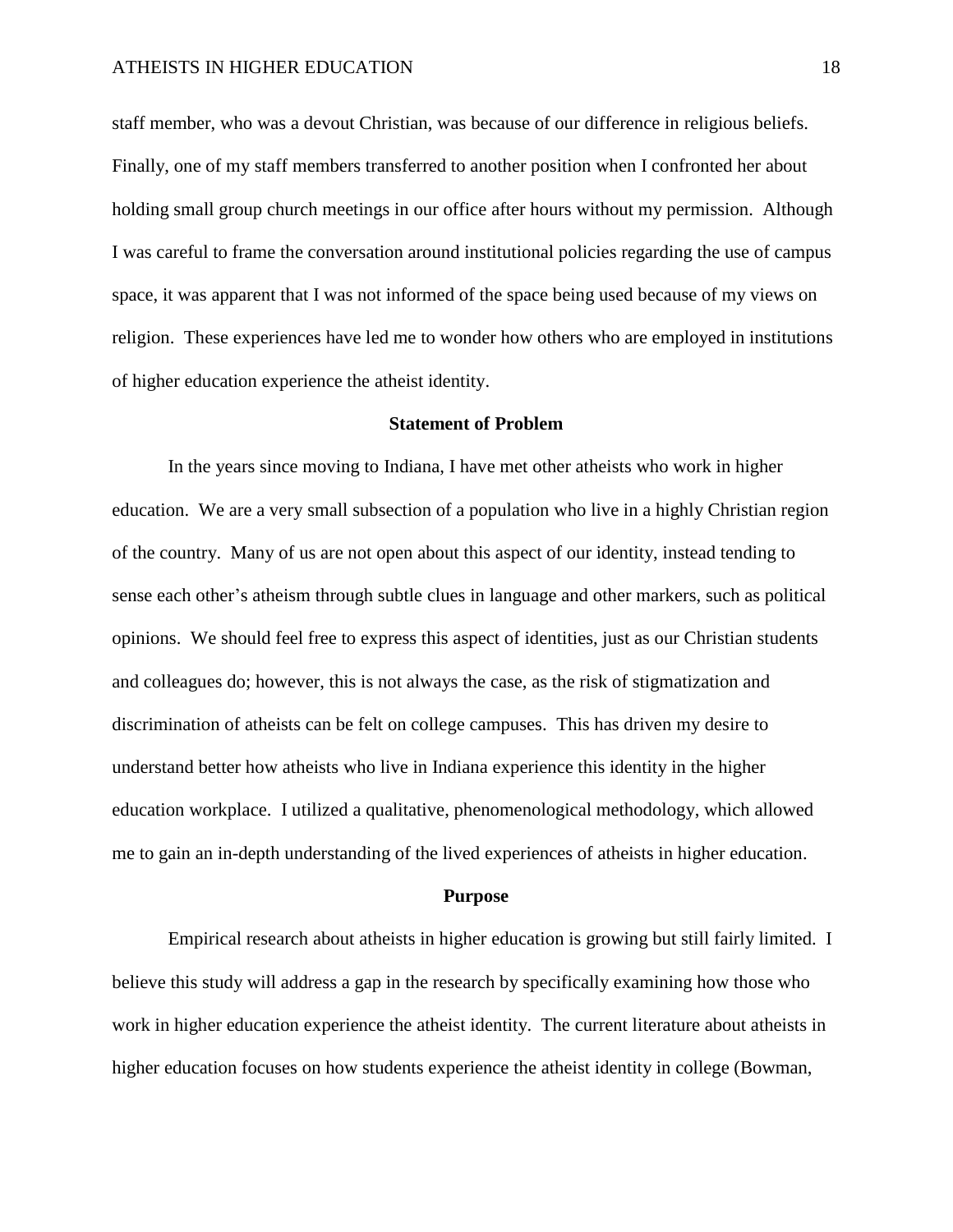Felix & Ortis, 2014; Bowman, Rockenbach, Mayhew, Riggers-Piehl, & Hudson, 2016; Bowman & Small, 2012; Bowman & Smedley, 2012; Cragun, Blyde, Sumerau, Mann, & Hammer, 2016; Goodman & Mueller, 2009; Harrington, Jacob, Harbert, & Saiid, 2014; Mayhew, Bowman, & Rockenbach, 2014; Mueller, 2012; Nash, 2003; Rockenbach, Mayhew, & Bowman, 2015; Small, 2011). The purpose of this research was to specifically explore how professional staff members who identify as atheists experience this identity in the higher education workplace.

#### **Research Questions**

<span id="page-18-0"></span>In this phenomenological study, I examined the lived experiences of professional staff in higher education who identify as atheists. I have defined professional staff as any employee who is not classified as faculty or support staff. Institutions of higher education employ a wide range of professional staff in departments including, but not limited to: student affairs, enrollment management, auxiliary services, athletics, campus police, physical facilities, human resources, business affairs, gift development, marketing, and communications. I did not limit the type of professional position in this study.

Atheists are a marginalized minority group in the United States, and although institutions of higher education tend to be more accepting of diversity than some other workplaces, atheists may still feel that they cannot divulge this aspect of their identity to supervisors, co-workers, faculty, or students. My primary research question was: How do professional staff members who identify as atheists experience that identity in the higher education workplace? This study is informed by two pilot studies (discussed in Chapter Three), which revealed two findings that are critical to the development of this study: the use of stigma management in the negotiation of the atheist identity in the workplace and the presence of Christian privilege in the higher educational environment in Indiana. Therefore, my secondary research questions were: What strategies do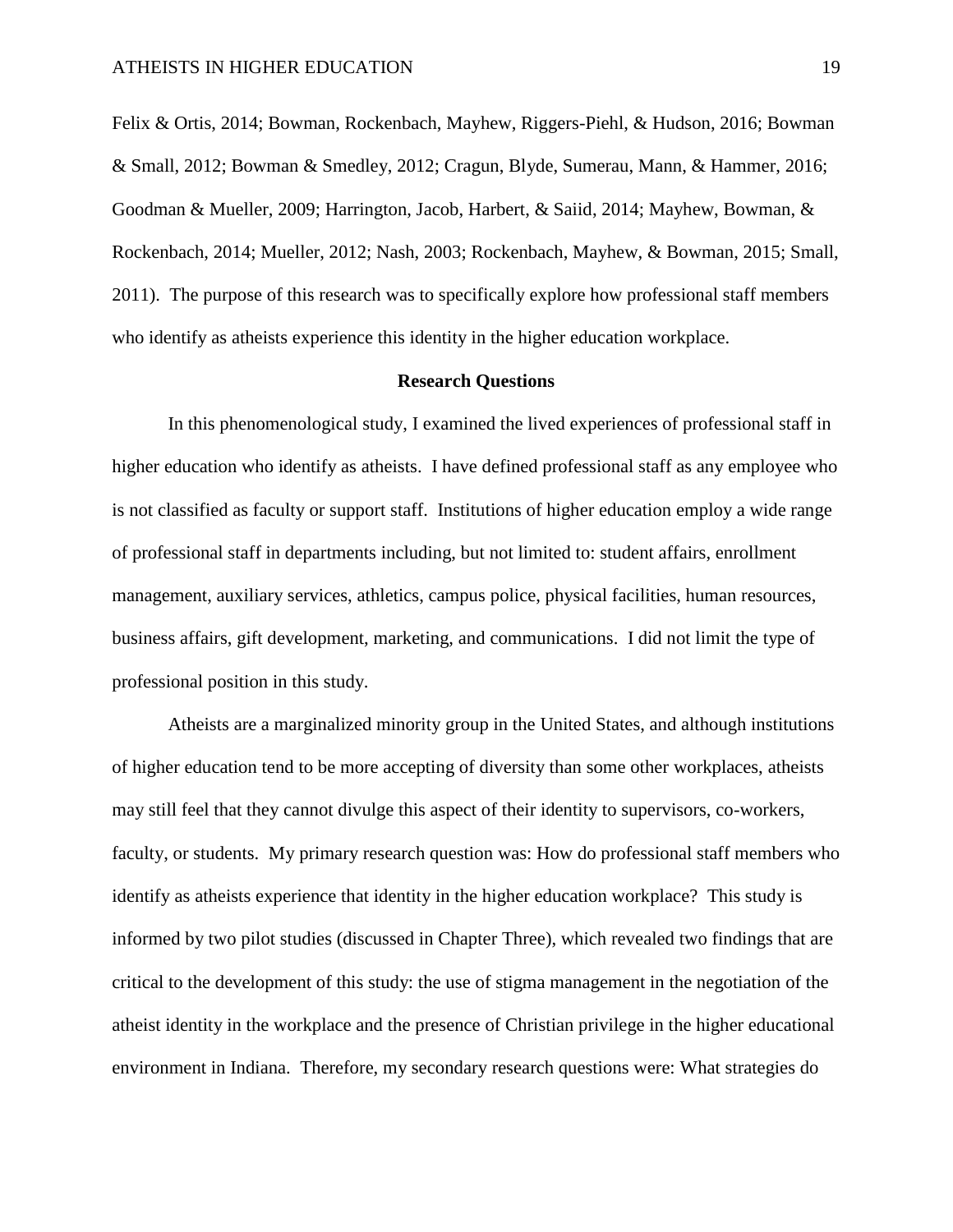they employ to manage the stigmatization of the atheist identity? What role does the religious environment of the institution play in the navigation of this identity? I explored my participants' backgrounds as they related to religion and their atheism, their current and past experiences within higher education, and how they experienced their atheist identities within the higher education environment.

### **Definitions**

<span id="page-19-0"></span>As mentioned earlier, terms surrounding atheism and non-belief can be confusing and have been a topic of discussion by scholars of atheism (Cragun, 2016; Smith, 2011). Throughout this report I have used terminology that may not be commonly known to the reader. As such, I have provided definitions for understanding the terms that are used throughout this report.

**Atheism/Atheist:** Atheism is defined as "to be without belief in a god or gods" (Cragun, 2016, p. 303). An atheist, then, is an individual who is "without belief in a god or gods" (p. 303).

**Agnosticism/Agnostic:** Agnosticism is an acknowledgement that one can never know whether a god or gods exists. As such, an agnostic is an individual who does not deny the existence of a god or gods but rather believes that he or she can never know if a god or gods exist (Cragun, 2016).

**Bible Belt:** A geographical region in the southeast quadrant of the United States characterized by "an ardent fundamentalism, and in particular to places that are populated by those valuing a literal interpretation of the Bible" (Heatwole, 1978, p. 50).

**Catholicism:** The largest Christian religion in the world, Catholicism, or the Roman Catholic faith, was founded by Jesus of Nazareth (Bokenkotter, 2005). In the United States, 23% of the population identifies as Catholic (Gallup, 2018).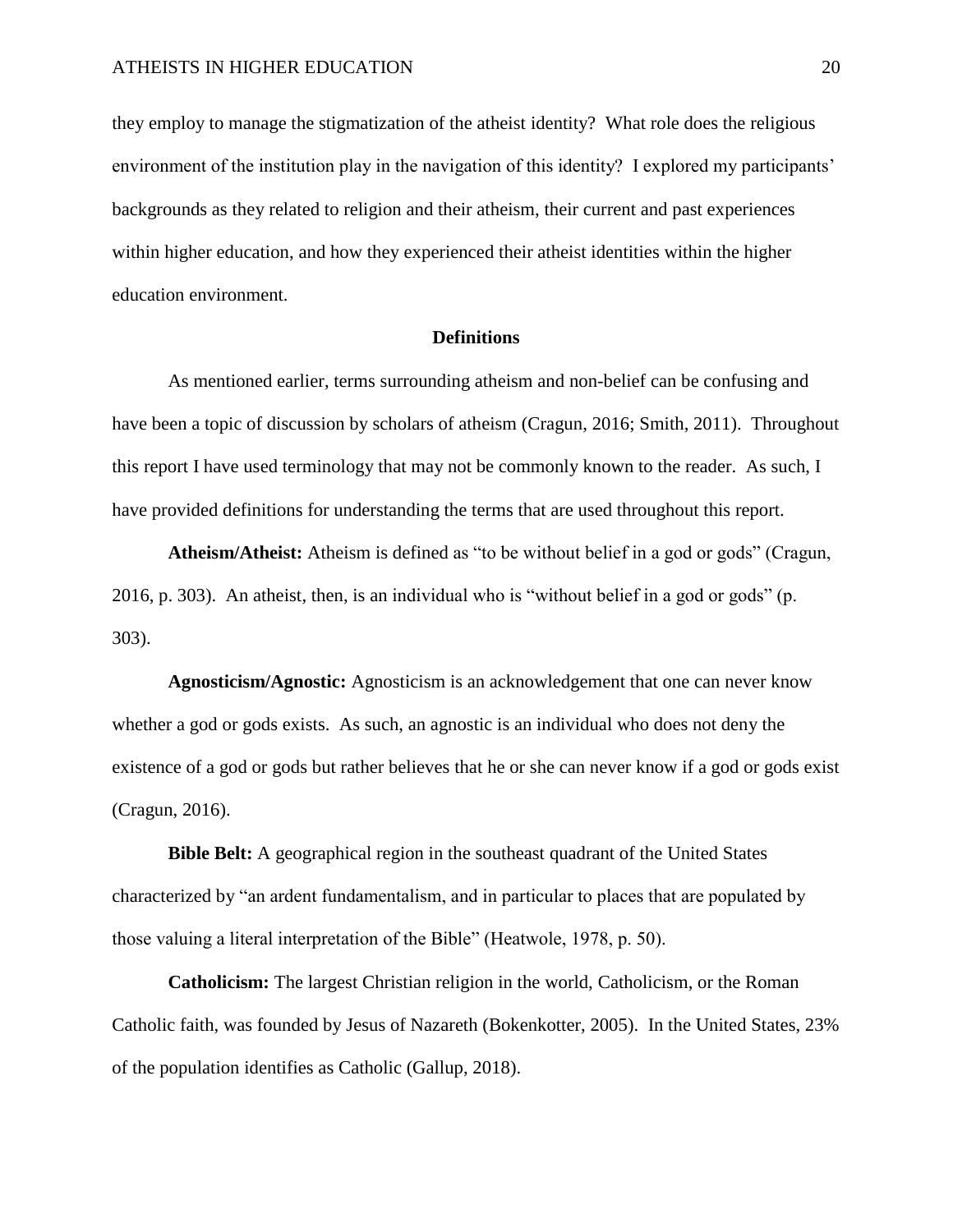**Christian:** An individual who ascribes to the tenets of Christianity, the largest world religion. Christians believe Jesus Christ is the Messiah and son of God, was born of the Virgin Mary, was executed, resurrected from the dead, and will return again, and that salvation comes through Jesus Christ alone (McDowell & Brown, 2009).

**Christian Privilege:** An invisible, unearned, and largely unacknowledged array of benefits accorded to Christians (Blumenfeld, Yoshi, & Fairchild, 2009, p. vii).

**Evangelical**: A branch of Christianity which "which lays special stress on personal conversion and salvation by faith in the atoning death of Christ" (Livingstone, 2013, para. 3).

**Freethinker:** An individual who rejects religious beliefs and ascribes to critical thought, "espousing the use of reason, logic, empirical study, and/or scientific enquiry to determine the truth of a claim" (Bullivant & Lee, 2016, para. 1).

**Marginalization:** Marginalization is the process of pushing a particular group or groups of people to the edge of society by not allowing them an active voice, identity, or place in it (Syracuse University Counseling Center, n.d., para. 1).

**Midwest:** A geographical region of the United States, comprised of states west of the Mohawk River Valley, including Ohio, Indiana, Illinois, Iowa, Nebraska, Kansas, and Eastern Colorado. A high number of individuals who value Protestant Christianity live in this region (Lieske, 1993).

**Professional staff:** An employee in higher education who is not classified as faculty, clerical, or support staff.

**Protestantism:** A branch of Christianity that can be traced back to Martin Luther and the Reformation and rejects the Roman Catholic doctrine (Dixon, 2010). In the United States, 48% of the population identifies as Protestant/Other Christian faith (Gallup, 2018).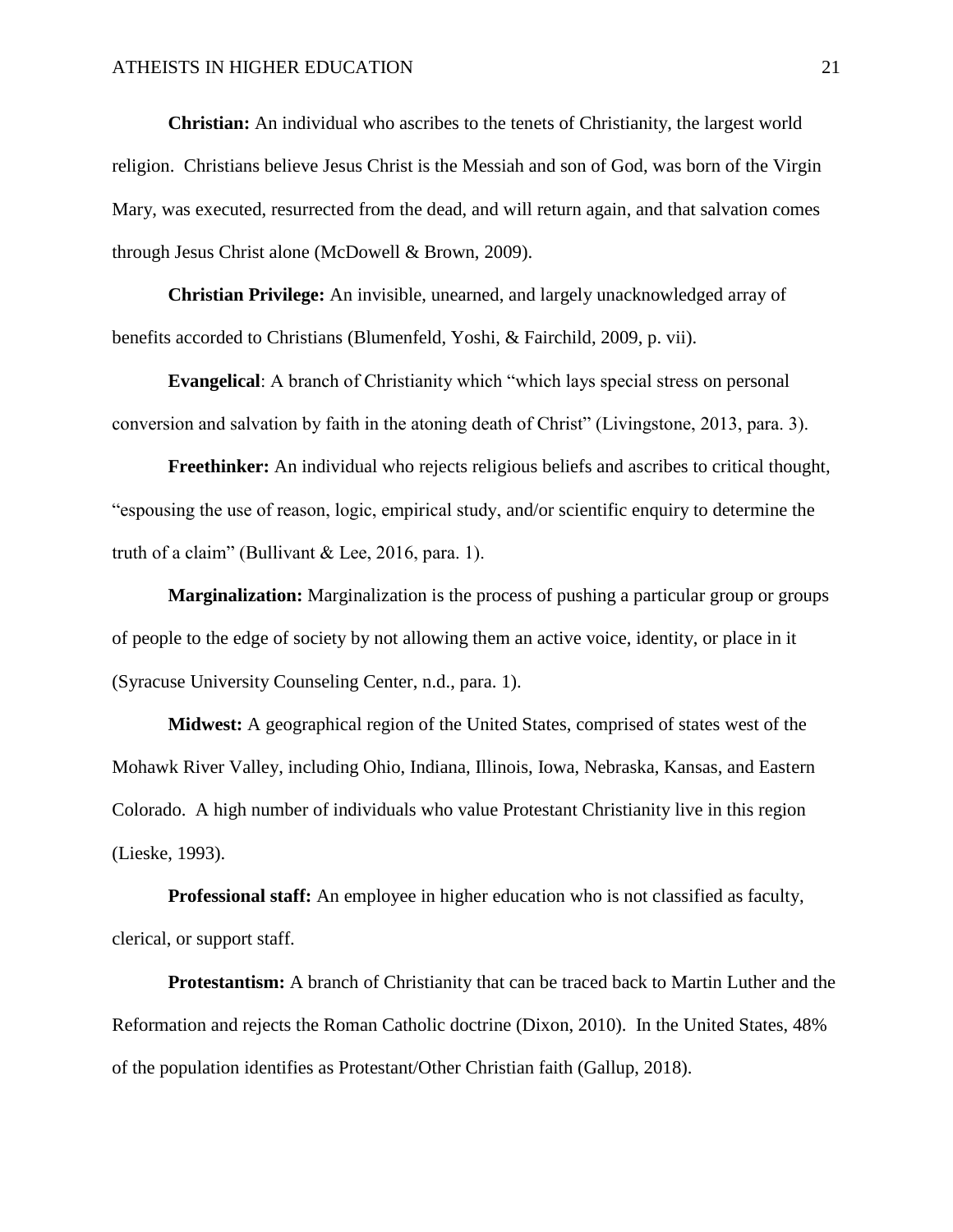**Religious nones:** The religious nones is a common category used in polling of religions which indicates that an individual does not affiliate with any religious denomination. Individuals in this group may still believe in a god or higher power, or may identify as atheist, agnostic, or secular (Pew, 2015).

**Rural:** The United States Census Bureau (n.d.) defines rural in opposition to urban. While urban refers to areas that are "densely developed territory, and encompass residential, commercial, and other non-residential urban land uses" (para. 1), a rural area is one that is not encompassed by an urban area.

**Secular:** Secular is a broad term used to describe things that are not religious; however, it is frequently used as a synonym for non-belief worldviews, such as atheism and agnosticism (Cragun, 2016).

**Secular Humanist:** Rooted in non-belief, secular humanism is a philosophical worldview that values naturalism, the scientific method, and positive ethical values (Council for Secular Humanism, n.d.).

**Stigma:** A social construction of identity based on distinguishing characteristics that serves to devalue an individual (Dovidio, Major, & Crocker, 2000).

#### **Summary**

<span id="page-21-0"></span>In this chapter, I have provided a background for understanding atheism, including the stigma and stereotypes associated with this identity, and the types of discrimination atheists may experience. I have explained my positionality as a researcher, which includes my experiences as an atheist who works in higher education. Finally, I have discussed the purpose of the study and the specific primary and secondary research questions posed to fill a gap in the research regarding the atheist identity in higher education.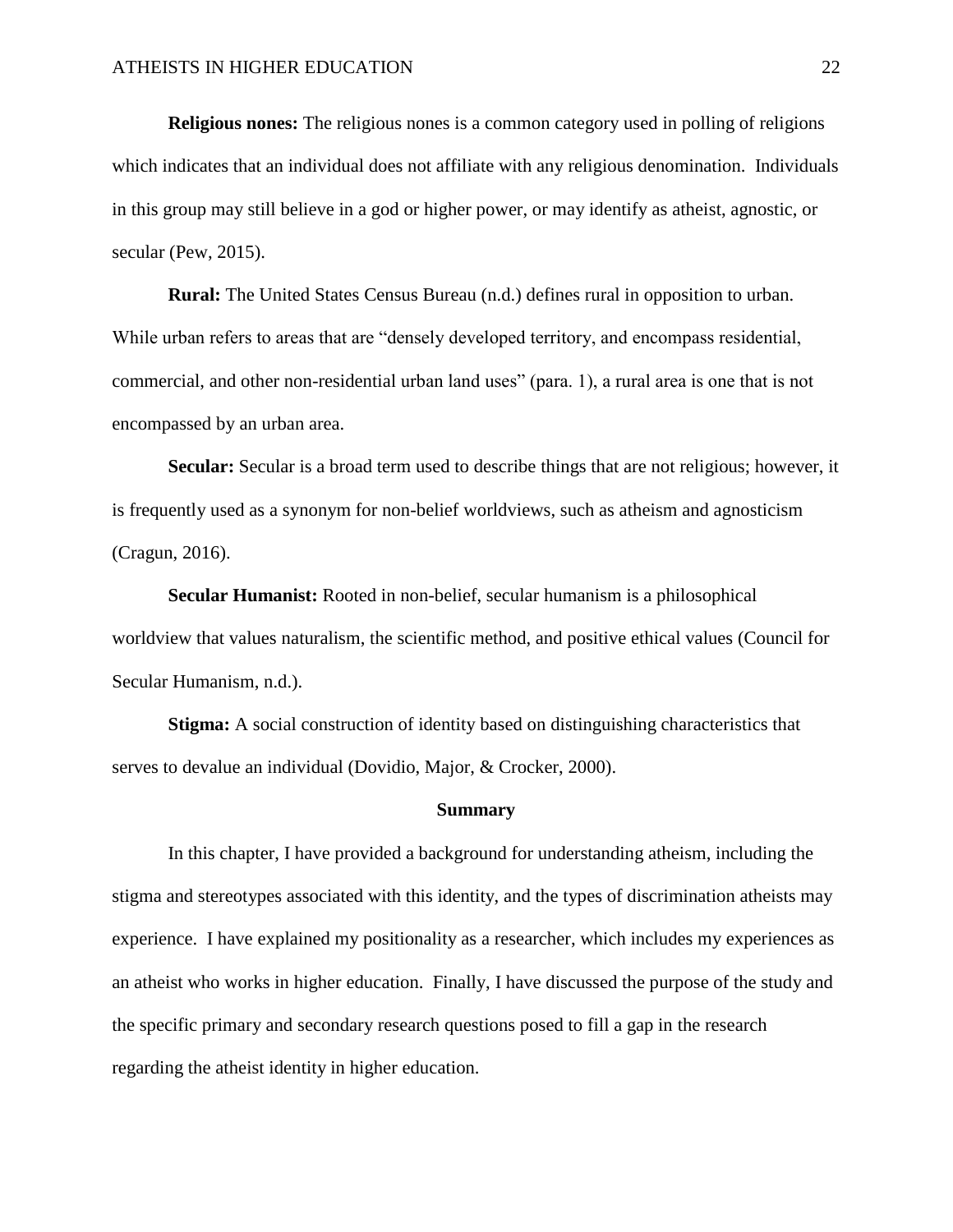#### **CHAPTER TWO: LITERATURE REVIEW**

<span id="page-22-0"></span>This study examines how professional staff members in institutions of higher education experience the atheist identity. This identity experiences stigmatization through stereotypes that devalue the individual (Dovidio, Major, & Crocker, 2000). This study took place in a particular location, the state of Indiana, which is in a highly Protestant Christian region of the country. As such, literature regarding atheist identity development, as well as stigma and stigma management, shaped the study, and will provide a framework for understanding the complexity of the atheist identity and how it is navigated in social and professional situations. Literature about Christian privilege also guided the study and will provide context for understanding the institutional and cultural environment in which my participants work. Finally, the literature about the experiences of atheist college students, which is highly relevant to my study, will shed light on the unique experiences of atheists in institutions of higher education.

I conducted my literature search by utilizing a variety of electronic databases, including Academic Search Premier, ERIC, PsycINFO, Social Sciences Full Text (H.W. Wilson), JSTOR, and ProQuest Dissertations and Theses A&I. Although the majority of my sources came from refereed journals, I also used the Ball State University CardCat system to locate books that were relevant to my search. I frequently searched for new literature and I established several Google Scholar alerts with key terms such as "atheism," "Christian privilege," and "stigma management," which pushed notifications of relevant literature to my Gmail account. Finally, I follow several atheist blogs through social media, which share new, peer-reviewed literature on a regular basis.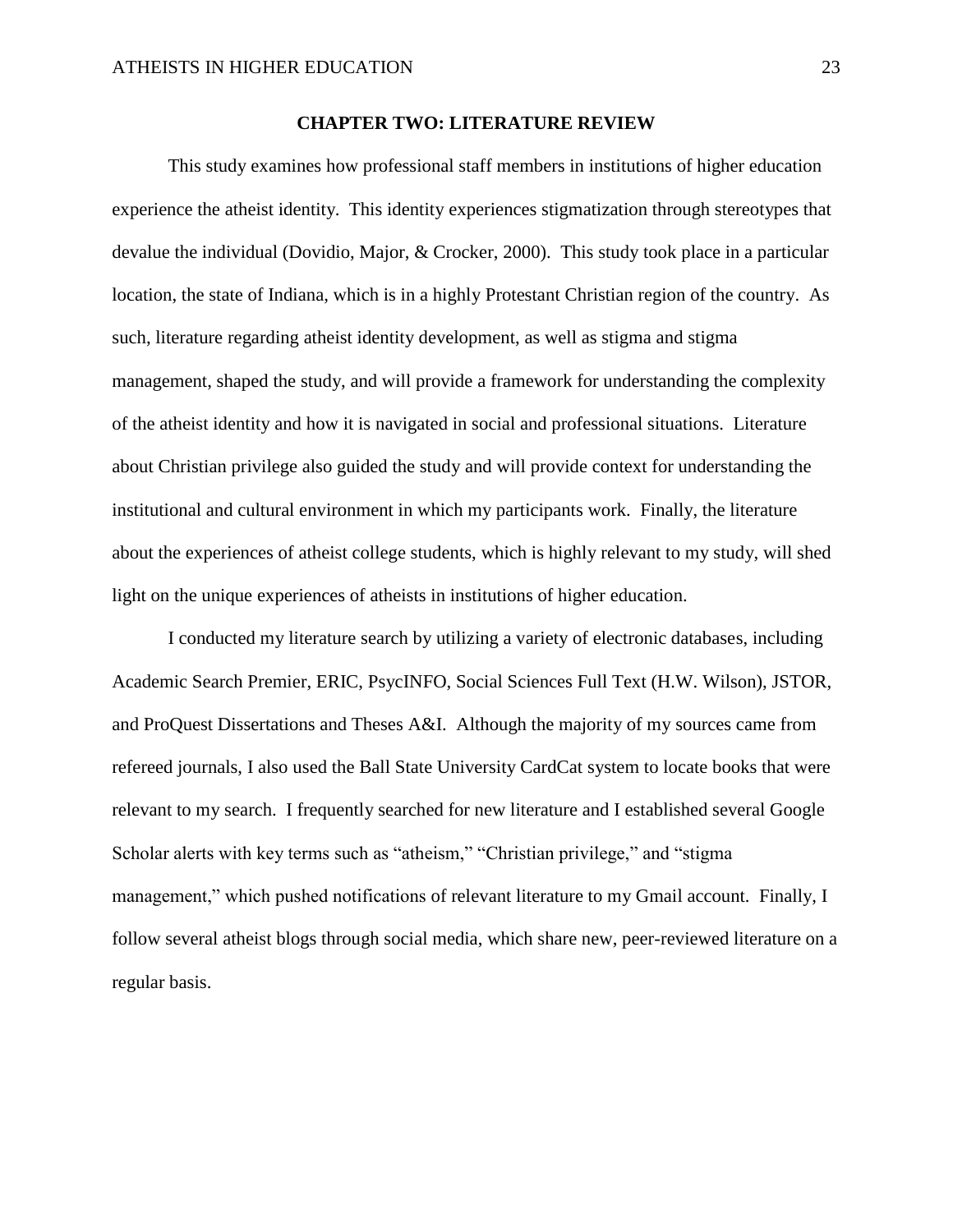#### **Atheist Identity Development**

<span id="page-23-0"></span>In order to explore how the atheist identity develops, it is essential to note that identity is a social construct. Smith (2011) described identity as "that which individuals use to describe and define their membership in groups, their relative positions in social life, and the various ascribed and achieved statuses they hold" (p. 217). The atheist identity is one that is most often developed from the rejection of another religious identity. Smith (2011) described four phases of atheist identity development. The first phase, the ubiquity of theism, is characterized by automatic participation in religion as part of a societal culture. For most Americans, this is some form of Christianity. Belief in God is assumed, participation in religion is the norm, and most individuals enter into the practice of religion before they are old enough to make a conscious decision about their participation.

The second phase, questioning theism, occurs when an individual begins questioning societal norms associated with religion. This phase often begins when an individual starts college or is otherwise exposed to a new environment in which he or she is exposed to diverse ideas and worldviews. Interactions with devout religious believers or a close reading of the Bible is a common impetus for evaluating long-held beliefs. Characterized by doubt, within this phase one begins to unlearn beliefs and practices in a slow progression toward disbelief. Simultaneously, an individual begins to assign new meaning to the concept of morality, which is traditionally viewed as a religious value (Smith, 2011).

The third phase, rejecting theism, begins when an individual has firmly rejected the notion of God and has moved toward viewing the world through a secular lens. Smith (2011) compared the atheist identity to other identities formed from the rejection of and nonparticipation in larger societal norms, such as veganism or non-drinkers. This phase also marks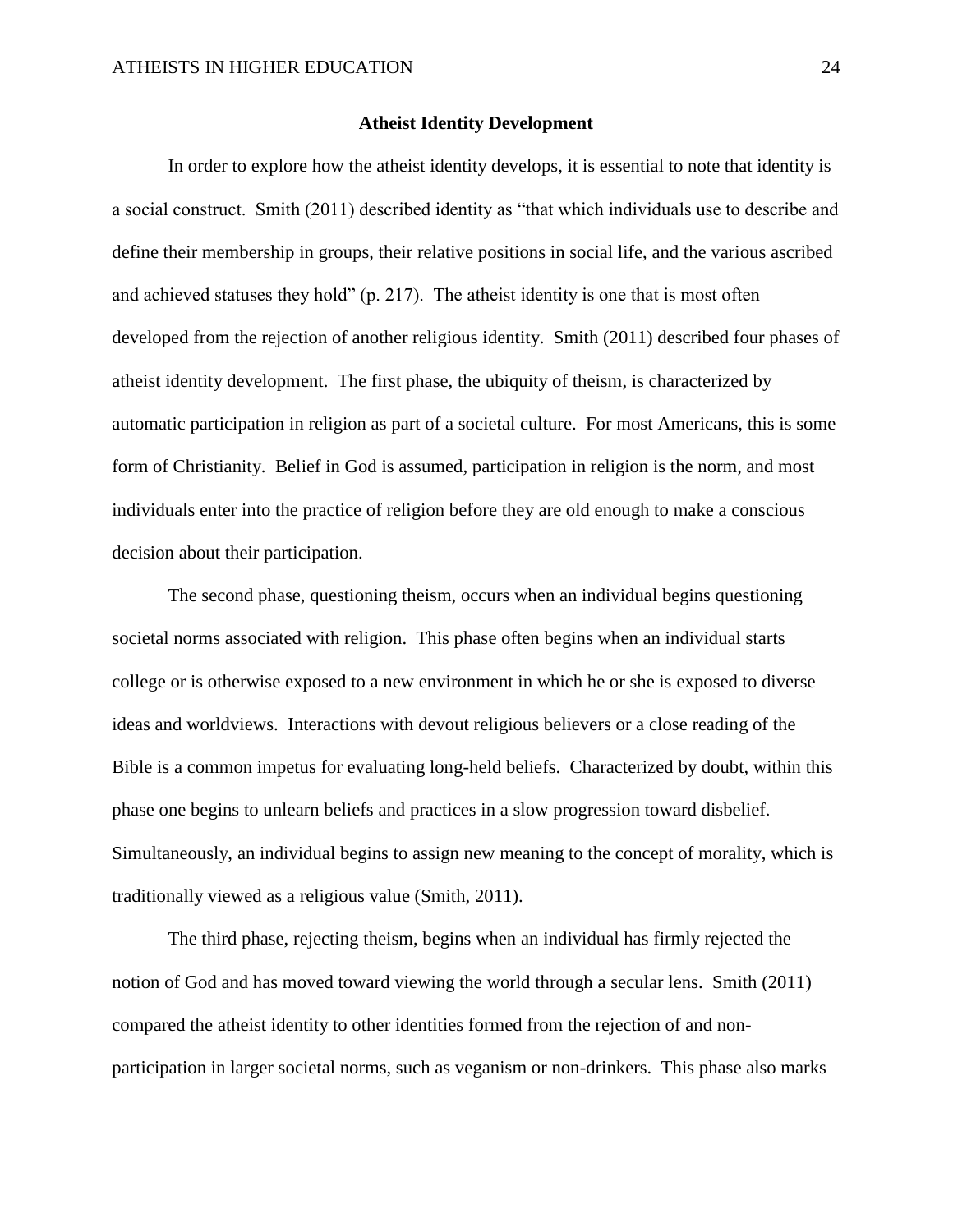when individuals must view themselves as members of an out-group, which could have significant implications for their acceptance by others, including family and friends.

The final phase, coming out atheist, occurs when individuals feel validated in their atheist identity and can make this explicit to others. Those who are out and find community with other atheists tend to have a stronger sense of identity. However, this phase comes with significant risk, as religious believers stigmatize many atheists as being immoral or deviant. For this reason, many atheists do not always fully reach this phase, or may only be out in this aspect of their identity to certain individuals. In this way, atheists are managing the impact that their stigmatized identity has on their social experiences, including the potential for discrimination and other forms of marginalization (Smith, 2011).

#### **Stigma**

<span id="page-24-0"></span>Stigma is a social construction of identity based on distinguishing characteristics that serve to devalue an individual (Dovidio, Major, & Crocker, 2000). Goffman (1963) distinguished between individuals' virtual social identity, which society places on them through stereotypes, and their actual social identity, which is a set of characteristics they actually possess. The attributes assigned to someone's virtual identity make others view him or her as less human than what Goffman  $(1963)$  referred to as "the normals" (p. 5), those without a particular stigmatized identity. Stigmatized identities may be visible to others through physical characteristics or abnormalities. These mark an individual as "discredited" (p. 4), while those whose stigmatized identities are not visible are considered "discreditable" (p. 4). Invisible stigmatized identities include "blemishes of the individual character" (p. 4) such as mental illness, addiction, or criminal behavior, as well as "tribal stigmas" (p. 4), such as race, nationality, and religion. Jones et al. (1984) further broke down stigmatized identities into six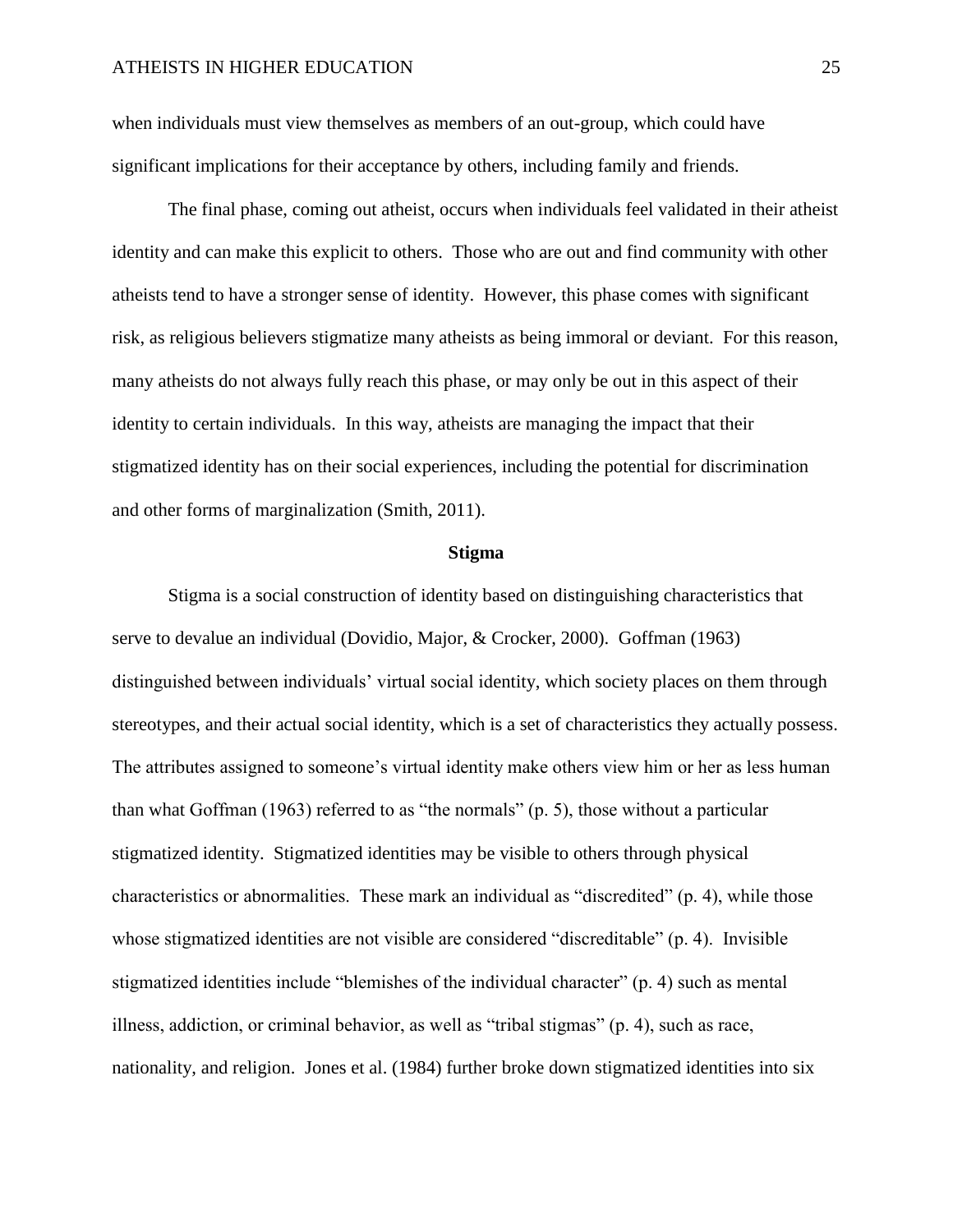dimensions: (a) concealability, which is the extent of the visibility of the stigmatized identity; (b) course of the mark, which addresses whether the stigma will become more pronounced over time; (c) disruptiveness, which considers the extent to which the stigmatized identity interferes with daily life; (d) aesthetics, which concerns the subjective reactions to the stigmatized characteristics; (e) origin, which refers to how the stigmatized identity was formed and the extent to which the individual is responsible for its creation; and (f) peril, which addresses the perceived danger the stigma presents to others.

The rejection of a religious identity most often forms the atheist identity. It is considered a tribal stigma; therefore, it is an invisible stigmatized identity. Our culture perceives the atheist identity as one that an individual has chosen for him or herself through the rejection of the religious norm, one that is potentially dangerous to others because of the cultural assumption that religion is necessary for morality. Stigmas rely upon a cultural context, are constructed locally, and depend upon time (Stangor & Crandall, 2000). Therefore, what may have been stigmatized in one geographic or cultural region during a particular time may not be stigmatized in another region or at another time. Silver et al. (2014) explained how cultural context is important to the atheist perspective:

The stark distinction of atheism lengthens where a single religion happens to stand as the dominant cultural influence. In more secular cultural contexts such distinctions lose their social gravity in lieu of more democratic discourse and private manifestations of belief. Atheism and religiosity become a zero sum proposition where perceived cultural threat is small or does not exist. (p. 990)

A stigma etiology explains how culture forms and perpetuates a stigma (Stangor & Crandall, 2000). First, a physical or symbolic threat to self and society forms an impetus for the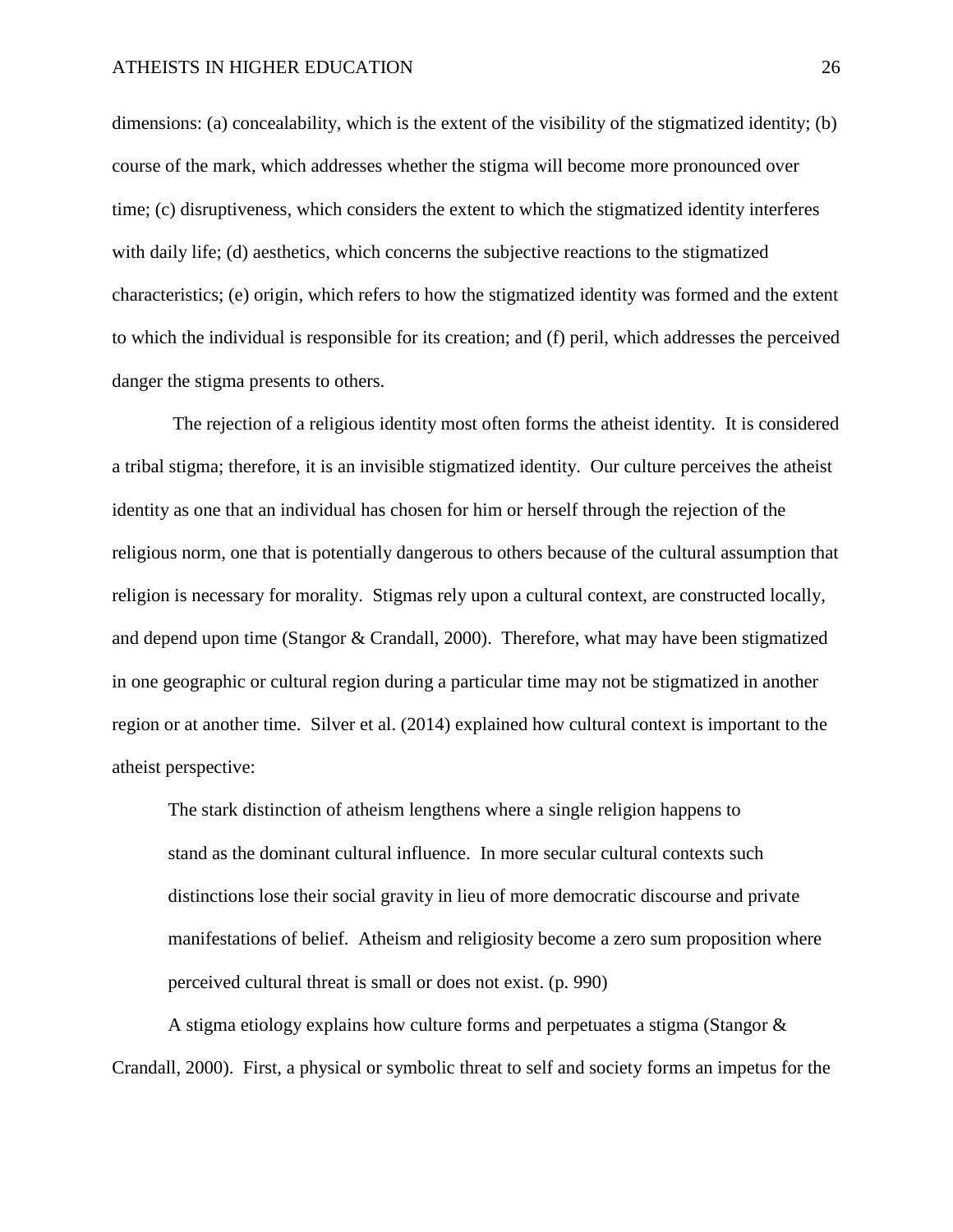stigma. These threats can be ascribed to intergroup conflict, health, physical features, a belief in a just world, or morality, which is most relevant to the atheist identity. Moral threats occur when others perceive a group to possess a different value system that could potentially undermine the common good of society. Once the threat has been established, perceptual distortions amplify group differences and the perceptions are then shared amongst group members, resulting in stigma. This etiology helps us to understand how atheism's rejection of religion, and what are deemed to be religious values, became not just a stigmatized identity, but one of the most vilified stigmatized identities in a highly-Christian, modern American society.

Expanding further on Goffman's (1963) work, Link and Phelan (2001) developed four components that explain how stigma eventually leads to stereotypes and discrimination. First, society must distinguish between differences through the use of labels, some of which are deemed to be more important than others. In turn, society deems some labels to be of lesser value, assigning stereotypes to the undesirable characteristics and coding them into our cognitive processes for quick judgments and decisions about others. Next, we use these labels to form an "us" versus "them" distinction, assigning multiple negative attributes to those with a particular label, sometimes to the extent that those who are not "us" are deemed less human. Once this occurs, it becomes easy to reject those who are labeled as different, resulting in status loss and both individual and institutionalized discrimination of those with the stigmatized identity. Link and Phelan (2001) stated that "stigma is entirely dependent on social, economic, and political power" (p. 375) to be created and perpetuated. The fear of being labeled, stereotyped, and discriminated against by those with power is what drives individuals with invisible stigmatized identities to control who has knowledge of that particular identity and who does not.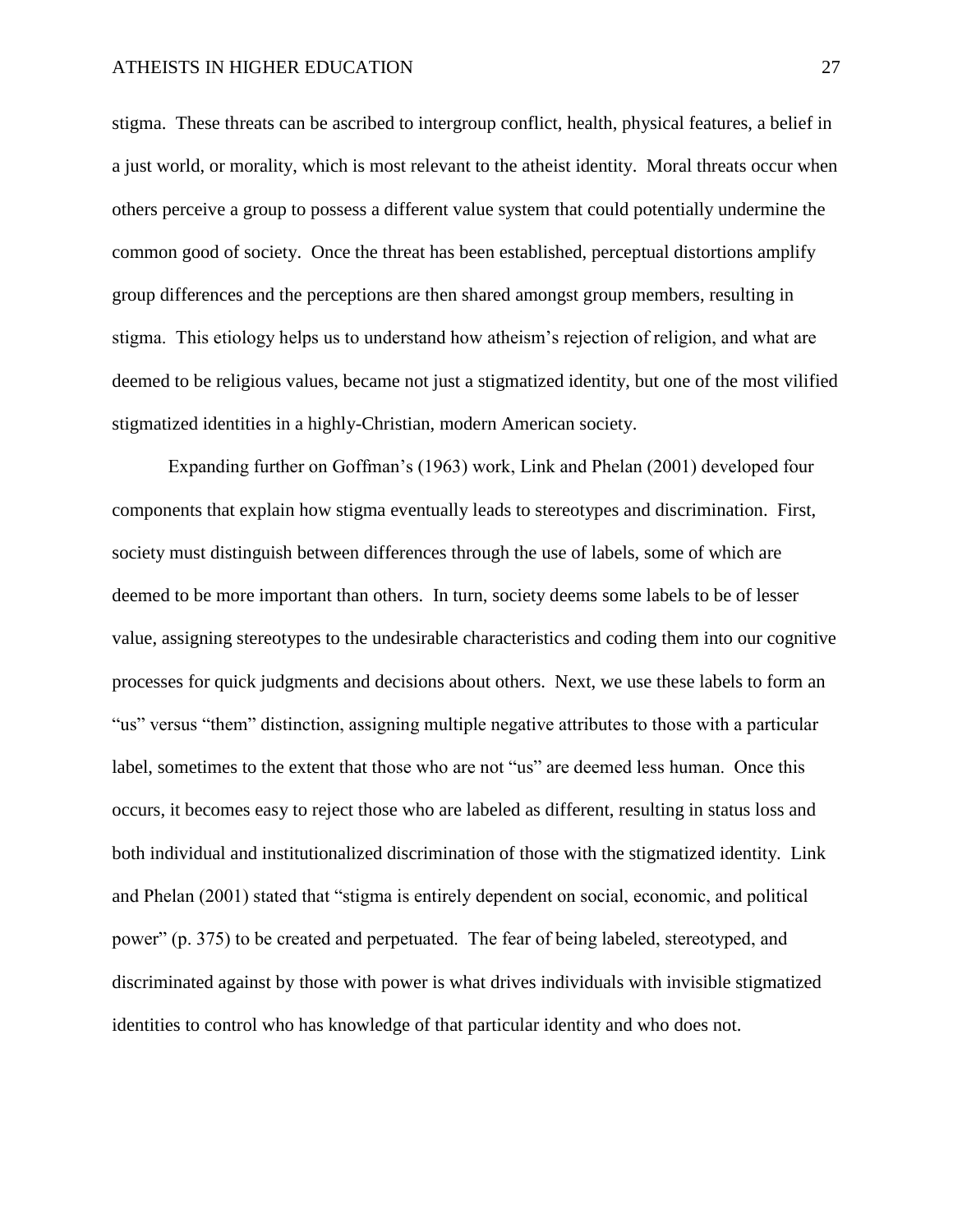#### <span id="page-27-0"></span>**Stigma Management**

Individuals will manage their stigmatized identities differently depending on a confluence of factors that affect their self-esteem (Crocker & Major, 1989). These include the concealability of the stigma, the amount of time that has passed since the stigma was acquired, the acceptance of negative attitudes toward the stigmatized group, the responsibility of the stigmatizing condition, the centrality of the stigma in the individual's self-concept, and whether an individual is a token member of the stigmatized identity in a given situation. Goffman (1963) identified information control as the primary mechanism for the management of invisible stigmatized identities. Individuals continually make decisions "to display or not to display; to tell or not to tell; to let on or not to let on; to lie or not to lie; and in each case to whom, how, when, and where" (p. 42). They may choose to disclose information about their stigmatized identity to select individuals, or "the wise" (p. 28), whose particular circumstances make them a trusted confidant who accepts the stigmatized identity. They may also choose to "pass" (p. 42) as a member of the normative group as a means of concealing their stigmatized identity.

Research on the management of various types of invisible stigmatized identities includes studies of those who have been diagnosed with HIV/AIDS (Foster & Gaskins, 2009; Poindexter & Shippy, 2010); LGBT individuals (Beals, Peplau, & Gable, 2009; Cain, 1991; and Hylton, 2006); individuals with drug addictions (McKenna, 2013); individuals whose parents have been incarcerated (Luther, 2016), as well as those who have been incarcerated themselves (Winnick  $\&$ Bodkin, 2008); those who have been diagnosed with mental health illness (Elliott & Doane, 2015); college students who are non-drinkers (Herman-Kinney & Kinney, 2012); and atheists (Fitzgerald, 2003; Garneau, 2012; McClure, 2017; Pond, 2015). This research has revealed that individuals use a wide variety of strategies to conceal their stigmatized identities.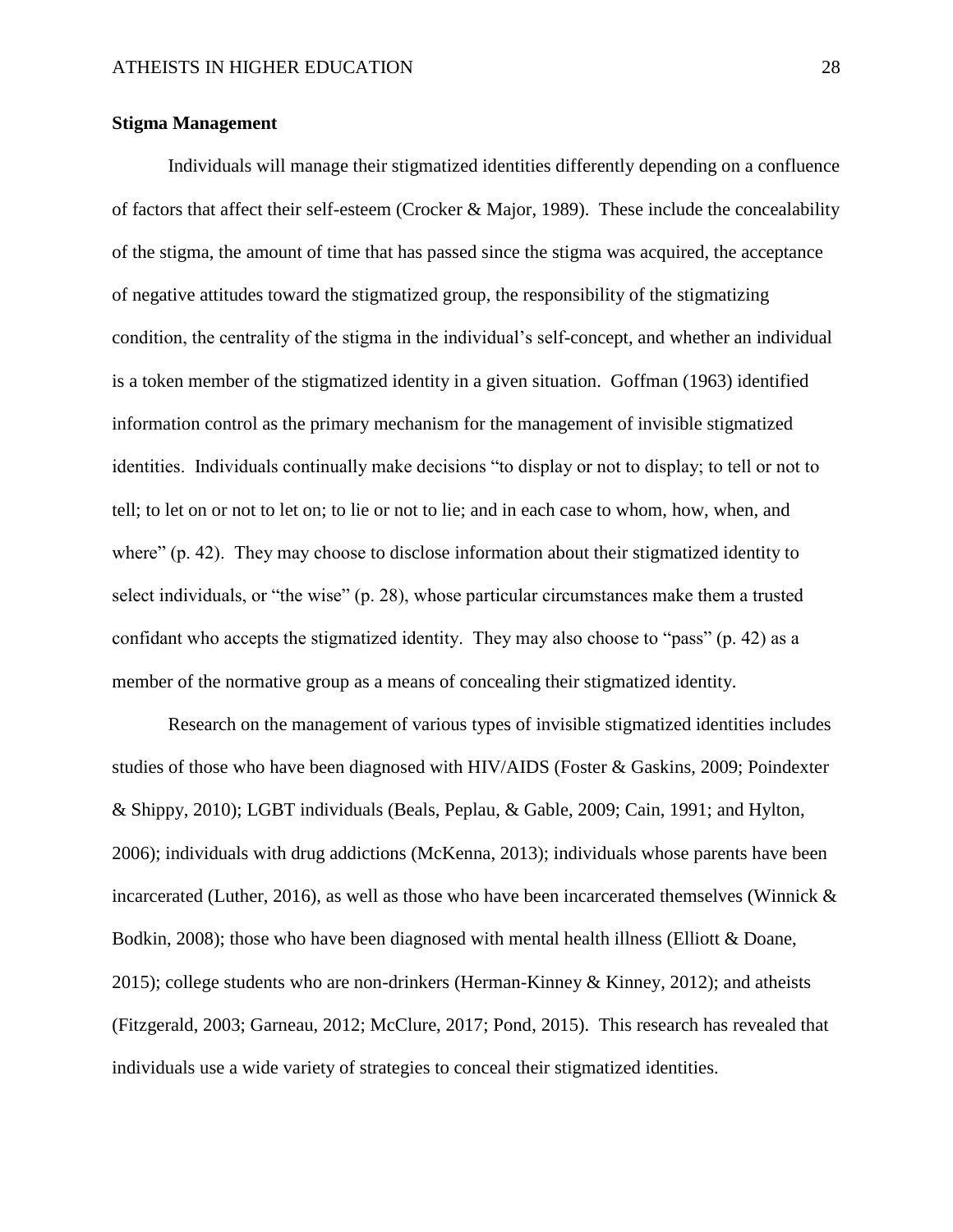Stigmatized individuals use disclosure decisions as their primary stigma management strategy, motivated by a given situation or relationship. The types of disclosures include nondisclosure, when the individual keeps the stigmatized identity completely secret; selective or partial disclosure, which could be anticipated and intentional or unintended and undesired; or full disclosure which may be used in an attempt to fight stigma resistance (Poindexter & Shippy, 2010). Disclosure decisions can also be broken down by the reason for sharing information about the stigmatized identity (Cain, 1991). Therapeutic disclosures can help individuals feel better about their stigmatized identity and less burdened about holding the information secret. An individual's desire to feel closer to someone else motivates relationship-building disclosures. Problem-solving disclosures result when the individual feels that others are continually questioning their stigmatized identity or making assumptions based on normative values. Individuals use preventative disclosures to avoid anticipated problems or to inform those who may be in a position to learn the information from someone else. Individuals use political disclosures in an effort to challenge misconceptions, bring awareness to a stigmatized identity, or to fight injustice. Finally, spontaneous disclosures happen through slips of the tongue or opportune moments that make sharing the stigmatized identity less burdensome.

Assessing the social setting of a given situation can also mitigate information control (Hylton, 2006). Stigmatized individuals may look for cues that others in the setting are associated with a similarly stigmatized individual or group, such as other atheists. They may also listen for language or look for symbols that indicate that those in the setting are either part of the stigmatized group or accepting of it. This may include listening and looking for indications that those in the setting have values and ideologies that favor other types of stigmatized identities, such as liberal political leanings.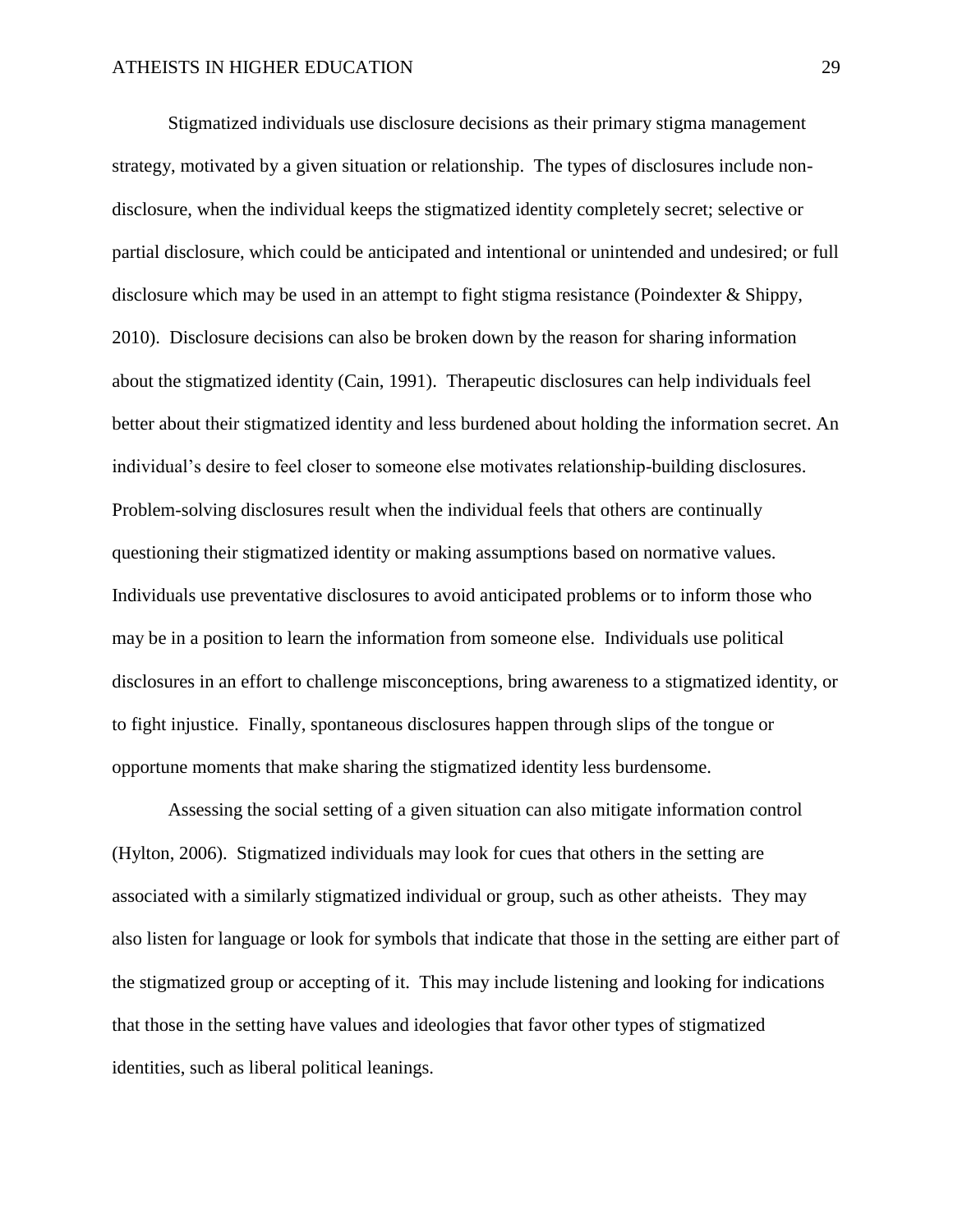In the event that individuals feel that they cannot share their stigmatized identity in a given situation, they may use several strategies to avoid disclosure (Hylton, 2006). These strategies include truthful evasion, in which an individual may avoid answering a question or discussions about his or her stigma while still providing a response that is truthful in some way; masking, which involves telling a lie that parallels the truth; and limiting contact with those who are not accepting of their stigmatized identity. These strategies for both disclosure decisions and for avoiding disclosure demonstrate the extent to which individuals may go to protect their stigmatized identity.

Although it may feel to some that they are protecting themselves by not disclosing their stigmatized identity, research has demonstrated that it is better for an individual's well-being to share the identity, at least with trusted groups or individuals (Beals & Peplau, 2009; Elliott  $\&$ Doane, 2015). Concealment of the stigmatized identity leads to decreased social interactions with others who share the same identity. The social support gained through disclosure can increase an individual's mental and physical health through positive interactions with those who share or are accepting of a stigmatized identity. Conversely, suppression of the stigmatized identity can lead to negative thoughts, heightened stress, and decreased psychological health.

**Atheist stigma management.** Fitzgerald (2003) identified specific strategies that atheists in the United States use to manage their stigmatized identities: selective concealment, selective disclosure, and open/complete disclosure. Selective concealment is broken down into three related strategies: (a) Individuals may pass as Christian by avoiding the discussion of atheism or religion, allowing others to believe that they do believe in God, known as assumptive concealment, or by participating in religious activities to avoid disclosure, known as contradictory activity participation; (b) Use of indirection involves identity substitution, when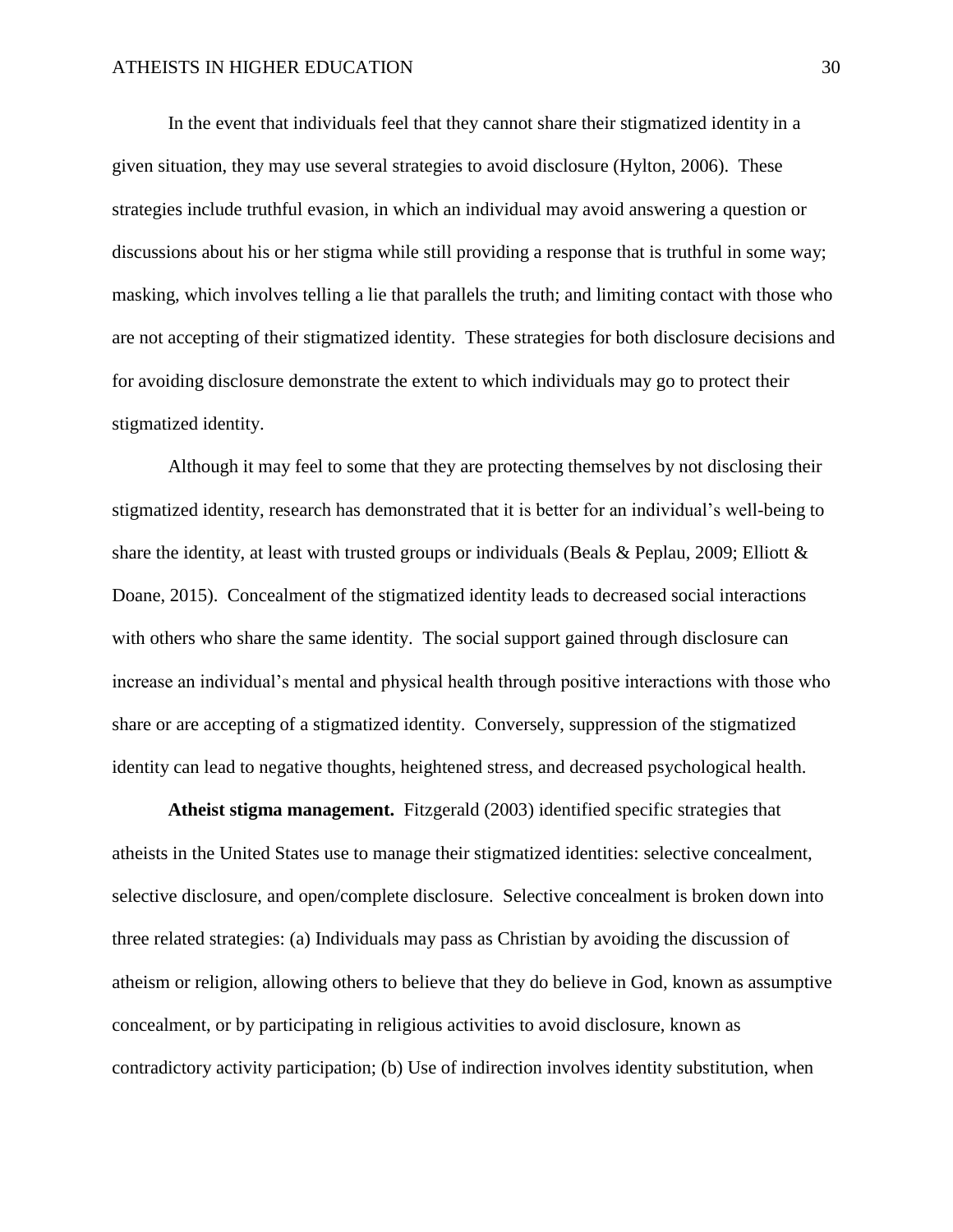individuals choose a less stigmatized identity (e.g. secular humanist); label substitution, when individuals choose a less stigmatized term (e.g. spiritual); and telling half-truths (e.g. saying that they are just not religious); (c) Nondisclosure occurs when individuals lie about their stigmatized identity or refuse to discuss it. Those who use selective disclosure strategies will lay claim to their atheist identity if directly asked about it, which Fitzgerald referred to as response to inquiry, or if they feel the need to educate others to reduce stigma and dispel misconceptions, which Fitzgerald labeled as political disclosure for educational purposes. Finally, those who are open and disclose their atheist identity may challenge others to justify their religious beliefs and challenge stereotypes.

Garneau (2012) also examined atheist stigma management. Atheists were most likely to keep their identity a secret if they felt that their jobs would be in jeopardy, to avoid uncomfortable interactions with coworkers, or to avoid being judged unfairly in the workplace. He identified inward and outward stigma management strategies, as well as neutralization techniques. Inward stigma management techniques included secrecy; selective passing or compartmentalization, when the individual tells some people but not others; and passing as Christian. Outward stigma management techniques included disclosure, which individuals employ when they do not want to keep their atheist identity a secret; education and civic involvement, which individuals use to dispel stereotypes and to create a positive image of atheists; and public outings, where participants use social media and other outlets to share their views and reduce stigma. Finally, neutralization techniques used by individuals included appealing to higher loyalties, such as science and reason; condemning those who criticize atheism by pointing out illogical or negative aspects of religion; and redefining the situation by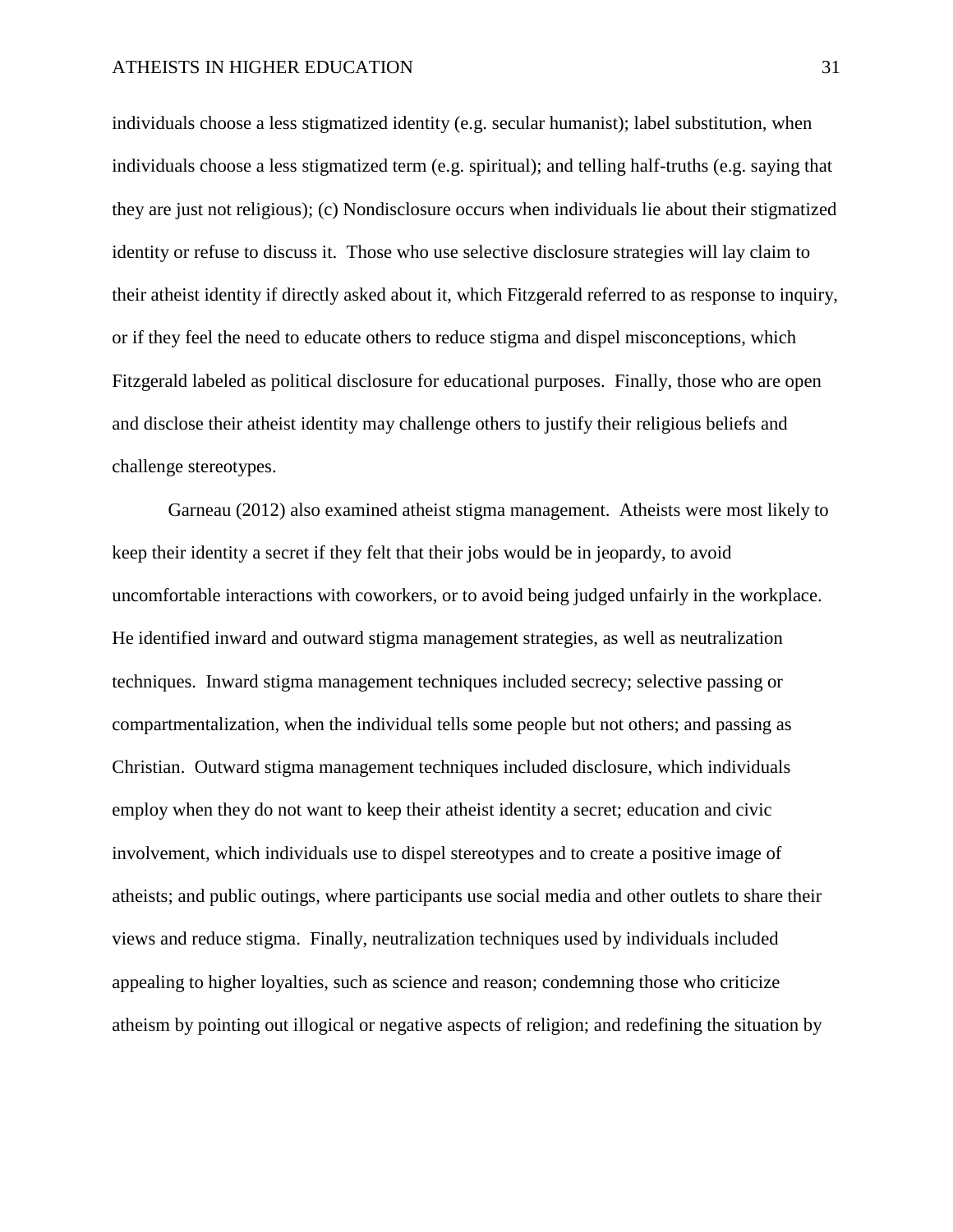pointing out the positive aspects of atheism, such as critical thinking and personal moral convictions.

Pond (2015), who studied atheists in the South, also found that atheists were most hesitant to disclose their atheist identity in the workplace because of the fear of losing their jobs or being otherwise stigmatized. One participant reported being fired for challenging the interference of religion in the workplace, while another noted that a colleague was terminated after disclosing his atheist identity. The participants noted public displays of religion in the workplace and described their workplace experiences with religion as uncomfortable. Nondisclosure was the most common strategy used in this study as most of the participants were closeted in their atheist identity. They also used strategies such as label substitution to reduce negative perceptions. Pond (2015) also noted that those who were young and early in their careers were most protective of their atheist identity, while those who were older and more established were more comfortable with disclosing their atheist identity.

#### **Christian Privilege**

<span id="page-31-0"></span>As Link and Phelan (2001) noted, power creates and perpetuates stigma. An invisible benefit of power comes in the form of privilege. McIntosh (1988) described privilege as an "unearned entitlement" (p. 10) that a dominant group receives strictly by nature of their membership in that group, which results in an "unearned advantage" (p. 10) over others. It is considered invisible because most people in positions of privilege are not aware of the benefits they are receiving as a result of that particular group membership. In other words, "to have privilege is to be allowed to move through your life without being marked in ways that identify you as an outsider" (Johnson, 2006, p. 39). Christian privilege can therefore be defined as "an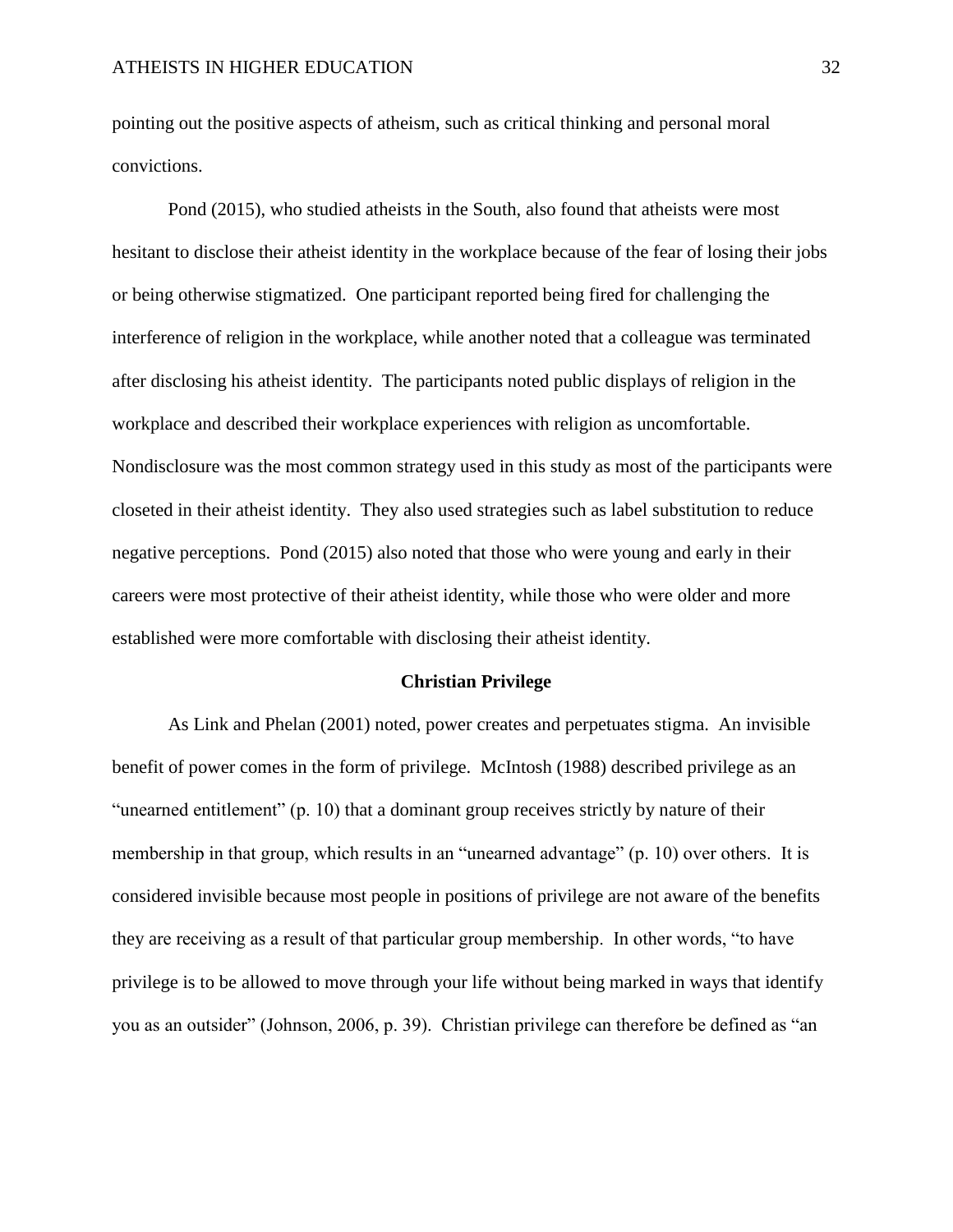invisible, unearned, and largely unacknowledged array of benefits accorded to Christians" (Blumenfeld, Yoshi, & Fairchild, 2009, p. vii). It is characterized by statements such as:

- It is likely that state and federal holidays coincide with my religious practices, thereby having little to no impact on my job and/or education.
- I can talk openly about my religious practices without concern for how it will be perceived by others.
- If I wish, usually I can be exclusively among those from my religious group most of the time (in work, school, or at home).
- I can assume that my safety, or the safety of my family, will not be put into jeopardy by disclosing my religion to others at work or at school. (Clark, Brimhall-Vargas, Schlosser, & Alimo, 2002, p. 54-55; see Appendix A for additional examples).

The power of Christian privilege lies in the assumption of Christianity as the established norm. By default, this defines those who do not practice Christianity as abnormal, and perceives them to be "evil, wrong, deviant, threatening, and/or sick" (Blumenfeld et al., 2009, p. xiii). Like other forms of privilege (e.g., White, male), this perception leads to the oppression and marginalization of groups or individuals in the minority.

Blumenfeld (2006) used a framework by Hardiman and Jackson (1997) to describe three levels of oppression that serve to perpetuate Christian privilege: individual/interpersonal; institutional; and societal/cultural. These levels are not necessarily distinct from one another; instead, they overlap and provide the basis for each other. At the individual level, conscious and unconscious beliefs about religious minorities may result in discrimination or other forms of oppression, such as avoidance or violence. These individual beliefs then serve as the foundation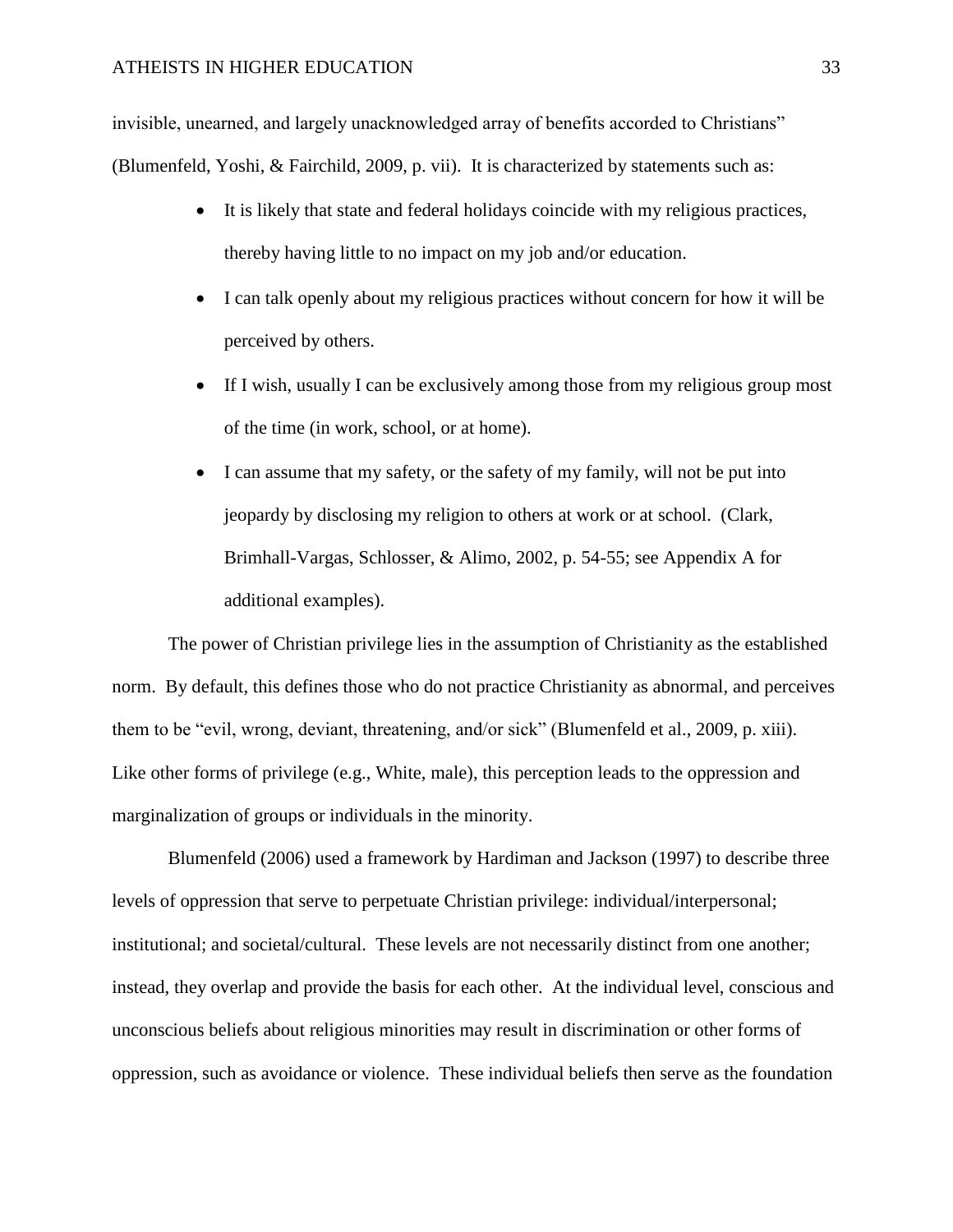for systematic institutional oppression in the form of rules and practices that favor Christians. For example, many states (including Indiana until March, 2018) still operate under Blue Laws that prevent the sale of liquor and other business operations on Sunday, the Christian Sabbath. In educational institutions, this form of privilege can be seen in curriculum selection, academic calendars that favor Christianity over other religions, cafeteria offerings, and dress codes that restrict certain religious attire. Finally, societal/cultural oppression manifests in the set of values and established norms that are deemed to be acceptable by the majority. The idea that the United States is a Christian nation and the inclusion of phrases such as "In God We Trust" on our currency and "under God" in the *Pledge of Allegiance* are two such examples of how Christian privilege is pervasive at the societal level.

#### <span id="page-33-0"></span>**Christian Privilege in Higher Education**

Institutions of higher education are not immune to the pervasive nature of Christian privilege. Although it is not a common topic, several published articles identify sources of Christian privilege in colleges and universities (Clark et al., 2002; Fairchild, 2009; Schlosser & Sedlacek, 2001; Seifert, 2007). Christian privilege can be seen in both formal structures and informal norms of an institution. Many institutions, once founded as Christian but now serving secular missions, still house a Christian chapel, which is likely located at the center of campus. Some of these chapels have been converted into multi-faith centers in response to the call for recognition of religious diversity. The architecture of churches, however, is quite different than that of other religions' places of worship, so it will always serve as a reminder that Christianity is the dominant religion on campus, leaving those in the minority to feel ill at ease in this space. In other instances, campuses reserve the chapel for Christian students, giving students of other religions meeting rooms or other spaces to practice. United States law states that a campus must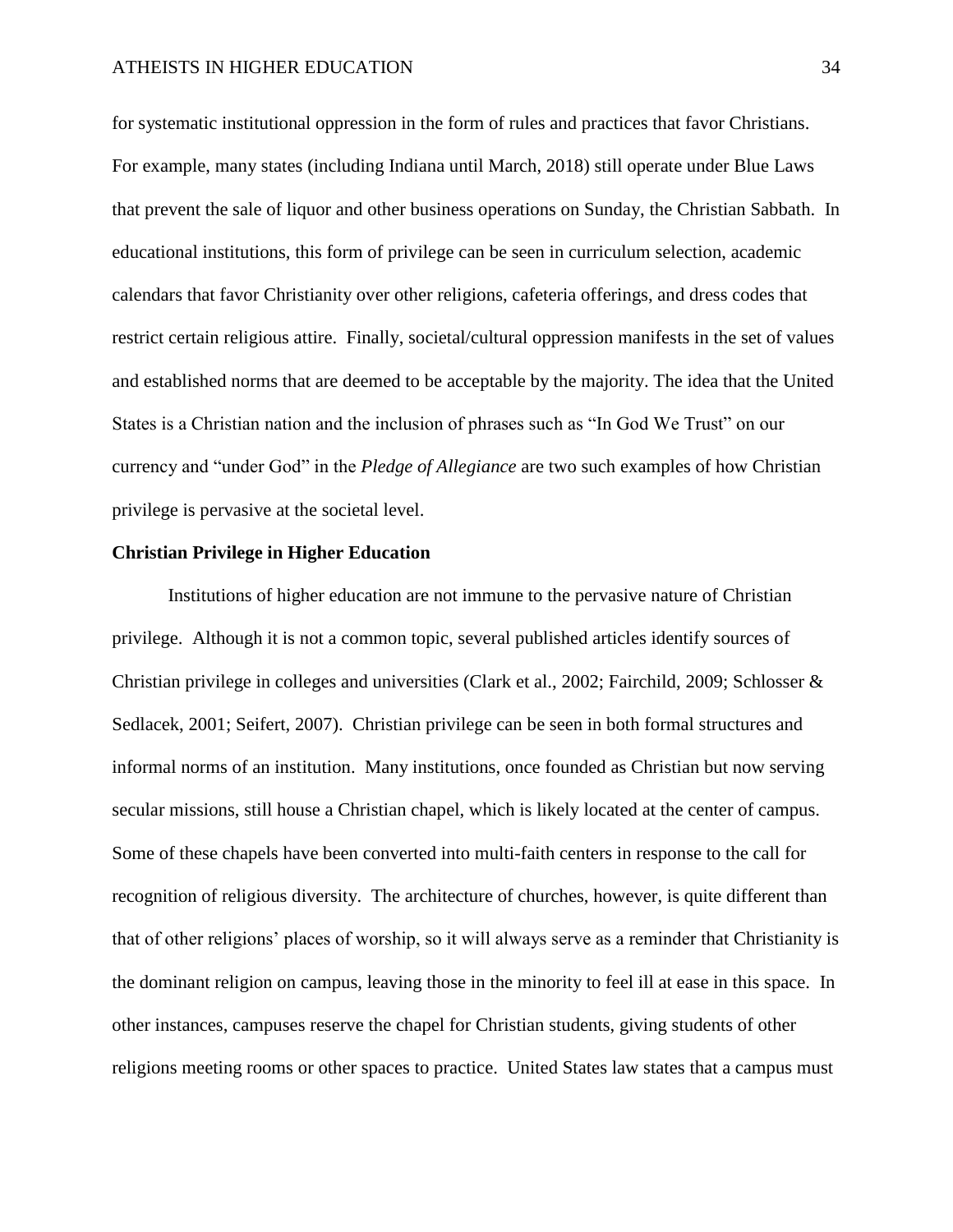allow for the use of campus facilities for religious purposes, but it does not require campuses to designate a specific area to be used on a regular basis (Clark & Brimhall-Vargas, 2003).

The academic calendar is another constant reminder of Christian privilege on campus. While Christian students, faculty, and staff can be sure that they will not have class on their high holidays, Christmas and Easter, those from other religions cannot be assured of the same. Holy observances, such as Ramadan in the Muslim faith and Rosh Hashanah in the Jewish faith, frequently fall within the academic year, forcing students to choose between their religious practices and studying or attending class. Although these may be excused absences for students, many are put into a position where they have to document their faith to be excused (Schlosser & Sedlack, 2003; Seifert, 2007).

Other practices are also indicative of Christian privilege in higher education. Native American and other students whose mourning and burial traditions differ greatly from Christianity may find resistance from professors during their time of bereavement (Seifert, 2007). Faculty, staff, and students whose religious observances require a fasting period may find that campus food services are not provided at appropriate times. Additionally, most campuses do not offer kosher meals on a daily basis. This puts an unnecessary and unfair burden upon students who reside on campus and are forced to purchase a meal plan, as opposed to Christian students who are likely to find meatless meals on Fridays (Seifert, 2007). Finally, athletics is another realm of student life affected by Christian privilege. Many coaches make it a practice to use prayer before and during games, putting non-Christian student athletes in an unfair position. They must either speak up and risk losing a starting position or being released from the team or say nothing and continue to feel marginalized (Clark et al., 2002; Seifert, 2007).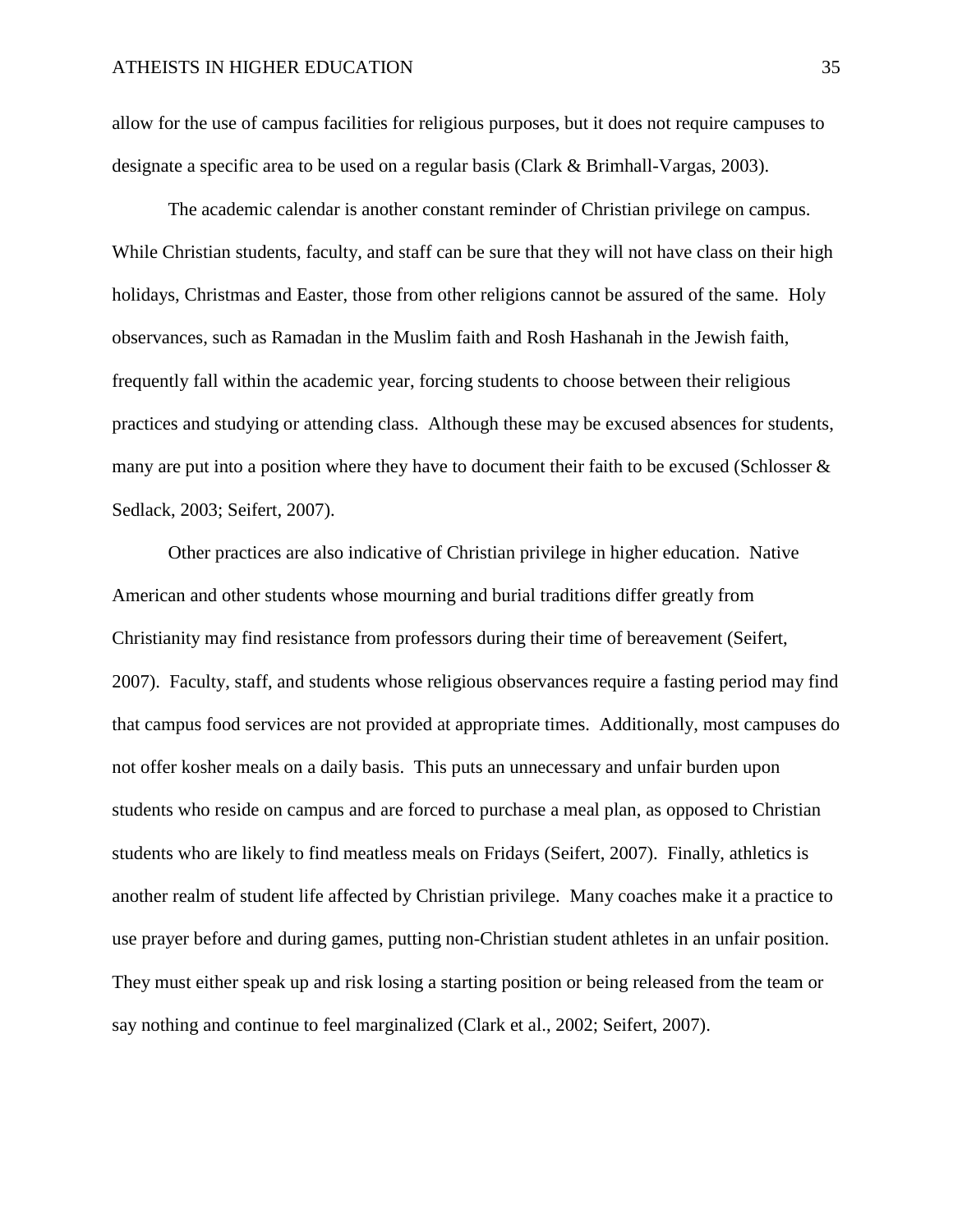These examples serve as evidence of the power that Christianity has over a wide range of policies, practices, and norms on college campuses for those in the religious minority. Christian privilege has a significant effect on those who identify as atheists on campus as well. The following section will examine atheist college students and how this power differential impacts their educational experiences.

#### **Atheist College Students**

<span id="page-35-0"></span>My review of the literature did not reveal specific research related to professional staff in higher education who identify as atheist. Yet, a growing body of literature exists on the experiences of atheist college students, which allowed me to understand further how this identity is experienced in this particular environment. The literature examined individuals in relation to their atheist philosophy, their comfort in their atheist identity on campus, and the developmental differences between atheist students and their theistic peers, as well as how the institutional climate toward religion plays a part in their experiences.

Atheist students are multidimensional and vary in their personal philosophies of unbelief. Similar to Silver et al. (2014), Nash (2003) described five types of atheist students whom he has encountered in his time teaching religion and spirituality courses in higher education. Secular humanists believe that instead of a higher power, humans are responsible to ourselves and to each other. Anti-theists are critical of religion and tend to be more vocal about their opinions. Social justice atheists are compassionate individuals who fight for human rights. Scientific humanists lean more toward naturalistic explanations of the world, rooting their belief systems in the scientific method. Finally, existential humanists search for meaning inside themselves, rather than externally. Of course, students could be any combination of these types of atheist philosophies. Students who are active in atheist-based clubs, such as the Secular Student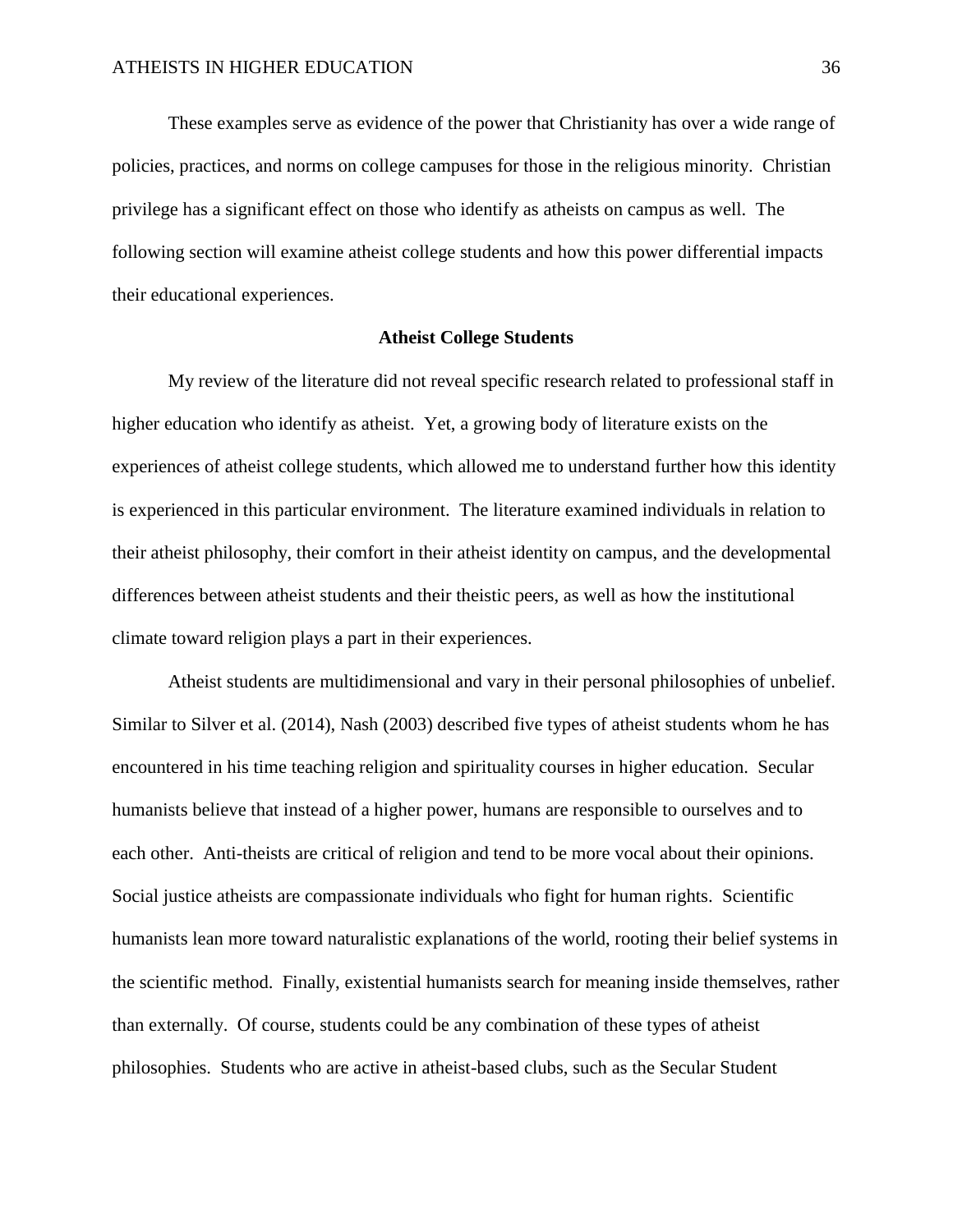Alliance, tap into these varied philosophies by engaging in educational programming and events, activism related to church-state separation and freedom of speech, and service projects (Liddell & Stedman, 2011).

While some students may feel comfortable in sharing their views about religion and atheism, other students have reported feeling hesitant to discuss their beliefs both in and out of the classroom for fear of offending those who are religious or fear of being stereotyped as "shallow materialists…totally devoid of an interior life" (Nash, 2003, p. 6) or as "amoral, dangerous, devil-worshippers" (Mueller, 2012, p. 259). Stigma and marginalization are common themes in empirical studies of atheist students (Harrington et al., 2014; Mueller, 2012; Small, 2011). The sense of marginalization may be vague and difficult for students to identify, stemming from exclusion in friendships formed over shared religious beliefs (Small, 2011). It may also be more pronounced as they experience ridicule from friends (Harrington et al., 2014) or start to identify sources of religious privilege on campus, resulting in anger toward the institution and other students (Small, 2011). Atheist students waiver between blending into the campus community by passing as Christian and being outward about their identity. Many ultimately choose to keep this aspect of their lives private to protect themselves from potential stigmatization and discrimination (Mueller, 2012).

Students who identify as atheists may experience developmental and other types of challenges. Studies have found that atheist students have lower scores on issues of well-being related to satisfaction with their overall college experience (Bowman & Smedley, 2012), life and overall mood (Bowman  $\&$  Small, 2012), satisfaction with friendships, perceived growth in preparing for life after college, and perceived growth in relating to other racial groups (Bowman, Felix & Ortis, 2014). They also have shown less growth in spiritual development but have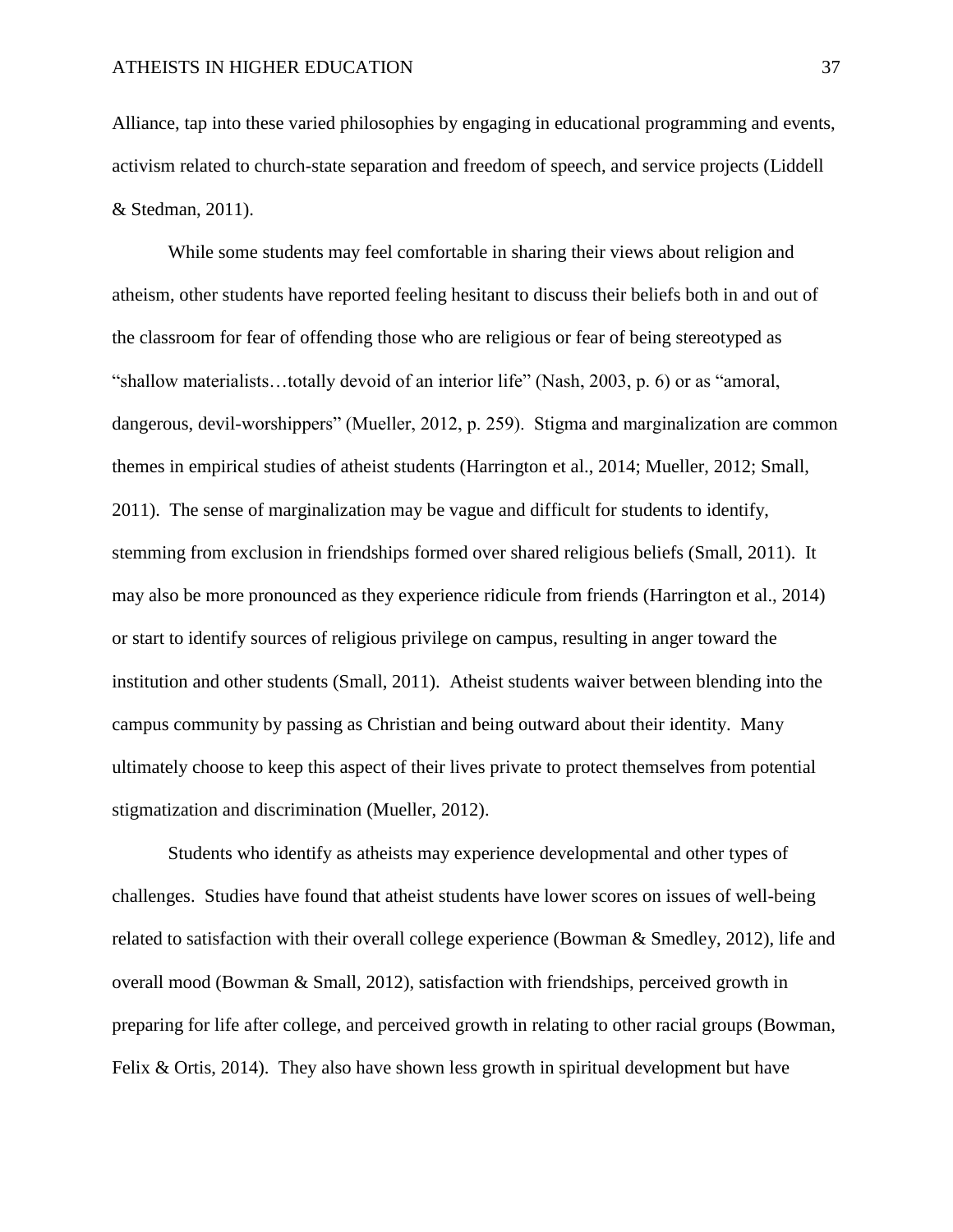indicated that they are equal to their theistic peers in their spiritual quest. This means that while they are not seeking to find meaning and purpose in college through religious participation, atheist students still seek meaning and purpose through their college experiences (Bowman & Small, 2010). These studies indicate that atheist students are not engaging in the campus at a level that allows them to grow developmentally in ways that are similar to their theistic peers and leads one to question whether the campus climate has the potential to have a negative impact on the experiences of college students.

# **Campus Climate**

In higher education, "atheist students occupy the bottom rung of a religious hierarchy that predominates most US college campuses" (Bowman et al., 2016, p. 101). Students who belong to majority religious groups (i.e., Protestant, Catholic, and Evangelical) perceive the campus to be welcoming to students who are non-religious (Rockenbach et al., 2015), yet they do not indicate that they themselves appreciate the atheist perspective (Bowman et al., 2016). Atheist students, on the other hand, perceive the campus to be unwelcoming to non-religious individuals (Rockenbach et al., 2015). This discrepancy in the perceptions of the campus climate is prohibitive for developmental growth in both the religious and non-religious students.

Hurtado, Milem, Clayton-Pedersen, and Allen (1999) developed a framework for helping colleges and universities improve the climate for racial and ethnic diversity, which can be applied to religious diversity as well. "Central to the conceptualization of a campus climate for diversity is the notion that students are educated in distinct racial contexts where learning and socializing occur" (p. 4). The framework operates under the assumption that there are external contexts (i.e., government policies and sociohistorical forces) and institutional contexts that shape the climate. Within the institutional context, four dynamics are at play: the historical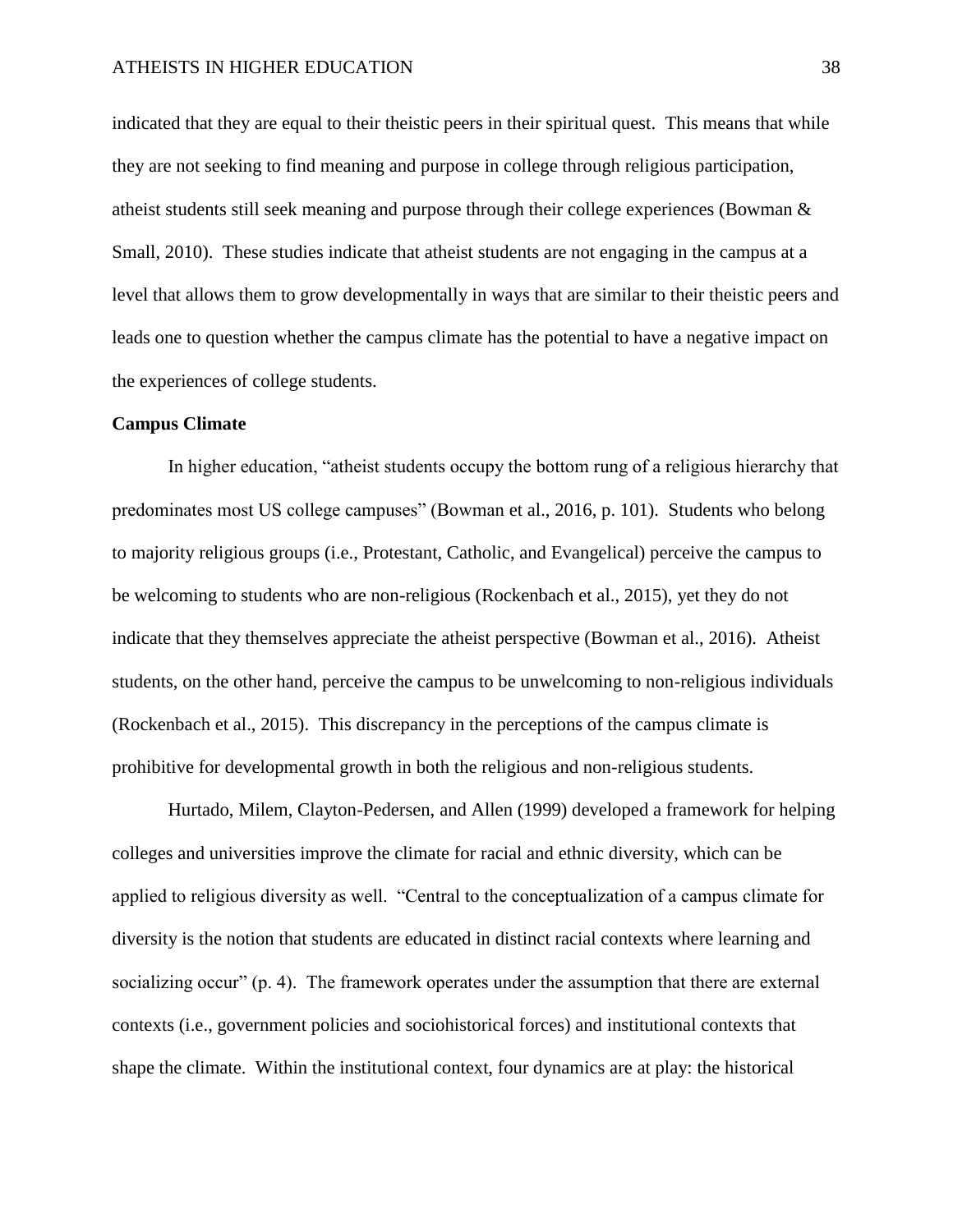legacy of inclusion/exclusion, including institutional mission; structural diversity, which is formed by a diverse student body, faculty, and staff; psychological climate, which is shaped by perceptions of discrimination and prejudice; and behavioral dimensions, which involve social interactions among groups, classroom diversity, and campus involvement.

Colleges and universities have been making efforts to improve the campus climate in regards to religious diversity; however, several studies have indicated that efforts to increase structural diversity, such as recruiting more religious minority students, or efforts to increase behavioral dimensions, such as interfaith programming, are not conducive to helping the atheist student feel welcome and supported (Cragun et al., 2016; Mayhew et al., 2014; Rockenbach et al., 2015). Goodman and Mueller (2009) attributed the efforts toward religious pluralism and spirituality on campus to be contributing factors in the marginalization of atheist students. They challenged campuses to assess the campus climate toward atheists by examining ways that they define and discuss religion and spirituality. They also encouraged faculty and staff to understand atheism to break down their own assumptions and biases and normalize the atheist perspective by talking openly about it. If interfaith programming is occurring, they stressed the importance of including the perspectives of nonbelievers. Further, they recommended that atheist students be involved in campus programming, be encouraged to form an organization to build a sense of community, and be provided with a network of faculty and staff who can serve as allies.

#### **Summary**

In this chapter, I have reviewed the literature on atheist identity development, stigma, stigma management, Christian privilege, and atheist college students as a framework for understanding the complexities of the atheist experience in higher education. In comparing the first three concepts to the experiences of atheist college students, it is evident that they play an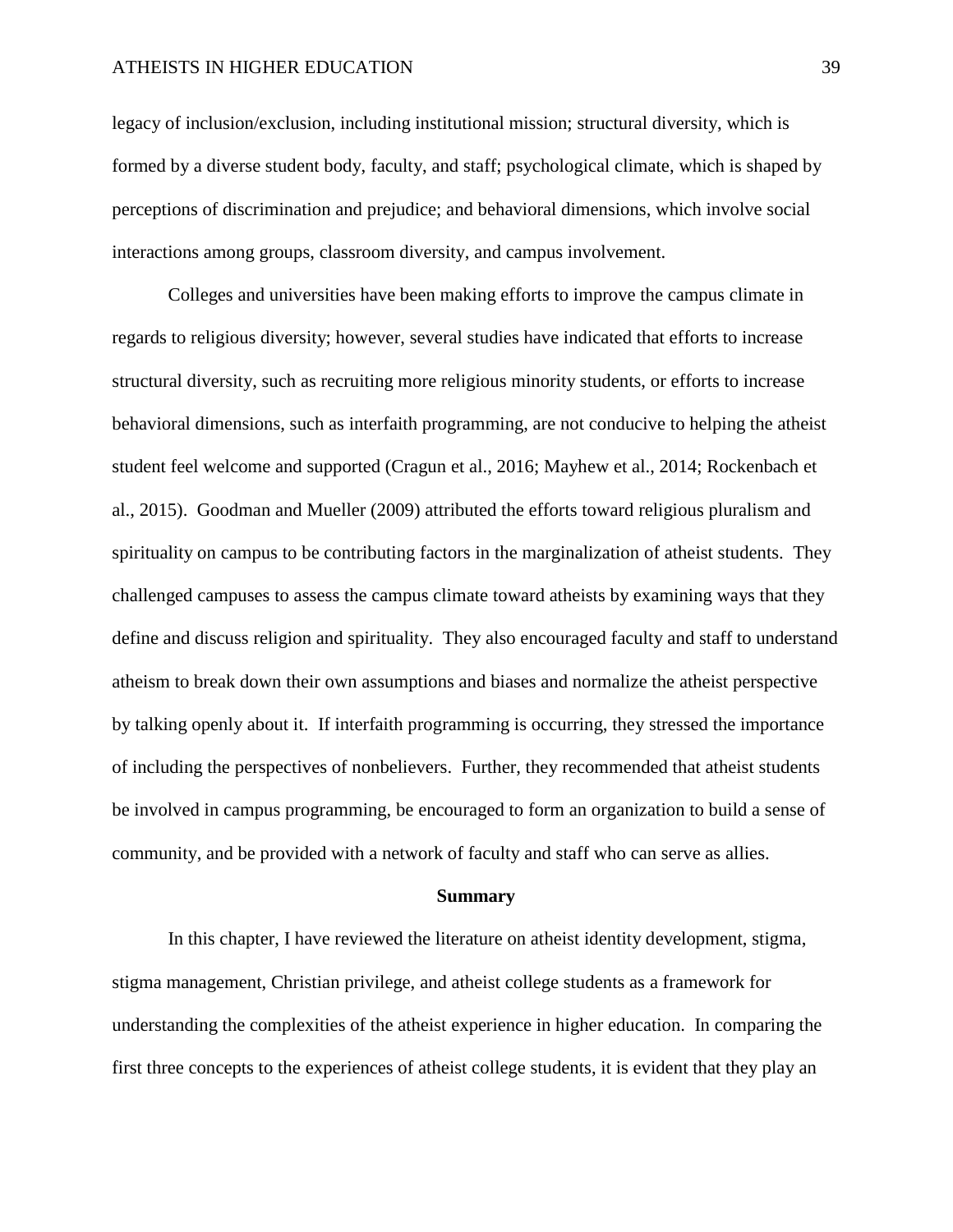important role in the environment and climate of higher education for students who identify as atheists. This study examined how these concepts influence the lived experiences of professional staff members who share the atheist identity.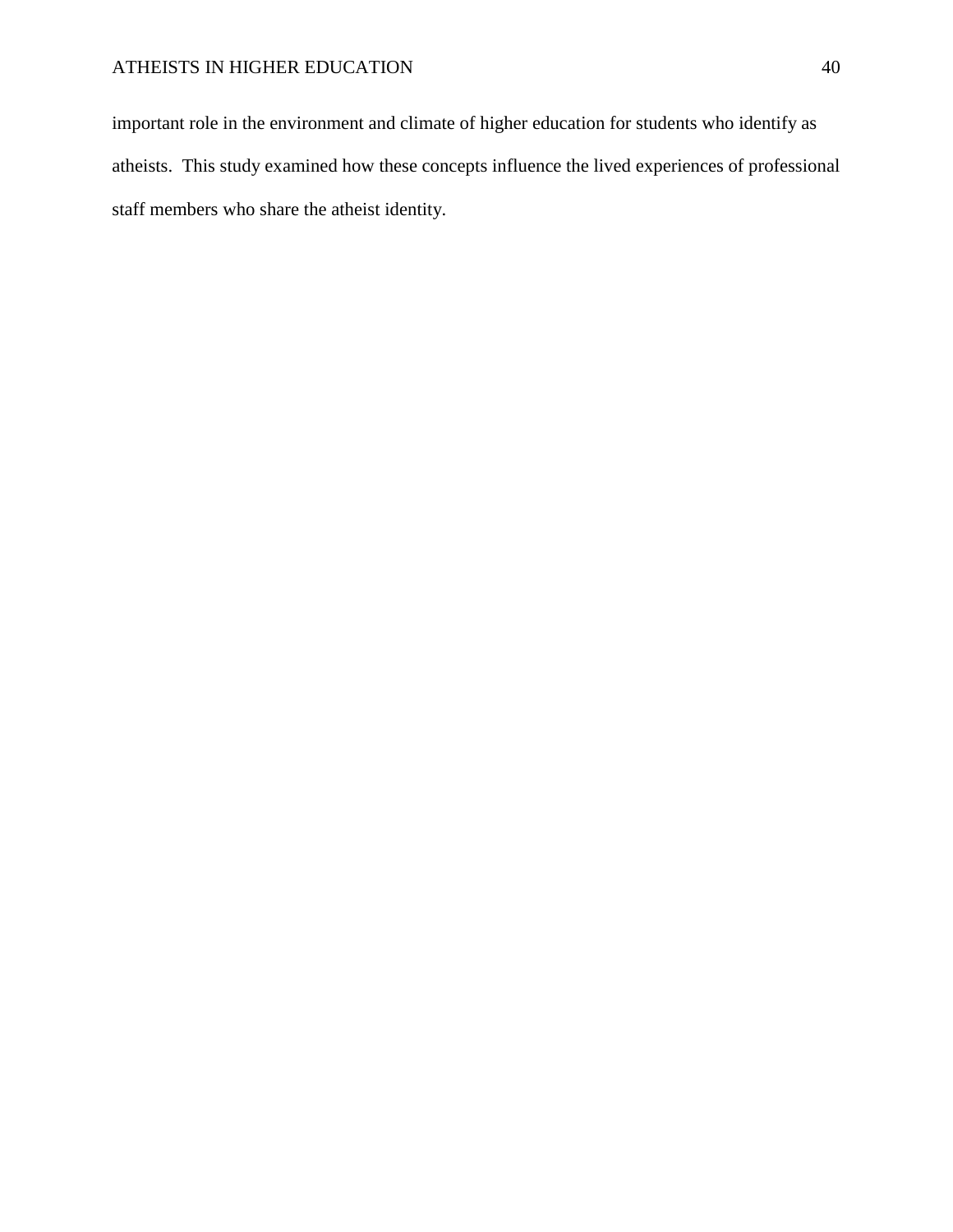### **CHAPTER THREE: METHODS**

The paradigmatic stance of the investigator guides research and provides a framework for how he or she views reality and constructs knowledge (Crotty, 1998; Savin-Baden & Major, 2013; Spencer, Pryce, & Walsh, 2014). This framework determines the relationship of the researcher to what is being investigated, how the researcher views facts and values in the investigation, and the primary goal of the research (Smith, 1983). On one end of the ontological and epistemological spectrum lies positivism; the belief that reality is objective and exists independent from consciousness, and that knowledge is constructed deductively through the scientific method. Researchers who hold this belief system are engaged in quantitative research. On the other end of the spectrum lies constructionism, which operates under the assumption that reality is subjective, and that knowledge is constructed through an individual's interactions with the social world (Crotty, 1998; Savin-Baden & Major, 2013; Spencer et al., 2014). Researchers who subscribe to this view of knowledge construction conduct qualitative research.

#### **Qualitative Inquiry**

The purpose of this study was to examine the lived experiences of atheists who work in higher education. My research question was: How do professional staff members who identify as atheists experience that identity in the higher education workplace? I have chosen qualitative inquiry for my approach to studying this phenomenon, as qualitative methodologies seek to discover the meaning of experiences and are interpretive in nature (Bogdan & Biklen, 2007; Creswell, 2013; Crotty, 1998; Savin-Baden & Major, 2013). Qualitative inquiry is naturalistic in that researchers frequently conduct their study in the context in which the phenomenon takes place and, if necessary, for an extended time (Bogdan & Biklen, 2007; Creswell, 2013; Savin-Baden & Major, 2013). The researcher serves as the instrument for data collection which is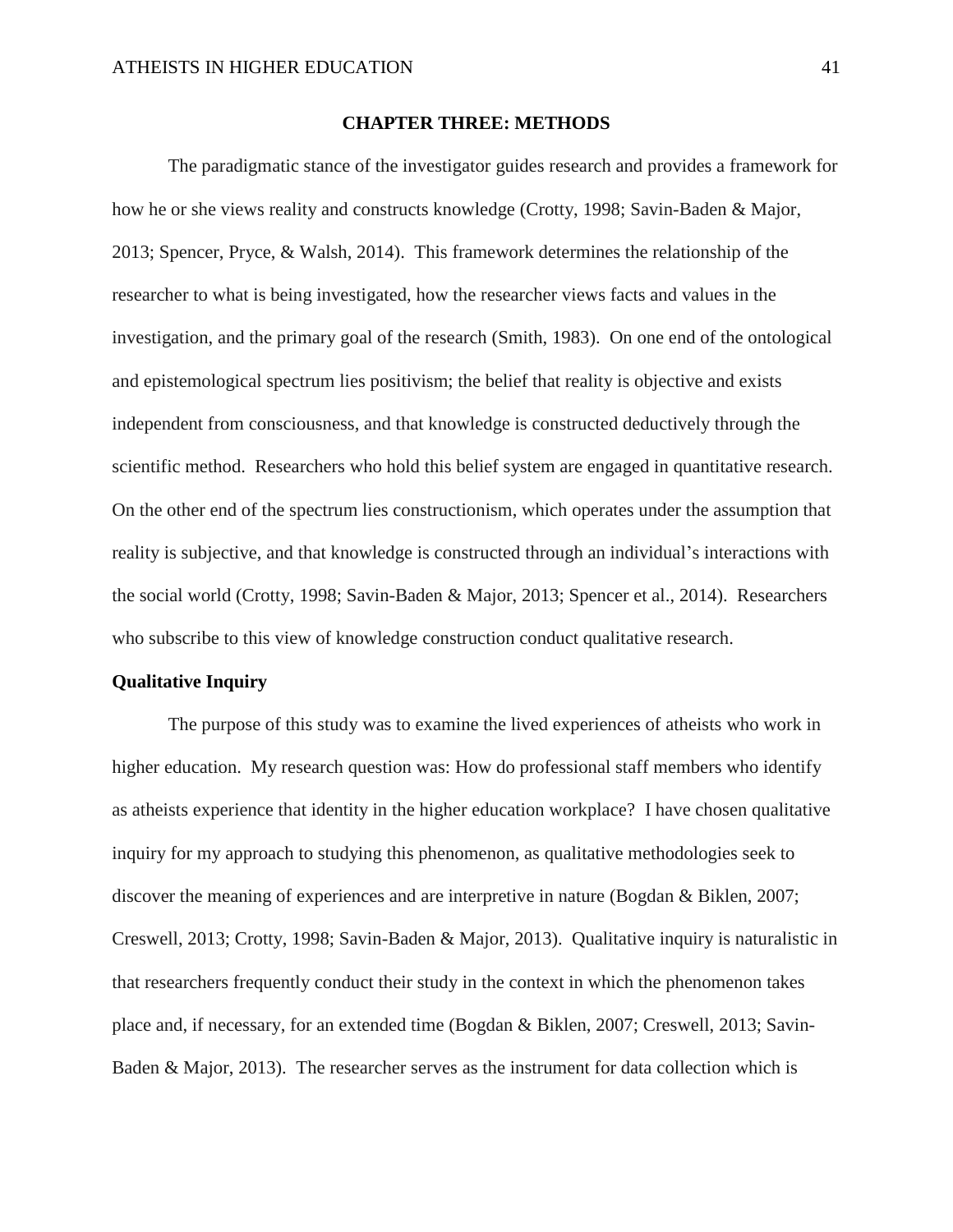generated through a combination of observations, interviews, or document examination, and the data are descriptive in nature (Bogdan & Biklen, 2007; Creswell, 2013; Savin-Baden & Major, 2013). The inductive nature of qualitative research means that themes are generated "from the bottom up" (Creswell, 2013, p. 45) as investigators pull together pieces of data to form categories and patterns. The researcher positions him or herself within the study, taking into account the experiences and biases that could influence the interpretation of the data (Creswell, 2013; Savin-Baden & Major, 2013; Stewart, 2010). Depending on the specific theoretical lens the researcher is using, the same data set can also result in multiple interpretations (Honan, Knobel, Baker, & Davies, 2000). The perspective of the participants, their understanding of the meaning of a particular phenomenon, and the recognition of multiple realities are paramount in qualitative inquiry (Bogdan & Biklen, 2007; Creswell, 2013; Savin-Baden & Major, 2013).

Although quantitative inquiry has established generalizable knowledge about atheists, I was interested in the unique perspectives of this group in a particular place. Only qualitative inquiry can generate this level of highly contextualized knowledge. Aspects of identity receive meaning through social interactions and an individuals' interpretations of these experiences. I have approached this study from a constructionist epistemology as I was seeking to understand how my participants assign meaning and make sense of their socially-constructed experiences in the workplace (Crotty, 1998).

#### **Theoretical Perspective**

A theoretical perspective identifies the philosophical assumptions behind a particular methodology (Crotty, 1998). I examined this phenomenon through an interpretive theoretical lens, which "looks for culturally derived and historically situated interpretations of the social-life world" (Crotty, 1998, p. 67). Interpretivism allows a researcher to understand the phenomenon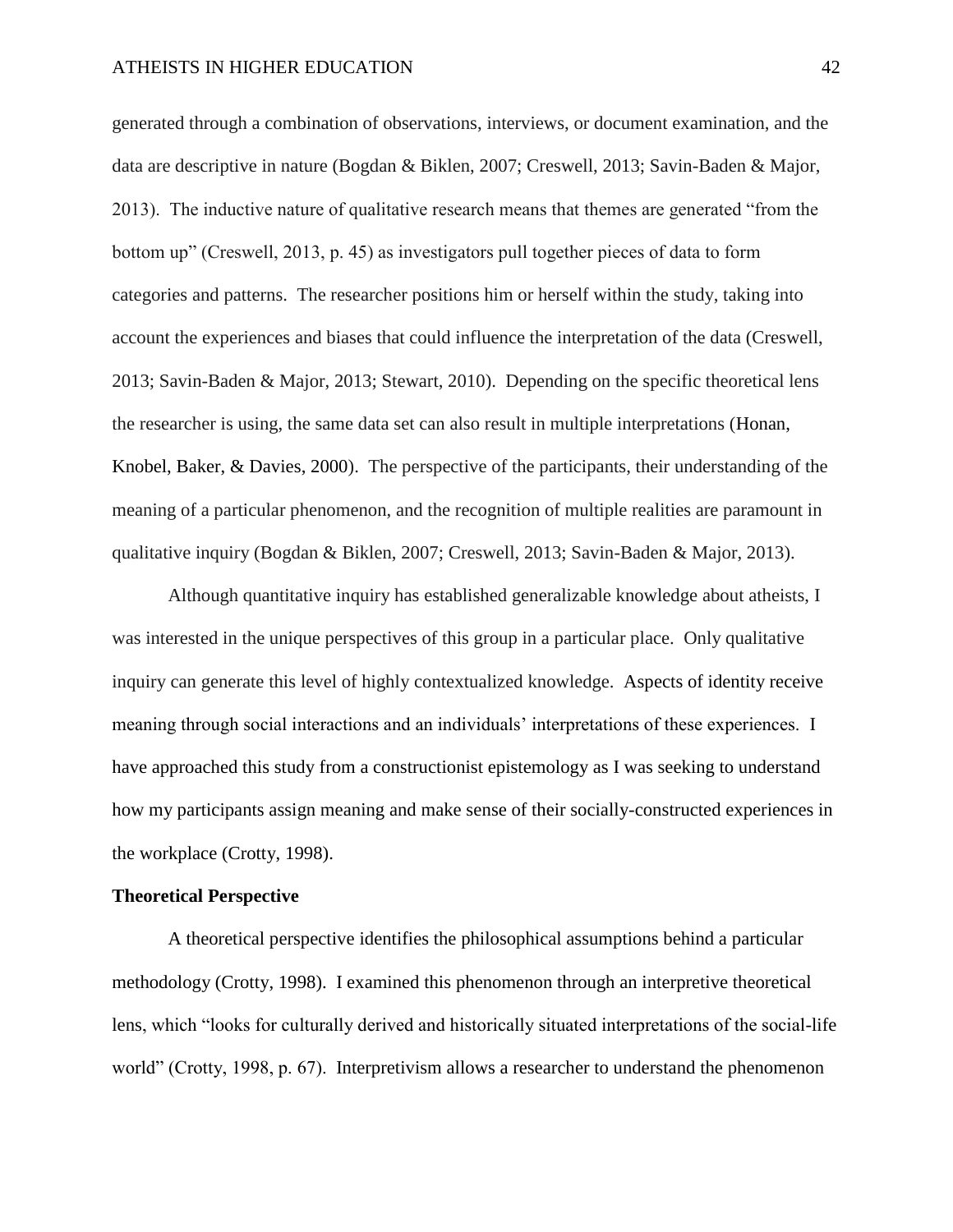on two levels (Smith, 1983). First, it identifies what is happening in a given phenomenon without any "conscious inferences" (p. 12) of the activity. In this way, it is descriptive in nature. It then allows the researcher to gain an understanding of how an individual assigns meaning to the phenomenon and how it is being understood through interpretation.

# **Methodology**

I have chosen to conduct a phenomenological study of higher education professionals who identify as atheists and how they experience that identity in the workplace. Phenomenology seeks to discover the meaning and essence of the experience (Moustakas, 1994). It was my desire to understand the "exclusively singular aspects (identity/essence/otherness) of a phenomenon" (van Manen, 2016, p. 27); the examination of my participants' lived experiences as an atheist makes it phenomenological in nature.

As a methodology, phenomenology has its roots in two primary traditions of philosophy that are similar at the heart but diverge in distinctive aspects. Transcendental phenomenology, originally conceived by Edmund Husserl, is descriptive in nature and is rooted in the concept of intentionality, "the internal experience of being conscious of something" (Moustakas, 1994, p. 28). This approach specifically calls for the bracketing of previous experiences, called epoché, to separate our preconceptions of the experience being examined (Kafle, 2013; Moustakas, 1994; Smith, Flowers, & Larkin, 2009; van Manen, 2016). The transcendental method utilizes a process of reduction which helps to create a description of the essence of the experience (Creswell, 2013; Kafle, 2013; Smith et al., 2009).

The other school of thought about phenomenology stems from the work of Heidegger, a student of Husserl's (Smith et al., 2009). Heidegger's philosophy of phenomenology differs from Husserl's in that he did not feel it was possible to separate our preconceptions from our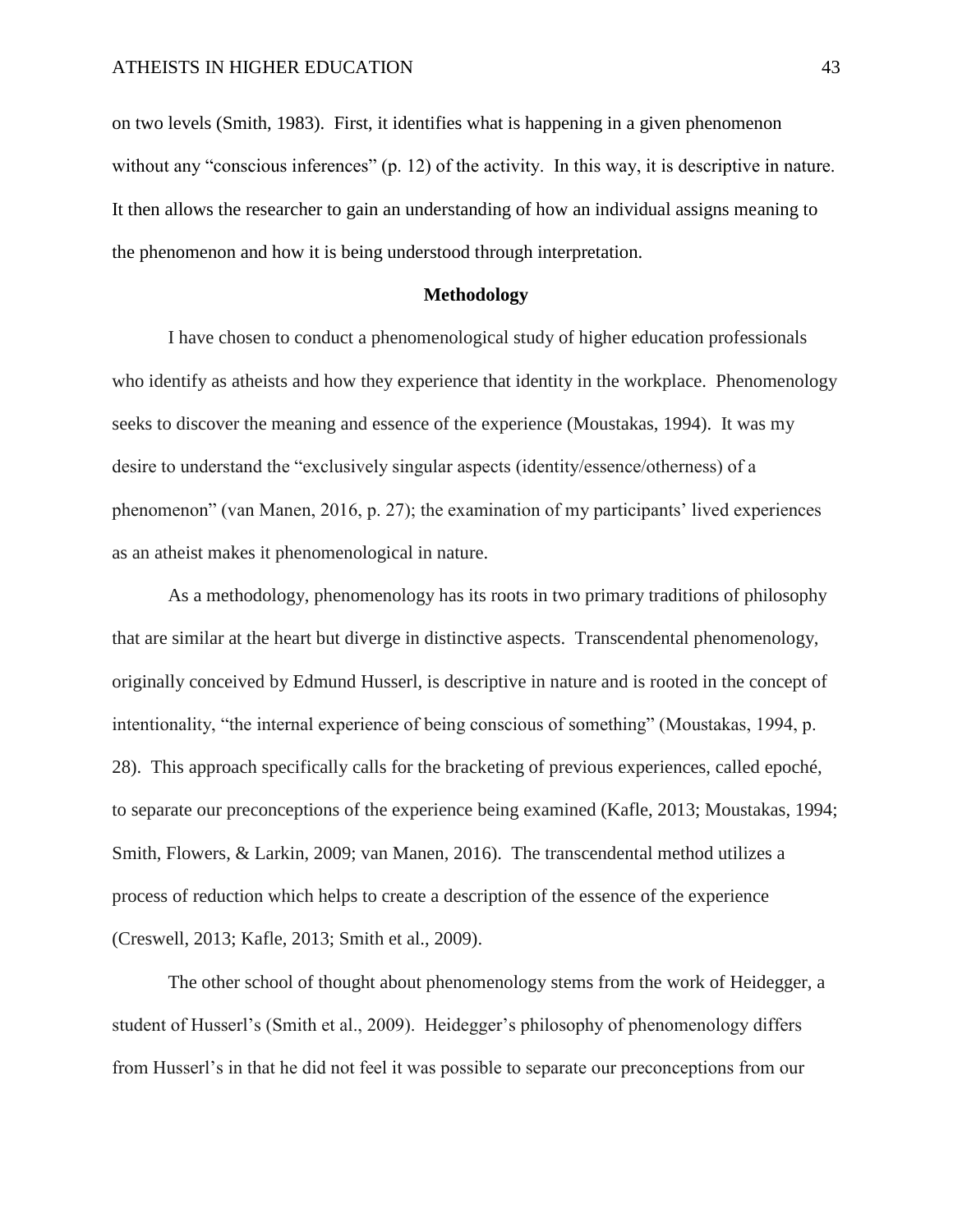examination of a phenomenon and grounded his philosophy in intersubjectivity–the connectedness of people (Moustakas, 1994; Smith et al., 2009; van Manen, 2016). Heidegger's approach is also rooted in hermeneutics, which focuses on the interpretation of the lived experience, rather than the description of the lived experience (Moustakas, 1994; Smith et al., 2009; van Manen, 2016). Van Manen (2016) described the differences between the two approaches: "While Husserl steps out of the world to grasp the meaning from above, Heidegger stays in the world of beings to understand their modes of being from within the world" (p. 220).

Husserl and Heidegger provided the foundation from which other philosophers of phenomenology add nuanced contributions to our understanding of the exploration of the lived experience (Smith et al., 2009). Merleau-Ponty focused on the embodied nature of the lived experience and recognized that the perception of other develops from one's own embodied perspective. Sartre viewed the lived experience as a "developmental, procedural aspect of human being" (p.19) and extended that absence is equally as significant as presence when considering how someone views the world. Finally, Gadamer recognized that preconceptions about a phenomenon are influenced by interpretation, which, in turn, influences the way a phenomenon is interpreted, changing our fundamental understanding of it through interpretation.

### **Contemporary Phenomenology**

Neither Husserl nor Heidegger intended to create a methodology for research (Smith et al., 2009). Contemporary phenomenologists have given structure to the philosophies to create a method for qualitative inquiry. Moustakas (1994) has provided a methodological framework for transcendental phenomenology. The process begins with epoché and is followed by transcendental-phenomenological reduction, which produces a textural description of the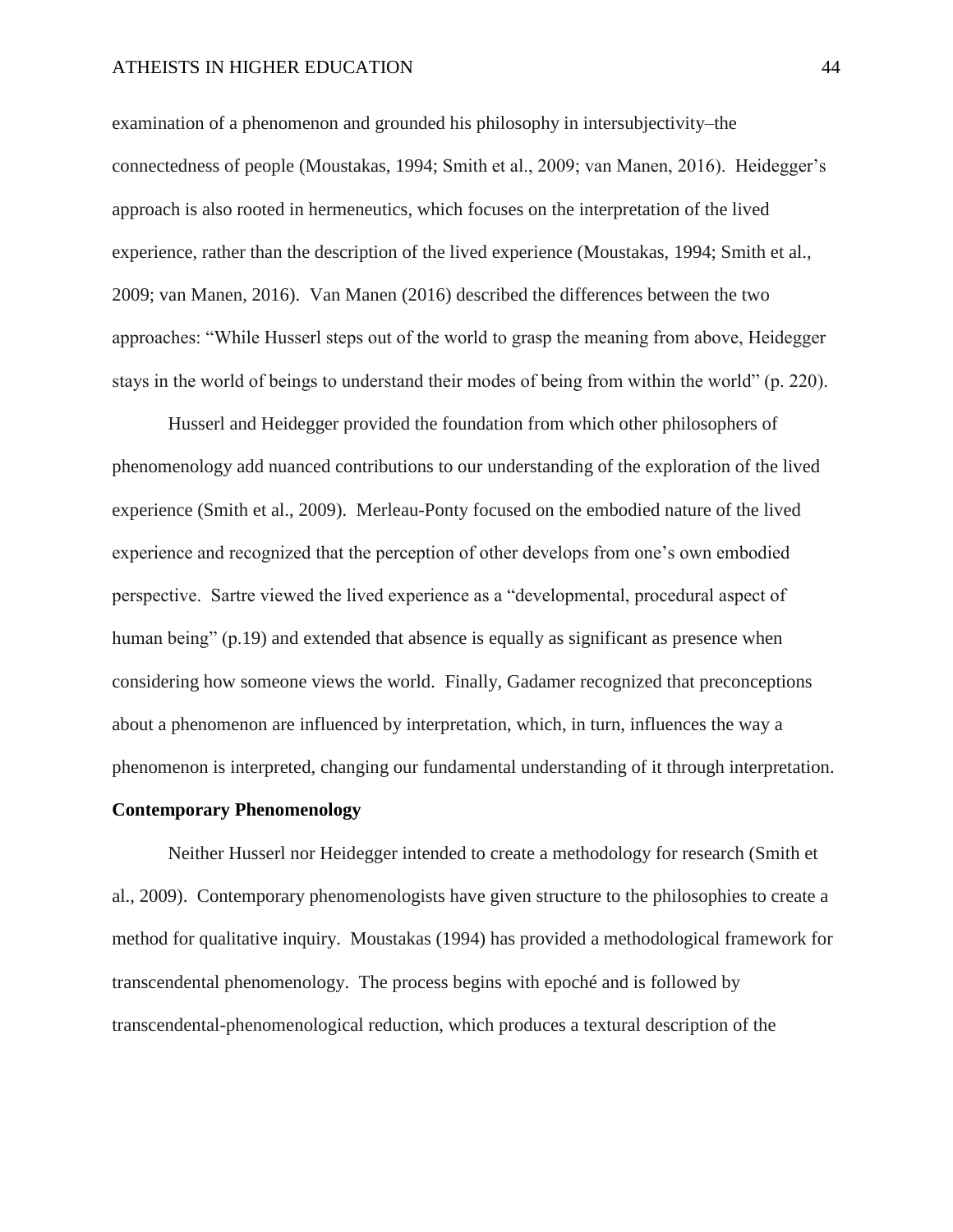phenomenon, or how it was experienced. It is then followed with imaginative variation, which provides the structural description of the phenomenon, or where it was experienced.

Van Manen (2016) developed the phenomenology of practice, which is grounded in hermeneutic phenomenology and "refers to the kinds of inquiries that address and serve the practices of professional practitioners as well as the quotidian of everyday life" (p. 15). Van Manen discussed the applicability of phenomenology to the examination of the lived experiences of professions such as teaching, nursing, counseling, and physicians. He stated, "Practice, in its social constructivist version, is not only meant to mean something, practice is supposed to make it possible to explain, interpret, or understand the nature of the phenomena within its scope" (p. 18). Van Manen argued that phenomenology can provide balance to the cognitive and technical aspects of the professions by exposing their sensitive, pathic nature.

Researchers developed Interpretive Phenomenological Analysis (IPA) to provide structure for examining lived experiences in the area of psychology (Smith et al., 2009). IPA is grounded in Husserl, Heidegger, and their contemporaries; however, it recognizes that one cannot fully bracket his or her experience when examining a phenomenon. IPA has its roots in phenomenology, hermeneutics, and idiography. As such, it seeks to examine the lived experience through an interpretive lens and is concerned with the particularity of an experience. Researchers consider it to be a "double hermeneutic" (Smith et al., 2009, p. 35), as the researcher attempts to make sense of the participant, who is attempting to make sense of his or her experiences.

IPA provides a structure for the methods associated with phenomenological inquiry that has more flexibility than the transcendental approach. After conducting two pilot studies (discussed in the following section), I selected this specific methodology because of my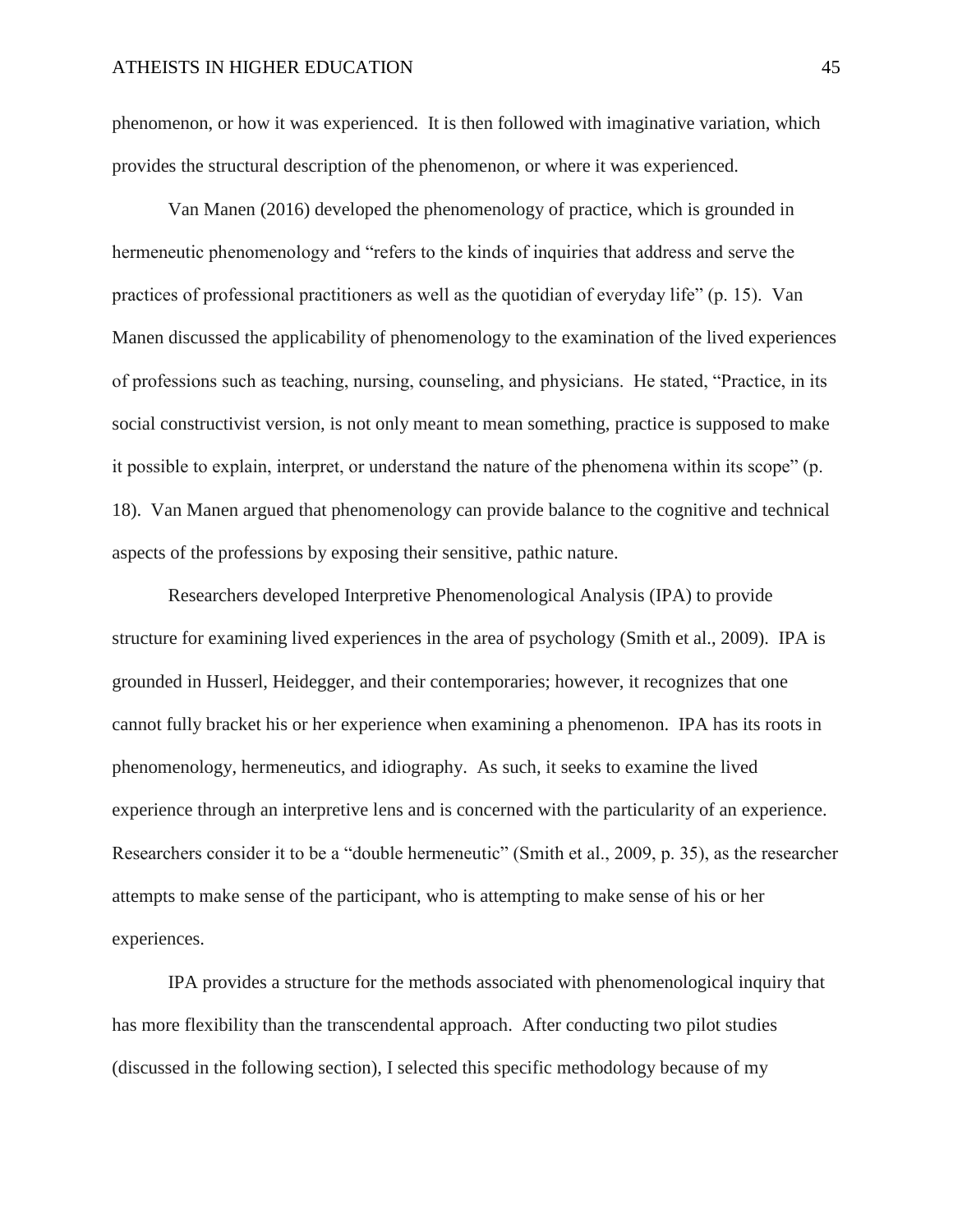positionality as an insider researcher. An insider researcher is one "who conducts a study that is directly concerned with the setting in which they work" (Teusner, 2016, p. 85). As someone who identifies as an atheist who works in higher education, I am never completely able to bracket my own experiences when examining the lived experiences of others with a similar identity. IPA requires that the researcher be aware of his or her biases but does not expect them to be bracketed, like Moustakas' (1994) transcendental methodology.

### **Pilot Studies**

I conducted two pilot studies to prepare for this research. The purpose of these studies was to determine if I would include both faculty and staff in my participant selection, identify potential challenges to the recruitment of participants, test the interview protocol and modify questions, and examine my ability as an insider researcher to reduce bias in my analysis of the data. The pilots provided me with invaluable information in all of these aspects and also set me on the path to examine this phenomenon from two secondary theoretical perspectives: stigma management and Christian privilege, which I used to identify a priori codes for analysis. A priori codes are those that are developed from existing literature or theories (Savin-Baden & Major, 2013).

#### **Pilot One: Staff**

The first IRB-approved study, conducted in fall 2016, involved interviewing three professional staff members from public, four-year institutions in East Central Indiana. In this study, I chose to use a transcendental phenomenological approach (Moustakas, 1994) as I was attempting to identify the essence of the atheist experience in higher education. My research question was: How does the atheist identity manifest in the higher education workplace for professional and/or support staff? I examined my participants' family and religious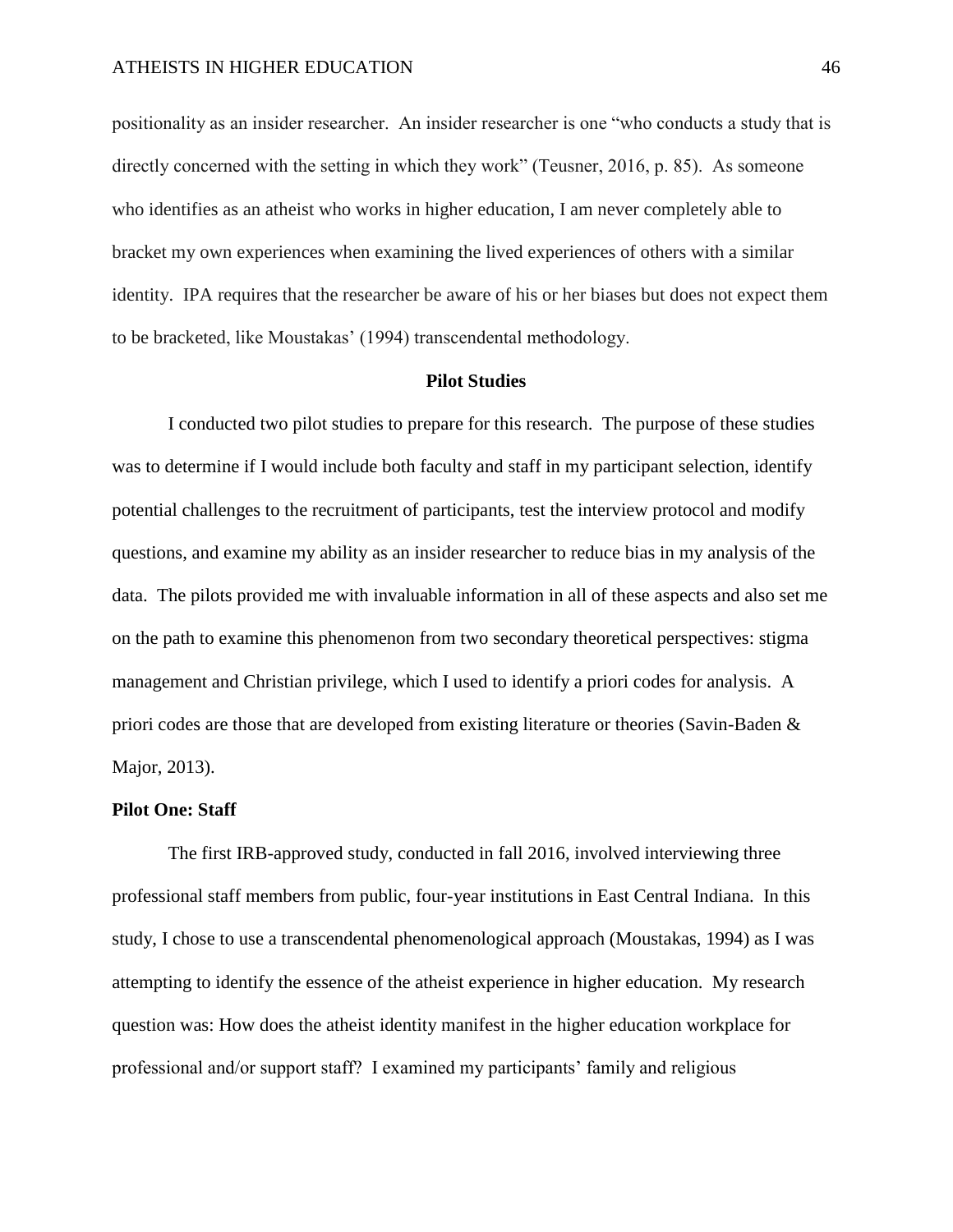backgrounds, their transitions to atheism, and their workplace experiences in relation to their atheism.

To recruit participants, I sent email messages to individuals who I knew identified as atheists and worked in higher education. I also posted a recruitment message on the Indiana Student Affairs Association Facebook group page and a colleague posted my recruitment message to an alumni Facebook page for his graduate program. I received responses from four professional colleagues; however, I was only able to set up interviews with three during the timeframe that was allotted for the study. The participants were two male student affairs professionals who were early in their professional careers and one female instructor who held professional staff status and was near retirement. I used a semi-structured interview protocol, a written guide with a flexible set of questions that allowed me to ask follow-up and probing questions (Savin-Baden & Major, 2013). Each interview lasted between 45 and 90 minutes.

In transcendental phenomenology, researchers use phenomenological reduction to identify the textural description of the phenomenon, which describes what the participants experienced, and imaginative variation to describe the structural description of the phenomenon, or where the phenomenon occurred (Moustakas, 1994). The textural description for my study revealed that my participants felt as though they needed to keep their atheist identity a secret. They feared exposing their belief system to their colleagues because of the stigma associated with atheism. They wanted their colleagues to view them as good people with strong value systems and did not want to be judged unfairly because of misconceptions about atheists. They believed that relationships with colleagues could be jeopardized, which could have both personal and professional impacts. Fear of discrimination, specifically in relation to the ability to move up in their careers, was a legitimate concern. Because the participants were not out in their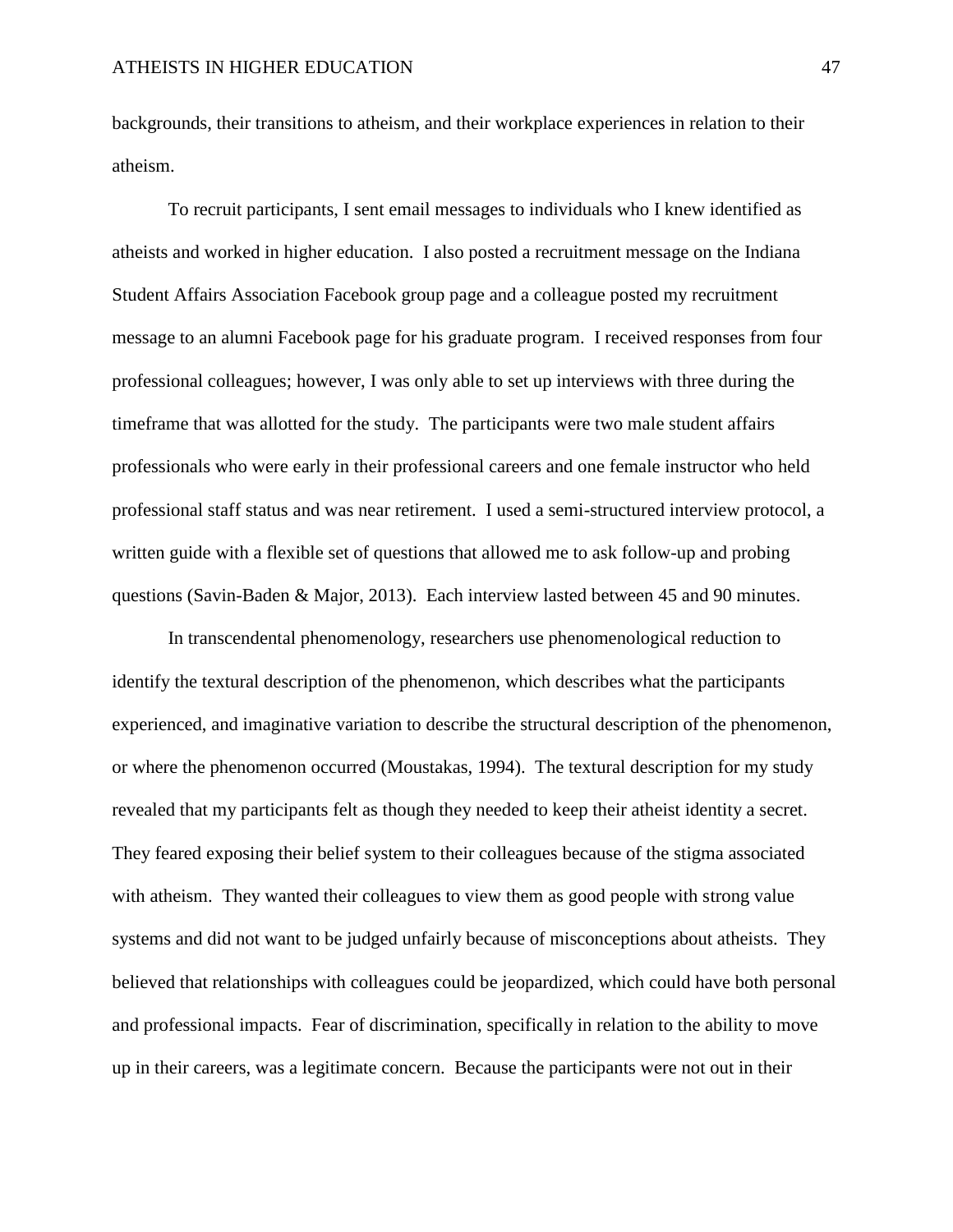atheist identity, they had not experienced any overt discrimination but did feel as if they were placed in uncomfortable situations at times because of the outward expression of religious beliefs by their coworkers.

The structural description revealed that my participants did not perceive the higher education workplace to be welcoming and inclusive to individuals who identify as atheists when they are employed by institutions located in Christian communities. The campuses do not outwardly promote Christianity, but a critical mass of individuals who are employed at the universities created an environment in which an atheist does not feel as if they can be outward about their beliefs. Participants perceived departmental culture as guided by the religious beliefs of the department supervisor and had a significant influence on how comfortable my participants felt about their identity in the workplace.

I learned several key things during this pilot study. First, participant recruitment would be more challenging than I realized. The fact that only four individuals agreed to participate helped me to understand that word-of-mouth recruitment would likely be more effective as atheists are not necessarily willing to be open about this aspect of their identity. This was evident as my primary finding that my participants were closeted in their atheist identity. I also learned during the recruitment phase that faculty may be a potential source for my study, as one faculty email recipient expressed that he was highly closeted in his atheist identity in the South. I learned that I was able to put my own biases aside as I spoke with my participants and analyzed the data. Their backgrounds and life experiences regarding their atheism were so different from mine that I was able to see early on that my experiences were drastically different from theirs.

My choice of transcendental phenomenology was well-suited for this pilot study; however, my participants were highly homogeneous, even down to the size of town in which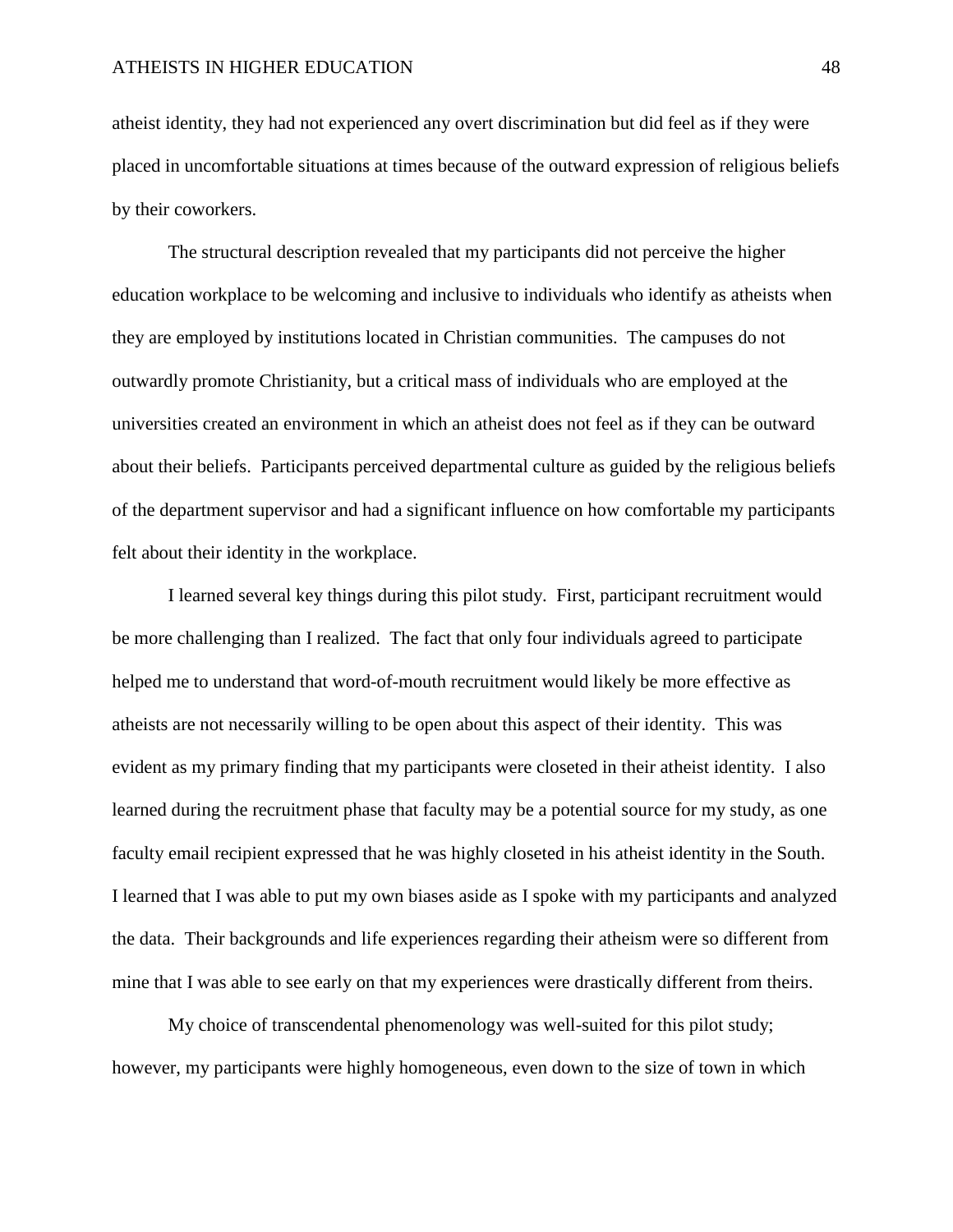they grew up. I knew that my dissertation study would likely include atheists from more varied backgrounds, so I was able to determine that I would choose a different phenomenological methodology for my dissertation study. My interview protocol proved to be effective as I was able to elicit the information I sought while allowing my participants to share their experiences in a way that was meaningful to them. Finally, the primary finding that my participants were closeted in their atheist identity was more meaningful than I realized as it led me to exploring the use of stigma management as a secondary theoretical perspective. In retrospect, their descriptions of how they controlled who knew about this aspect of their identity and from whom they kept it fit perfectly within the stigma management literature.

I have presented the results of this pilot study three times: at the Ball State University Unity Connections Conference in January 2017; at the inaugural NASPA Religious, Secular, and Spiritual Identities Convergence (RSSIC), held at the University of California Los Angeles in May 2017; and at the Diversity Research Symposium held at Ball State University in September 2017. The purpose of these presentations was to invite feedback about my study and to potentially recruit additional participants. Each conference had a different audience, so the feedback varied each time. The most helpful was the discussion that occurred at the NASPA RSSIC as it was attended by researchers with atheist and religious identities alike. As a result of presenting at that conference, I was invited to submit a manuscript for publication in the *Journal of College and Character*, based on my original research. My manuscript (Reisner, 2018) was accepted to be published in a special issue of the journal based on the RSSIC presentations. This experience provided me with the opportunity to receive valuable critical feedback from scholars in the fields of religion and atheism.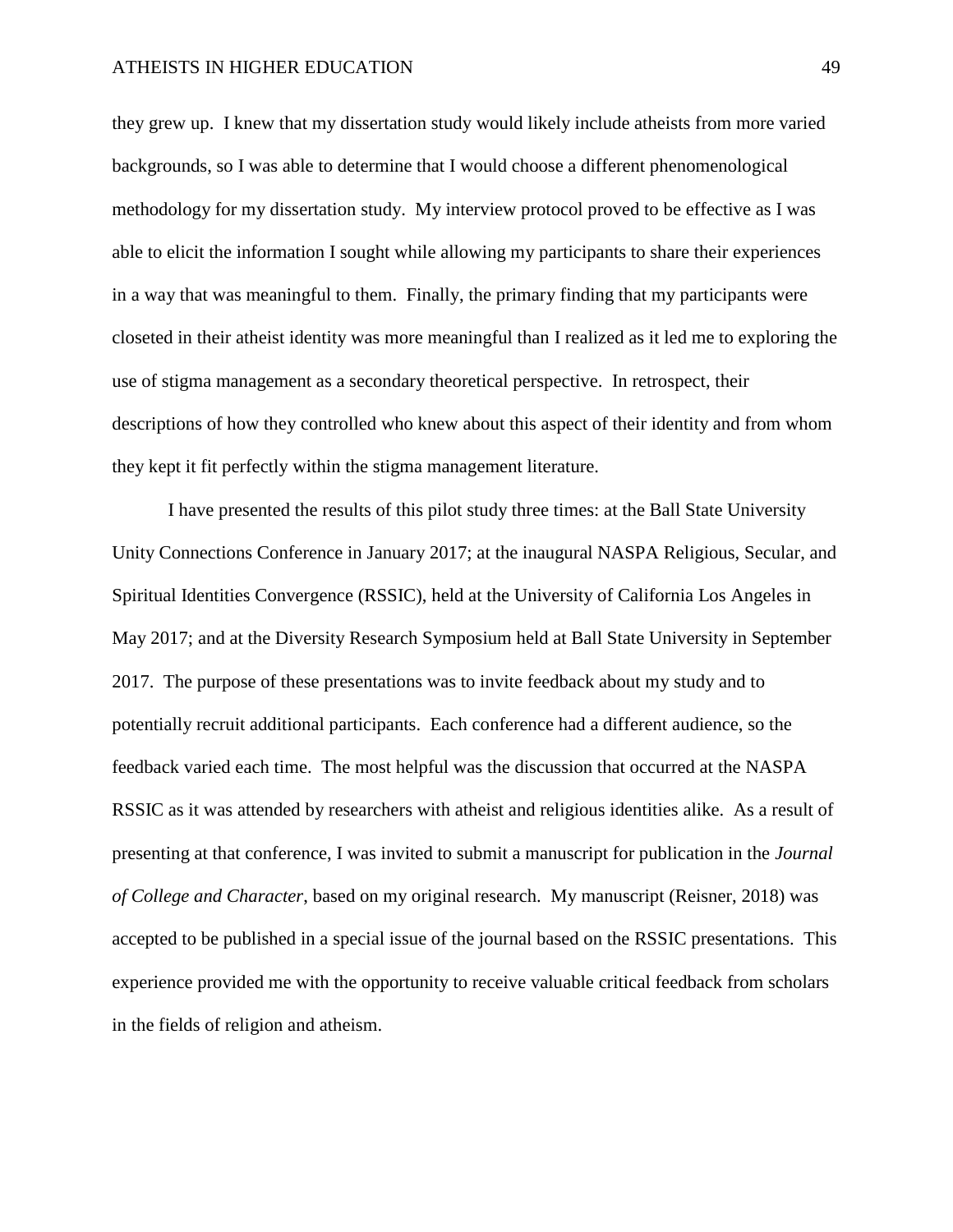# **Pilot Two: Faculty**

I conducted the second IRB-approved pilot study in spring 2017 and focused on the experiences of faculty members in higher education who identify as atheists. The purpose of the second study was to determine if I would include faculty in my dissertation study. I entered into the study with the assumption that faculty operate within a different set of rules than professional staff in higher education, including academic freedom and tenure, and these rules may affect their comfort in expressing their atheist identities to faculty colleagues, administration, and students. Although each set of principles has its own set of limitations, faculty may feel more secure in their minority identities regarding religion because of these protections. For this study, I employed IPA (Smith et al., 2009) for my methodology. IPA is a method that favors the insider researcher to understand the perspective of the participants, to "stand in their shoes" while simultaneously standing "alongside the participant, to take a look at them from a different angle" (p. 36). My primary research question was: How does the atheist identity manifest in the higher education workplace for faculty members? I explored my participants' backgrounds as they related to religion and their atheism, their choices of profession and how they came to their current positions, and how their atheist identities fits within that environment.

I used purposeful sampling to recruit participants for this study. Purposeful sampling "means careful selection of members of the community who are likely to provide the best information" (Savin-Baden & Major, 2013, p. 314) and ensures that the participants are homogeneous and representative of the context and allows for comparison between individuals. My participants were all known to me professionally as either current or former colleagues. I sent each an email requesting their participation in my study. Two participants, one male and one female, were employed at public, four-year institutions in the Midwest, while the third was a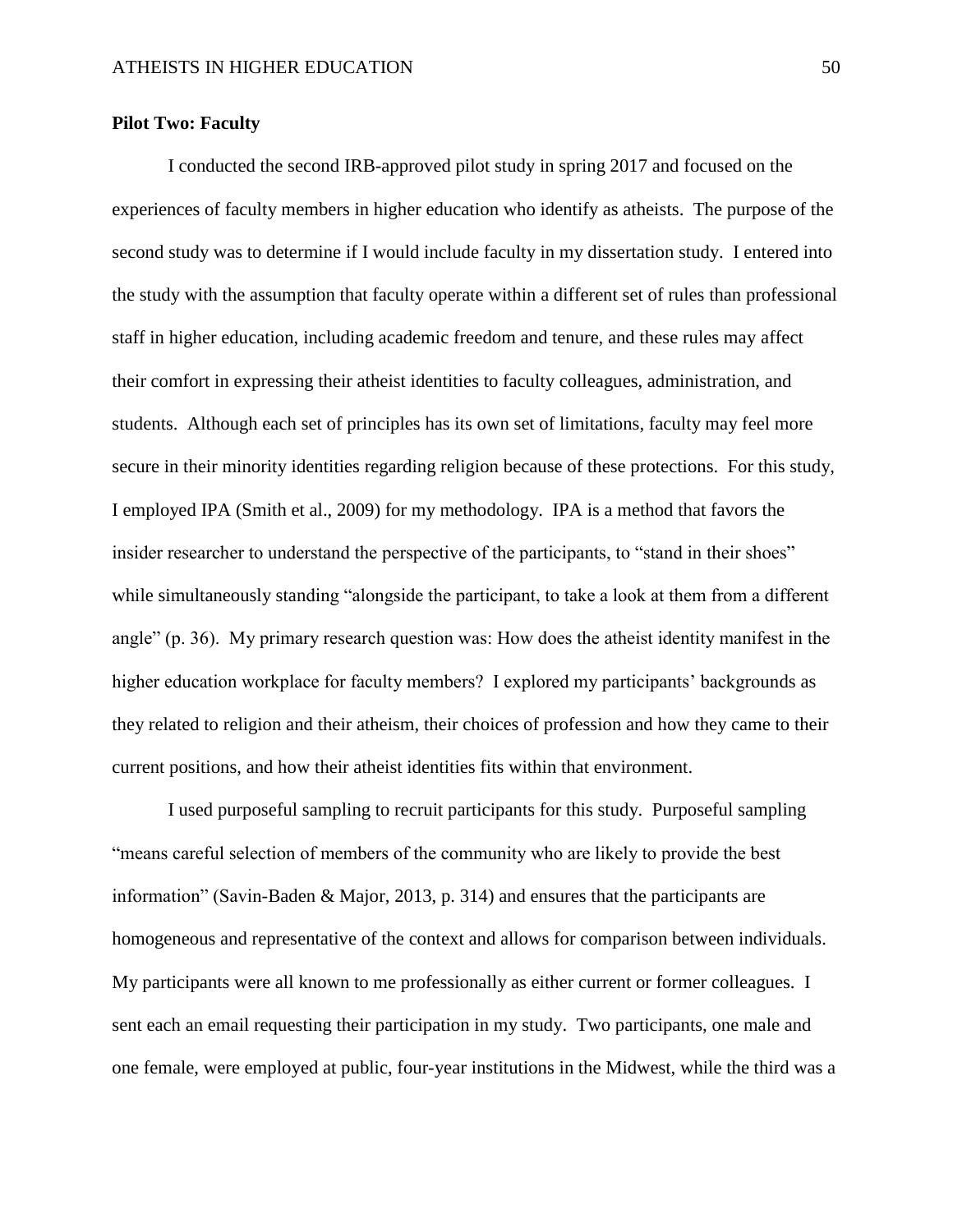male who was employed at a public two-year institution in the South. All three participants had academic backgrounds in either the social or natural sciences, and all were serving in academic leadership positions (i.e., dean, assistant vice chancellor). I conducted two interviews using a semi-structured interview protocol via Skype and one interview took place in person. The interviews lasted between 40 and 60 minutes.

The findings from this study were critical in determining that I would not include faculty in my dissertation study. My participants were highly representative of the diversity found within the academy. They differed significantly in their cultural backgrounds and had weak religious upbringings which led them to have different perspectives of their atheist identities than the participants from my first pilot. Two of the three were out in their atheist identity, while one, the male from the two-year institution in the South, was highly closeted because of the pervasive institutionalization of Christianity in his institution, which included frequent use of religious language via in-person and written communications, and the presence of religious symbols of Christianity across campus, including in the president's office. The participants had each held multiple faculty positions in various regions of the Midwest and the South. They commented that the institutional environment regarding religion was dependent upon the community in which it was located, though each described various levels of the presence of Christian privilege among these institutions. Finally, my analysis confirmed that academic freedom and tenure do play a role in faculty's ability to feel comfortable in expressing their atheist identities in the higher education workplace, as two participants explicitly stated that tenure was a determining factor in when they began to share this identity more openly, and one remains closeted because of the lack of tenure at his current institution.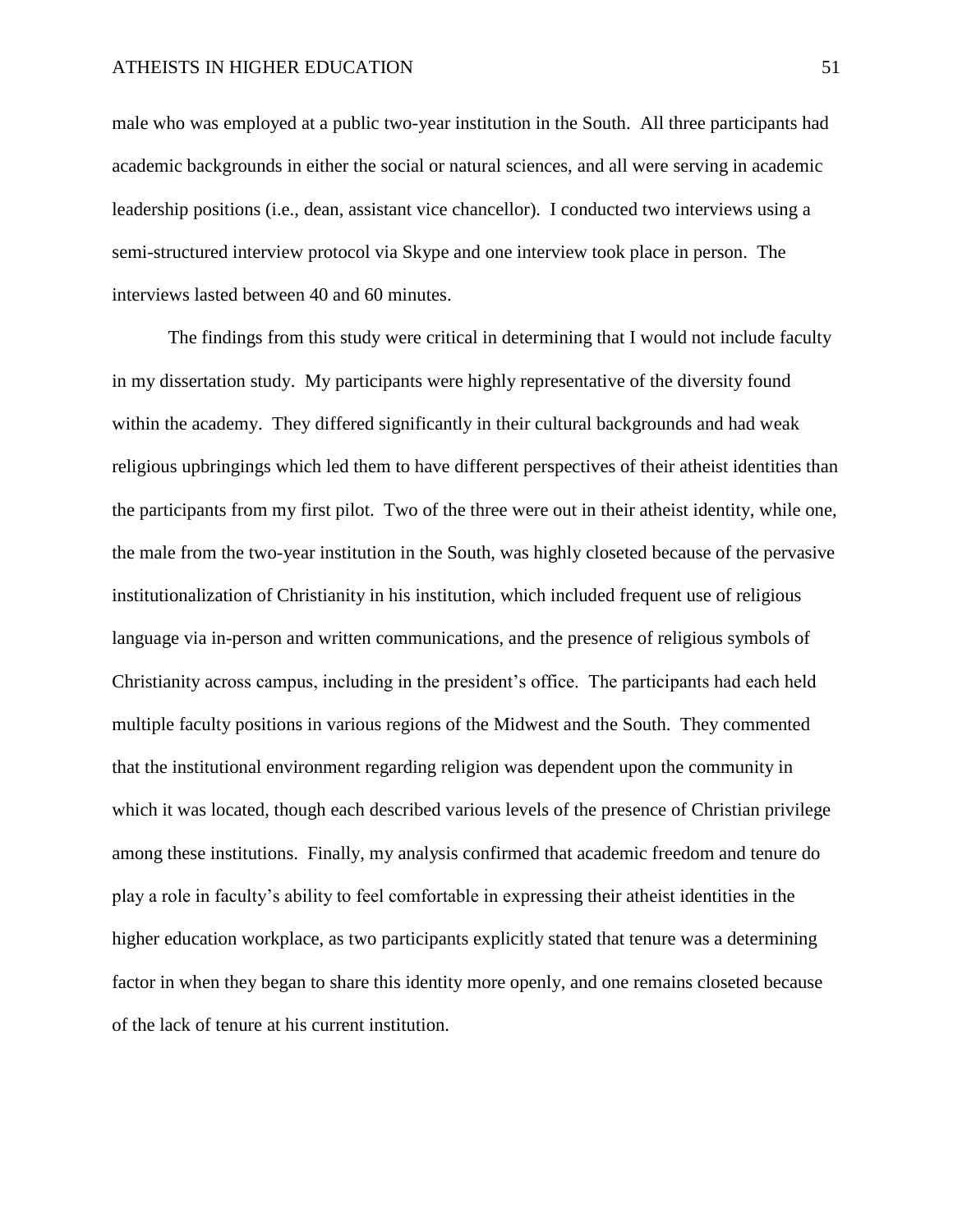IPA proved to be an effective methodology for this study. My participants, although homogeneous in their atheist identity and professional positions, differed culturally from one another, had a wide variety of experiences, and worked in different workplace environments. This helped me to realize that IPA is a more flexible method for analyzing and interpreting the data compared to transcendental phenomenology, which seeks to describe a common essence among participants. This study also helped me to understand that further increasing the homogenization of my sample by recruiting only atheists from the state of Indiana would be beneficial to my study. The third participant in this pilot was in a different geographical region than the others and it was evident that his experiences were drastically different because of this fact. Although it would be interesting to specifically study atheists in the South, it was more practical to limit my recruitment to the state of Indiana to create a more homogenous sample that was more accessible to me.

Finally, the historical and cultural context of a study is critical to understanding a given phenomenon. The presence of Christian privilege was undeniable in the analysis of the data from this study. In retrospect, this could also have been interpreted from the data in my first pilot study, as my participants frequently mentioned the use of Christian language by their colleagues and other forms of privilege which were present on their campuses, including departmental prayer circles and a Christian invocation at one of the university's commencement ceremonies. This finding has led me to the use of Christian privilege as a secondary theoretical framework for analyzing the environments of the institutions in which my participants are employed.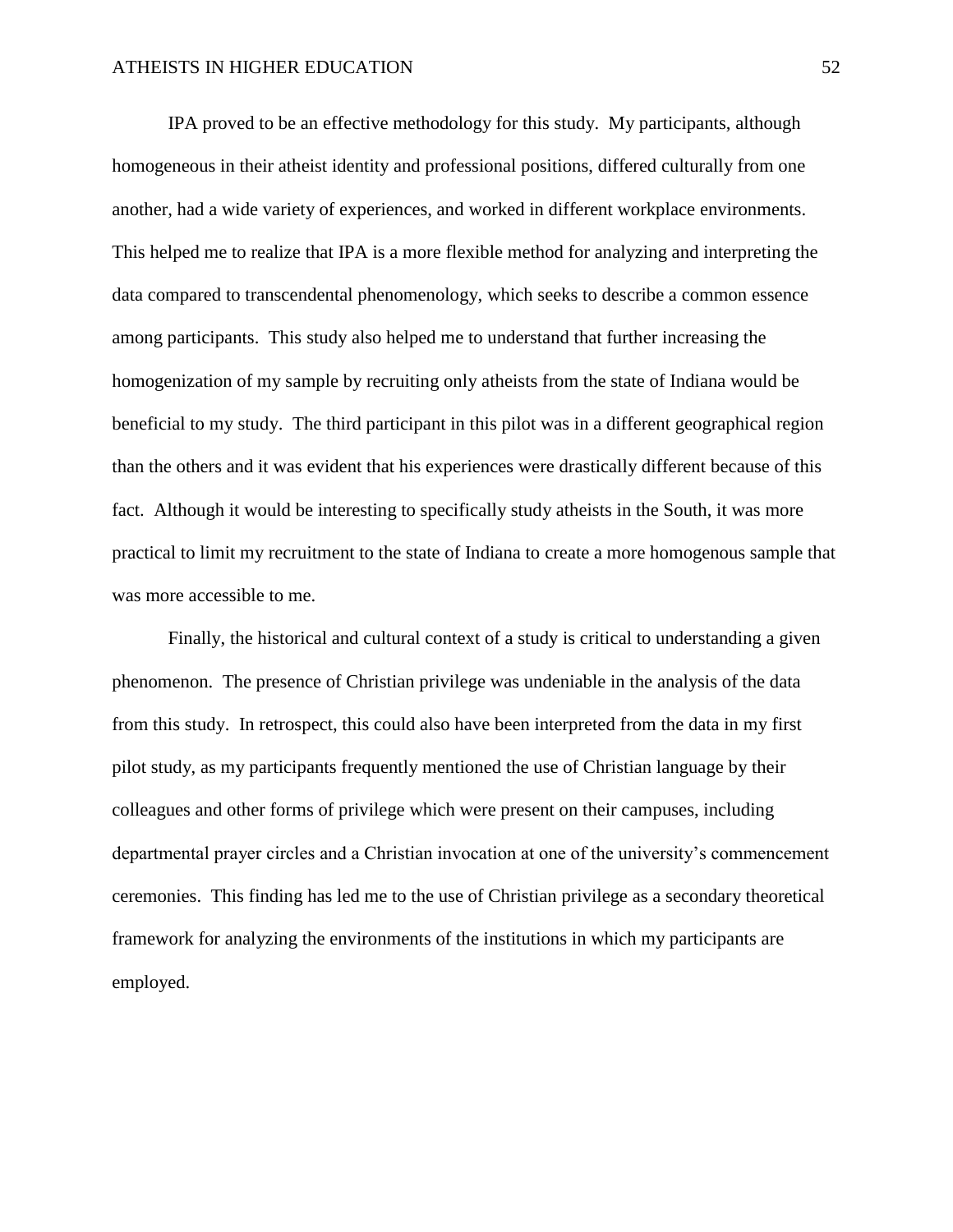### **Methods**

I used IPA (Smith et al., 2009) for my methodology for this study, primarily for its acknowledgement that the researcher cannot bracket his or her experiences from the interpretation of data. I also selected it for its flexible yet simple structure for data analysis, and for its inclusion of secondary research questions that allow the use of theory as an interpretive tool. This section outlines the specific methods I employed during my study, including participant selection, data collection, data analysis, ethical considerations, and evaluative criteria used to ensure trustworthiness. When possible, I deferred to the procedural methods of IPA, as described below, to ensure that my methods most closely aligned with my chosen methodology.

# **Participants**

I explored the experiences of professional staff members who work in institutions of higher education in Indiana who identified as atheist. I defined professional staff as any employee who is not classified as faculty or support staff. This included those in departments including, but not limited to: student affairs, enrollment management, auxiliary services, athletics, campus police, physical facilities, human resources, business affairs, gift development, marketing, and communications. I specifically excluded faculty in my criteria, including those in administrative roles, because, in theory, tenure provides protections to faculty members that allows for expression of beliefs through academic freedom (AAUP, 1970). Professional staff are not given this same protection in their work. Participants were to be over the age of 18, employed at an institution of higher education in the state of Indiana, and classified as professional staff. Individuals under the age of 18, students, support staff, faculty, and those who do not work in higher education were not included. Demographically, atheists tend to be White,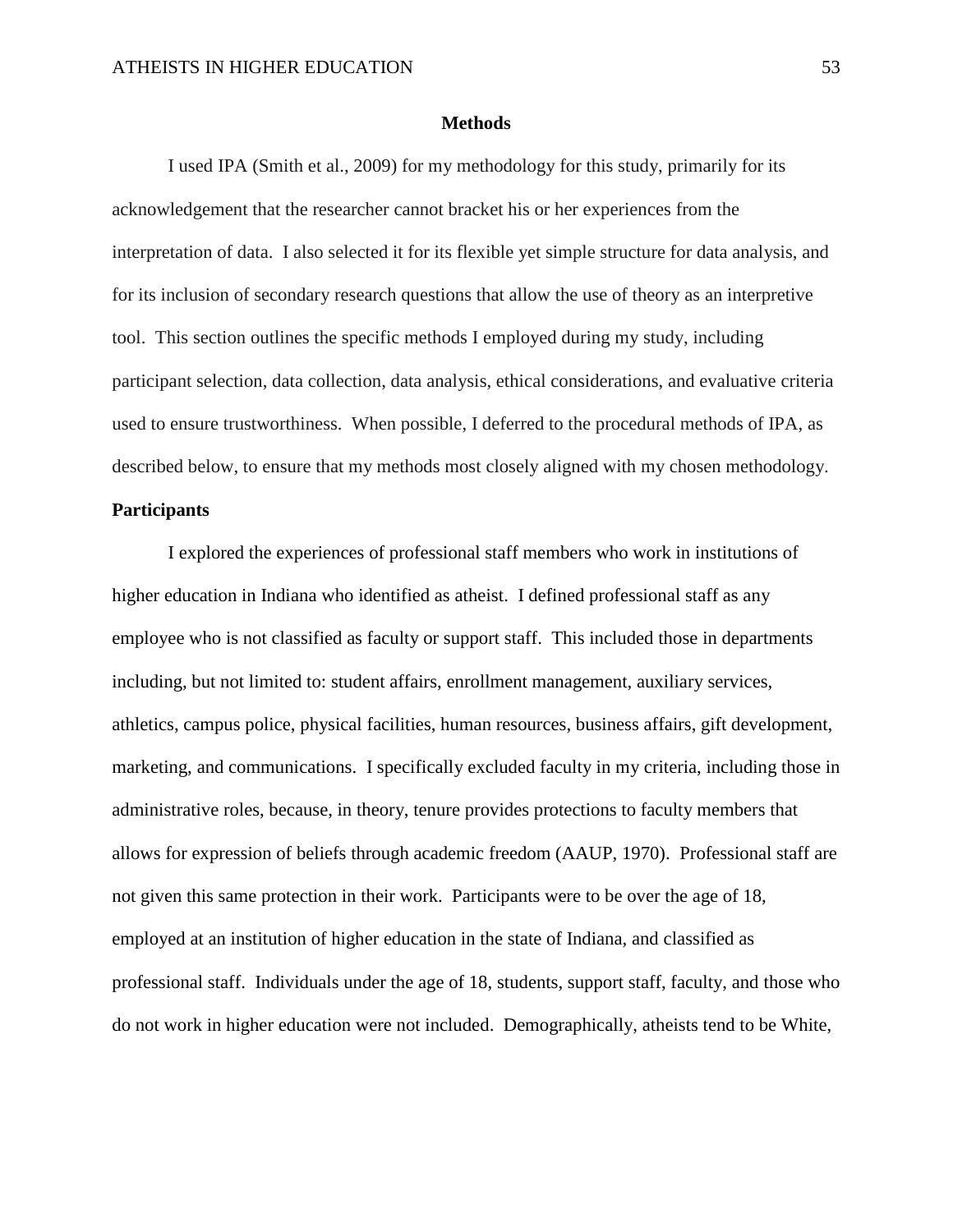male, and highly educated (Pew Research Center, 2015); however, efforts were made to recruit demographically-diverse participants for this study, including women and people of color.

I used purposive, homogeneous sampling to identify participants for whom my research question would be meaningful (Smith et al., 2009). I limited my recruitment to the state of Indiana to maximize the homogeneity of the sample, as recommended by IPA. I designed my sample size to be in the range of five to eight participants, also recommended for IPA, to develop "meaningful points of similarity and difference between participants" (Smith et al., 2009, p. 51). I used a combination of purposive and snowball sampling to recruit participants. Purposive sampling ensures that the participants are homogenous and representative of the context, and allows for comparison between individuals, while snowball sampling allows for a prior participant to nominate additional participants who meet the criteria for inclusion (Savin-Baden & Major, 2013). IPA also recommends the use of referrals from "gatekeepers" (Smith et al., 2009, p. 49) who, in this case, would be individuals who have access to atheists in higher education, as well as opportunities, which are a "result of one's own contacts" (p.49). Once I began speaking openly about my study, several individuals indicated an interest in participating, some of whom I have known professionally for a significant amount of time but was not aware of their atheist identity. As such, I relied on the use of opportunities to recruit participants. I asked my participants to forward my recruitment messages to those they believed met the criteria for selection. This particular population can be challenging to reach as many atheists do not live openly in this identity, so I utilized a combination of multiple sampling approaches to maximize the number of participants.

I began recruitment by sending an email message (see Appendix B) to individuals who I knew meet the criteria for selection. I then sent it to those who identify as atheist but did not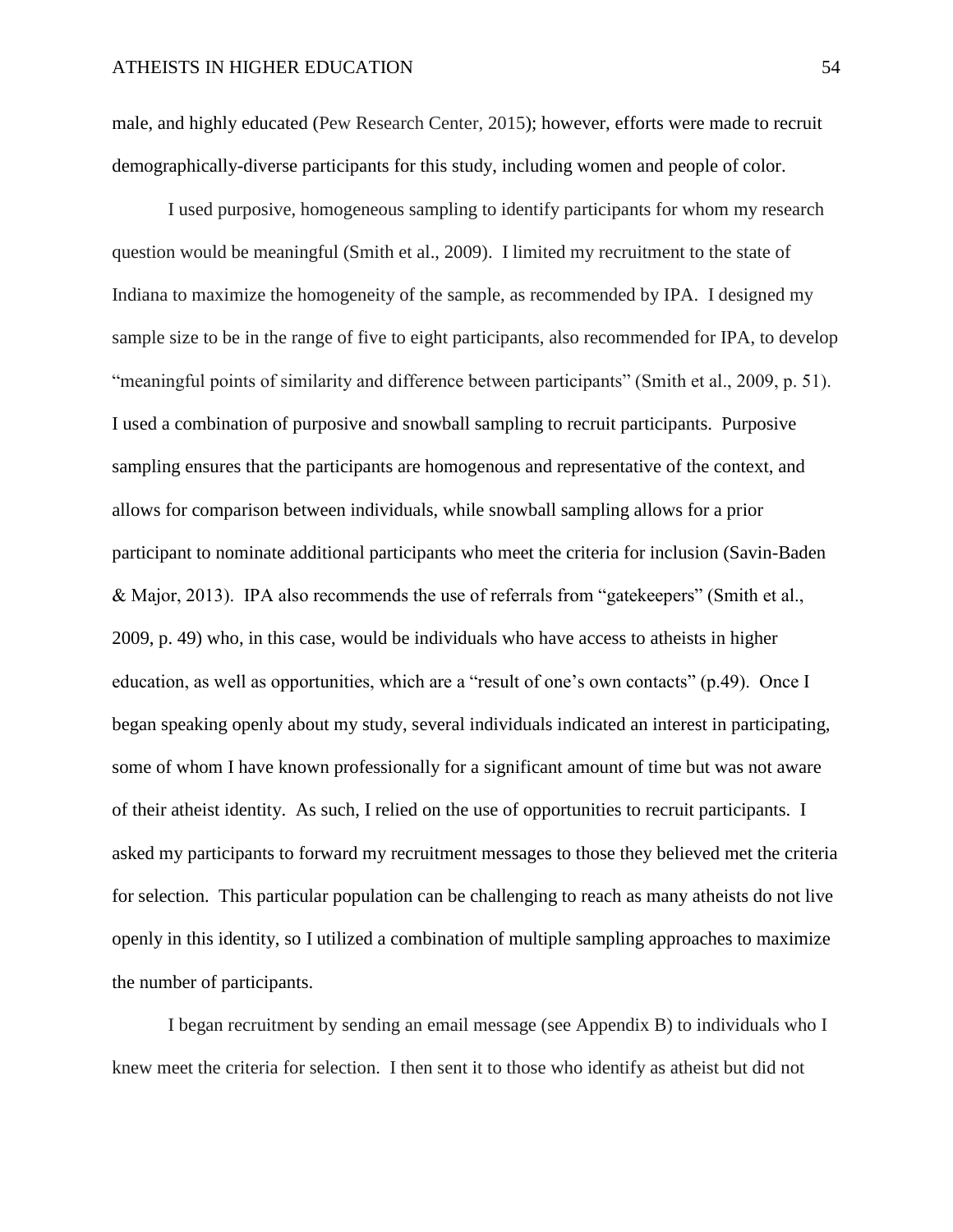meet the other criteria for selection (i.e., faculty, the Secular Student Alliance) but may have been able to help identify potential participants and could forward my message. I also sent the email message to individuals who do not identify as atheists but may have been able to pass my message along to individuals in their networks who they believed meet the criteria for selection. Finally, I used social media platforms as a means of recruitment, specifically the Facebook group page for Indiana Student Affairs Professionals and Secular Student Affairs Professionals, to extend my reach beyond my own network and to increase the potential for recruiting a diverse participant pool. To ensure that my participants met the criteria for selection, I asked several screening questions prior to committing to the interview, including their definition of atheism, how long they have identified as atheists, the institution in which they are employed, and the type of position that they hold.

**Description of participants.** Ten individuals participated in this study. All of the participants work in public, four-year institutions in the state of Indiana. The participants represent five different campuses ranging in size from small (<10,000 students) to mid-sized  $(10,001-25,000$  students), to large  $(>=25,000$  students). They are employed in a variety of functional areas including student affairs, advancement, library sciences, and information technology. Although their jobs are more specific, I have used the broadest job categories possible to best protect their identities. The participants grew up in a variety of religious backgrounds, including Protestant Christian, Catholic, and none/atheist/secular (see Table 1).

Aside from their demographic information, the participants all described themselves as having liberal or progressive values. Nearly all of the participants also described themselves as being creative in some ways. Some were creative in their professional work, while others had creative outlets through hobbies. These creative outlets included music, dancing, photography,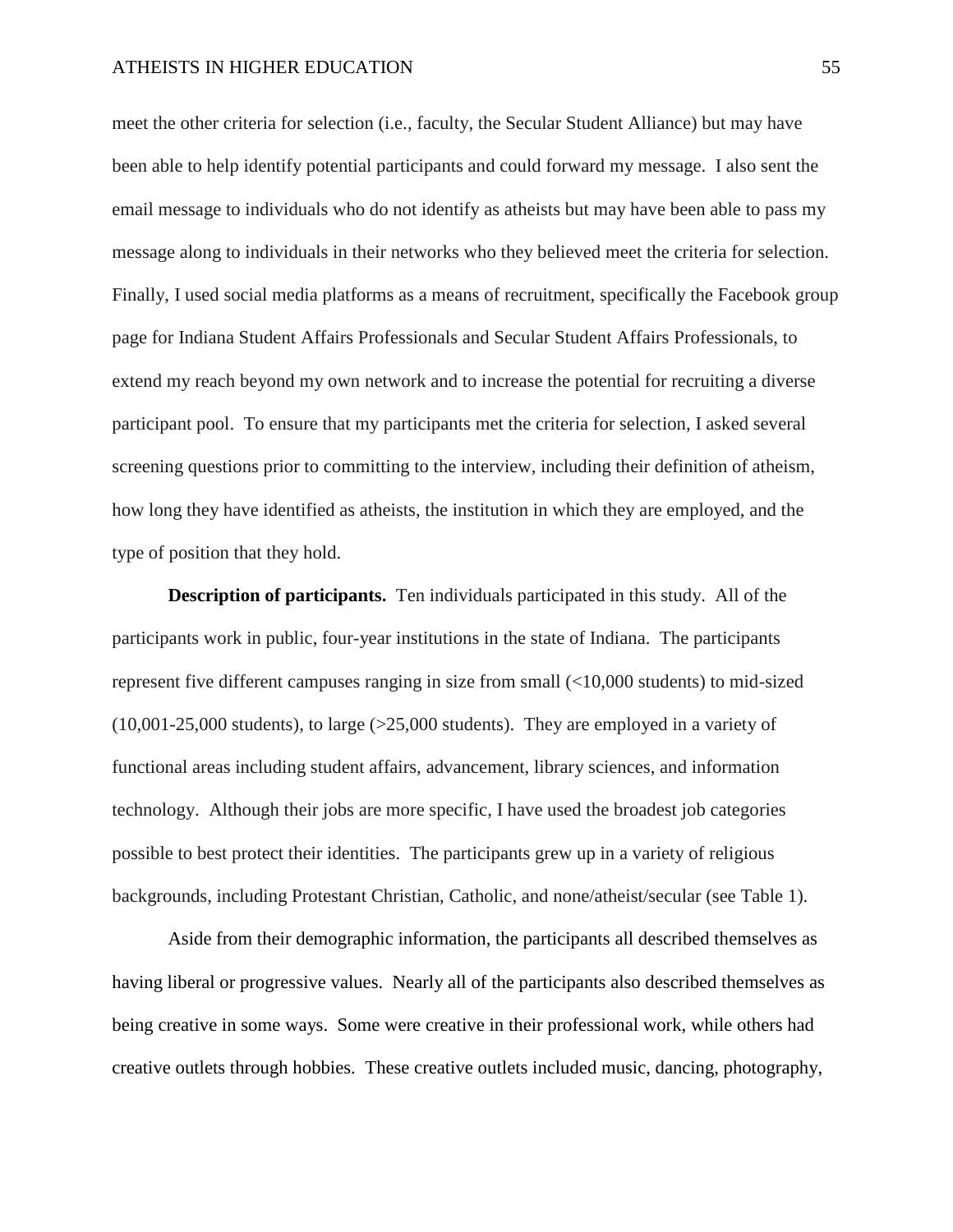graphic design, film making, beer and wine making, and cooking.

# Table 1

# *Participant Information*

| Participant     | <b>Family Religion</b>       | <b>Job Category</b>           | <b>Institution Type</b> |
|-----------------|------------------------------|-------------------------------|-------------------------|
|                 |                              |                               |                         |
| Angela          | Episcopalian                 | Library                       | Mid-sized public        |
| Carl            | Secular                      | Advancement                   | Small public            |
| Daniel          | Catholic                     | <b>Information Technology</b> | Large public            |
| Erin            | Jehovah's Witness            | Advancement                   | Small public            |
| Gwen            | None                         | Student Affairs               | Large public            |
| Patrick         | Catholic                     | Student Affairs               | Large public            |
| Samantha        | Catholic                     | Advancement                   | Large public            |
| Sarah           | <b>Evangelical Christian</b> | Student Affairs               | Large public            |
| <b>Sherlock</b> | Catholic                     | Library                       | Small public            |
| William         | None                         | Advancement                   | Small public            |
|                 |                              |                               |                         |

# **Data Collection**

I used interviews to collect my data. When possible, I conducted the interviews in person, and I conducted eight of the interviews this way. When it was not possible, I used the online video conferencing website, Zoom (https://zoom.us/), to conduct the interview. I conducted two interviews using this method. I employed a semi-structured interview schedule (see Appendix C) that allowed me to generate information that was descriptive, narrative, structural, evaluative, and comparative in nature (Smith et al., 2009). Semi-structured interviews "allow interviewees to express their perspectives on a topic or issue and also allow for comparable data that can be compared across respondents" (Savin-Baden & Major, 2013, p. 359). The purpose of these interviews was to gain insight into the unique experiences of atheists. I focused on four primary areas: family and religious background, philosophy and experiences related to atheism, professional background and workplace environment, and workplace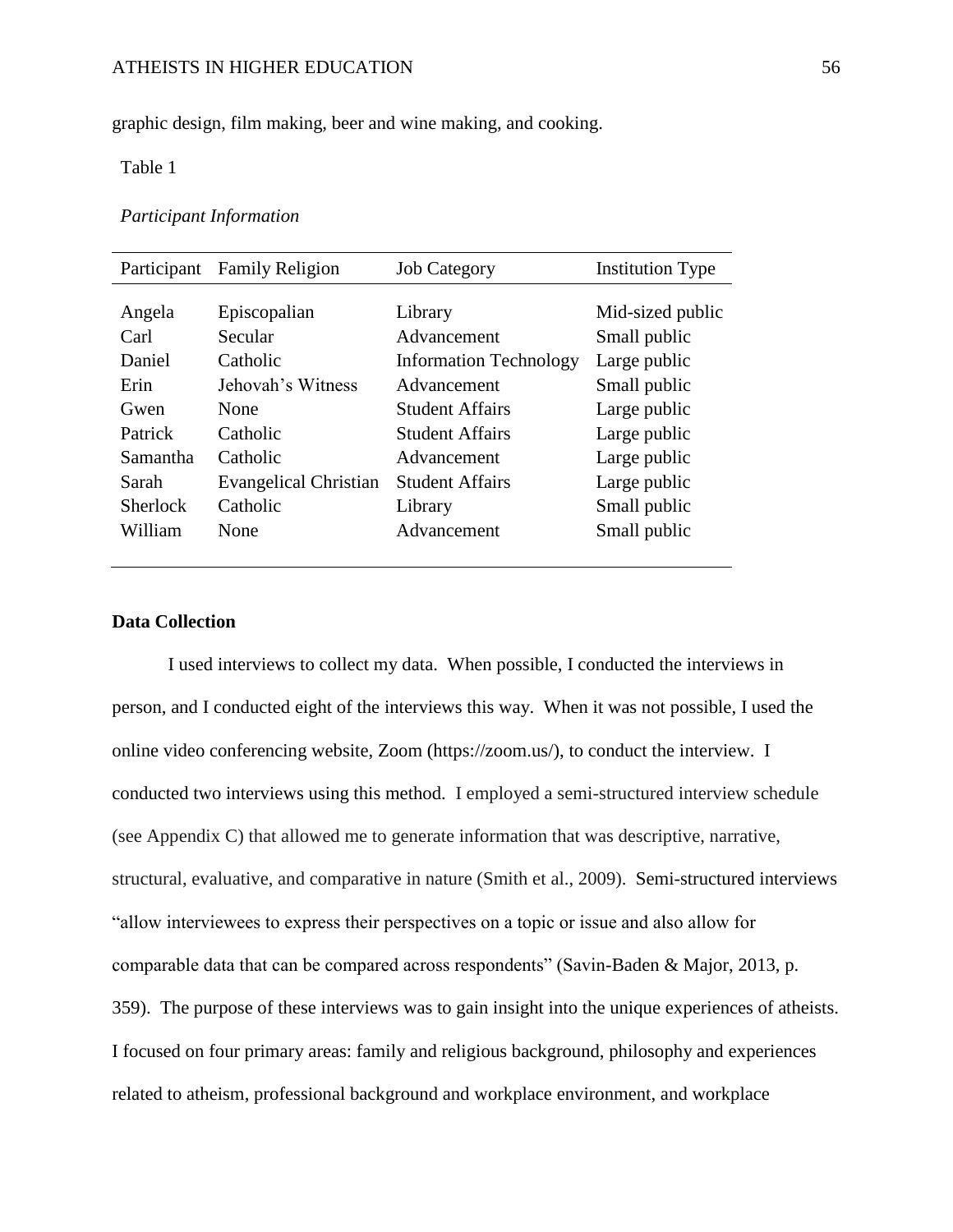experiences related to the participants' atheist identity. I found these areas effective during my two IRB-approved pilot studies as they provided context for understanding how my participants came into their atheist identities, the environments in which they work, and how they assign meaning to their experiences.

The participants signed and returned their informed consent form (see Appendix D) and were reminded of their rights as participants before the interviews began. Before beginning the interviews with the participants with whom I was not previously acquainted, I briefly explained my positionality and my interest in researching this particular topic. This was intended to establish rapport and to help the participants feel comfortable speaking with me about their own experiences with atheism. The interviews ranged in length from 60 to 90 minutes and were recorded using a digital voice recorder. Prior to closing, I asked my participants to supply the following demographic information, which I used to make comparisons to national statistics about atheists, to make comparisons across participants, and to potentially examine the intersectionality of these demographics with the atheist identity: race, ethnicity, age, gender, sexual orientation, educational attainment level, income range (see Table 2).

My participants ranged in age from 27-58 years old. Similar to the statistics on atheists, all of the participants were White except one who reported being biracial. With the exception of one gay male and one participant who identified as non-binary, all the participants identified as straight and cisgender. (The non-binary participant disclosed that she is still exploring this identity and still uses female pronouns; as such, I will use female pronouns during the written report.) The participants had the most variation in their education attainment, with some possessing bachelor's degrees and others possessing master's and doctoral degrees; however, all reported income ranges that situate them within the middle class.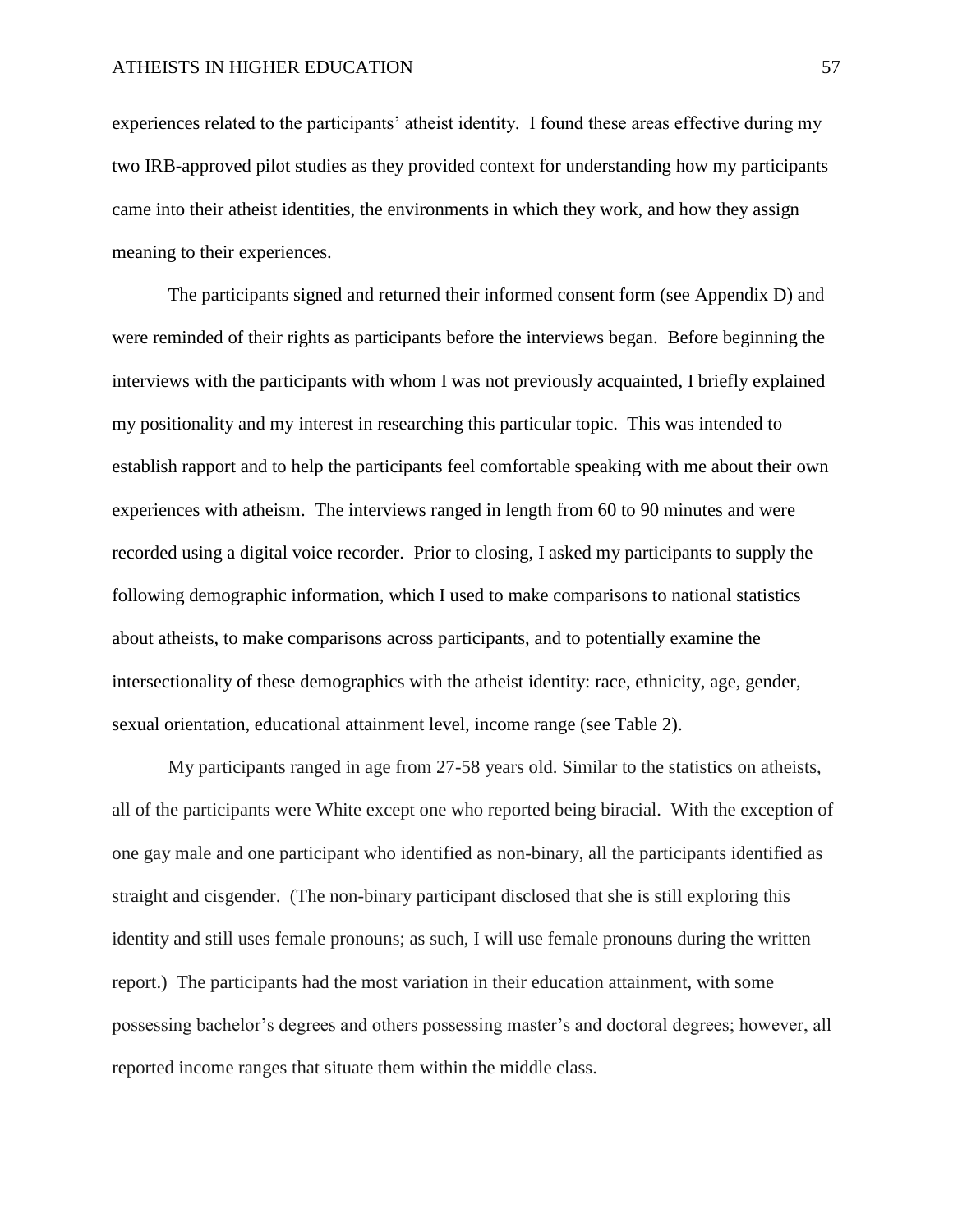### Table 2

| Participant     | Age | Race            | Gender     | Sexual<br>Orientation | Educational<br>Attainment | Income<br>Range |
|-----------------|-----|-----------------|------------|-----------------------|---------------------------|-----------------|
|                 |     |                 |            |                       |                           |                 |
| Angela          | 58  | White           | Female     | Straight              | Doctoral Coursework       | \$50-75,000     |
| Carl            | 38  | <b>Biracial</b> | Male       | Straight              | Bachelor's                | $$25-50,000$    |
| Daniel          | 27  | White           | Male       | Gay                   | PhD student               | \$50-75000      |
| Erin            | 40  | White           | Female     | Straight              | Bachelor's                | $$25-50,000$    |
| Gwen            | 48  | White           | Female     | Straight              | Master's                  | $$100,000+$     |
| Patrick         | 33  | White           | Male       | Straight              | PhD                       | \$50-75,000     |
| Samantha        | 43  | White           | Female     | Straight              | Graduate Certificate      | \$50-75,000     |
| Sarah           | 36  | White           | Female     | Straight              | PhD                       | \$50-75,000     |
| <b>Sherlock</b> | 40  | White           | Non-binary | Straight              | Master's                  | $$25-50,000$    |
| William         | 51  | White           | Male       | Straight              | Master's                  | \$50-75,000     |

# *Participant Demographics*

# **Data Analysis**

I transcribed my interviews using the online transcription software, Transcribe (https://transcribe.wreally.com/), which allowed me to slow down rate of speech and rewind easily. I assigned pseudonyms for each of my participants, as well as their institutions and all other identifiable persons and places. I transferred the transcriptions into a Word document, which I numbered by line, leaving room in the right margin for notes. Hard copies of the transcripts were placed in a three-ring binder.

IPA stresses an iterative approach to data analysis conducted in six steps (Smith et al., 2009). First, I read and reread the first transcript carefully and multiple times to acquaint myself with the data and to allow the narrative to take shape. I then began initial noting, a step that "examines semantic content and language use on a very exploratory level" (p. 83). These notes contained a combination of brief summaries of statements, descriptive comments, linguistic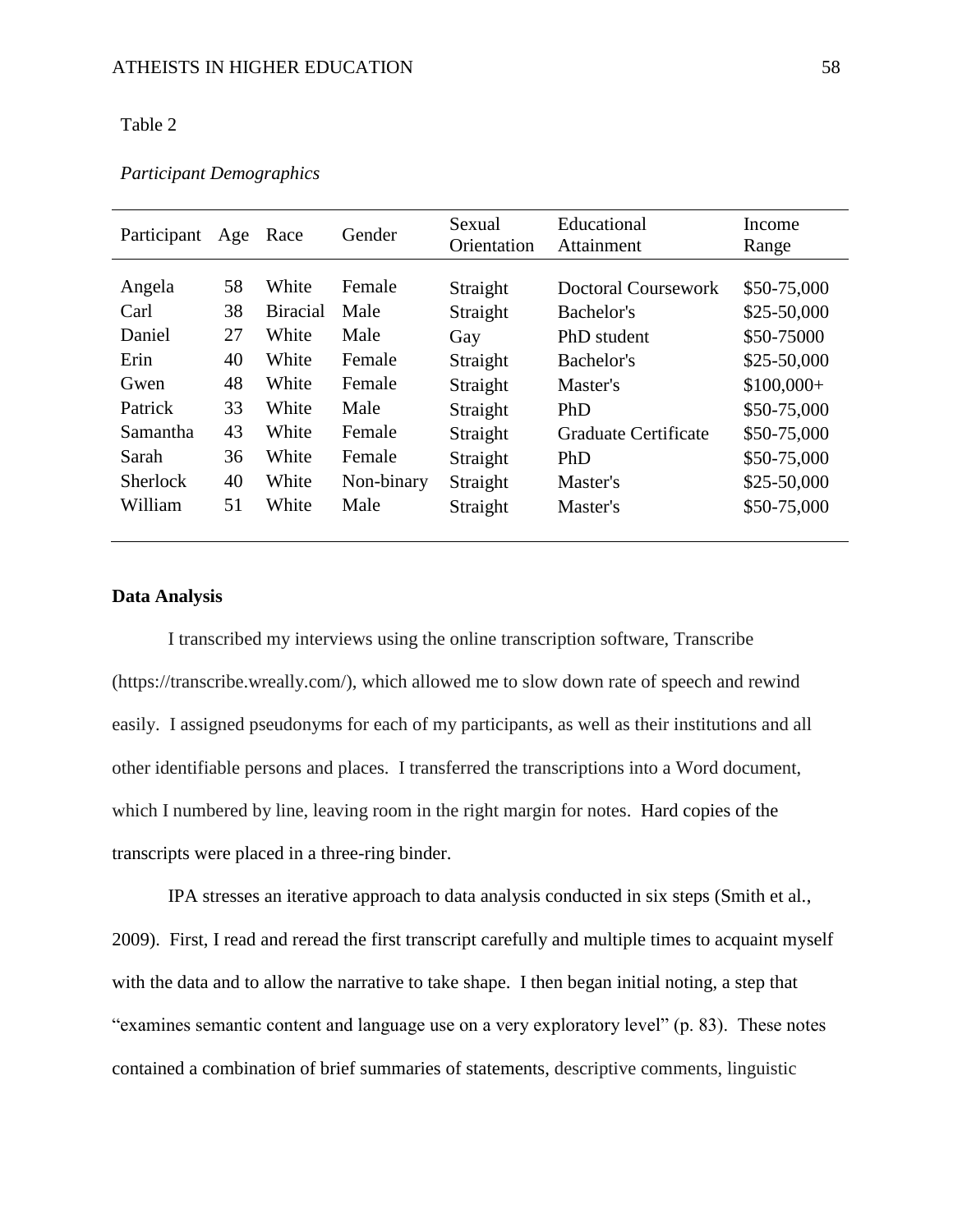comments, and conceptual comments. Once I completed this step, I created an Excel spreadsheet to begin to identify emergent themes. I transferred the codes and notes from the Word document to the spreadsheet with each code on a separate line. I then highlighted similar codes and notes and sorted them into categories of themes.

Once these steps were complete for the first transcript, I repeated the process for each subsequent transcript, creating a new tab on the spreadsheet for each participant. I then copied and pasted all of the codes into a separate tab, resulting in a total of 413 unique codes and notes (see Appendix E), before moving to the final step, which was to look for patterns of themes across transcripts. I compiled the theme clusters from each of the interviews into one tab on the spreadsheet, then identified similar themes and categorized them into three primary theme clusters: comfort in identity, context of workplace environment, and influence of campus leadership in the religious environment. I also identified codes and themes that related to stigma management and Christian privilege, my two secondary research questions. To aid in my analysis, I created a new Excel spreadsheet with separate tabs for each theme and copied the corresponding codes for each theme into the spreadsheet.

It was at this point that I looked for deeper levels of interpretation, following the hermeneutic cycle of comparing the part to the whole to determine my findings. Through this process, I reviewed each transcript to identify codes that did not emerge as themes for individual participants but were common across participants. I then grouped those codes into their own subtheme and nested them within one of the three primary themes. For example, religious diversity on campus was discussed briefly by each participant but not to any extent that it emerged as a theme for any given transcript. However, as I reviewed the codes and compared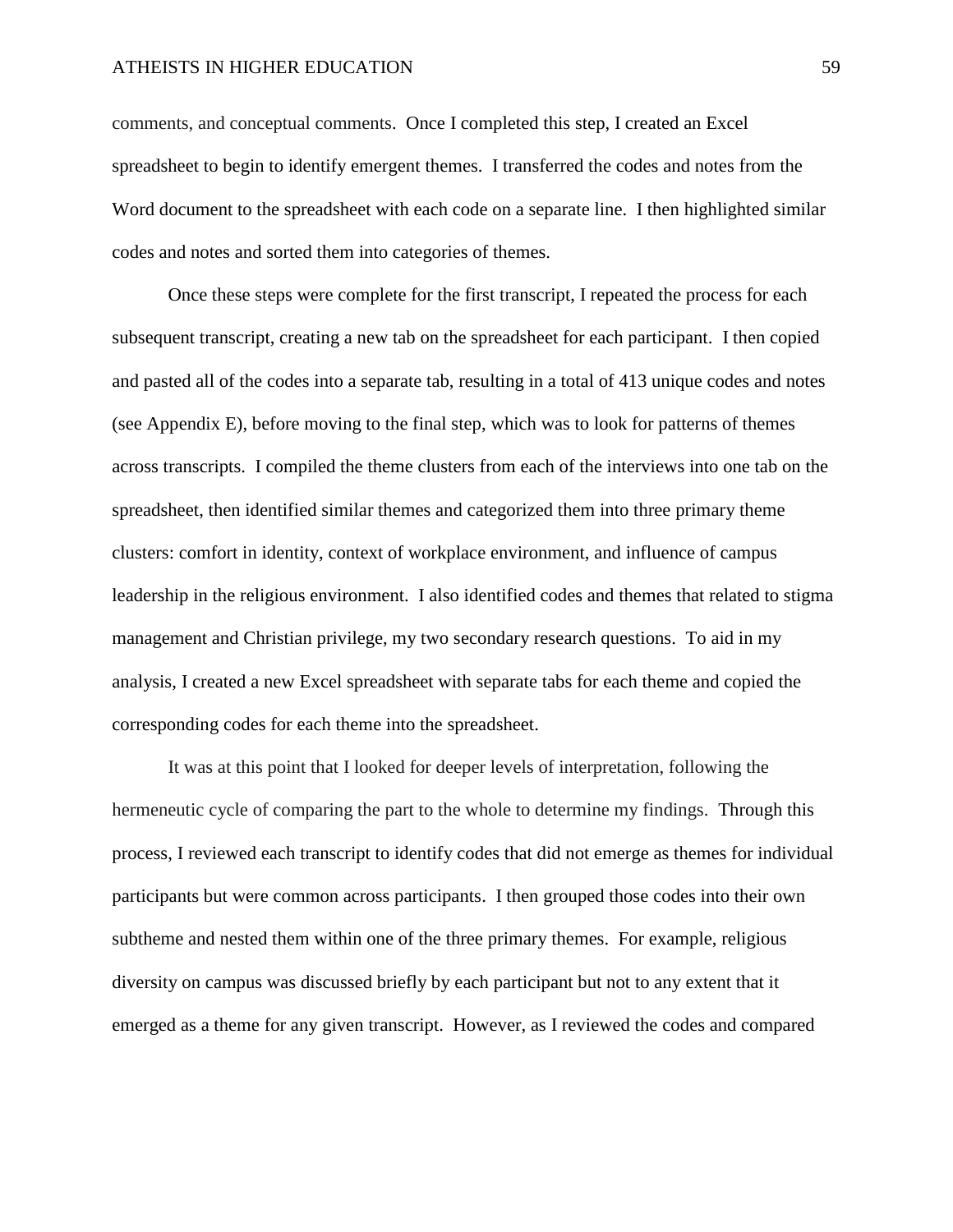them to the whole, it was evident that the way the campus addresses religious diversity was important to the theme of influence of campus leadership, so I added it as a subtheme.

Once I had thoroughly reviewed all the codes and sorted the themes, I organized and analyzed the collection of emergent themes to determine what the findings were. For each primary theme, I developed two to three subthemes. I have organized those themes into the chart in Table 3. As I began to write my findings, it became evident that the theme of stigma management was inextricably tied to the participants' comfort in their identity and Christian privilege was tied to the subtheme of religious diversity on campus, so I nested the findings for those themes within the three primary themes.

Table 3

| Theme                                                             | Subtheme 1              | Subtheme 2                      | Subtheme 3                              |  |
|-------------------------------------------------------------------|-------------------------|---------------------------------|-----------------------------------------|--|
| Comfort in Identity                                               | Religious<br>Upbringing | Atheist Identity<br>Development | Out, Closeted, and<br>In Between        |  |
| Context of Workplace<br>Environment                               | Departmental            | Institutional                   | Community                               |  |
| Influence of Campus<br>Leadership in the<br>Religious Environment | Supervisor's Role       | Leadership's Role               | <b>Religious Diversity</b><br>on Campus |  |
| Stigma Management                                                 | Awareness of<br>Stigma  | Fear of<br>Repercussions        | Stigma Management<br><b>Techniques</b>  |  |
| Christian Privilege                                               | Individual Level        | Departmental Level              | Campus Level                            |  |

# *Themes and Subthemes*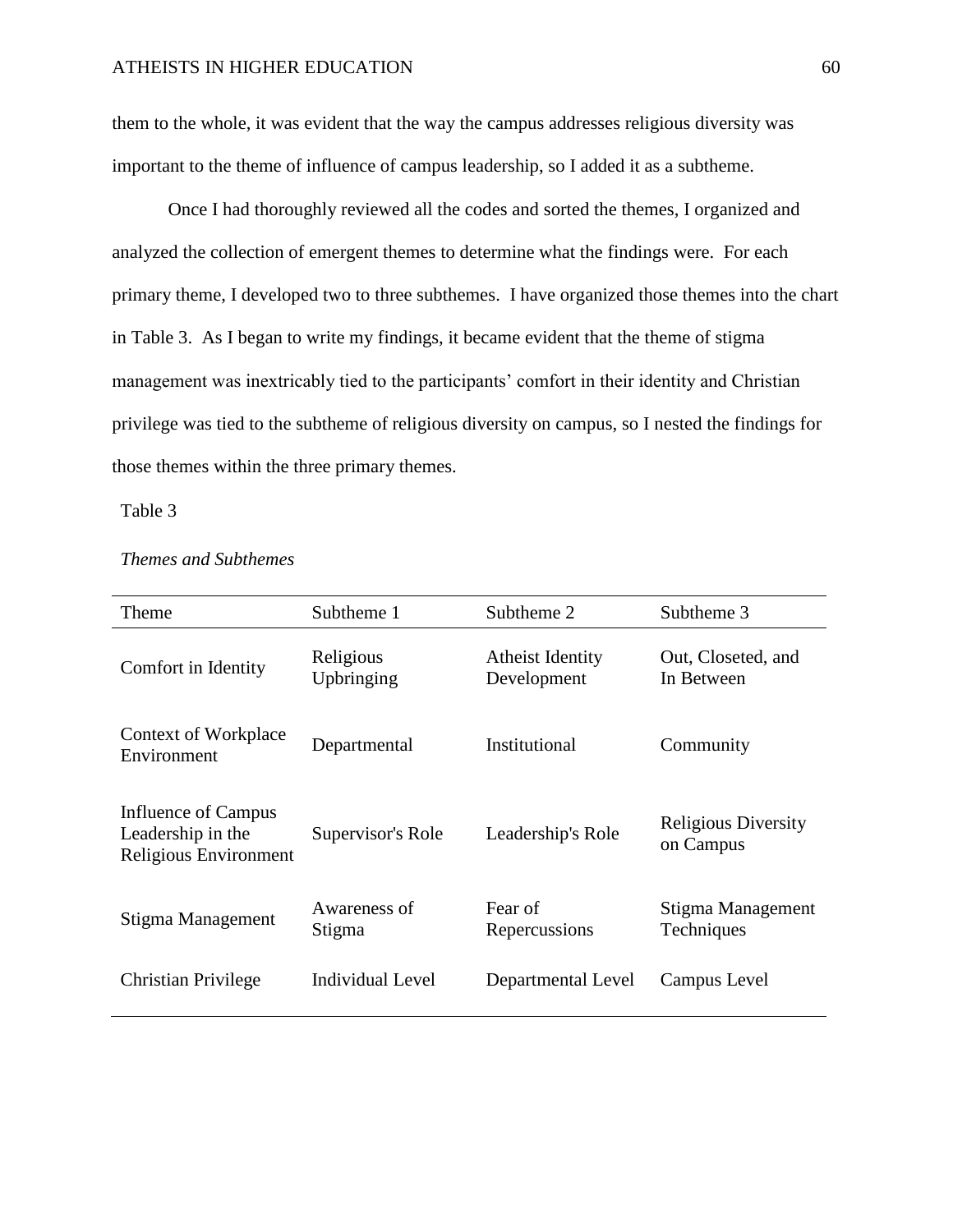# **Ethical Considerations**

This study was approved by the Ball State University Institutional Review Board (see Appendix F). I adhered to the human subjects protocol, employing informed consent, which addressed the benefits and risks of participation. Participants were reminded that they were free to refuse to answer any question and could withdraw from the study at their discretion. I created pseudonyms for each of my participants' names, institutions, and all other identifiable people and places to protect their identity. I kept the electronic data housed on a password-protected flash drive and the hard copies in a secure drawer in my locked office.

# **Evaluative Criteria**

My paradigmatic approach, use of phenomenology as a methodology, and specific use of IPA as a novice and insider researcher has guided me in designing a high-quality study as I sought to examine and understand the lived experiences of atheists who work in higher education. The explicit alignment of the elements of the study–epistemology, theoretical perspective, methodology, methods, positionality, and interpretations–was essential to claiming that my study was sound (Arminio & Hultgren, 2002; Fossey, Harvey, McDermott, & Davidson, 2002).

I also used procedural strategies such as thick, rich description, peer debriefing, and reflective and procedural journaling, to ensure trustworthiness within my methods. The use of thick, rich description is a primary source of trustworthiness in qualitative inquiry (Creswell, 2013; Savin-Baden & Major, 2013). This technique allows for transparency in the interpretations by including quotations in the written report that provide context to the analysis. I also included tables in the written report which outline the themes and corresponding supporting participant statements.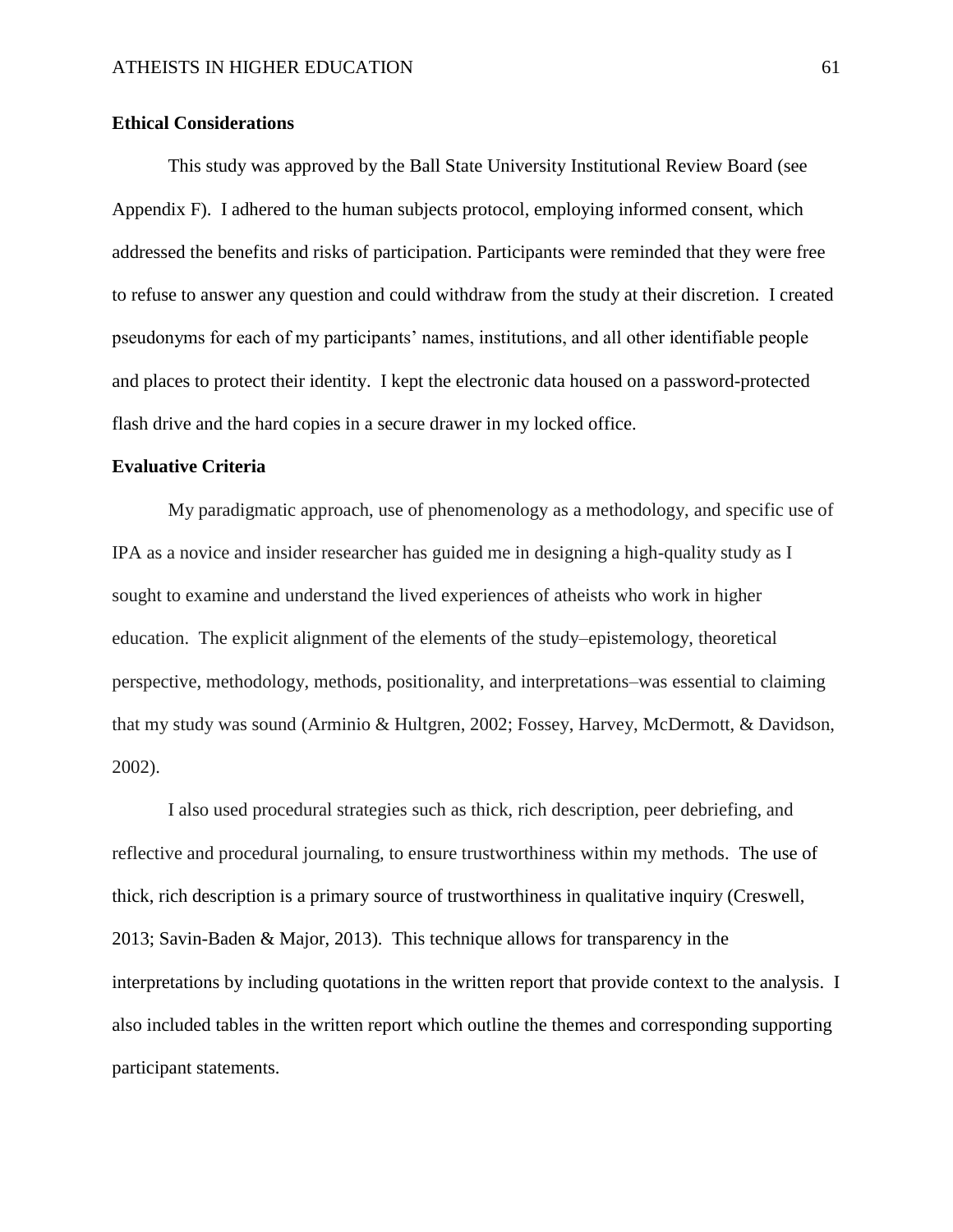I engaged in peer debriefing while developing my interview protocol and throughout the analysis of my data. Lincoln and Guba (1985) define peer debriefing as "a process of exposing oneself to a disinterested peer in a manner paralleling an analytical session and for the purpose of exploring aspects of the inquiry that might otherwise remain only implicit within the inquirer's mind" (p. 308). For this step, I sought out individuals with an expertise in the study of atheism as well as individuals with an expertise in qualitative research. In developing my protocol I consulted with peers from my doctoral program who were experienced in using qualitative methodologies. Once I developed my findings and wrote my discussion, I sought out a fellow doctoral student who is also researching aspects of atheism and using a phenomenological methodology. This process helped to identify potential biases within my protocol and analysis, identified any flaws within my methodological design, and tested emerging themes to ensure that my interpretation is accurate (Lincoln & Guba, 1985).

Finally, I used journaling as a method of ensuring quality. My position as a member of this group allowed me insider status. My participants may have felt comfortable speaking with me because of our mutual understanding of the most common meanings of atheism as well as perceived atheist experiences. However, I needed to be careful not to make assumptions about their responses based on my own experiences. I wrote reflexively after each interview, noting how my participants' experiences were similar to or different than mine so that I could identify any conflicts in my knowledge and potential biases as they arise. I also utilized a journal as a form of audit trail to track the logistics of the study, including times, dates, and memos I wrote about the interviews, and in which to note methodological decisions and rationales that were made throughout the process (Lincoln & Guba, 1985).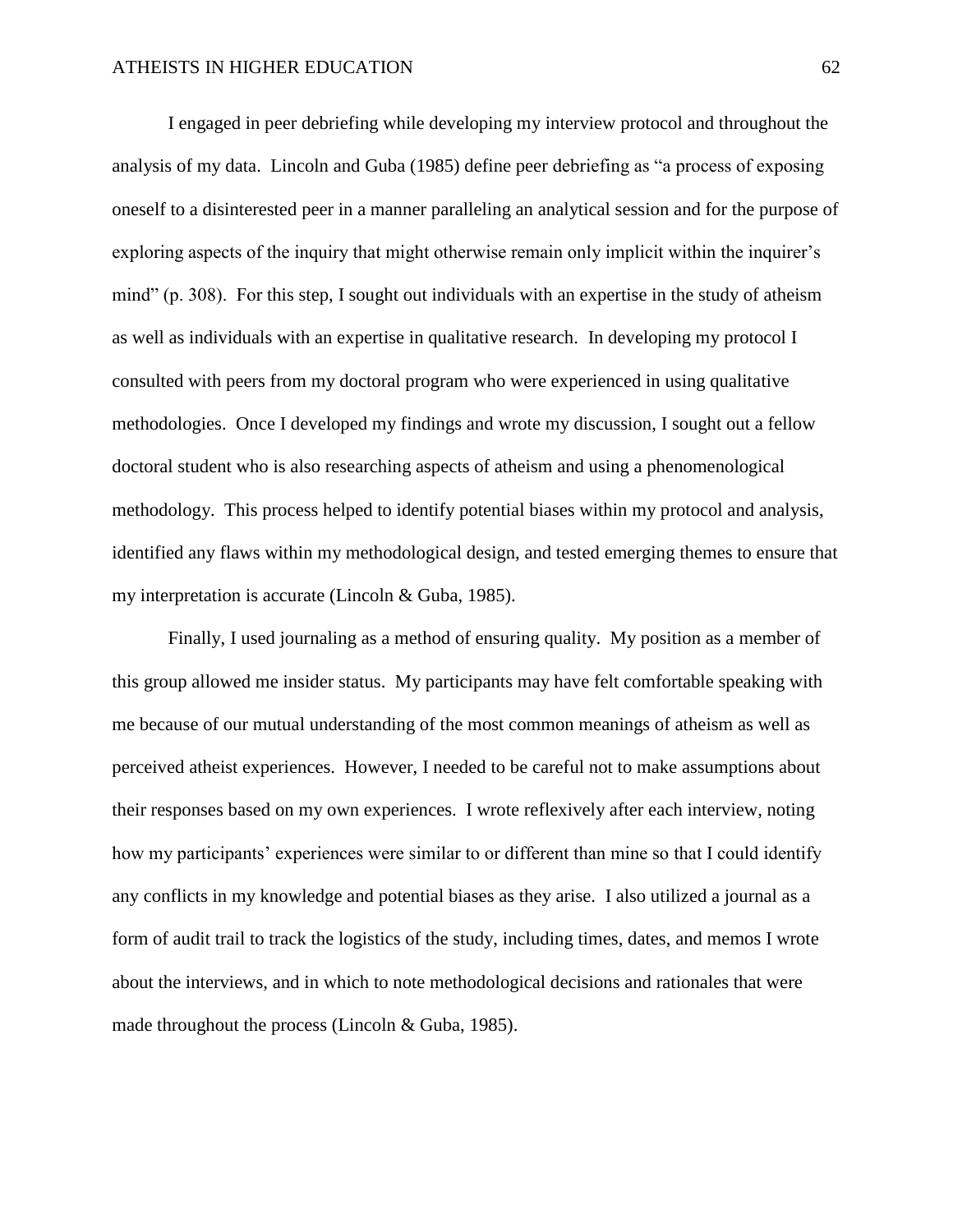### **Summary**

In this chapter, I have discussed the epistemological underpinnings of research, the theoretical framework from which I approached my study, and the philosophy that underscores contemporary phenomenological methodologies. I provided an overview of two pilot studies that I conducted as preparation for this research, which served to narrow my participant selection and choice of methodology and uncovered two additional theories that I will use in my analysis. I detailed Interpretive Phenomenological Analysis (Smith et al., 2009), including the prescribed methods for participant selection, data collection, and data analysis. I have also described the steps I took to ensure trustworthiness in my study, which come from the complete alignment of my epistemological stance, theoretical framework, use of IPA as a methodology, and procedural measures such as using thick, rich descriptions, peer debriefing, and reflective and procedural journaling.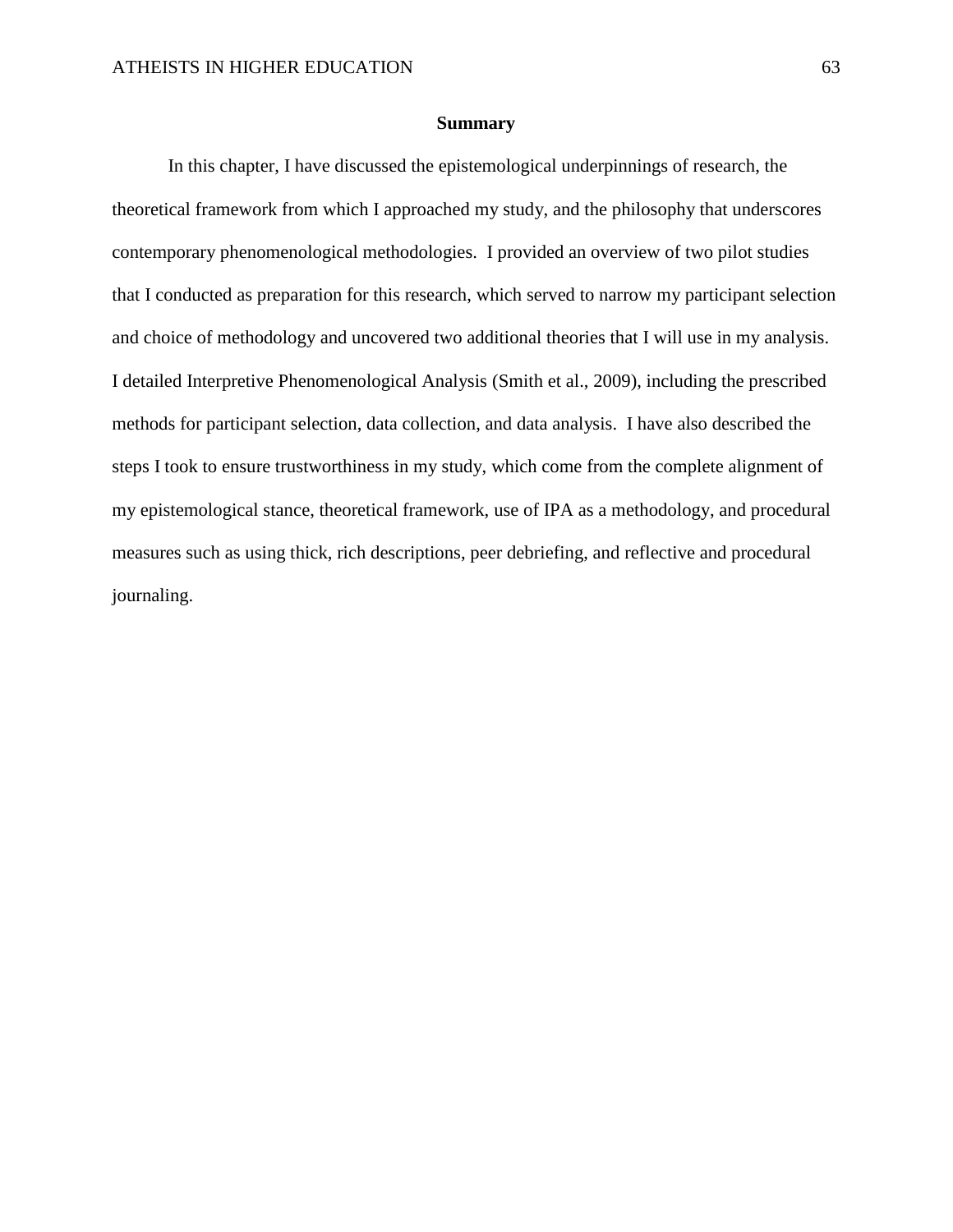### **CHAPTER FOUR: FINDINGS**

This chapter will provide a comprehensive explanation of my findings as they were developed using the methodological structure of IPA (Smith et al., 2009). I will describe the process for developing each theme through analysis and interpretation, and provide thick, rich descriptions which will provide an understanding of the theme development. I have included tables in each section which detail each finding with the supporting subthemes and have provided a comprehensive list of codes in Appendix E.

My primary research question for this phenomenological study was: How do professional staff members who identify as atheists experience that identity in the higher education workplace? This study was informed by two pilot studies which led to the examination of the use of stigma management in the negotiation of the atheist identity in the workplace and the examination of the presence of Christian privilege in the higher educational environment in Indiana. As such, my secondary research questions were: What strategies do they employ to manage the stigmatization of the atheist identity? What role does the religious environment of the institution play in the navigation of this identity?

I developed three primary themes which form my findings: comfort in identity, context of workplace environment, and influence of campus leadership in the religious environment. I developed these themes through the interpretation of several subthemes for each finding. After analyzing the data and developing my primary themes, I conducted a secondary analysis related to stigma management and the presence of Christian privilege in the institutional setting. Once my interpretation was complete, I determined that the findings for my secondary research questions are directly related to two of my three primary findings: stigma management is directly related to my participants' comfort in their identity and how they navigate it in social and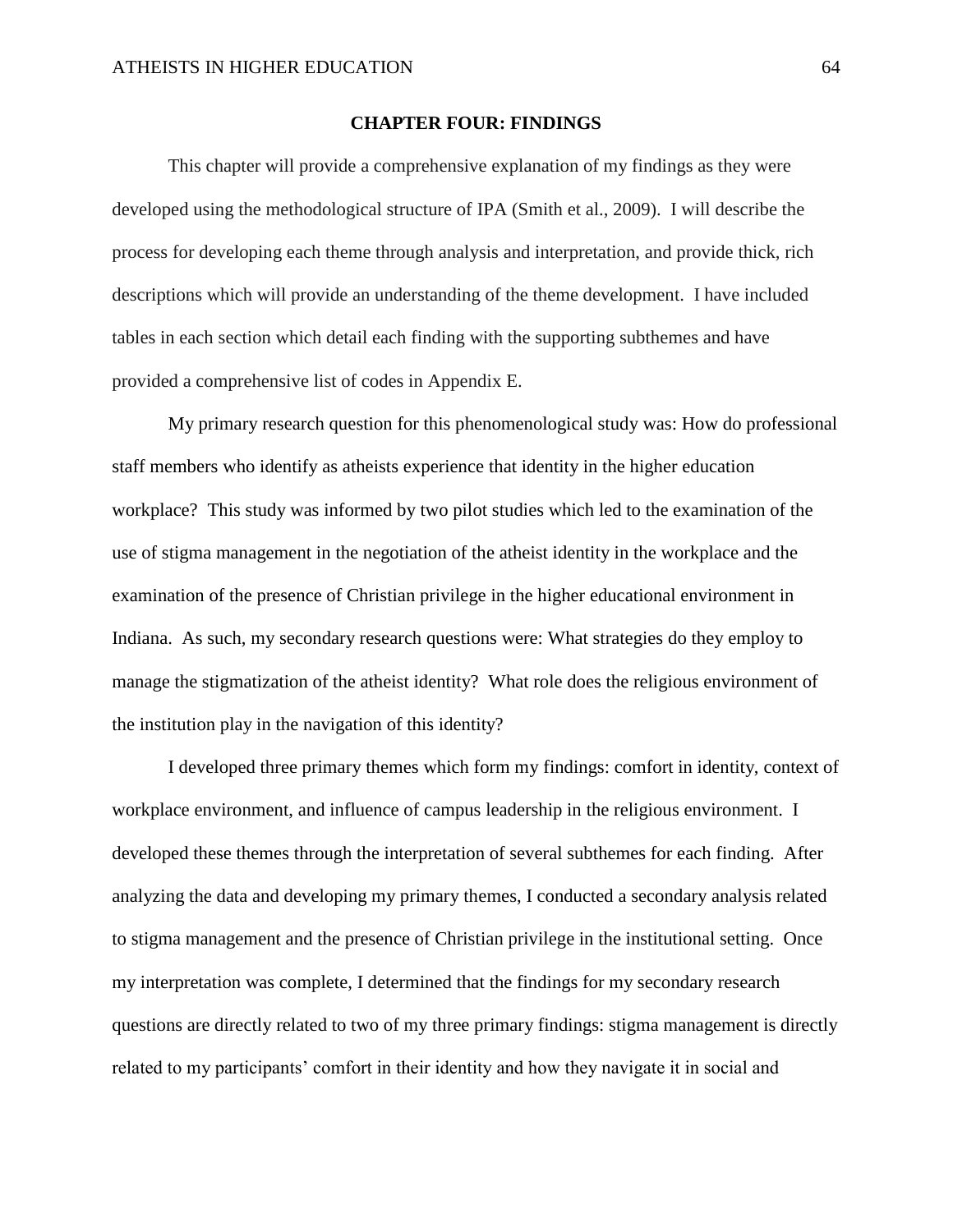professional settings, and Christian privilege is directly related to the religious environment of the institution and how campus leadership addresses religion on campus. As such, I have nested these secondary research questions within the findings for the primary research question. Taken together, each of these findings contributes to the understanding of the unique experiences the participants have in relation to their atheist identity in the higher education workplace.

# **Comfort in Identity**

This first theme was developed by synthesizing several emergent themes across participants related to religion in their family backgrounds, the development of their atheist identity, and the degree to which they were out in this identity (see Table 4). I first grouped the corresponding emergent themes by individual participants by similarity, then interpreted them in their relation to one another to form subthemes. I then developed the primary theme, comfort in identity, within my interpretation of how these subthemes came together. I discovered that the way these three areas intersected and shaped their comfort with their atheism was important to how my participants experienced and subsequently managed their atheist identity in the workplace, as well as other social situations. I then merged stigma management with this theme as a fourth subtheme within the findings.

# **Religious Upbringing**

The participants' experiences with religion growing up varied significantly.Gwen, William, and Carl grew up in the least religious families. Gwen's experience is unique compared to the rest of the participants as she stated that she comes from "a long line of atheists" who were also academics. She was a confident atheist as a child who asserted her belief in evolution to her peers and challenged a Girl Scout camp director who forced her to attend church. Gwen indicated that her family members managed their atheist identities from time to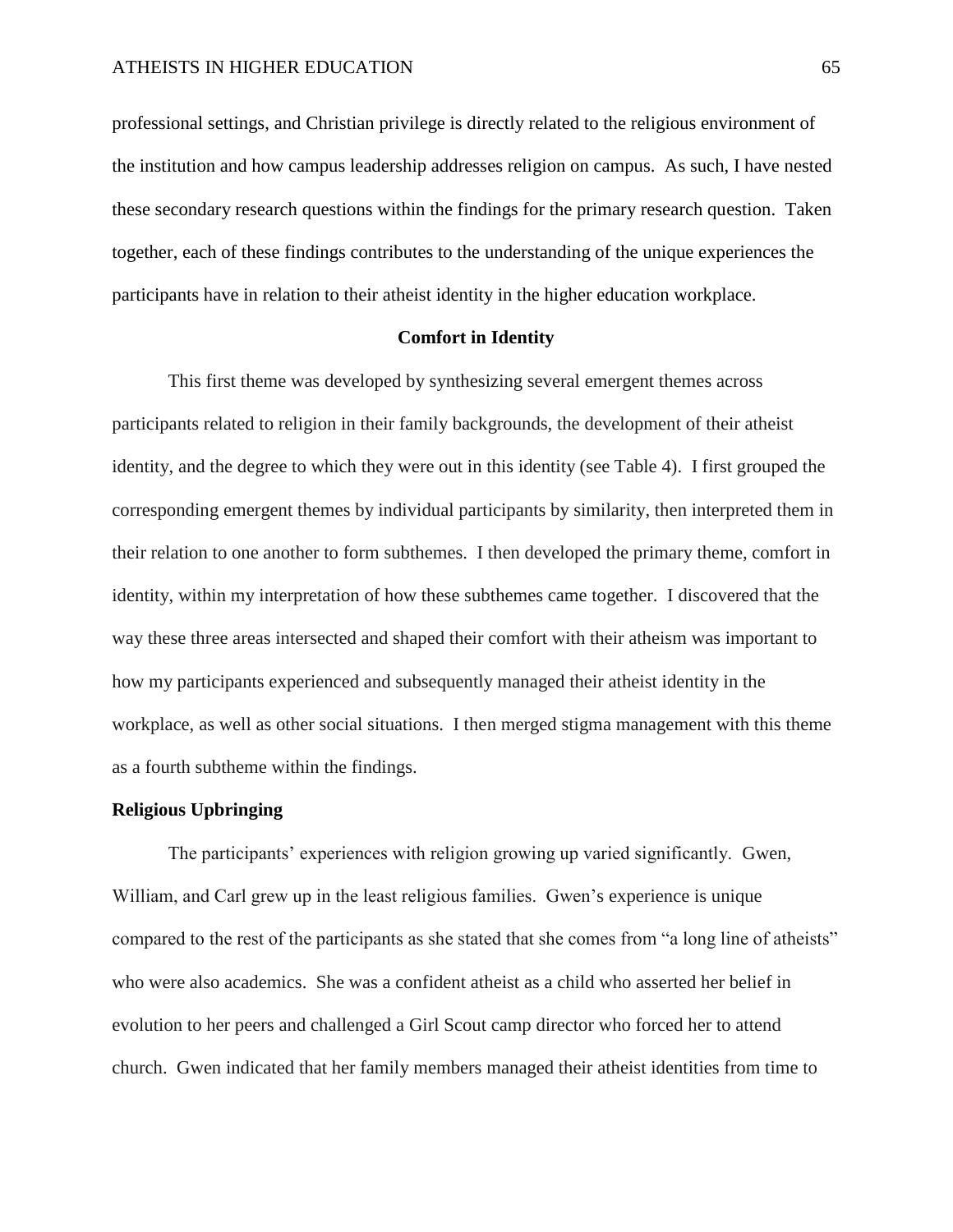time. She was surprised to learn as an adult that her grandparents participated to some extent in the Unitarian Universalist church, but she also felt that they did so for the appearance of having a social connection to a church while still maintaining their atheist beliefs. She also recalled a period of time when she questioned why her mother was downplaying her atheist beliefs and progressive values to fit in while she attended a conservative law school. These two examples indicate that her family recognized the need to mask their atheist identities when necessary. For Gwen, the atheist identity is the only religious identity she has ever known, and she rarely has the inclination to hide or downplay it in any way.

William grew up in a small town in Indiana. His parents never took him to church and explained that they wanted him to make his own decision about participating in religion. He never believed in God and is admittedly very unknowledgeable about Christianity, which made him feel intimidated around religious friends at times as a child. In fact, the first time he ever went to church was in college when he traveled home with a friend for spring break. As a young adult, however, he felt comfortable enough in his atheist identity to debate friends, which in retrospect he described as "foolish."

Carl, who grew up in Indiana, described his upbringing as "secular" although his family did believe in God, went to church on occasion, and he attended summer Bible school. His family "lived life as you don't have to go to church to believe in God." His stepfather, however, taught him to not "take everything at face value" and to question everything. So, at a young age he questioned things he learned in the Bible and in his teens Carl questioned things such as religious opposition to homosexuality.

Sherlock, Daniel, Samantha, and Patrick all grew up in Catholic families. Like Carl, Sherlock's father also encouraged skepticism and the importance of questioning. Sherlock and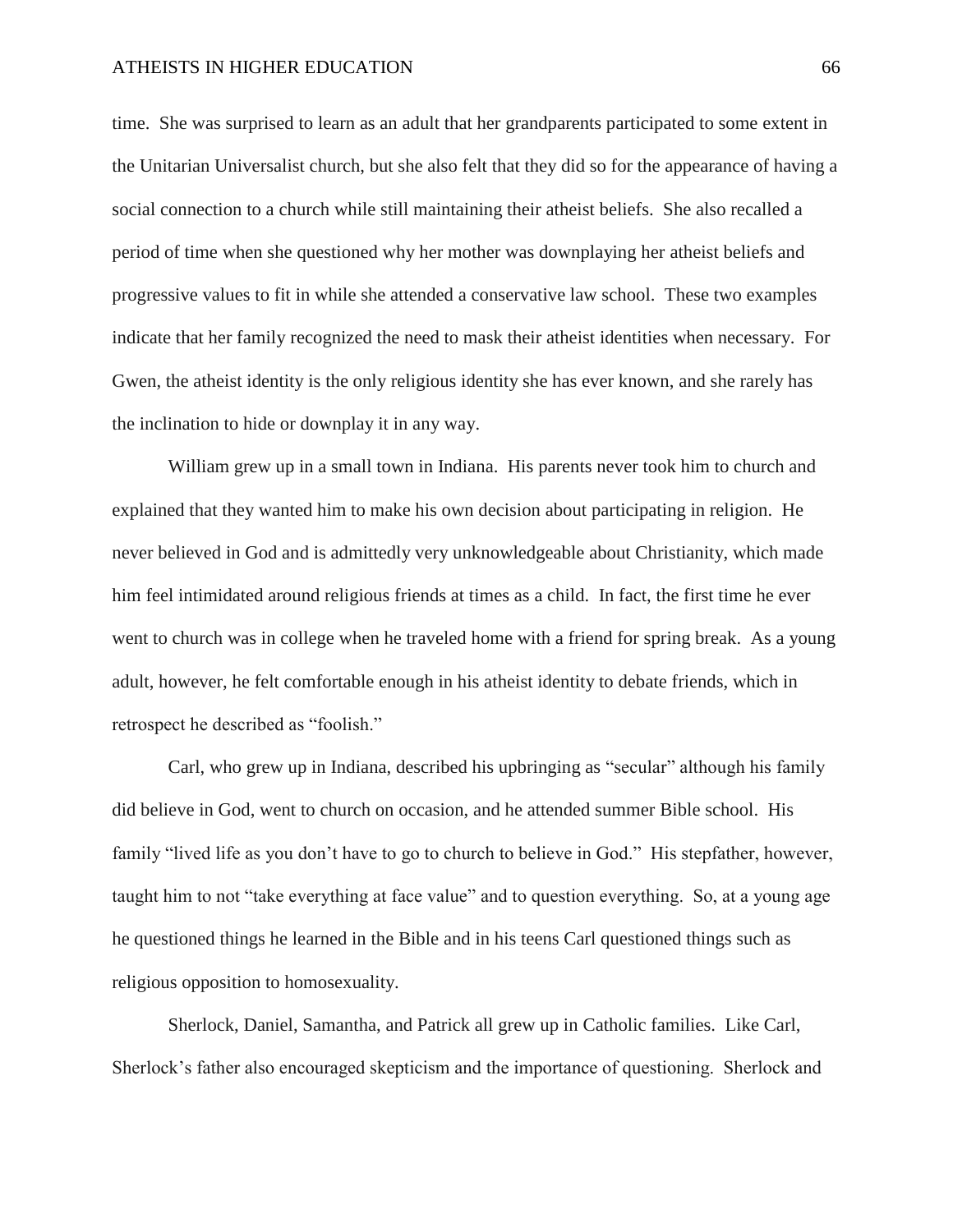# Table 4

| Comfort in Identity Subthemes and Corresponding Emergent Themes |  |  |  |  |
|-----------------------------------------------------------------|--|--|--|--|
|                                                                 |  |  |  |  |

| <b>Subthemes Themes</b>             | Corresponding Emergent Themes                                                                                                                                                                                                                                                                                                                                               |  |  |  |
|-------------------------------------|-----------------------------------------------------------------------------------------------------------------------------------------------------------------------------------------------------------------------------------------------------------------------------------------------------------------------------------------------------------------------------|--|--|--|
| Religious Upbringing                | No religious upbringing<br>Raised secular with minimal religious activity; easily converted<br>Religious participation as social outlet<br>Religious upbringing then converted to non-belief<br>Christian upbringing and slow journey toward atheism<br>Grew up religious but skeptical<br>Family participation because it's the norm<br>Atheist/academic family background |  |  |  |
| <b>Atheist Identity Development</b> | No religious upbringing<br>Raised secular with minimal religious activity; easily converted<br>Religious upbringing then converted to non-belief<br>Christian upbringing and slow journey toward atheism                                                                                                                                                                    |  |  |  |
| Out, Closeted, and In Between       | Advocate/educator<br>Out but cautious about atheism<br>Previously open in identity but now highly closeted at work<br>Selective about disclosing<br>Bad experience at work                                                                                                                                                                                                  |  |  |  |
| Stigma management                   | Awareness of stigma<br>Fear of repercussions<br>Stigma management techniques                                                                                                                                                                                                                                                                                                |  |  |  |

her siblings were adopted through a Catholic agency in Michigan which required mandatory religious participation until the age of 14. She attended several different Catholic schools growing up, but as a gifted student who had "built a very healthy skepticism" from a young age, she found herself to be viewed as an outsider in the Catholic school environment. Sherlock describes herself as never having bought into the idea of a God, nor the religious dogma of the Catholic faith.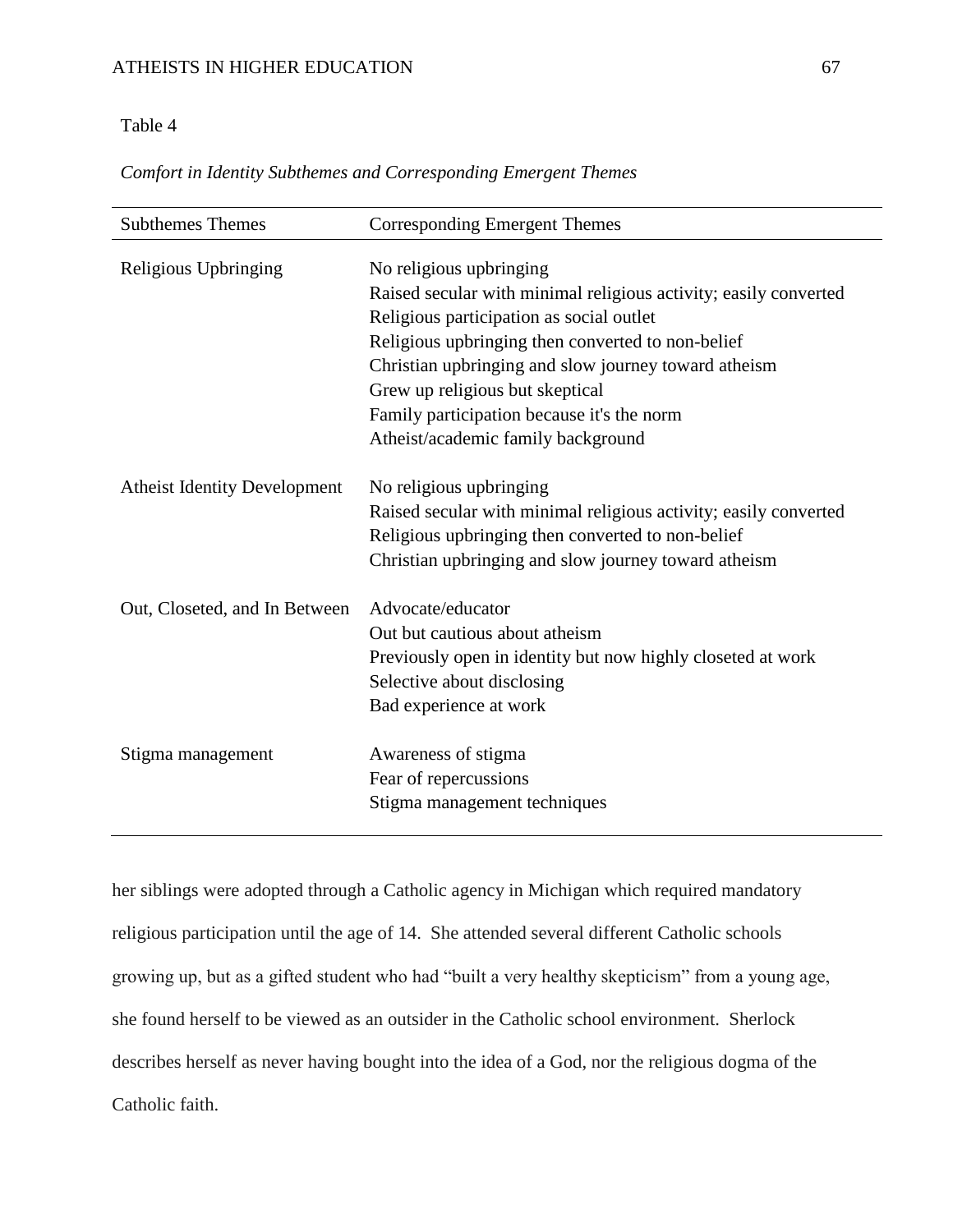Daniel's family attended a Catholic church in Kentucky, but his parents never talked about religion, God, or the Bible outside of church. When he compares his experiences with religion to other people, he would describe his family as "non-practicing" Catholics. He believes that his family's participation in religion is viewed as "a thing you do because that's what good people do." He confronted his mother as a teenager about not attending church anymore. While she was understanding and admitted that she did not necessarily buy into religion herself, she discussed the proposition with his father. They determined that he had to continue to attend church until he graduated from high school but was free to make his own decision about religious participation after that point.

Samantha and Patrick also had Catholic backgrounds. Samantha grew up in a strict Catholic household in a large city in Indiana. Her father entered the seminary in eighth grade with the intention of becoming a priest but did not pursue it. She attended Catholic elementary and high school and described religion as "a huge part" of their lives. Patrick, who grew up in a small city in Indiana, was baptized Catholic, although his family attended a conservative Presbyterian church when he was growing up. He was confirmed as a Presbyterian but took the initiative to be confirmed as a Catholic when he was a young man in the military. In retrospect he believes he did so out of homesickness, not because he believed in the faith.

Angela, Sarah, and Erin grew up in religious Protestant families. Angela, who stated that her family was "poor," attended an Episcopalian church in a wealthy part of Northeast Ohio. She described her grandmother as the person who drove the religiosity of the family, and even though she did not subscribe fully to the idea of a God or the dogma of religion, Angela appreciated the music and participated in the church choir. She stated, "It was just that I loved music so much . . . we had a great organ, we had a great organist, we sang interesting music. I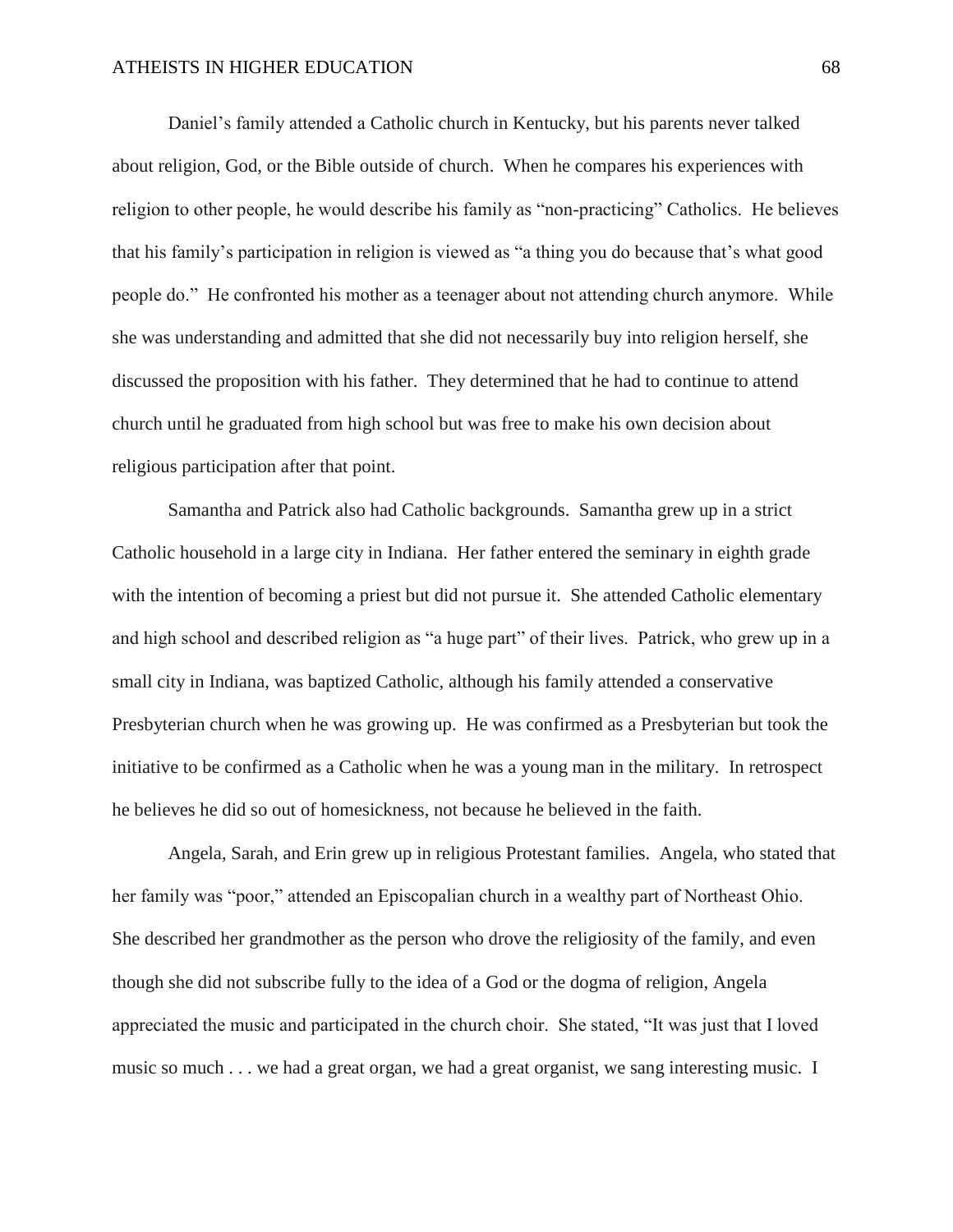loved the conductor and I liked getting dressed up and seeing everybody." It was the music and social connections to church that kept her in attendance until her mid-twenties.

Sarah grew up in a very religious, non-denominational Evangelical church, although her parents "were like an MTV version of evangelical" in that they were not as strict about some of the dogmatic restrictions of their faith, such as no dancing or television in the home. Her grandparents did not attend church, but her parents became born-again Christians after feeling that they were unable to control some of their own rebellious behavior. She described herself as a religion "nerd" who loved to study the Bible, which eventually led to her learning more about other types of faith. Her parents later divorced, and each joined other types of Protestant Christian faiths. While her father is no longer active in the Christian faith, she describes her father's side of the family as very conservative, as several are highly involved in positions such as deacons and missionaries.

Finally, Erin grew up in the most religious household. Her parents divorced when she was young. Her father is a non-practicing Catholic and she was raised by her mother who is a Jehovah's Witness. She stated that she "drank the Kool-Aid at a young age" and was baptized into the faith when she was 13. She was discouraged by the church to attend college after high school and had planned to be a professional missionary, but instead attended beauty school. She continued to be active in the faith until her late twenties.

My participants' religious backgrounds are the first key to understanding how they experience their atheist identity, as it provides the foundation for how they form meaning about their religious experiences. The range in religious backgrounds, from non-religious to highly religious, is indicative of the varied identities that are present in American religious culture. The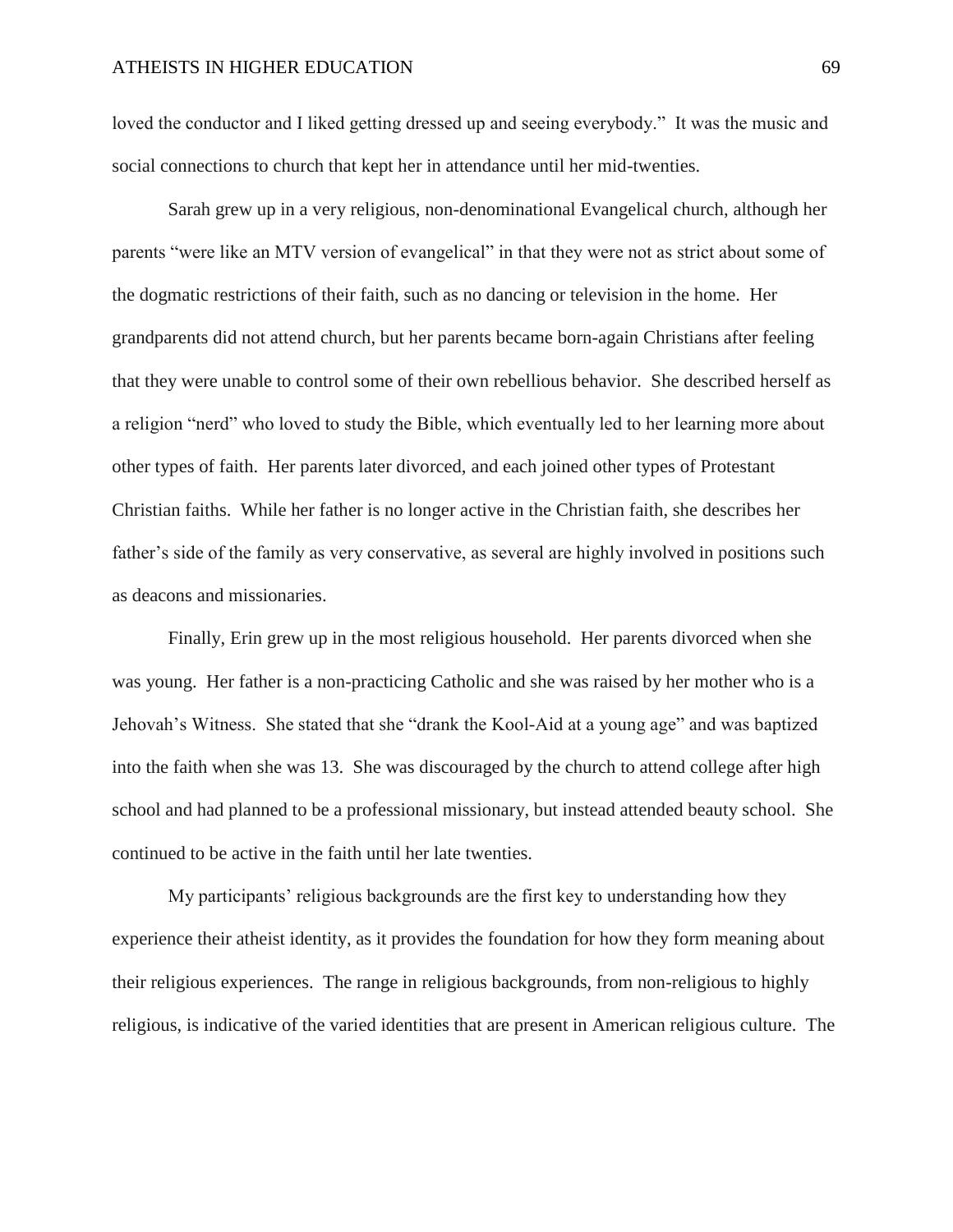next key to understanding their comfort in identity is the process through which they developed their atheist identity.

# **Atheist Identity Development**

Because of the varied nature of my participants' religious upbringings, each rejected religion differently while forming their atheist identity. Gwen, William, and Sherlock have never believed in God and have always identified as atheists. Gwen and William were never exposed to religion by their families. Sherlock, who did participate in religion while growing up, commented, "There was no one coming out moment. I was always odd. I was always the different one. I never bought into it." She also recalled a moment when the sexist nature of religion made an impression on her:

I'm five years old and I'm in 1st grade. It dawned on me that no matter how great I am, no matter how smart, how wonderful of a speaker, how outgoing, how much I know my Jesus facts, I'm never going to be a pastor. I'm never going to be able to preach the love of God in front of an audience because I'm a girl . . . There was never one moment, but if I have to pick a trigger, that's it.

That experience, coupled with her father's encouragement of skepticism, is what spurred her rejection of religion at a very early age.

The rest of the participants, however, believed in God at one point and went through a process of rejecting religion and a belief in a higher power. Daniel was the only participant to explicitly reject religion while still in high school, recalling a conversation with his mother:

She was driving me to school and I just mentioned you know, "Mom, I don't want to keep going to church with you guys every week, cause frankly, Catholic things kind of freak me out. I don't see the point of it and it makes me uncomfortable."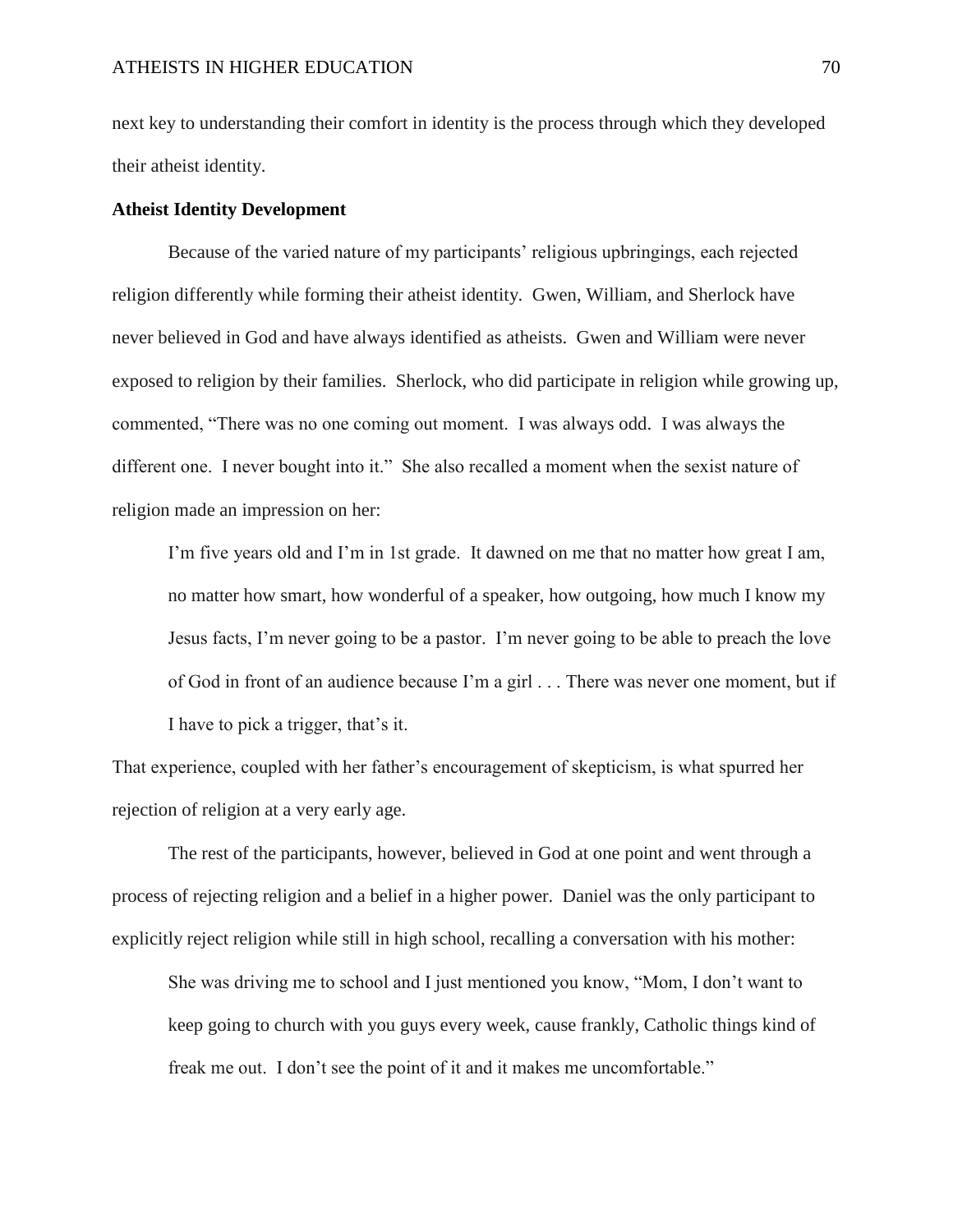Daniel participated in religious activities with his family until he graduated from high school. When he returns home for visits, Daniel joins his family for breakfast after they attend Sunday church service. With the exception of one comment from his grandmother, his family has not made him feel badly for no longer attending church.

Carl recalled having conversations with his stepfather about religion as a teen but considered himself a "fence sitter" until he attended college in his early twenties:

I think at that point in time, I was starting to get involved in student government clubs and stuff. We'd wind up talking with different friends about different aspects of life. One of those questions that kind of kept nagging at me was the earth being 10,000 years old. I was not a young earth creationist, and I thought it was silly that anybody would be, but I had friends who seemed to be, and I continually asked them questions about why there were no mentions of dinosaurs in the Bible. They would come back with, "The word behemoth is in the Bible." I just kind of, like, "Okay." I looked at it. Most times when things were said, I would have to go back and look things up. I personally have never read the Bible all the way through, but any time something would pop up, I'd have to go search for it.

These interactions with people of faith, coupled with his skeptical nature, steered Carl toward rejecting religion and eventually claiming his atheist identity in his mid-twenties.

Samantha continued to attend church services voluntarily in college but also identified experiences in college that sparked the beginning of her doubt:

I think, overall, coming from a small Catholic high school, and wanting to come to the large college . . . just the overall exploratory environment and being able to actually learn things that you're interested in learning and, you know, not having to go to religion class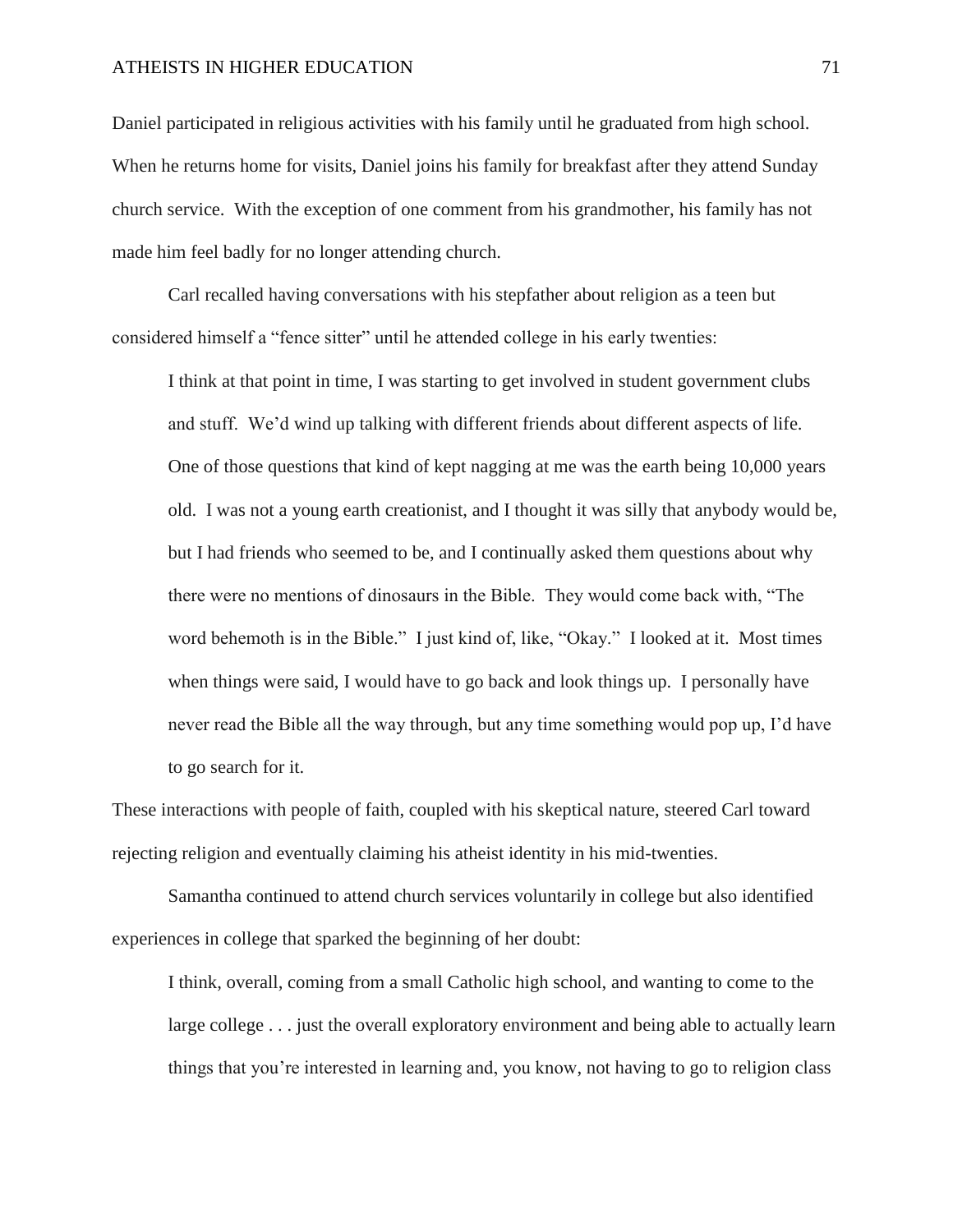every day. And I think, probably, that I would say, more so the people I was exposed to. Like, in high school and of course, now, there are folks that have come out as gay or lesbian. But meeting people who identified, or were gay in college was like, "Oh. And so, why do we think this is bad again? Why was I taught this was bad?" So, I'd say that shaped it more. I started thinking, "This is silly. Like, why are we making up rules against people who are lovely people, they're exactly like us. They have the same feelings, they have the same drive as us." So, I think that's when I started questioning, like, "I don't like this stuff about Catholicism at all. And why would some higher power create all different kinds of people and then cast judgment on some and not on others? It's ridiculous."

Samantha met her husband, who also came from a strict Catholic family, in college. At the time, he had already begun his journey toward atheism. Although she did not think that he directly influenced her rejection of religion, he "was there for the ride" as she began her own questioning.

Patrick and Angela participated in religion voluntarily after graduating from high school but rejected it in their twenties. Angela recalled moments when she began to doubt her faith in high school, stating, "And I remember the confirmation process and thinking, 'Well I don't know about this', but I went through it because everybody else was." However, she continued to attend church and explored other faiths until her skepticism led her away from all belief:

I think it took like until I was 28. I kept trying to go to different churches. Tried on different beliefs and had kind of a cycle of that. Finally, when I was living in Washington, D.C., I went to a church that was similar to the one I'd grown up with, with a great organist and a good organ and it was all rich people around. And they had 20 something mixer parties and stuff like that. And I was sitting in church and I had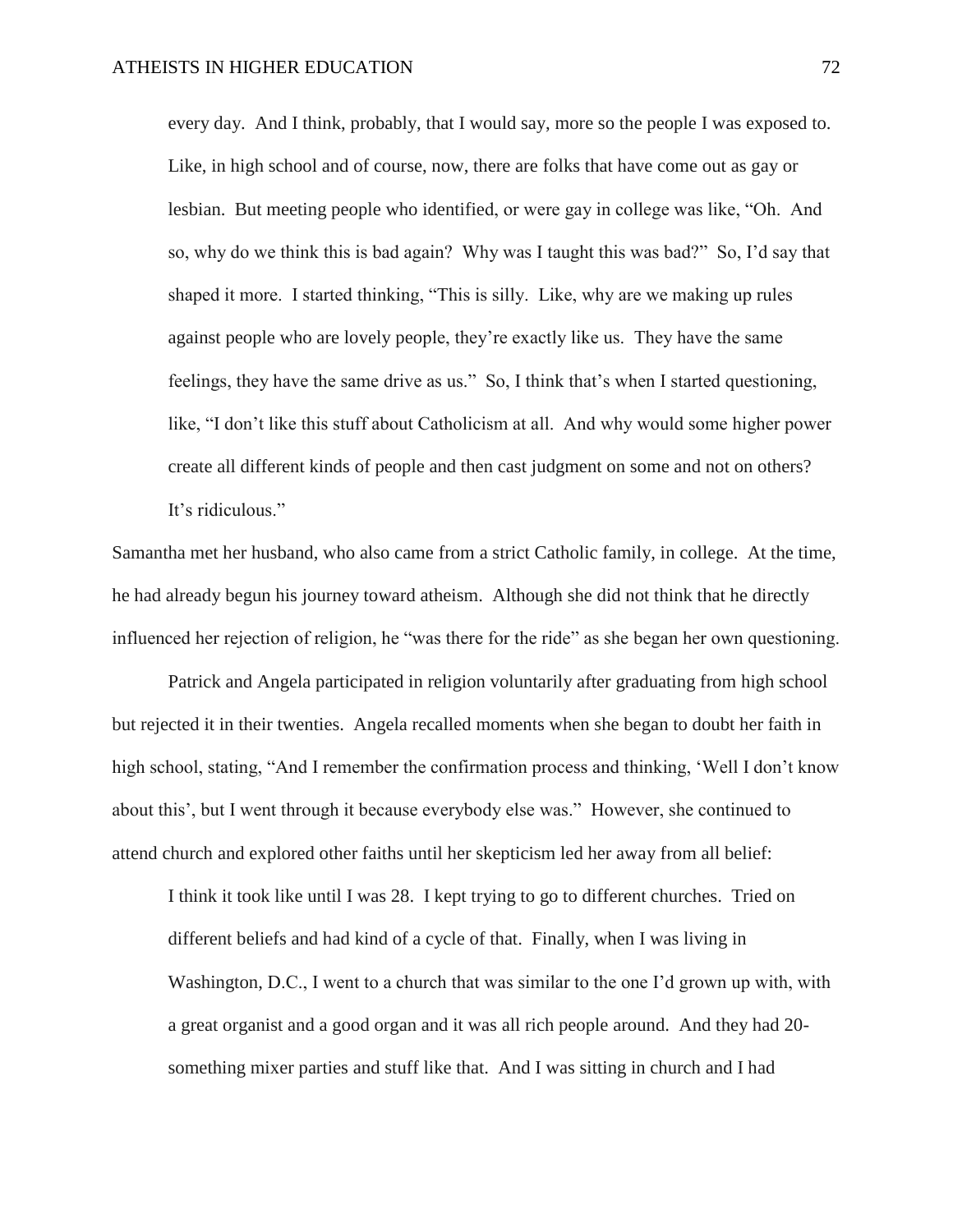carefully marked all of the pages for all the hymns that were coming up during the rest of the service. And I finished looking it over and I paid attention to the pastor and he said, I don't remember what he said, but it was something about there being a God. And my knee jerk mental reaction was "Oh, they don't expect us to believe that do they?" And then I kind of reran it in my head. And previous to that I had been trying on the new age type stuff and decided it was baloney. . . . so, I had kind of gone the direction of being more skeptical about other things and then I think I just applied it in church without realizing it. And from then on, I just self-identified as atheist.

Erin and Sarah have the longest journeys toward atheism. For Erin, the dogmatic aspect of faith is what she began to question first:

And then, I got to the point where, you know, I was in my early twenties, I had never really had a boyfriend or anything like that and you know the urges were kicking in and I was like, "Why is this not, this is natural. Why is [this] not acceptable?" And I kind of started pulling away from the religion a bit at that time. I essentially ran away from home in my early twenties, and it was a way of finding myself, I feel like, and kind of pulling away from that religion at that time.

She did not abandon all faith at first, but she did abandon the Jehovah's Witness faith, where she was disfellowshipped, or shunned, by her family. This was difficult for her mother, who had a close relationship with Erin's children. She continued on her journey, however, eventually rejecting all belief:

And so, as my life was progressing, I was starting to question that religion even more, because even though I had pulled away from it, I kind of, I still felt like it was probably the right religion, I just couldn't live up to it. I still believed there was a God . . . But as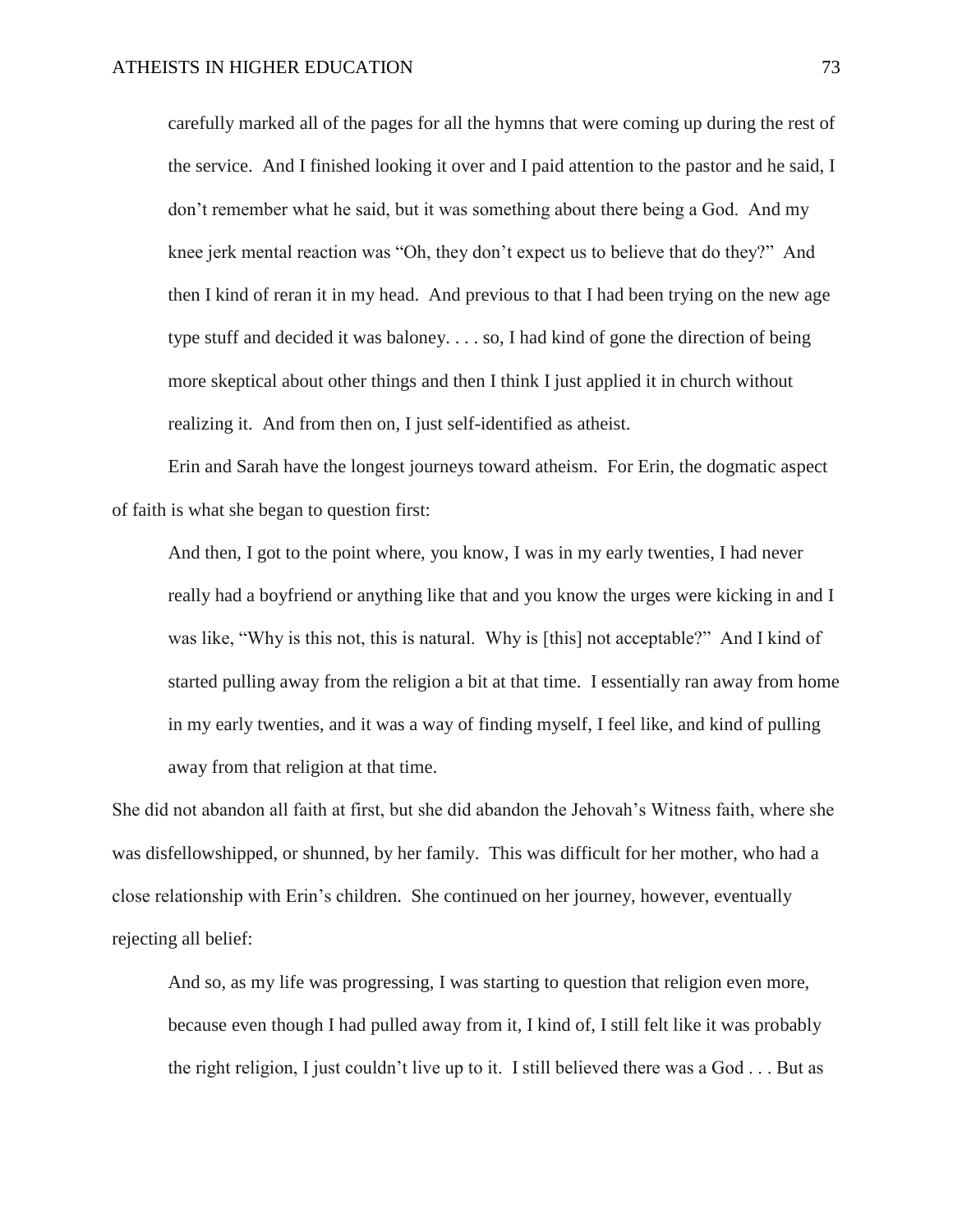my life kept going I just kept on questioning it more and more and wondering, "Well, is there even really a God?"

She stated that it took her around ten years to fully identify as an atheist, sometime in her early thirties.

Sarah also described a long process which began with the exploration of other faiths out of religious curiosity:

As I learned more, there seemed to be fewer differences. There were differences in detail, but not in a lot of overall concept, so I started to wonder, what makes my religion more credible than other religions? What is the evidence for my God and for other gods? Then I sort of slowly transformed into being more agnostic, where it was like I still believed in a higher power, but there's not really evidence for any one religion being more credible than another. Then, I don't know. It was a really slow process. As I was in college it was more and more, the higher power concept, there's not really evidence for that either. As I became more scientifically literate, as I learned about the range of things that people believe, other cultures, it just got really solidified.

Both Sarah and Erin's rejection of religion were because of deep understandings of their own faiths and the slow rejection of the dogmatic idiosyncrasies which made them question the legitimacy of their faith and the belief in a higher power. Their experiences stand in stark contrast to William and Gwen who were brought up without any religion, as well as Carl and Daniel whose families were less dogmatic and began their questioning in their teen years. It is a combination of my participant's religious upbringings, their rejection of faith, and life experiences which leads them to their status as an out or closeted atheist.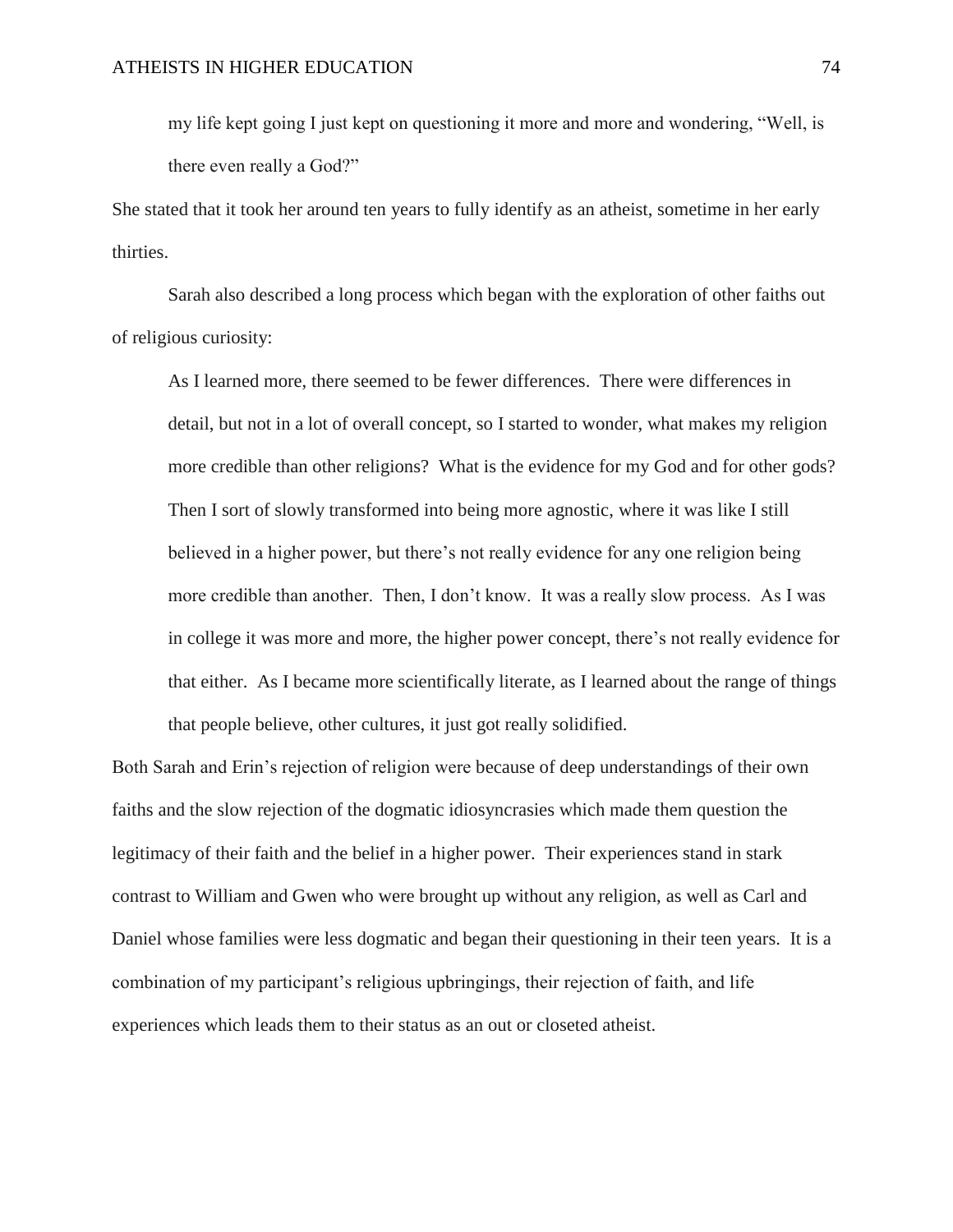### **Out, Closeted, and In Between**

The extent to which my participants were out in their atheist identity is the final factor related to their comfort in their atheist identity and how they subsequently experience it in the workplace. Some participants were completely out, while others were out to some people but not to others. Most of the individuals who were hesitant to disclose their atheist identity felt that in relation to their family but were comfortable in this identity at work and with friends. William, however, was the most protective of his atheist identity in the workplace.

William has worked in two different institutions of higher education. Early in his career at a mid-sized public institution in Indiana he was very vocal about his atheism and would playfully tease religious colleagues when they would speak about their faith:

I was a colleague of two very conservative people who were always talking about the Rapture and, "Where am I going to be? I hope I'm not driving a car when the Rapture comes." And I would joke with them because we were colleagues . . . and I would say, "Well, there will be a parking place for me because I'll still be here." And they always wanted to talk openly about Jesus and Bible reading in the office. And I tormented them quite a bit about it, goofing on them about things that they talked about.

At the time, these colleagues were peers, but later William was promoted to a management position and these colleagues became his direct reports. His teasing over the years suddenly became problematic as the colleagues now felt threatened by him:

And then when I was promoted in that department and over those individuals, they both acted out in different ways. The young man left almost right away. The woman started making my life miserable . . . I put like a cartoon pumpkin on my office window, a decal, because I had a window in my office. I put a decal in there. She wanted to file a hostile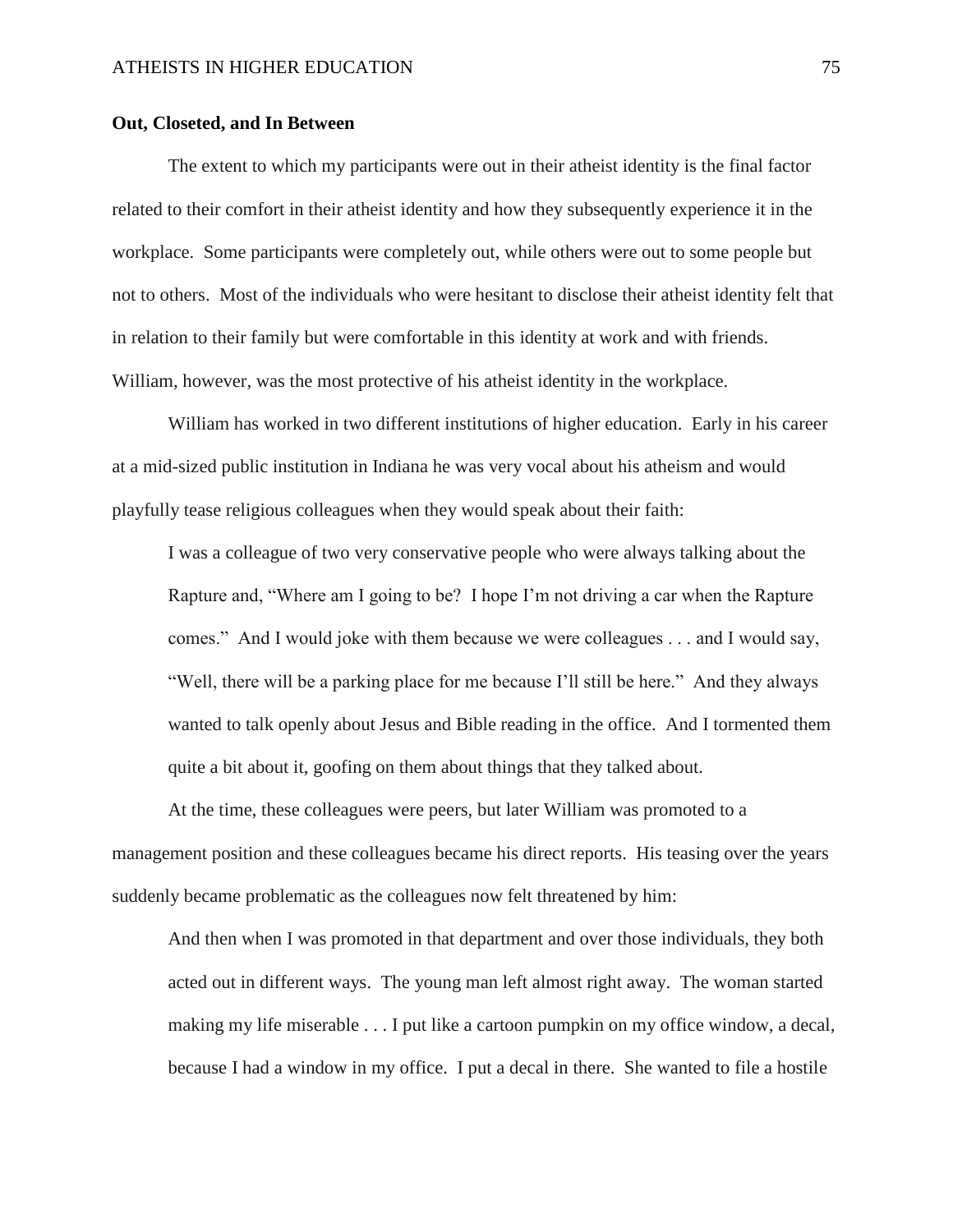workplace grievance against me because I knew she was a Christian, and that was a pagan symbol, and that was offensive to her that I put a pumpkin, and I did that to insult her. So, I realized that I'd made a mistake ever talking about religion with her because she used that as a leverage against me on various occasions, that I was creating a hostile environment for her.

When that employee's work performance became problematic, William was put in a position where he felt that she would use his previous behavior against him in retaliation:

Later she really, her work really tapered off, and I actually at one point wanted to reprimand, like basically do a verbal warning to her for her performance. And my boss at the time said, "Well, you know all the stuff that she's stacked up to use against you about all the times you guys talked about religion. And she knows you're an atheist. And you know she's a Christian." So, he basically told me, "I would not go down that path unless you want all of that to be heaped on the table." So, I did not write her up or give her a verbal warning or anything, and it was basically for being gone for long periods of time from the office. She would go "on break" and be gone for hours, and I had documented

In retrospect, William was regretful that he was vocal about his atheism and realized that what he viewed as playful teasing was taken seriously by his colleague. When he transitioned to a new position at another institution in Indiana, he decided to keep his atheist identity a secret and has only disclosed to a handful of trusted colleagues.

all these times that she was gone, or she was missing, and no one knew where she was.

Like William, Samantha is also protective of her atheist identity in the workplace and has worked at two different institutions in Indiana (both large, public) but was more comfortable in her atheist identity at the first one. Since moving into her new role, she has kept this identity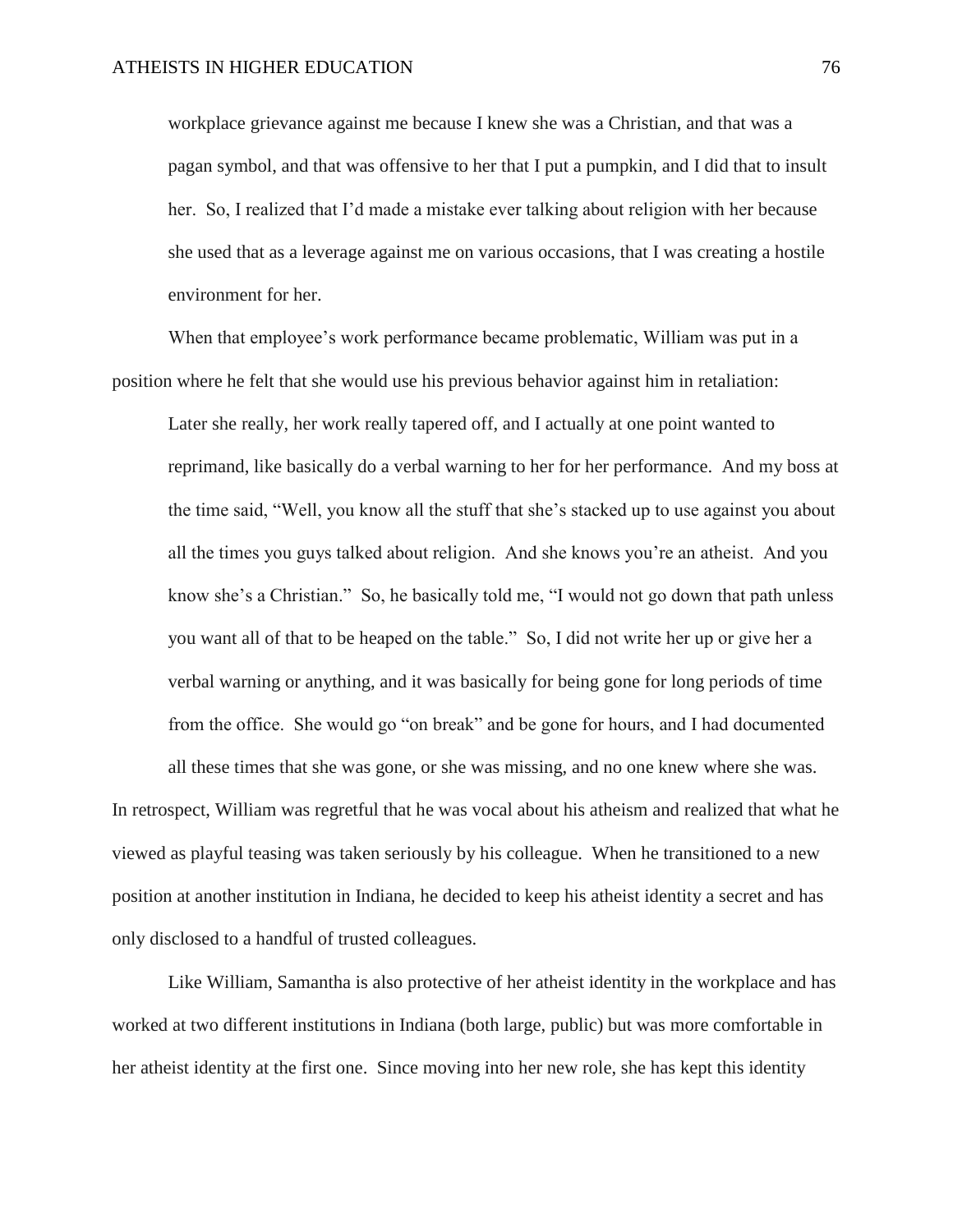hidden from those who are her direct reports, citing an incident with one staff member which led her this decision:

And so, I had made, which, of course, I probably shouldn't have done anyway, because it was a group setting, but I made some joke, something came up about the Bible, and so I said something about propaganda, or something. And she was like, "Whoa." You know, she was very offended. I was like, "Oh, okay." And so now she reports to me, and the other person that reports to me is also very religious.

Samantha is more concerned with offending her direct reports than she is of their perceptions of her as an atheist. If they were to find out about her atheist identity she thinks they would "be sad" for her but not necessarily think poorly of her. Samantha's friends, previous colleagues, and a select group of current colleagues are aware of her lack of belief, but she has never explicitly told her conservative Catholic parents that she is an atheist. She explains that they know that she does not attend church and holds very liberal political views, but they do not know the extent of her disbelief.

Sarah is open about her atheist identity to coworkers, friends, and some family members, but not all. Both of her parents know; however, she has several conservative Christians on her father's side of the family from whom she keeps this identity:

I'm not out to all of my family. Let's see. My mom's side of the family knows that I don't believe in God. My grandma, the first time I said that I didn't believe in God she was like, "Oh, Sarah, that's not true." I was like, "Yeah, it is." Now it's like, we don't talk about it a lot. I have a cousin who's also an atheist. They don't bug us about it. My aunt is very religious but also very, she's very progressive religious. She has her personal belief and feels like it enhances her life, and she feels very strongly about it, but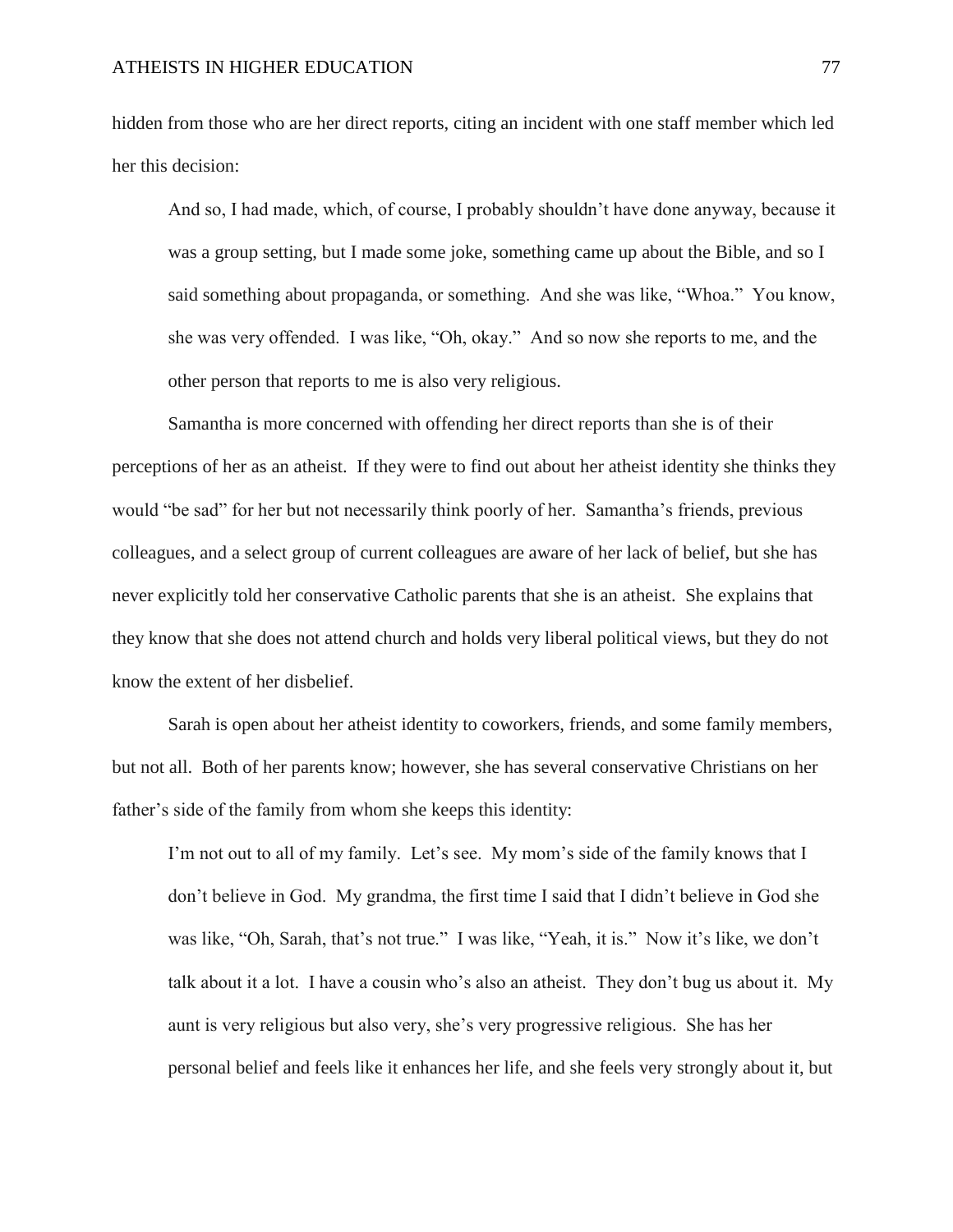she doesn't think it's productive to push other people to it. My dad's side of the family is much more conservative. My uncles do not know. The Methodist minister uncle doesn't know, and then I have an uncle who's a Baptist who goes on mission trips and he's a deacon or an elder in his church, and I don't tell him. I think my dad, my dad and I have talked about it, so my dad knows.

She noted that she cares about her connections with her family and would not want to jeopardize her relationships with her uncles by disclosing her atheist identity.

Patrick, who rejected faith after being confirmed Catholic as a young adult, is open about his lack of faith to friends and colleagues but is closeted to most of his family. When discussing how he would tell his family that he and his wife will not baptize their children he commented:

I'm kind of concerned, if we are going to have kids, what's going to happen. . . . There's that conversation I'm not really looking forward to . . . it's just, I'm not out to my family as far as my religious beliefs.

For Patrick, it is important to participate in church activities when he is visiting family at home so as not to let on that he is no longer practicing.

Daniel, who also identifies as gay, discussed the process of coming out twice to his parents, both around the same time in his later teens. He is open about both aspects of his identity and commented about the process of feeling comfortable with who he was:

I felt like there were places in my family that were more accepting of atheism. So, I felt it was a reasonably comfortable place and I also was just kind of getting over the whole feeling bad about who I am thing . . . so I think it was definitely tied to coming to terms with my homosexuality, but I don't know, I just kind of wanted to stop. I was like, "It makes me uncomfortable to live this kind of lie. I'd just rather not be uncomfortable and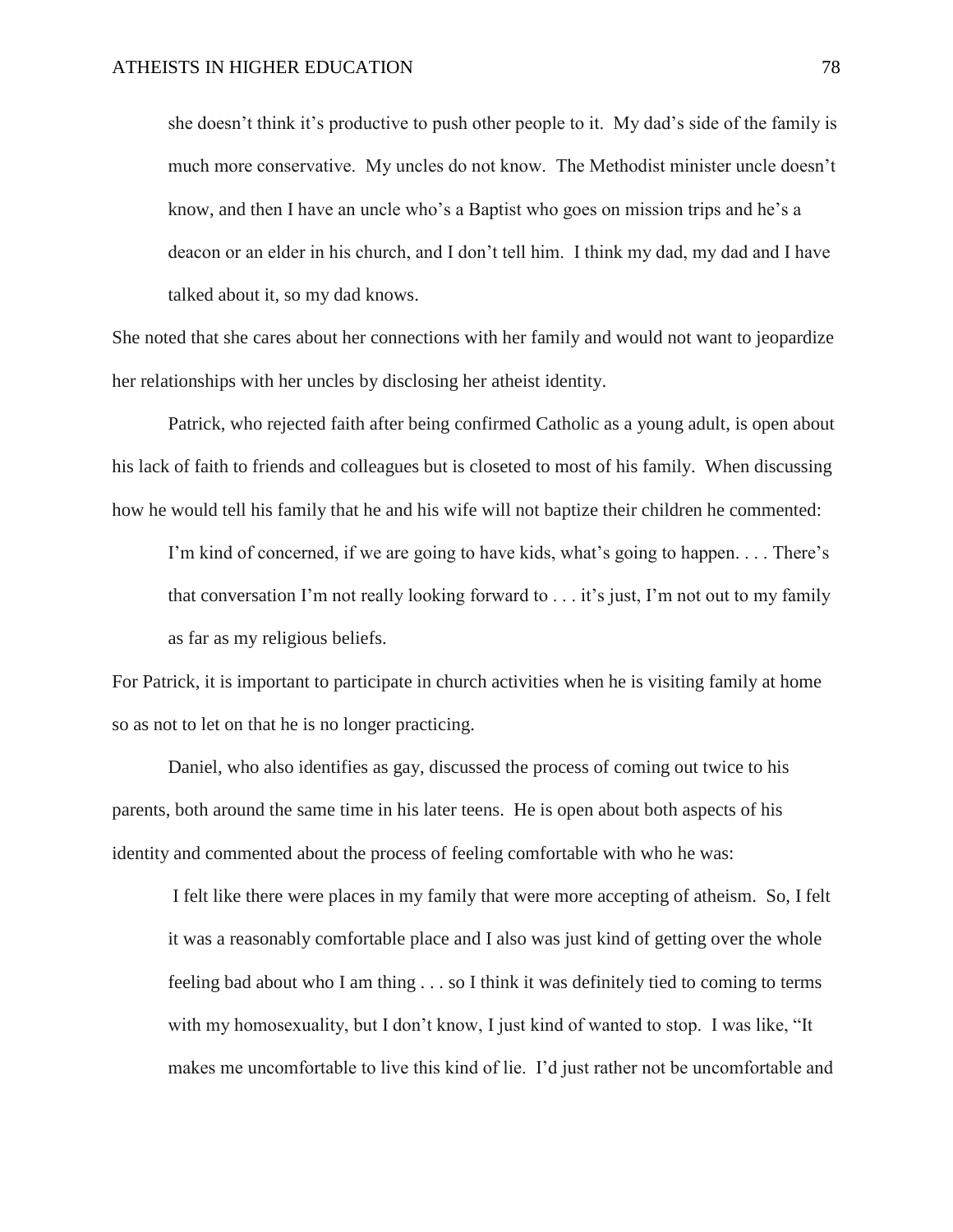if that makes my parents uncomfortable, then I'm gonna make them deal with that.

Cause I don't feel wrong for being the way I am."

While Daniel is openly atheist, he is now dating someone who is a devout Christian and he anticipates that he will need to be careful about disclosing this when he meets his boyfriend's friends and family.

The rest of the participants are all explicitly out in their atheist identities. Sherlock commented that her atheism is "a big part" of her identity and does not make any attempt to hide it. She is knowledgeable about a wide range of world religions and is comfortable engaging in religious debate. She has no concerns about sharing her atheist identity at work and noted that her office décor is composed of images and quotes from well-known non-believers. A theatrical person by nature, she was once given the opportunity to portray a known atheist at a literary event that her department hosted on campus.

Erin is fully out in her atheist identity but mentioned that she is sometimes cautious around outwardly religious students because she does not want to jeopardize her relationships with them. She is openly supportive of atheist students and is active in the Secular Student Alliance (SSA) on campus. Carl is also supportive of atheist students, serving as the advisor for the SSA on his campus but shares Erin's sentiments about alienating religious students. Carl sees himself as an advocate for and educator of atheism. He hosts a podcast about atheism, started a free thinkers organization in his community, and posts about atheism on social media. He feels comfortable speaking about his beliefs in a variety of situations, especially in diversityrelated contexts:

If the opportunity presents itself . . . I'll freely stand up and talk about who I am, what I believe, whatever. You're in a room where people understand that people are going to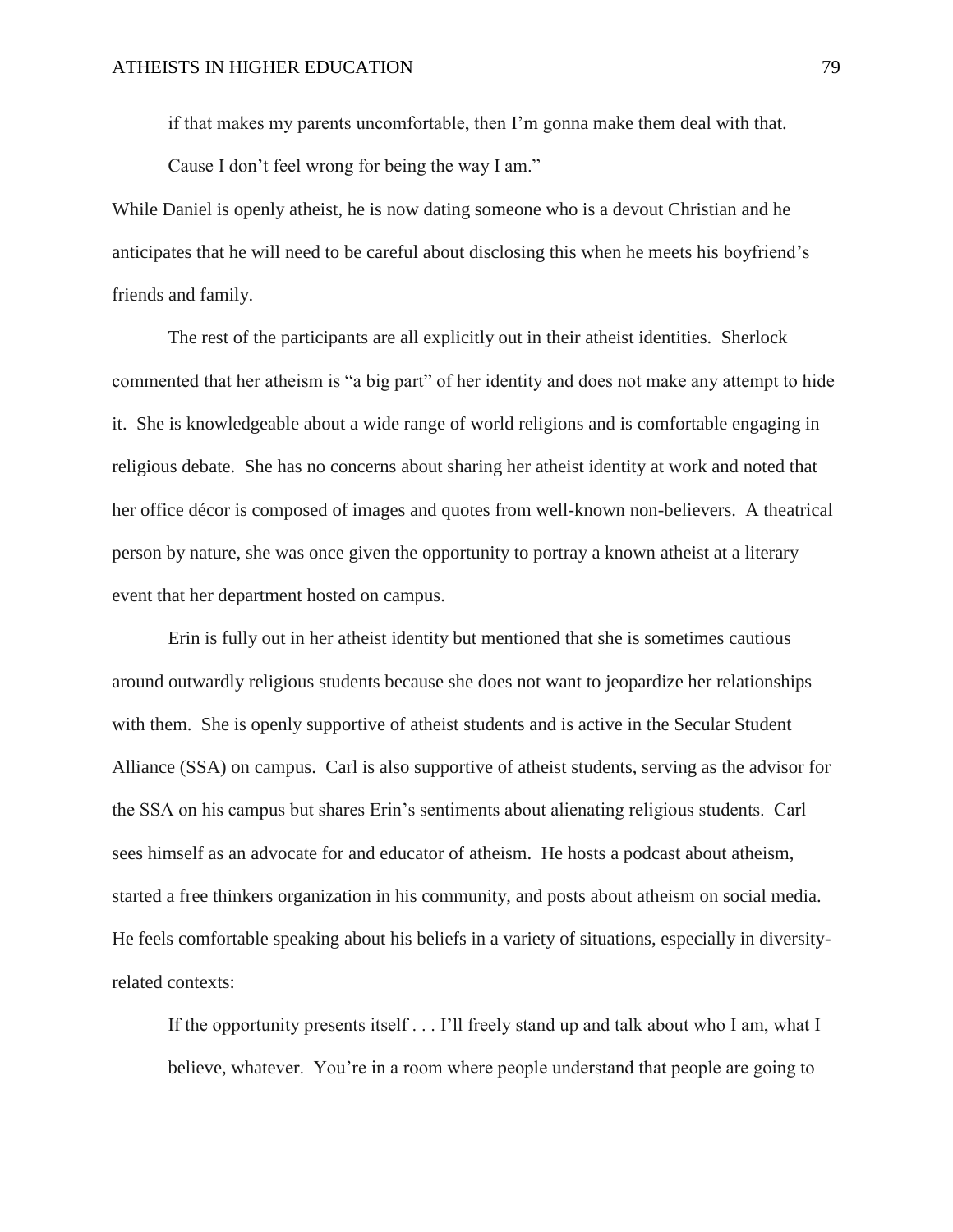say things that you may not agree with. I mean we're in a liberal university. You're supposed to talk about things. For the most part, I don't have a problem with it.

Carl would like to eventually make a documentary about atheism and commented that given the opportunity, he would be a "full-time atheist liberal progressive" activist, although he joked that he was not sure how that would pay for a living.

Angela is also a vocal atheist. She started a free thinkers organization in her community, has presented about atheism, has moderated an online forum about morals and religion, and has served on a panel discussion at her university which featured individuals of different faiths. She noted that while she is out in her atheist identity at work, the general culture of the department is to not talk about anything too personal and "to not make waves and be nice." As a librarian, she has worked in a variety of different settings, both within higher education and in the public library setting but has never felt compelled to hide this aspect of her identity.

My participants ranged in their comfort in disclosing their atheist identity. On one end of the spectrum, participants such as Carl and Gwen were completely out and had no fears about disclosing their atheist identity. On the other end of the spectrum, participants such as William and Samantha were mostly closeted in this identity in the workplace. As such, comfort in identity is directly related to my secondary research question: What strategies do they employ to manage the stigmatization of the atheist identity? I will next discuss my analysis and interpretation of stigma management concerns as they relate to my participant's atheist identity both in the workplace and in other social situations, such as interactions with family.

#### **Stigma Management**

As discussed, my participants varied in their comfort in disclosing their atheist identity. As I conducted my interviews and analyzed the data, I listened and looked for cues that indicated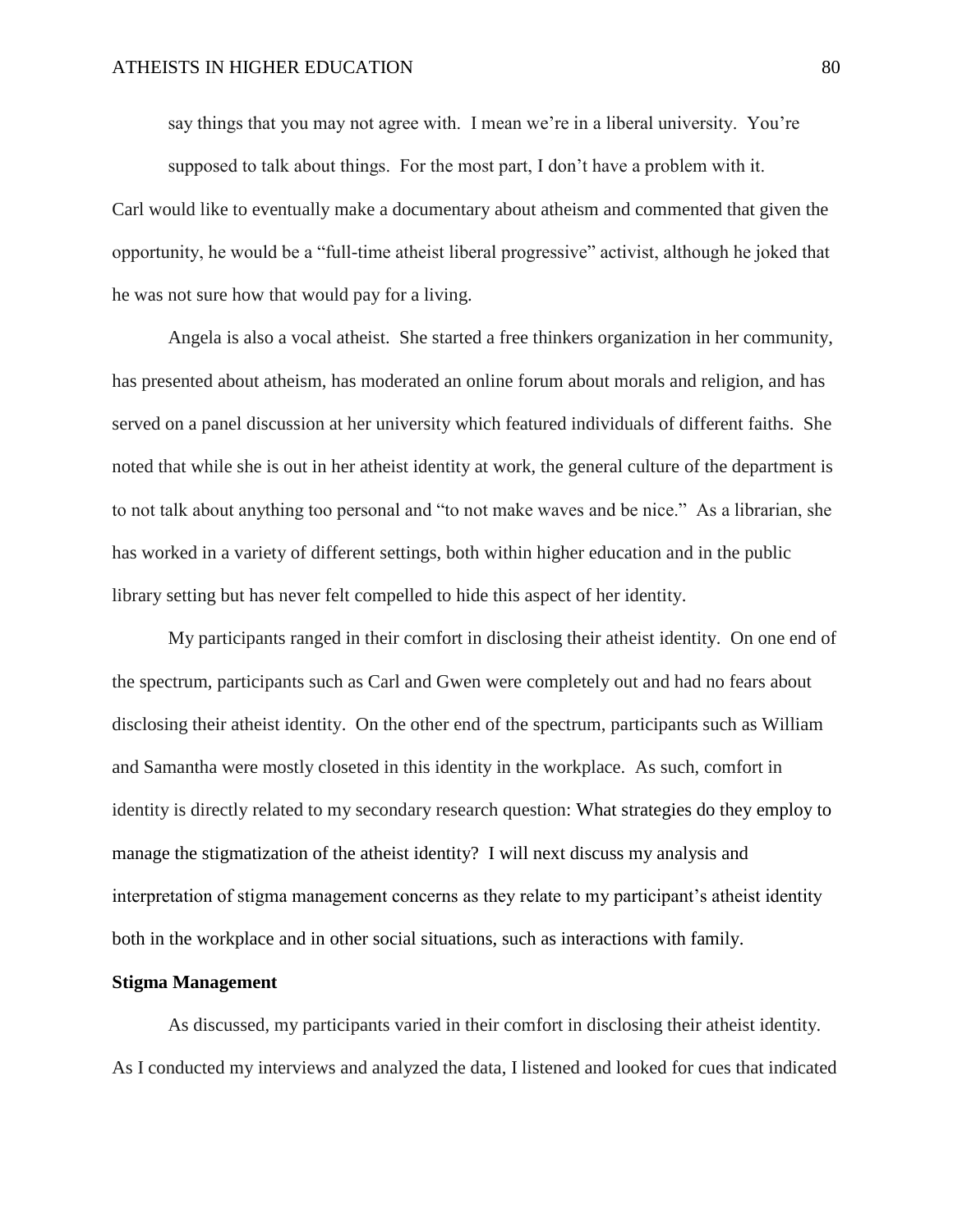that the participants were conscious of the stigma associated with being an atheist, their fears around that stigma, and strategies they used for navigating the stigmatized atheist identity. Three subthemes emerged from the data which described stigma management: awareness of stigma, fear of repercussions, and stigma management techniques.

**Awareness of stigma.** The participants were all aware that Christians and other believers viewed them as a form of other. These perceptions differed, however, among participants. Sarah noted that people simply cannot understand non-belief:

I think that the perception of atheism is mostly really confusing. I think people just can't wrap their brains around someone not believing in God, so some of the animosity, I actually haven't experienced animosity, but I think animosity that people describe, I think it comes from that confusion where people are just like, I've gotten this question actually a lot, what *do* you believe?

Sarah is also a strong feminist and believes that atheists are perceived to be "angry" because of the vocal group of New Atheists who attract media attention, such as Richard Dawkins and Sam Harris. She likened this perception to that of feminists who have also been portrayed as outspoken and angry. As a feminist and an atheist, Sarah believes that it is important to be open about these identities to reduce the stigma associated with them:

It's these people who are very aggressive and are like, "You're stupid if you believe in God." It's a very vocal minority, but it was kind of a similar process to owning the word "feminism." When I was young I didn't want to be called a feminist, even though basically what I believed was feminism. Then I got older and I was like, "You know what? These connotations continue because people don't meet people that are nice that call themselves these things." There was like different points. I owned my feminism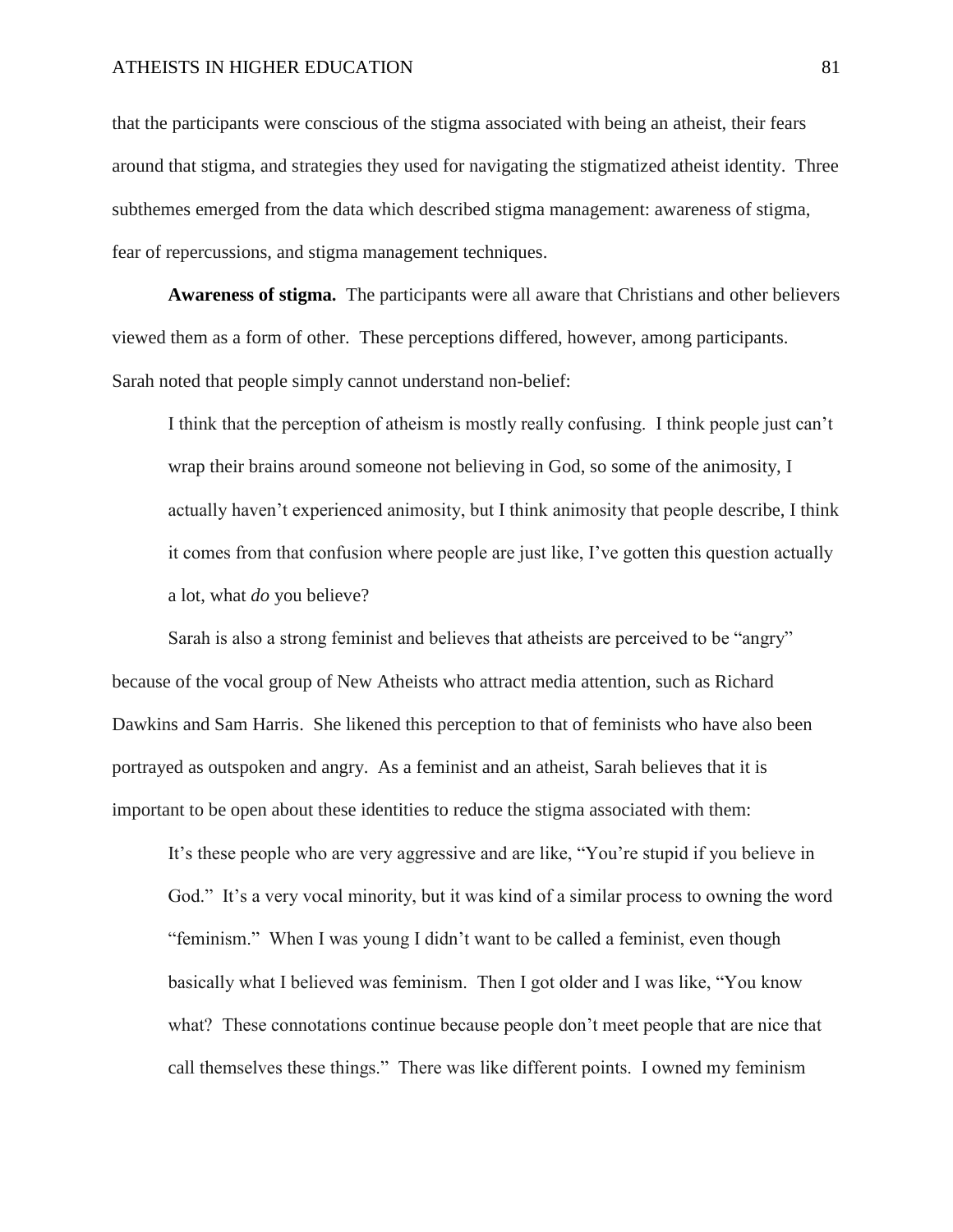much earlier. I own my feminism, own atheism, because then people have interactions where they're like, "Oh, you're a feminist, but you're actually a nice, reasonable human being who has normal points of view and has conversations and doesn't yell," which is in itself kind of playing into the niceties of don't get angry.

Sarah spoke about using her privilege as a White, middle class woman to break down the stereotypes associated with both identities. She has reached a point in her comfort in these identities that she does not care what most people think about her.

Other participants felt that the stereotypes of atheists are more extreme. Angela felt that people's perceptions of atheists are shaped by ministers and other church leaders who believe atheists "are possessed by the devil." She also acknowledged that some protestant Christian faiths believe the same to be true of Catholics. Erin also noted the extreme perceptions of atheists by non-believers but finds humor in it, commenting, "Maybe it's the extreme idea, but that atheists are baby eaters." She went on to share that she and Carl, who both belong to a free thinkers group in their town, find comfort in finding the humor and joking about these perceptions with other atheists.

Others were more wary of the stigma of atheism, sensing that it could be detrimental to their personal or work lives if people were aware of this identity. Their comments about their apprehension developed into the next subtheme, fear of repercussions, as many noted that, to some extent, they worry about the harm that could be done by disclosing this identity.

**Fear of repercussions.** William's fear of repercussions stemmed directly from his experience at his first institution of higher education, where his ability to effectively manage his outwardly Christian staff was hindered because of the conversations they had about their religious differences. In that experience he was unable to reprimand a staff member who was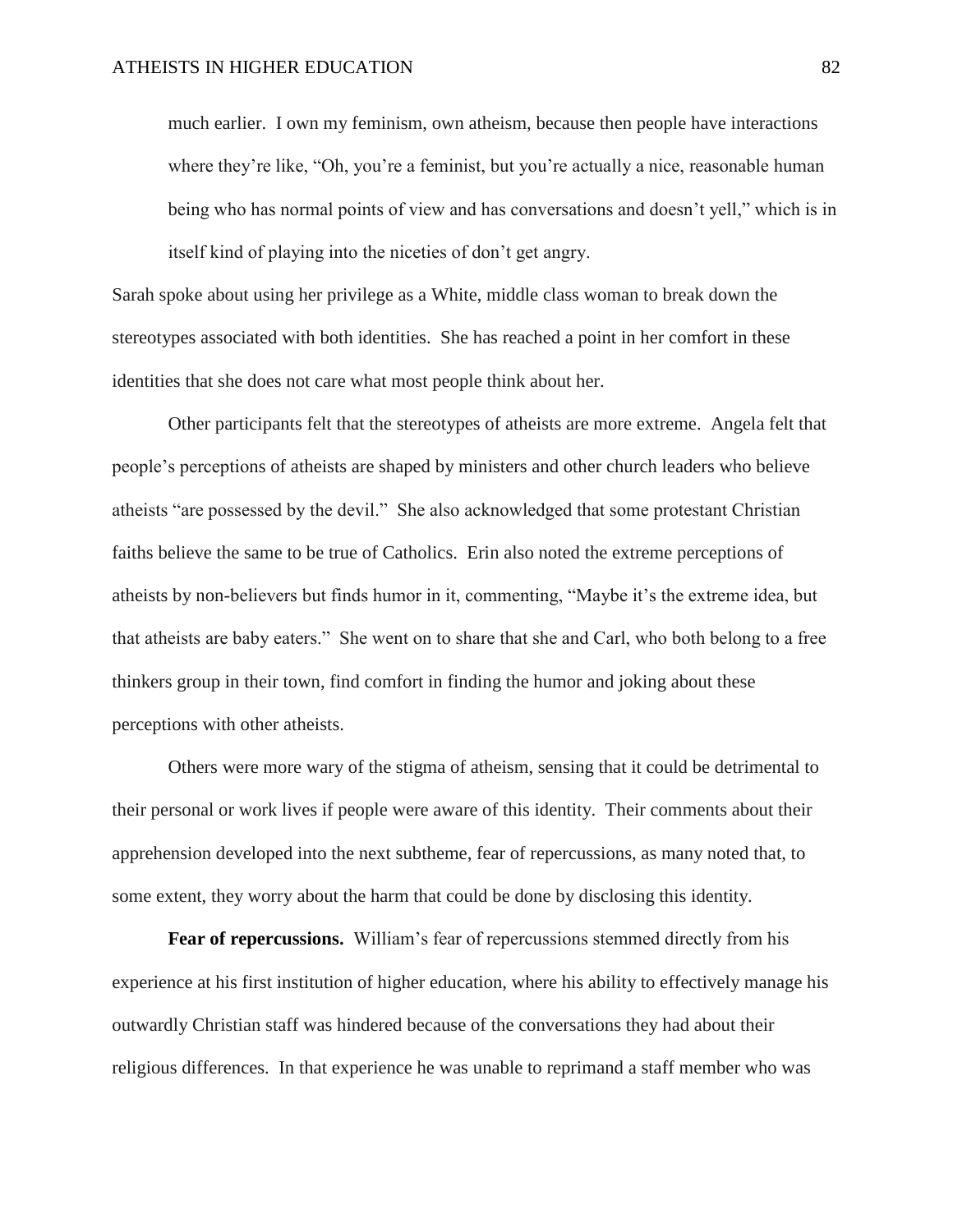missing a significant amount of work and was not performing effectively. He feared that if he were to give this staff member a verbal warning, she would use his comments about his atheism against him. He wanted a "clean slate" at his current institution to avoid this type of conflict. However, he further fears repercussions at his current institution because of his outwardly Christian supervisor and several other colleagues. He envisions a subtle form of discrimination if his atheist identity were known, believing that opportunities at work would be taken away or not be offered to him in the future.

Carl and Erin, who are comfortable in their atheist identities, both commented that they feared that the Christian students at their institution would not be receptive to working with them on projects if they were to know about their atheist identity. Erin mentioned that the relationships that she has with students is essential to her being effective in her position. Carl commented:

I think the thing that scares me more than anything is because of the position I have at work, I work with a lot of students. I interview a lot of students . . . I think the thing that scares me is because I'm as open about it as I am, I'm afraid that I'm going to run into a student who's not going to want to work with me for a project that I need to do.

Carl also recalled a story about a Facebook post that his supervisor commented on which caused him to be concerned about possible repercussions:

I made the point that the holiday of Christmas has morphed over the years, and before it became Christmas it was something else. She [his supervisor] didn't like that very much and she made a comment about it and said, "It is about Christ." . . . I wound up hiding the conversation and then writing a novel the next day. I was on vacation, but I wrote a novel the next day explaining why I feel this certain way or whatever. Then it just felt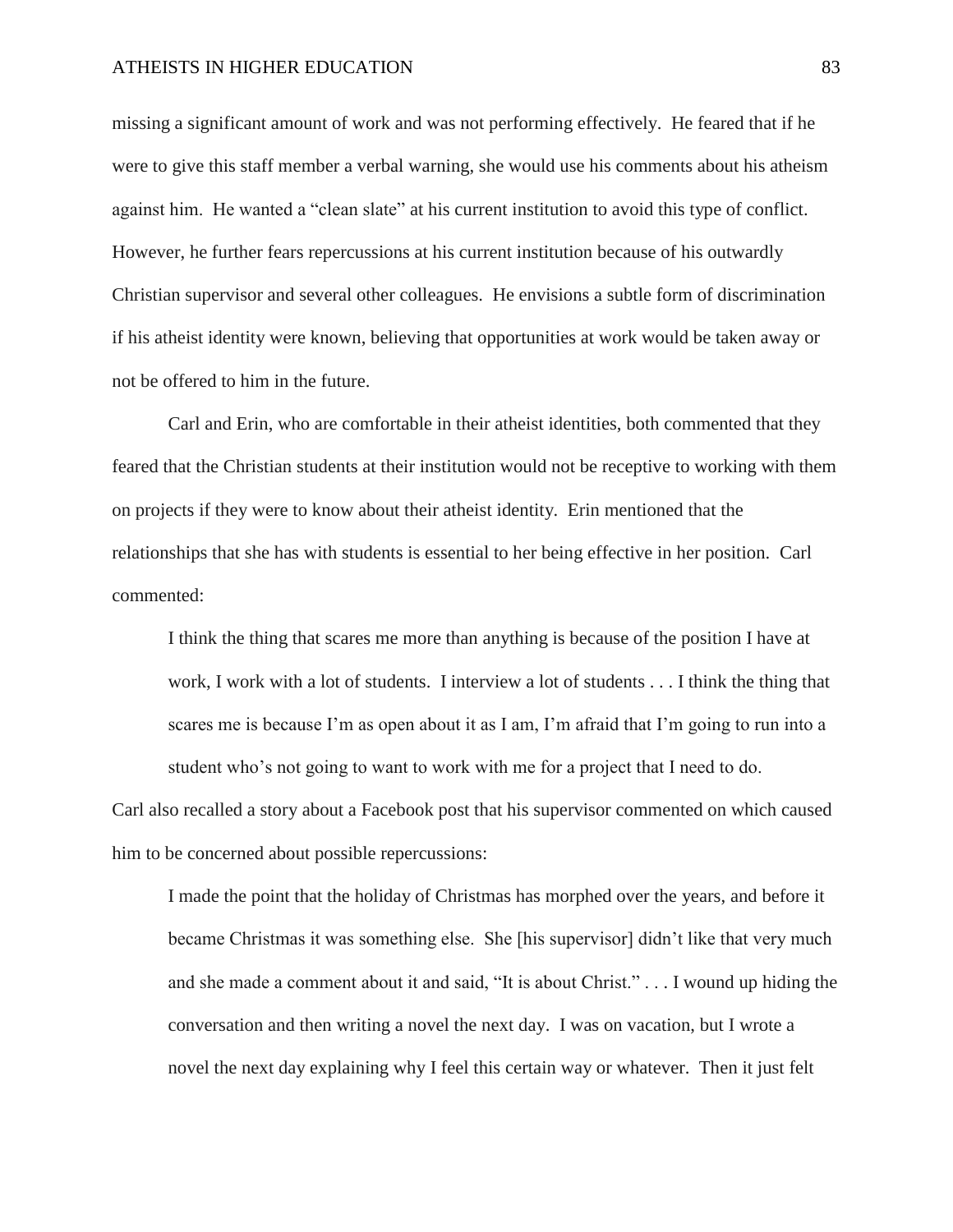like it wasn't worth it. My whole holiday break I was worried about what my first day back to work was going to be like.

He noted that nothing ever came of the incident, but it did instill a sense of fear about what the alternative outcome could have been. Carl also has a side business, so he is sometimes fearful that if potential customers knew about his atheism that it could cause them not to want to do business with him.

Angela, another out atheist, recalled feeling scared when she received an unknown package at her house after participating as an atheist panelist for an interfaith event:

You know shortly after being a panelist a box got delivered to my door accidentally, and it had nothing on it and so I called the police because I was afraid it was a bomb, but it was actually just food. It was one of those, you know how the retailers have those plastic boxes with the flaps? We had kind of like a food island when we had our grocery stores closed down. And for a while there were no grocery stores in my neighborhood. Well people were ordering from this place downtown, a food stand . . . you could buy it online. And they didn't have it branded, didn't have a packing list, it was very amateurish. But yeah, so I'd say I'm comfortable, but I still think oh my God, someone wants to bomb my house.

The fear of repercussions that my participants described stemmed from both concrete experiences they had as a result of expressing their atheism and innate fears they held from their knowledge about how atheists can be treated in society. Because of these fears, some of the participants utilized stigma management techniques to avoid negative experiences stemming from their atheist identities.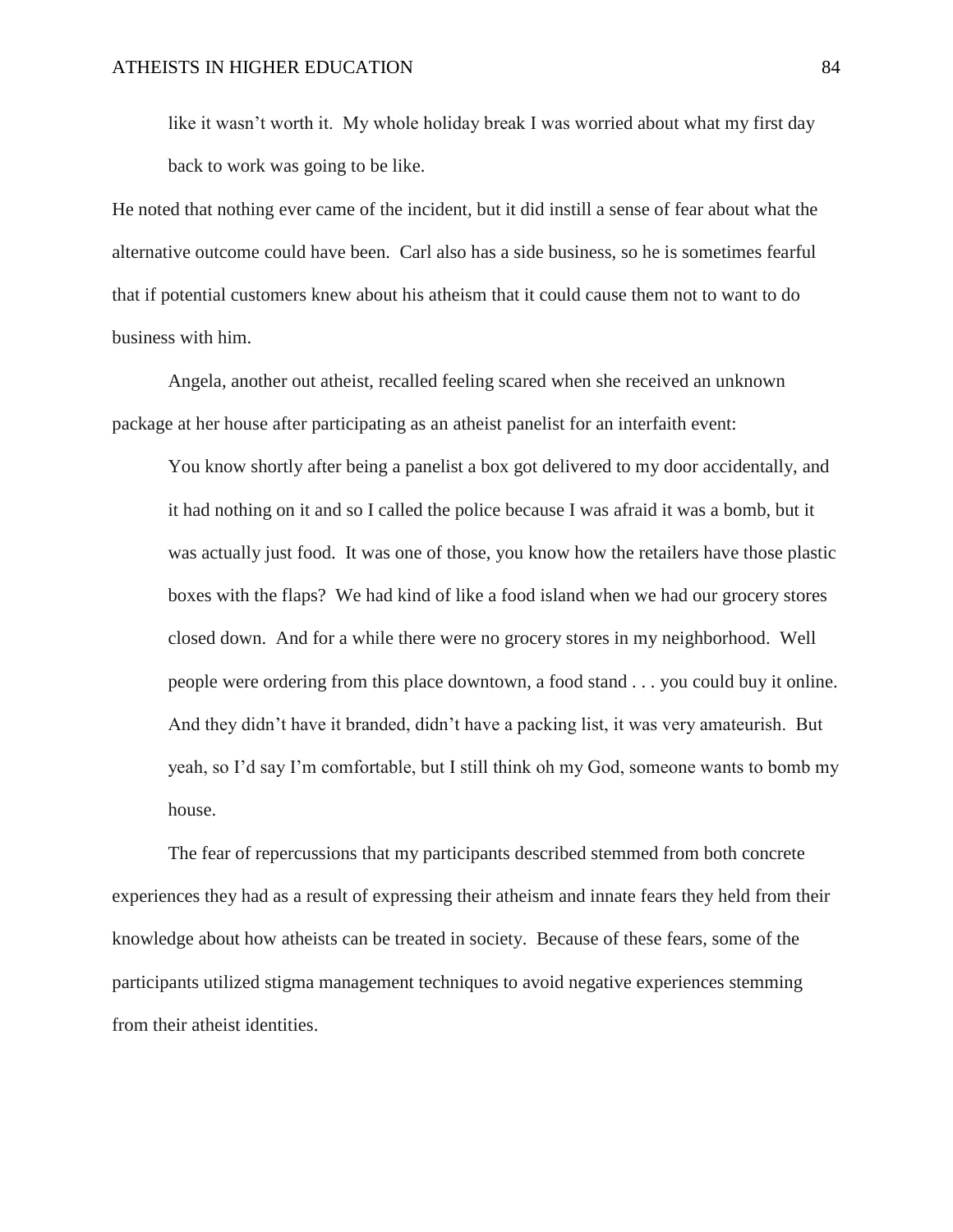**Stigma management techniques.** The participants who were most protective of their atheist identity employed a range of stigma management techniques depending upon the given social situation. William, who was the most closeted of the participants in the workplace environment, described how he strategically presents himself both in person and online to keep this identity a secret.

I think sometimes people are surprised even now that I'm liberal just because I present a different way. I've always wore a jacket and tie and have short hair. People don't see me in that way. I think Facebook has maybe opened that up a little bit where . . . you can sort of read people sometimes by looking at their Facebook posts. And I try, with Facebook by and large I try to, or Twitter, it's really the product of me. I try not to make it, I try not to put too much personal business out there, but I think people can see with things that you post, even if you don't post political things, but just what your leanings are.

William presents himself as conservative physically through his style choices and virtually through his online content, so people are less likely to perceive him as an atheist with liberal values. When asked directly about his religious beliefs, William often chooses a form of indirection (Fitzgerald, 2003), telling a half-truth, by saying that his family is Catholic. His wife is a non-practicing Catholic though they do attend mass from time to time. So, in claiming that his family is Catholic, he is not lying, but he is only telling half of the truth by not disclosing his atheism.

Similarly, Patrick will tell people that he is Catholic if he is pressed by someone "pushy, like Jehovah's Witness or others on the street corner." As an individual who was confirmed Catholic, this is a half-truth. In other situations, he may tell people to whom he would like to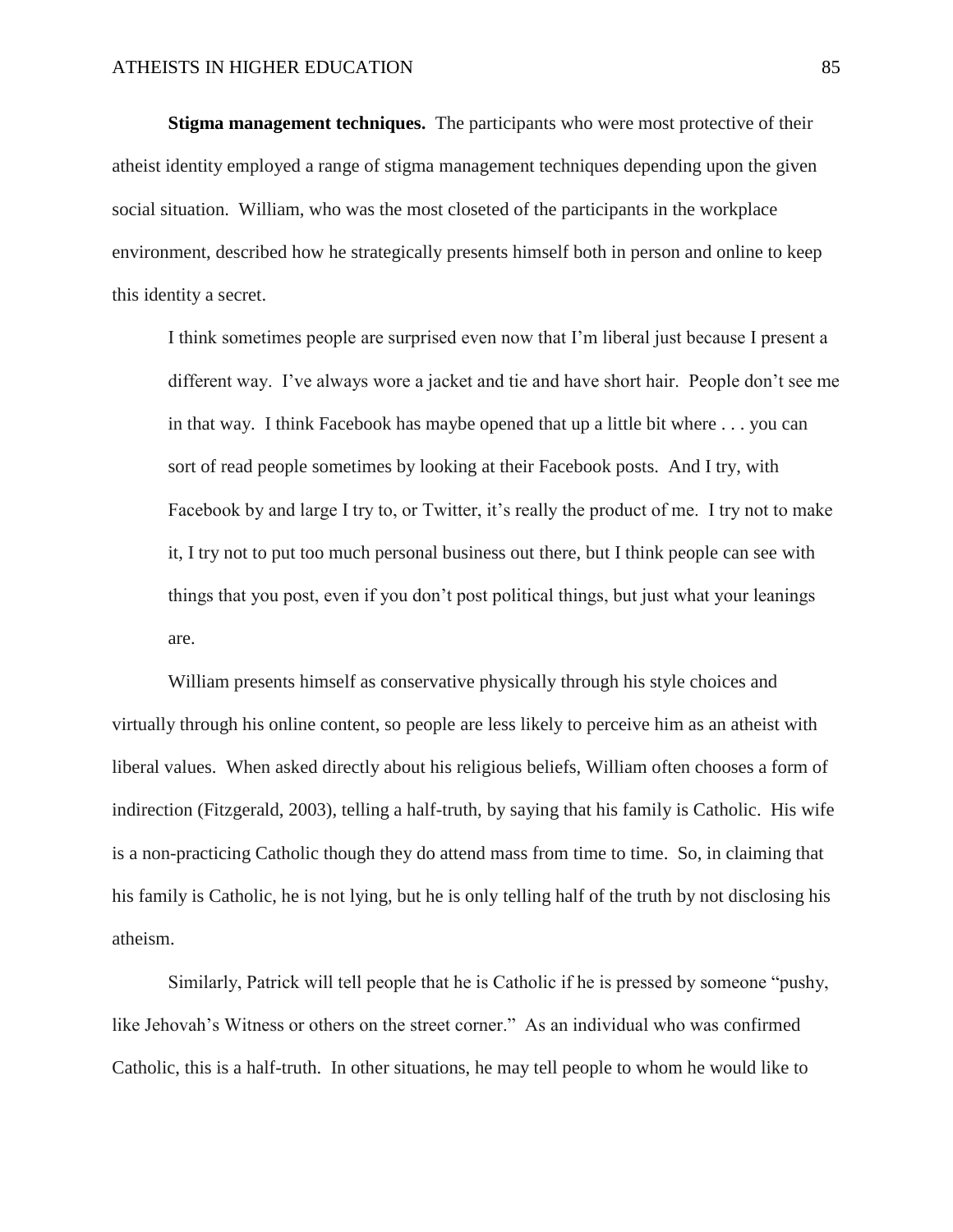remain closeted another half-truth that he doesn't go to church. To many members of his family, however, Patrick chooses to pass as a practicing Christian by attending church when he is home for visits.

Erin also recalled times when she used indirection as a way to avoid using the atheist label when she first began in her position at the university:

I would've never lied, and said, "Yeah, I go to church," and whatever. But I don't know that I would have come out and said atheist. In fact, I can remember times of describing myself as "non-spiritual," or I think that's probably how I put it. Or, "I don't really go to church, I don't really," you know, "I'm not really a spiritual person." But yeah, I've kind of, maybe, gotten more comfortable in my own skin, and in the fact that, you know, I guess, maybe feeling that it doesn't really matter, if other people like it or not.

Erin and some of the participants have chosen to employ identity substitution and label substitution (Fitzgerald, 2003) as a form of stigma management. The terms secular humanist and free thinker came up with several participants, although they mostly use those terms to describe their values and use them as a substitution in rare situations. On those occasions, they felt that those particular terms were more acceptable or less stigmatized than the atheist label. Erin went on to comment about when she might use the term humanist instead of atheist:

When people are very, very religious around me, and I feel like it could cause issues if they consider me atheist. And maybe they don't really fully know what a humanist is, and if they won't ask me, then it won't really come up, I guess.

Angela describes herself as a free thinker. She almost always uses the atheist label but sometimes uses the freethinker label if she feels that it may be "less scary" to people and because it "doesn't really have any connotations except for it sounds like free-love. It means that you're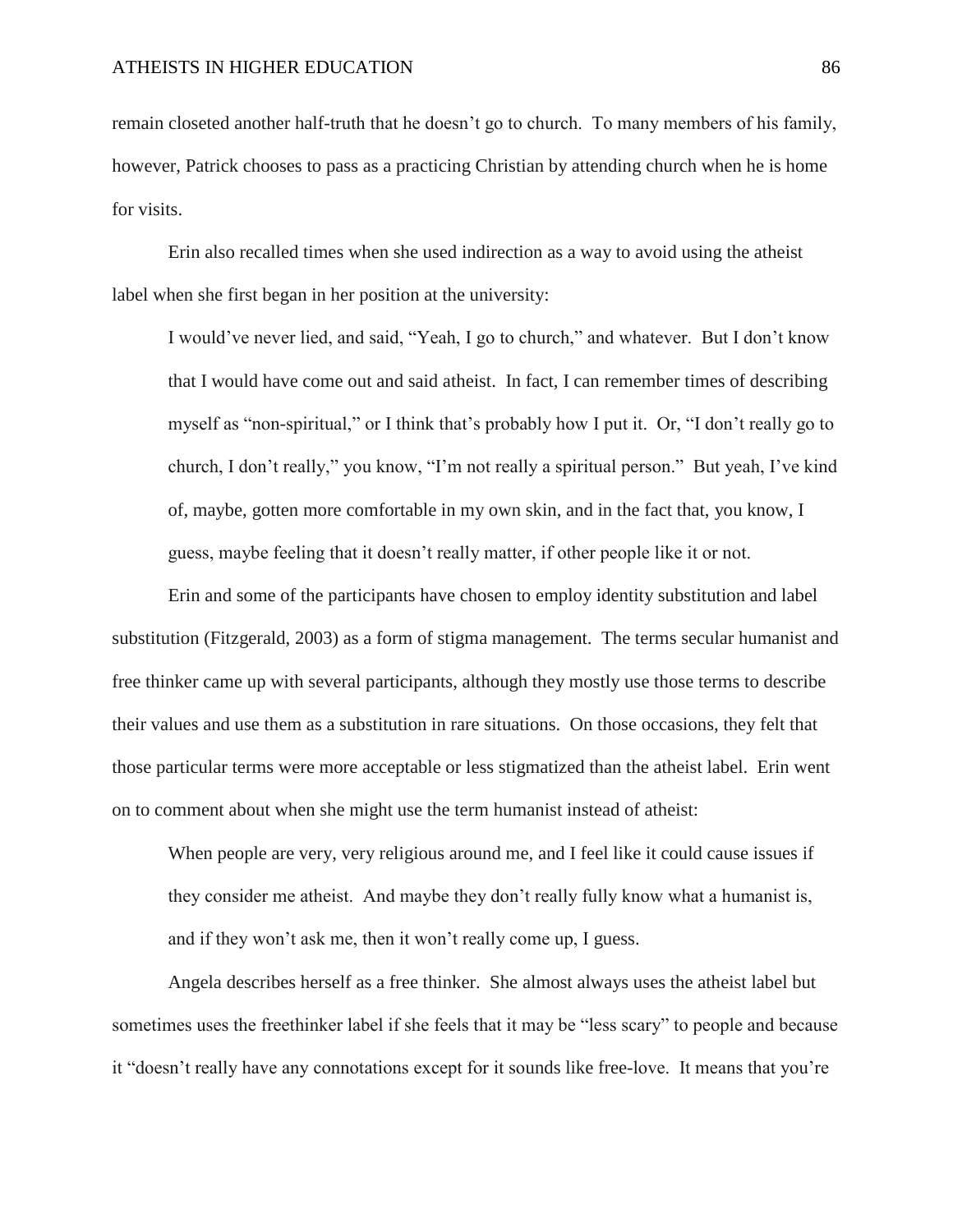a thinker and that you're free from dogma." She also commented that she is more comfortable claiming her atheism because she is not a good liar and would not want to tell someone that she is religious and risk putting herself in a position where she would need to lie about what church she attends.

Daniel identifies secular humanism as a set of values he ascribes to and commented that he used that label on his Facebook page at one time. However, he does not feel compelled to use a label other than atheist, but he did understand why some people do choose to use the secular humanist label:

I think it's a label that welcomes people who are aware of non-religious approaches to wholesome lifestyles. It's a code word I think that is more welcoming to other people who have been intentional and sincere about looking in to different ways to think about religion and being a good person, values, and morals.

Finally, as discussed earlier in this theme, several of the participants actively work to dispel the stigma around atheism through various means. Carl, Angela, and Erin's involvement in activities such as freethinker's associations, the Secular Student Alliance, podcasts, interfaith panel discussions, and online forums are all evidence of disclosure decisions that they use to actively reduce the stigma associated with being an atheist. Sarah also mentioned that she actively works against the atheist stigma by disclosing her identity so that people have the opportunity to interact with an atheist and develop new perceptions.

The comfort in identity theme emerged through the interpretation of my participants' experiences with religion, the processes through which they rejected religion and identified as atheists, the extent to which they are out in their atheist identity, and the strategies they use to manage their stigmatized identities. The participants then bring these experiences to the higher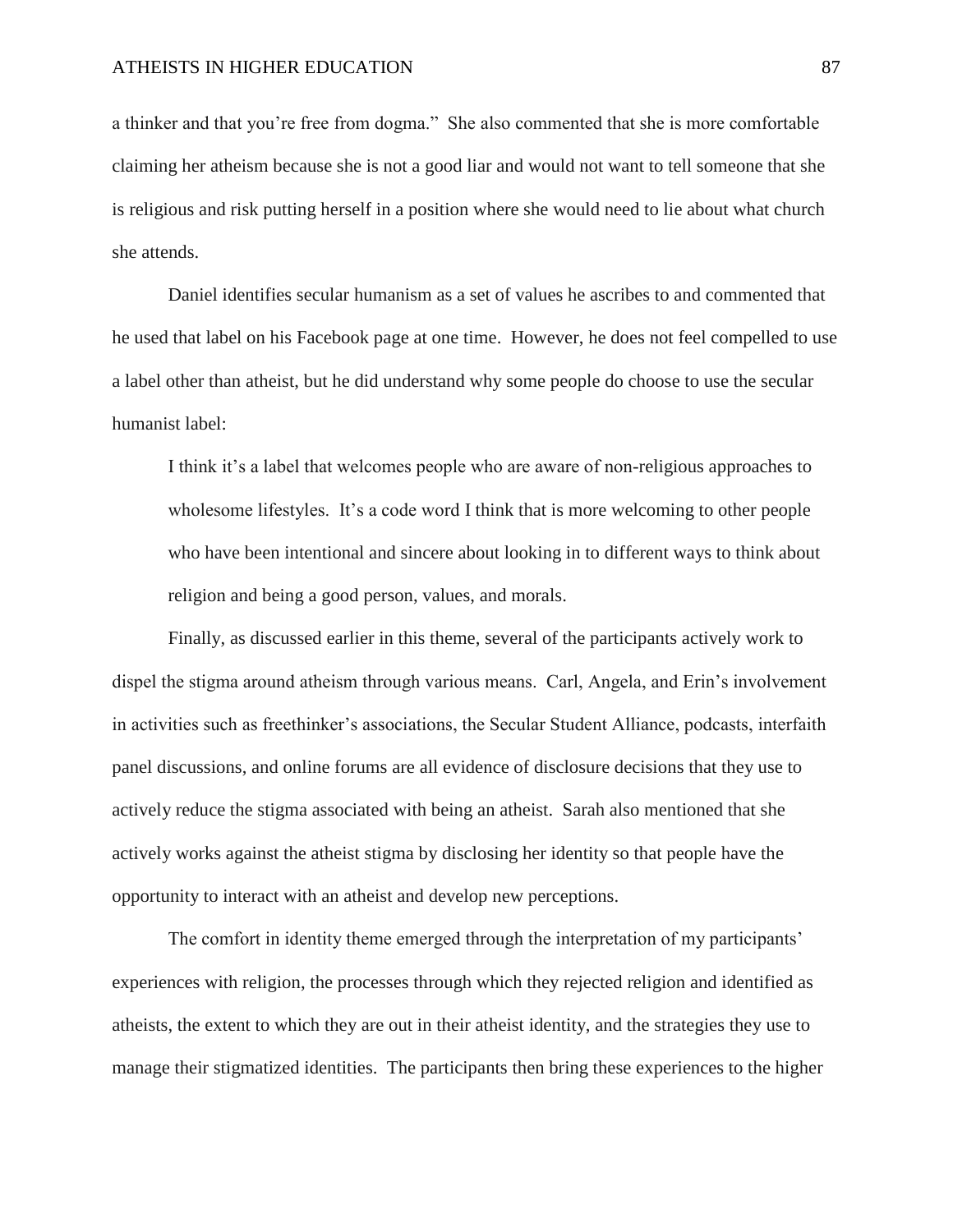education workplace, which they navigate differently depending on the contexts of their individual departments, institutions, and communities in which they are located.

#### **Context of Workplace Environment**

Within a few interviews, it was apparent that my participants experienced their atheist identity differently depending on a variety of contexts. In fact, this was something that I noted immediately within my memoing after the interviews. The context of workplace environment theme became clear as several of the emergent themes (see Table 5) indicated that the nature of individual departments and institutions, as well as the students that attend these institutions and the communities in which the institutions are located, all contribute to the ways that atheists experience this identity in the workplace.

### **Departmental**

A common theme which emerged across participants was the nature of their department, how it compared to other departments on campus, and how religion was addressed within it. William and Samantha, who both work in the field of advancement and believe that the field attracts liberally-minded individuals, felt that their religious colleagues within the department set

# Table 5

| <b>Subthemes Themes</b>       | Corresponding Emergent Themes                                                                             |
|-------------------------------|-----------------------------------------------------------------------------------------------------------|
| Departmental                  | Varies by department                                                                                      |
| Institutional                 | Institution type and career type<br>Nature of large, public university<br>Working with Christian students |
| Out, Closeted, and In Between | Differences between institutions and communities<br>Town vs. gown                                         |

### *Context of Workplace Environment*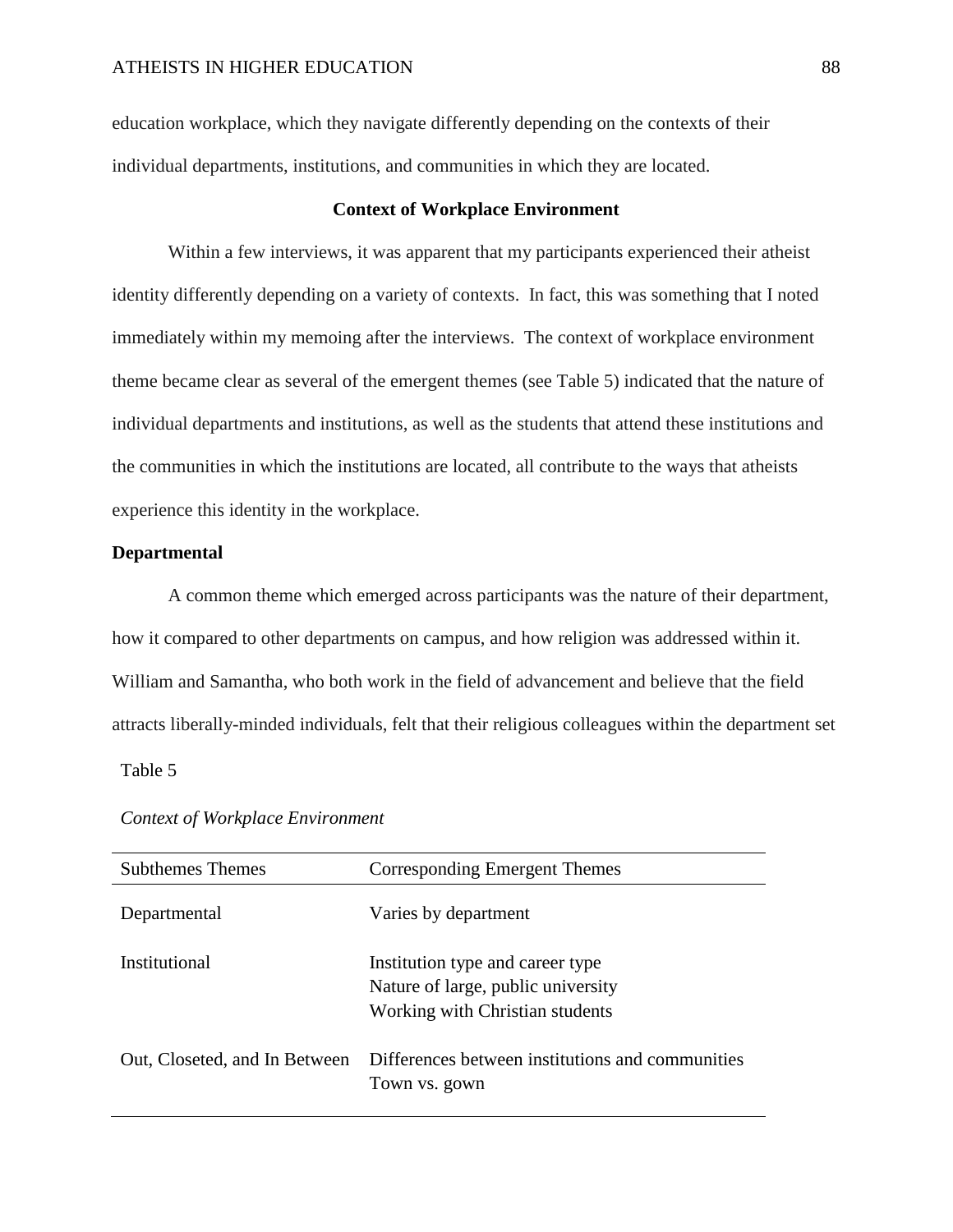the tone for their ability to feel comfortable in their atheist identities. Although both had been open about their religious views in their previous positions at different campuses, their current departments employ individuals who are outward about their Christianity. William commented:

I do think if I started talking about it now, it would be challenging to the people I work with . . . because there's a lot of people that are pretty open in their Christianity. I mean, not pretty. Very open. And I think they would be shocked if I started saying, "Well, yeah, actually I'm an atheist. I've never been baptized."

Both William and Samantha had learned in their previous institutions that expressing their beliefs would offend their religious colleagues, so they choose to not disclose their atheist identities in their current departments.

Several of the participants commented that their departments were liberal in nature and accepting of non-belief, but noted that other departments on campus present a more religious culture. They specifically mentioned the field of health care, which included departments such as nursing and public health. Sarah commented, "My best friend, she's a research scientist and she works in public health. She has to deal with, because of the culture of her office, she has to deal with a lot more stuff. Her office, they're more traditional." Carl shared similar sentiments:

I know, personally, most of the school of sciences, most of them lean toward the skeptical. That's the nature of the sciences anyway. Humanities, I'd say a really good big portion of that area is certainly skeptical and they question things . . . our nursing school is very much the opposite . . . I don't understand what it is, but they have a pledge, the Nightingale Pledge, or whatever it is, and it's a prayer. That's how people get in the nursing program.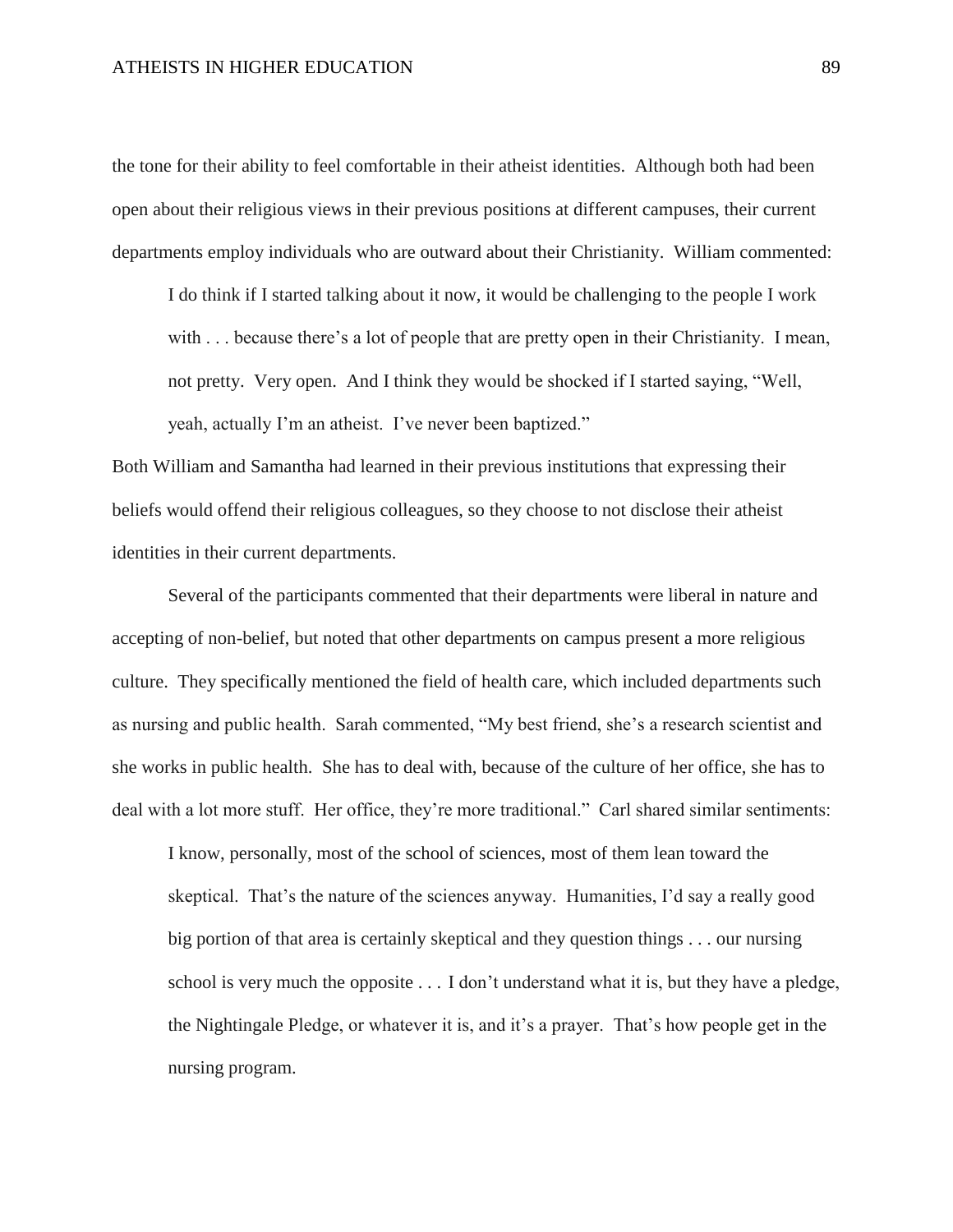The participants' perception of these departments indicates the presence of Christian privilege in their business practices. I will further explore this concept later in this chapter.

Most of the participants knew that there was a mix of religious and non-religious people in their departments but aside from casual mentions of church activities, no one discusses religion. They frequently mentioned that their departments were "liberal" or "progressive" and felt that even those who were religious felt that it was a personal matter and were not outward about their beliefs. Gwen noted that when a new person started in her department and they were made aware of her strong religious beliefs, she and another colleague were concerned about how she would feel in a department with non-believers:

So, I would say that for most of the people around me, I really don't know their religious beliefs. I know that there's a new woman . . . I know that she believes strongly in it and it's a big part of her identity. But she's very open and accepting and not very, I don't feel judgment from her. I think my other colleague Mary, who I'm fairly certain if she's not atheist, she's agnostic, she was concerned that when she was coming on and she quickly realized, she realized before I did that [the new woman] was really religious. And Mary was a little nervous about it and then kind of like warned me. She was concerned that maybe she'd be uncomfortable with our lack of religion, and I never ended up feeling that.

Angela and Sherlock, both librarians, also commented that religion is not discussed at all within their departments. Although Angela was aware that most of her colleagues are religious, the culture of the department is to not talk about their personal lives. She did note that there were three other atheists in the department of approximately 100 staff members and they may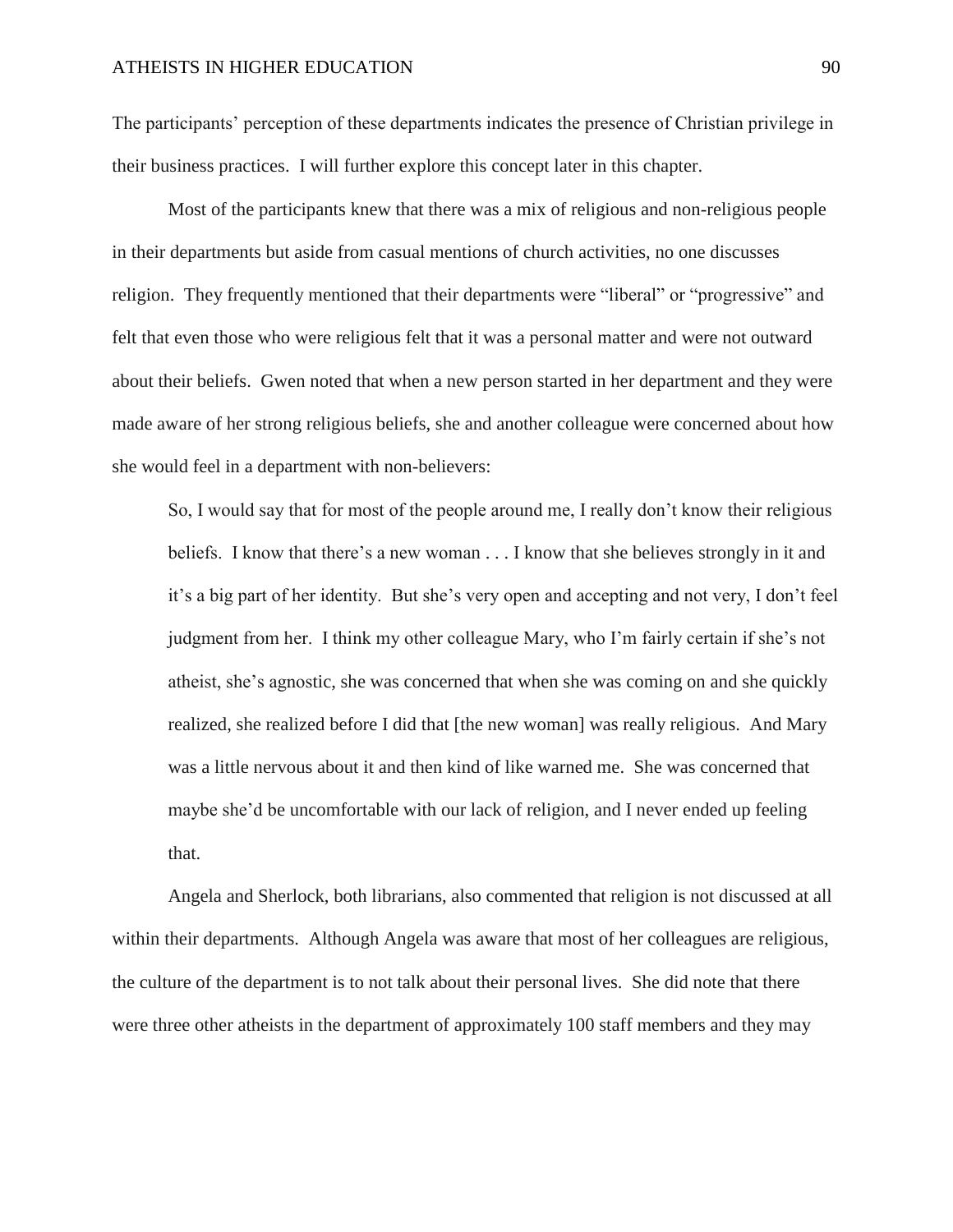"whisper in the halls" to one another. Sherlock noted that besides her Jewish supervisor, she does not know the religious beliefs of her other departmental colleagues.

The culture of individual departments is dependent upon the individuals who comprise that department. The participants in this study felt more or less comfortable in their atheist identity, depending on the religious makeup of their colleagues and how they presented their beliefs within the department. They also recognize that other departments on campus are more or less religious depending on the nature of the discipline or field.

#### **Institutional**

It is important to reiterate that all the participants in this study are employed at public, four-year universities. Both Gwen and Sherlock mentioned that they chose higher education as a career and specifically chose public institutions because the institutional type fits their values. The participants all indicated that they would not choose to work at a religiously affiliated institution in the future. The context of the institutional environment emerged as a strong theme among the participants at the large public research institution, the nature of which seems to set the tone for how religion is experienced by the campus community. They believe that the liberal and scientific nature of the institution tends to marginalize religion, specifically Christianity, so that non-believers are perceived to be the majority. Daniel commented bluntly:

I think it's understood that if you've got any sort of issue with my atheism then it's none of your business to tell me. And you should keep it to yourself because you're not necessarily in like a controlling majority of this community.

Sarah, who has an academic background, noted that her friend group is formed by academic colleagues she has met at her institution: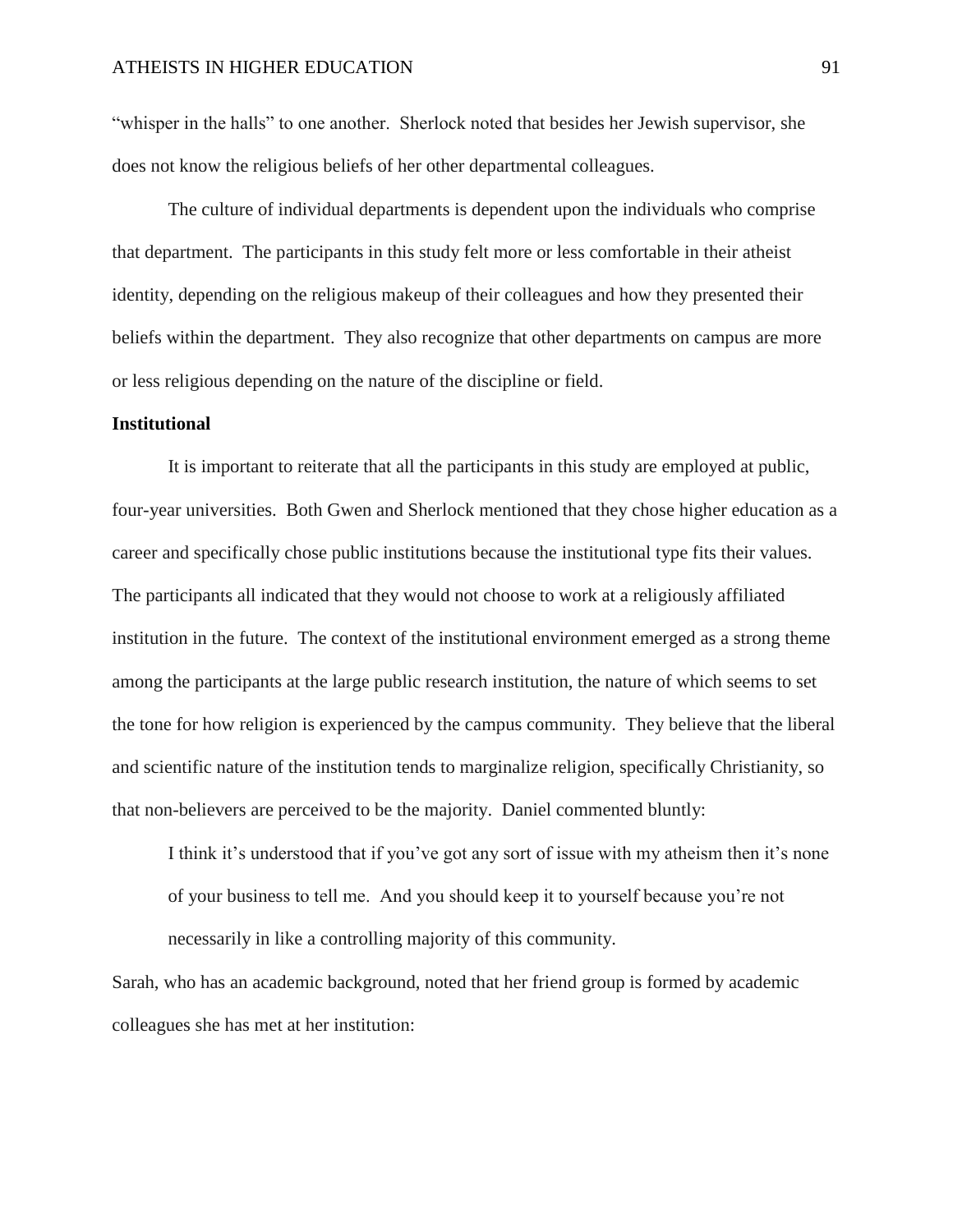Most of my friends, they're humanists or social scientists or they're scientists. I have friends who are biologists and sociologists and anthropologists, which I think is a little different than when you have interactions with people in law school, med school, it's a different perspective. So, among that group, I would say my friends that are Christians are actually more marginalized. Most of us are atheists or agnostic.

Gwen commented that she believes that the Christian colleagues that she knows tend to downplay their beliefs to fit in among the non-believers on campus:

I know when I was an assistant director, there was one person who was deeply religious. None of the rest of us really were, although I think one of them went to the Unitarian church. I felt like he hid his religion more I guess. 'Cause it seemed like there was kind of an assumption that you, almost seemed more like there was an assumption that you wouldn't be religious or not necessarily atheists, but that you wouldn't be practicing. Yeah, there were few people who used to refer to him as a Boy Scout because he was kind of religious. And he's very liberal and he's kind of alternative, but he's also a

deeply religious. And people, they think they found he was like too goody two-shoes. Gwen also commented that the changing demographics of the students at her institution help to shape how atheists and other minority religions feel on campus:

When I first came in, I felt that Christianity as a religion seemed much more present to me in the organizations and the students in the environment . . . I feel like it's gotten less and less so over time. It may have something to do with having more international students, more out-of-state students that are Jewish. I mean that's been growing and growing. So, I feel like that kind of assumption of where a student would lie religiously as well as politically is less present I think as things have progressed.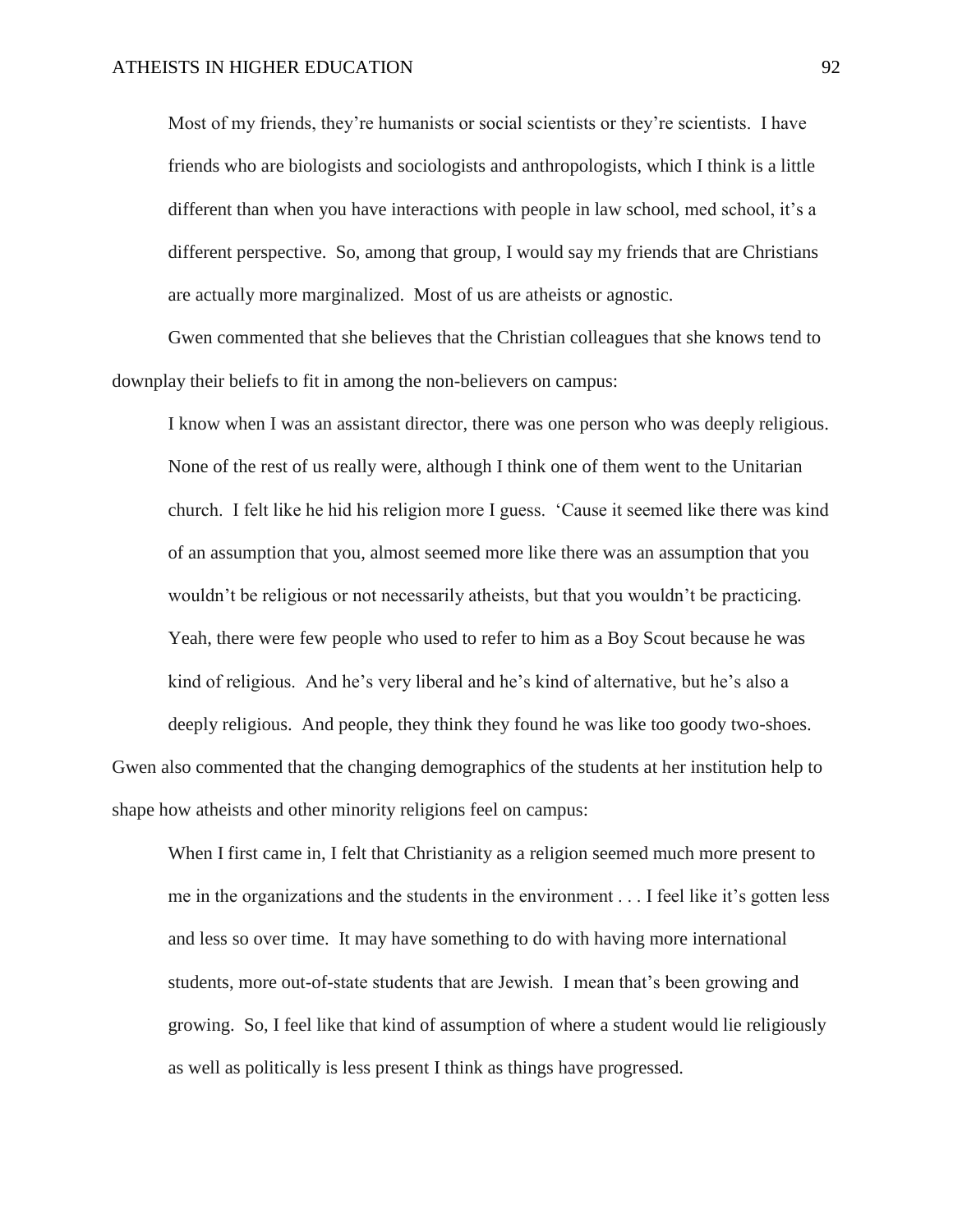Both Gwen and Sarah, who work directly with students, mentioned that the students from Indiana tend to be more outward about their religious (Christian) identities than students from out of state. At times, these students discuss how certain classes may challenge their long-held beliefs:

I've had students choose not to take classes because of their religious beliefs, they've asked about the content of the class. There's this popular class called *What Is the Bible?*  It's a religious studies class, and it goes through the history of, it's like how the Bible came to be the Bible that we know today. It's a lot of the historical processes that contributed to the Bible, the versions. It's a really fascinating class, and there are some students who'd consider themselves Christian but find it really interesting, but some of them choose not to take it. I've had students ask me questions about the content of the course, and it's like, "As a Christian will I like this?" It's like, "I can't say for certain because it depends on your belief system. There might be things that are taught in the class that are different from what your pastor would teach. It's kind of up to you." It's really hard with that, and I've had students decide, "No, it's not for me."

Classes that address evolution or other topics that are contradictory to Christian beliefs may also be discussed with students when discussing course selection; however, both Gwen and Sarah mentioned that they do not discuss their lack of religious beliefs with students.

The secular nature of the large, public research institution is something that Gwen, Patrick, Daniel, and Sarah all value and they intentionally choose to work there because of it. In their experiences, Christian staff members and, to some extent, students, are marginalized. Their secular institution is located within a larger secular community, which is the next context in which the participants experience their atheist identity.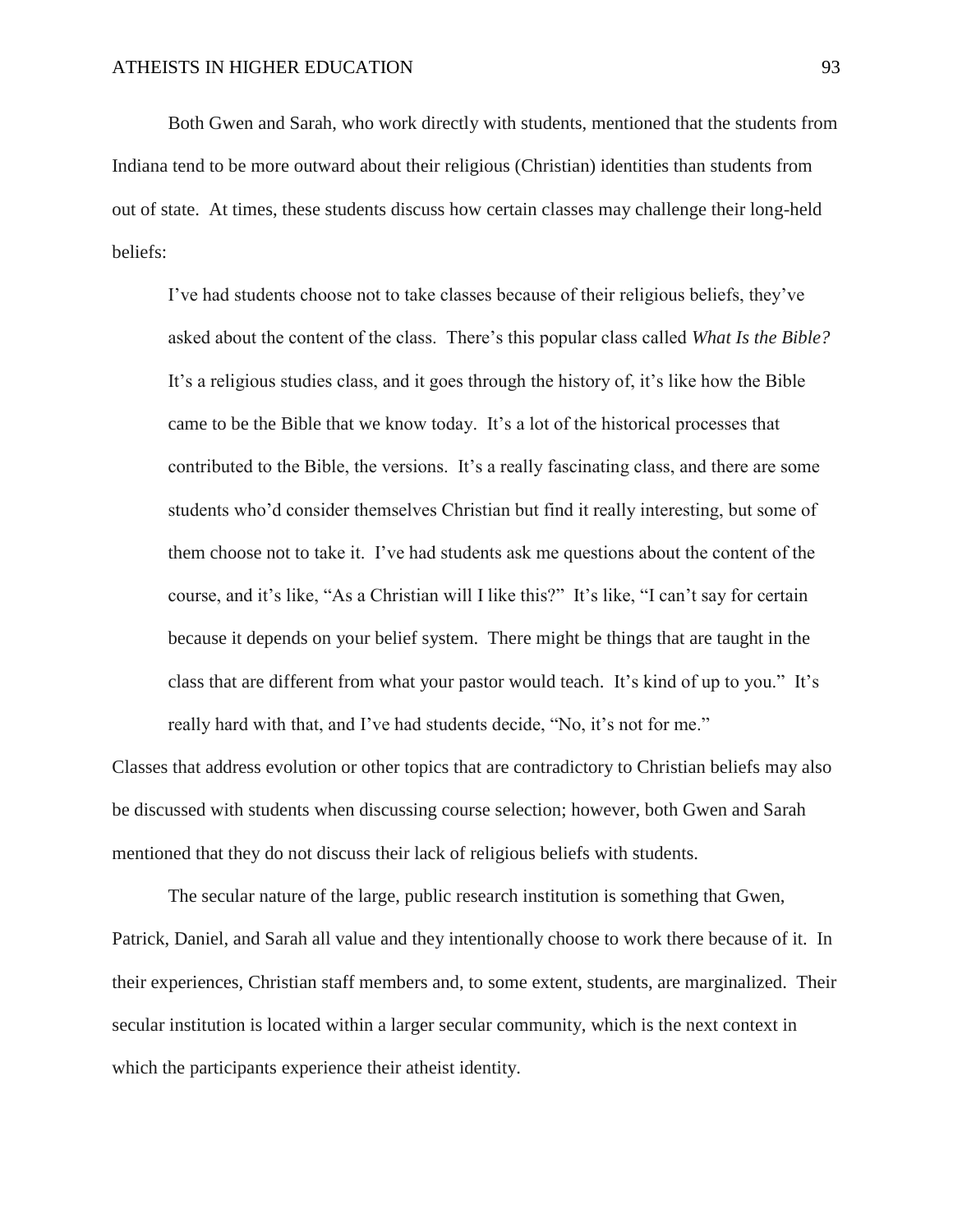### **Community**

The participants who work at the large, public research institution describe the surrounding community as a "liberal bubble" and believe that the community is not very religious. It is likely the nature of the university that has created the nature of the surrounding community. They did mention that they know people who do attend church, but they frequently are members of more progressive denominations such as Unitarian Universalist or Episcopalian churches. Daniel mentioned that he knows of at least four churches that employ outwardly gay pastors and he is more accepting of the people who attend those churches than others.

The remaining participants, however, describe their surrounding communities differently, which can influence the institutional environment as well. Carl described his institution as a liberal bubble but acknowledges that the surrounding community is much more religious. Samantha, who works at a large institution in an urban setting, did not express the same liberal sentiment about her institution and spoke little of the institution and the surrounding community, except to compare her current institution in juxtaposition to her experience at the same large, public, liberal institution that Gwen, Daniel, Sarah, and Patrick work currently.

William, Sherlock, and Angela, however, spoke of the conservative nature of their communities, which are highly influenced by Christianity. Participants in the conservative communities noted that a common question that people will ask upon meeting someone is which church you attend. For example, both Samantha and Patrick have previously lived in the community in which William's current institution is located, and both found this to be a common occurrence. Patrick noted that his family are all Republicans and "People go up to you, 'Where do you go to church?' That's the first or second, when are you having kids and where are you going to church, and that's the first or second thing out of their mouth." William commented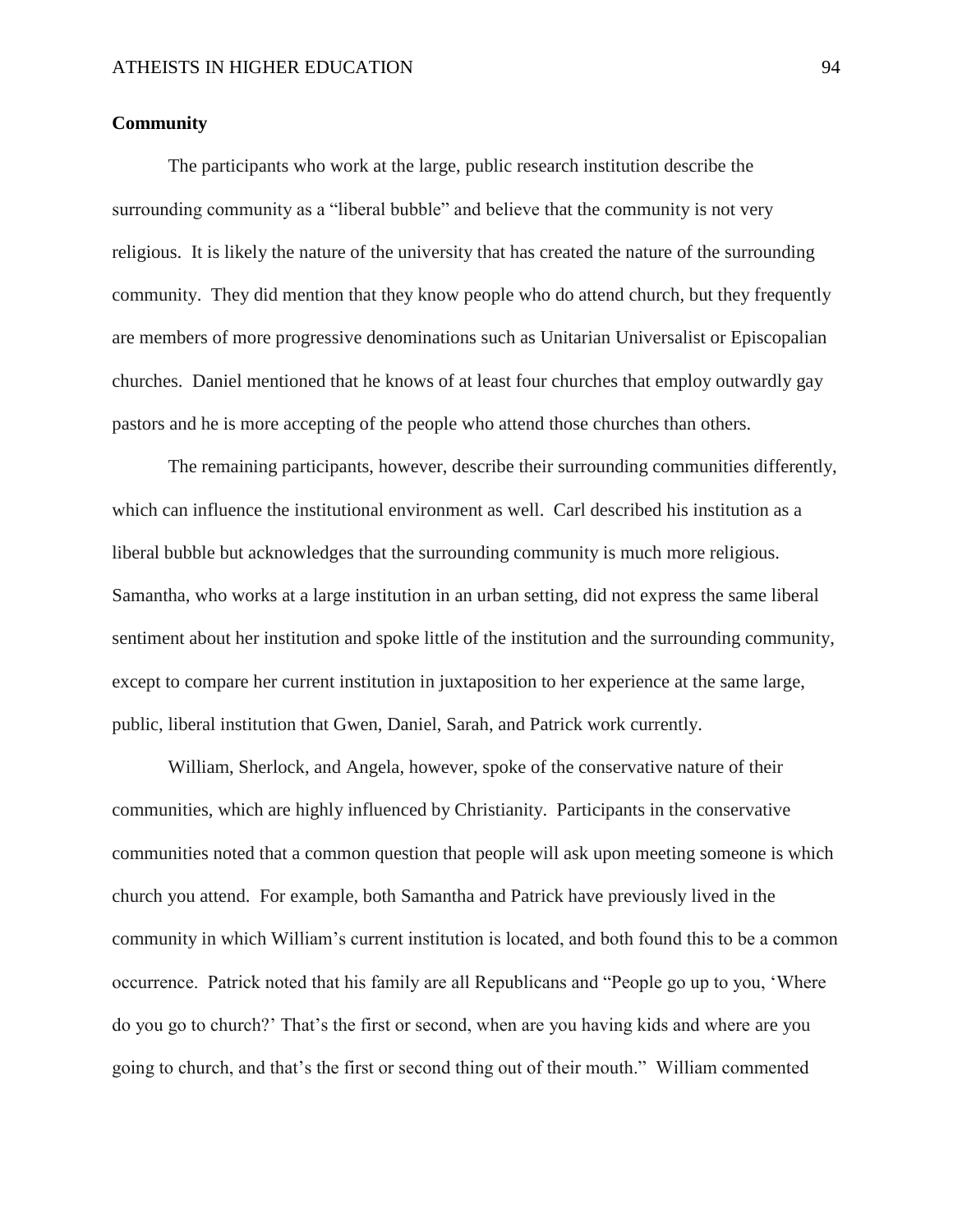that his current supervisor, who was new to the institution but from the local community, asked the staff in the department where they attend church on his first day on the job.

A common theme across participants was the acknowledgement that support staff on campus tend to be more conservative and religious than faculty and professional staff. Most attributed this to be reflective of the community, as support staff tend to be born and raised in the local community while faculty and professional staff may come from outside the area. Angela summarized it most succinctly:

I think in higher ed in the various places that I've worked and lived there is kind of a class distinction between the professionals and the professors who are likely to have come from somewhere else and be much more likely to be atheist and likely to be tolerant. And then the lower level clerical staff positions that are drawn from the local population and are going to be . . . more provincial.

Even at the large research institution, the participants agreed that the support staff who live in the rural communities surrounding the campus tend to be more conservative and religious than those who live within the city in which the institution is located.

The various contexts of the department, institution, and community all have the ability to influence how the participants experience their identity in the workplace. For those who are employed at a large research institution in a primarily secular community, the atheist identity is part of the norm, so it is not problematic for them in their day-to-day lives. For those who work in more conservative departments in religious communities, however, the atheist identity is outside the cultural norm. As such, it is something that needs to be concealed and managed accordingly.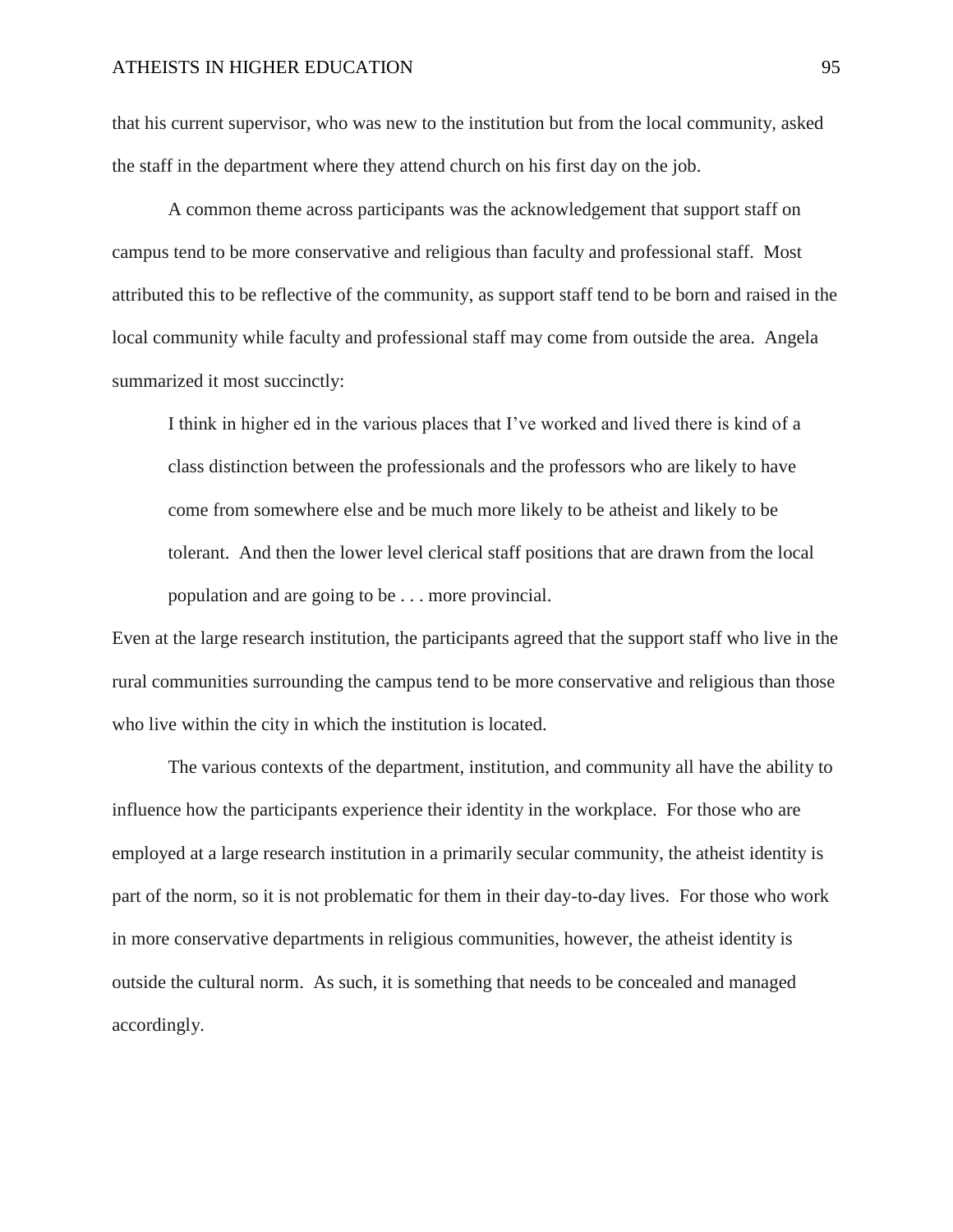### **Influence of Campus Leadership in the Religious Environment**

The religious beliefs of department supervisors and campus leadership, as well as how religious diversity was addressed on campus, emerged as common themes across participants and forms my final finding, the influence of campus leadership in the religious environment (see Table 6). The supervisor's role was a theme in my first pilot study, so I recognized this common thread immediately while talking to my participants. As such, I used it as a code across participants and it developed into a common theme as well. To a smaller extent, other campus leaders and the way campuses address religious diversity in general also had an influence on how campuses welcomed religious minorities, including atheists, and these emerged as subthemes for this finding.

My other secondary research question was: What role does the religious environment of the institution play in the navigation of this identity? After completing my analysis and forming my primary themes, I further analyzed my data for the presence of Christian privilege. While it was not a strong finding, it was evident that Christian privilege is related to the religious environment of the institution. As such, I nested the themes related to Christian privilege within this third primary finding as a subtheme.

# Table 6

| <b>Subthemes</b>              | Corresponding Emergent Themes                          |
|-------------------------------|--------------------------------------------------------|
| Supervisor's role             | Supervisor's role in religious environment             |
| Leadership's role             | Campus leaders' roles in religious environment         |
| Religious diversity on campus | Common code across participants<br>Christian privilege |

*Influence of Campus Leadership in the Religious Environment*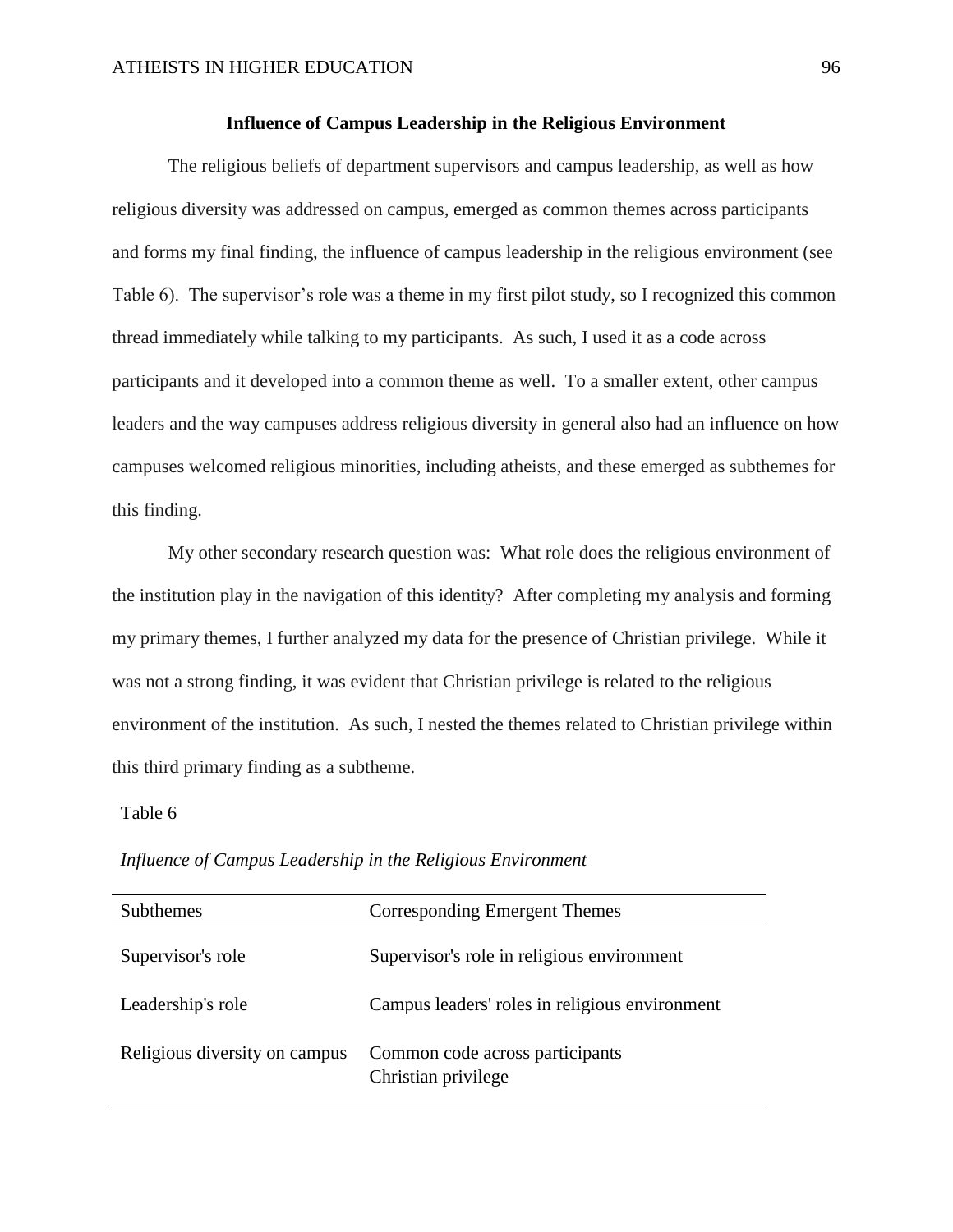#### **Supervisor's Role**

The most influential subtheme that emerged within this finding was the role of the participants' direct supervisors in their ability to feel comfortable in their atheist identity in the workplace. Sarah commented:

I think it depends a lot on your department makeup and how your supervisors set the tone . . . our supervisors are pretty professional. That kind of stuff doesn't come into department conversations. I think that they've set a good enough tone that it's a pretty collegial department in general and people tend to be pretty respectful.

Sarah, Gwen, and Matthew, who work in different departments but have the same supervisor, commented that their supervisor never talks about religion and they personally have no knowledge of which religion she practices, if any. They felt that it was important that she set the example of how religion would be perceived in the workplace.

Erin commented that her supervisor is Catholic but accepting of other views. Although she and other atheist colleagues may talk about their beliefs from time to time, the department tends to avoid talking about religion and politics:

I think all of us sort of avoid the whole religion and politics things, like a lot of folks do, when they don't want to cause tensions, 'cause I feel like a lot of us, those that are

religious are more conservative, and those that are non-religious are more liberal. Carl works in the same department as Erin and they have the same supervisor. While he was unsure about disclosing his atheist identity to her at first, she responded positively to his admission: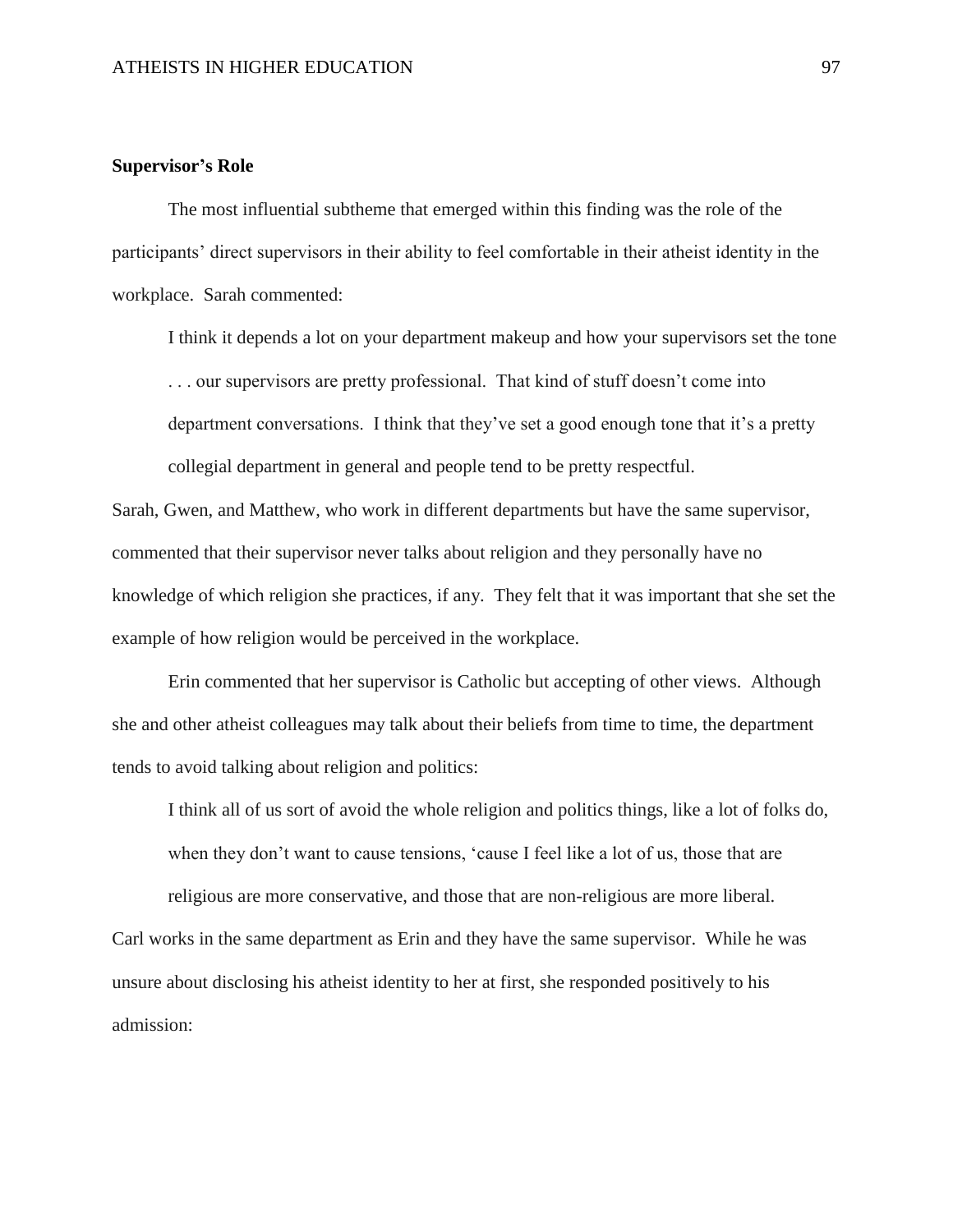I kept a lot of my stuff to myself until a particular evening when I was with my boss. We were at a bar/restaurant having a wrap party for a video. She'd asked me a personal question about her then boyfriend. They were having issues and he was asking his church and his whatever for advice, rather than taking his own personal responsibility for a silly thing. She asked me what I thought about it, and it took me about ten minutes to figure out how to say that I didn't believe in God, because I didn't know how she was going to react. When I finally did, she goes, "You're nicer than most Christians I know." His supervisor's reaction immediately put him at ease about this identity and it "opened up the floodgates" for him to be more comfortable about being himself and expressing his views in the workplace.

Sherlock's immediate supervisor is Jewish, but she feels that their shared status as religious minorities on a highly Christian campus is something that bonds them:

She's really been very protective about all of us. I told her at my interview. She's like, "Yeah, well, I'm Jewish." I said, "Well, I'm an atheist. I don't care." It's just like, "Okay." It's not the kind of thing that you normally talk about at an interview, but I had already been offered the job anyway, so I don't care. Even if I wasn't, it is a big part of my identity and I don't expect to hide that. I don't expect a Christian to hide their cross that they're wearing around their neck. I don't expect the Jew to hide their religious symbols or anyone else for that matter. It's one of those things that shouldn't get in the way, but it does. The fact that I don't have any of it really should mean it does get in the way. I don't feel it here so much, but I think it's to a large part to [supervisor's] work because she's just so good about it.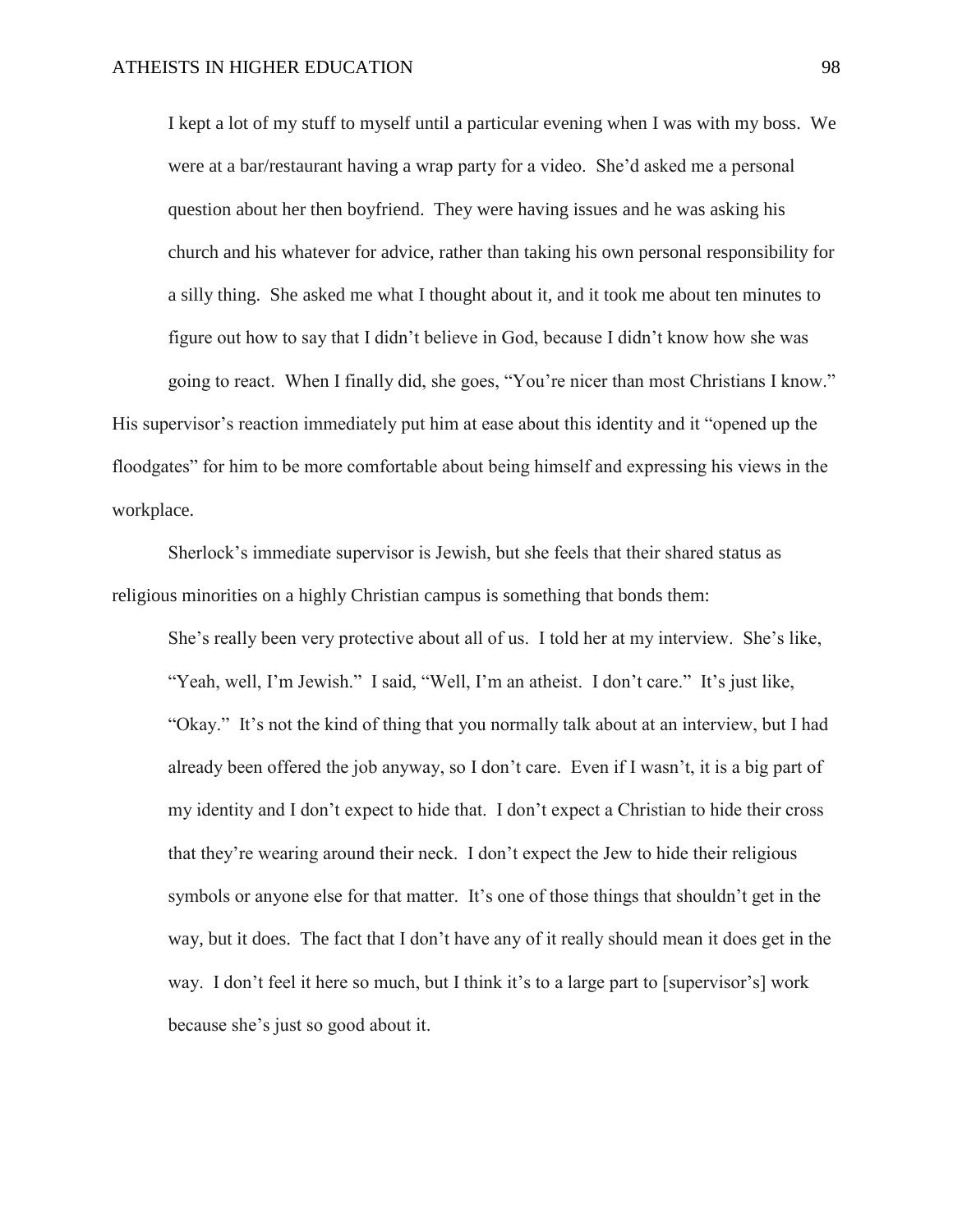Like Sherlock, Angela has worked for a Jewish supervisor in the past and never felt that their religious differences were problematic. Her current supervisor is an Apostolic Pentecostal, which Angela believes may contribute to a shared sense of religious minority in the department:

And after someone told me what his denomination was, I discovered that it's kind of a small one even in [town]. So, I kind of have decided to just assume that belonging to a tiny minority of denominational belief has given him kind of the same outlook that I have belonging to a tiny minority.

Samantha could not be sure but assumes that her current supervisor is either an atheist or agnostic. In a position she held prior to working in higher education, she had a very religious supervisor:

I worked at a stuffy bank once, and my boss, who was a lovely person, he was extremely religious type. Ten children, his wife homeschooled them all. He never talked about it like, "You're missing something," or, you know, "Let me tell you about Jesus." But boy, that was his life. And that was completely obvious. And I wouldn't want to be in that situation again with a boss.

Samantha commented that she is more concerned with how she sets the tone in the office as a supervisor herself and is very careful to not bring up religion:

I don't feel that I'm able to be as open about it. And I guess, I suppose since I'm in a supervisory role too, I feel like we should just steer clear of that topic, you know. I'm not gonna, I certainly wouldn't ever say anything bad about, you know, what they do. I think they would probably, I think there would be shocked if I actually said the words, "I'm an atheist."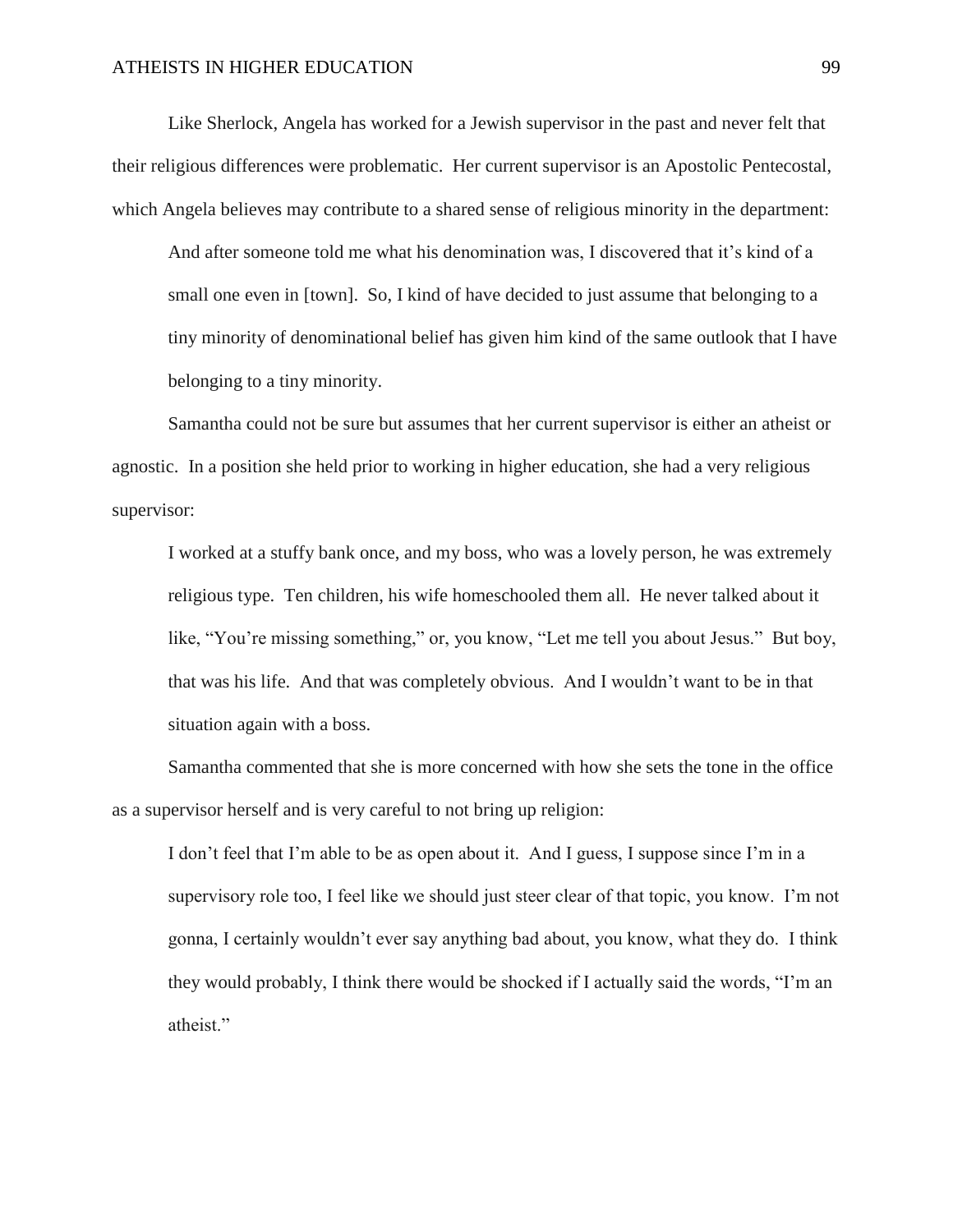For Samantha, it is more important for her staff to feel comfortable in the workplace than it is for her to be open about her atheist identity. While only two of her staff members are openly religious, she is conscious of how they feel about their own identities and does not want to risk offending them.

William's current supervisor is a devout Christian and very conservative. He hired several religious staff members since starting in his position a few years ago. William feels that this dynamic has had a large influence on his ability to feel comfortable about his lack of beliefs and liberal values in the workplace:

I have a new boss that's conservative, and he hired his old secretary, very conservative, hates Hillary Clinton, has a concealed carry permit. Then hired another person, very conservative. And I think it's become more obvious to some of us who are more liberal just that there's a polarity, and we have to be careful. And I've talked to my group, not to really get into politics. We don't talk about religion at all, but not to get into politics with people just because it's very, very divisive.

William feels threatened by this divisiveness and feels that if he was open about his beliefs that his work life would suffer through the denial of opportunities or other subtle forms of discrimination by his supervisor.

It is clear that the supervisor has a direct influence on how the atheists in this study experience their identity in the workplace. The supervisors can either present themselves as completely neutral and not address religion at all or be open about their own beliefs but create two different types of experiences–one where an employee feels safe and one where the employee feels threatened.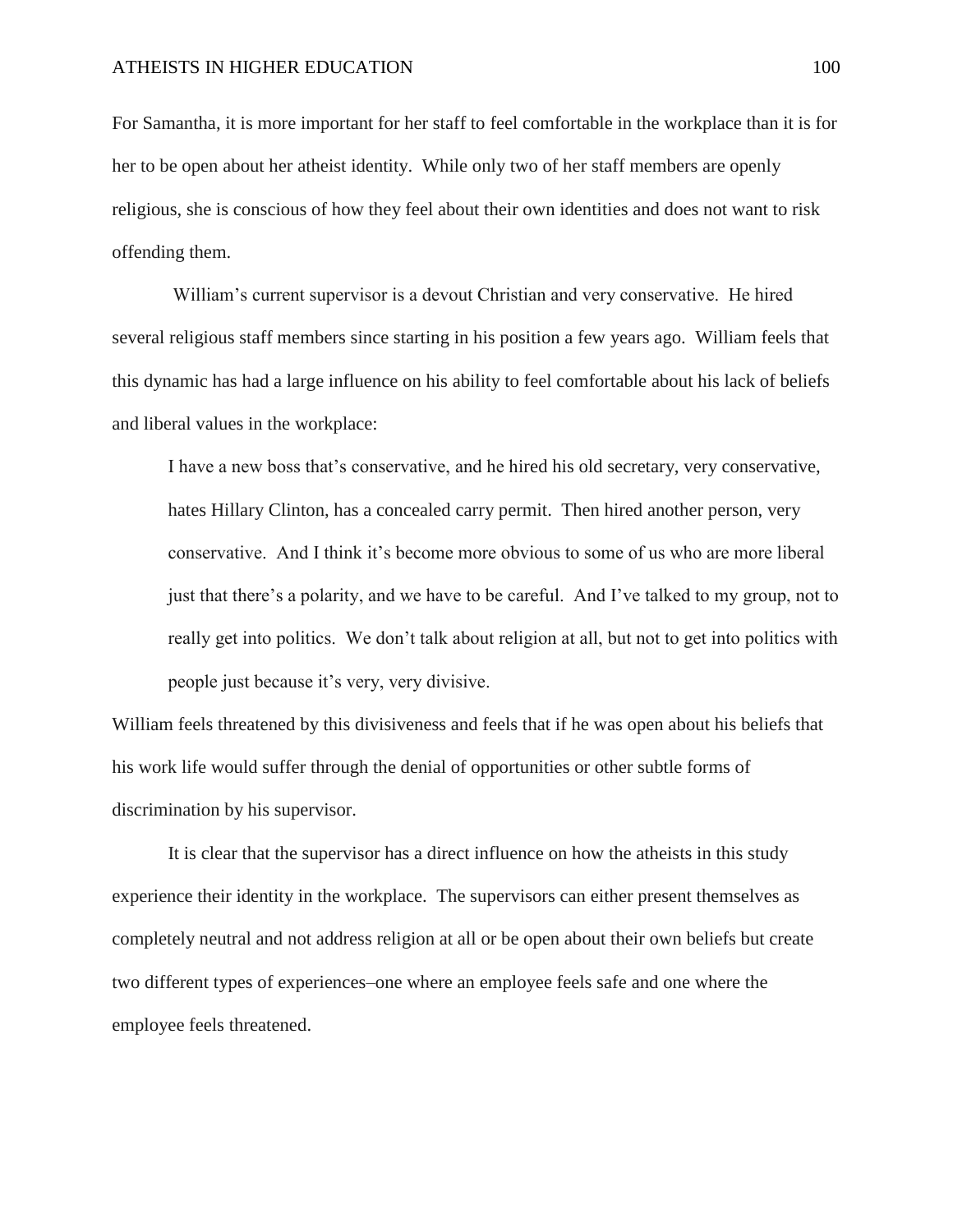## **Leadership's Role**

Outside of the participants' immediate supervisors, some commented that other campus leaders were influential in how atheists experience their identity in the workplace. Erin and Carl's division head is Jewish, which they believe is critical in setting the tone for how their division views religious differences. They also both commented that having a person serving in another leadership role on campus helped to set the tone for the acceptance of religious minorities. Erin commented:

I think it might help our campus in particular that, up until just last year our, what was her title? She was in the student activities office, she was like in charge of diversity and that type of things. She was Muslim, and so, and she wore hijab, and everything like that. So, you know, it was almost a sensitivity training walking around every day, because it was visible that she was of a different religion, and so they had to stop and think, "Am I saying the right thing? Is this sensitive or not?" It just heightened some awareness about how people talk about and use the language.

Carl further added that in her role, this individual hosted interfaith programming which broadened the campus community's education about individuals of different faiths.

Gwen, Sarah, Daniel, and Patrick work within one very large division on their campus and have no knowledge of their division head's religious beliefs. He and many others in position of leadership on their campus rose from the faculty ranks which could contribute to the lack of importance placed on religious beliefs across the larger campus community. Overall, they did not feel that addressing religious diversity was a priority on their campus. Although the campus is welcoming of those from various faiths in response to their large international student population, it does not directly address non-belief.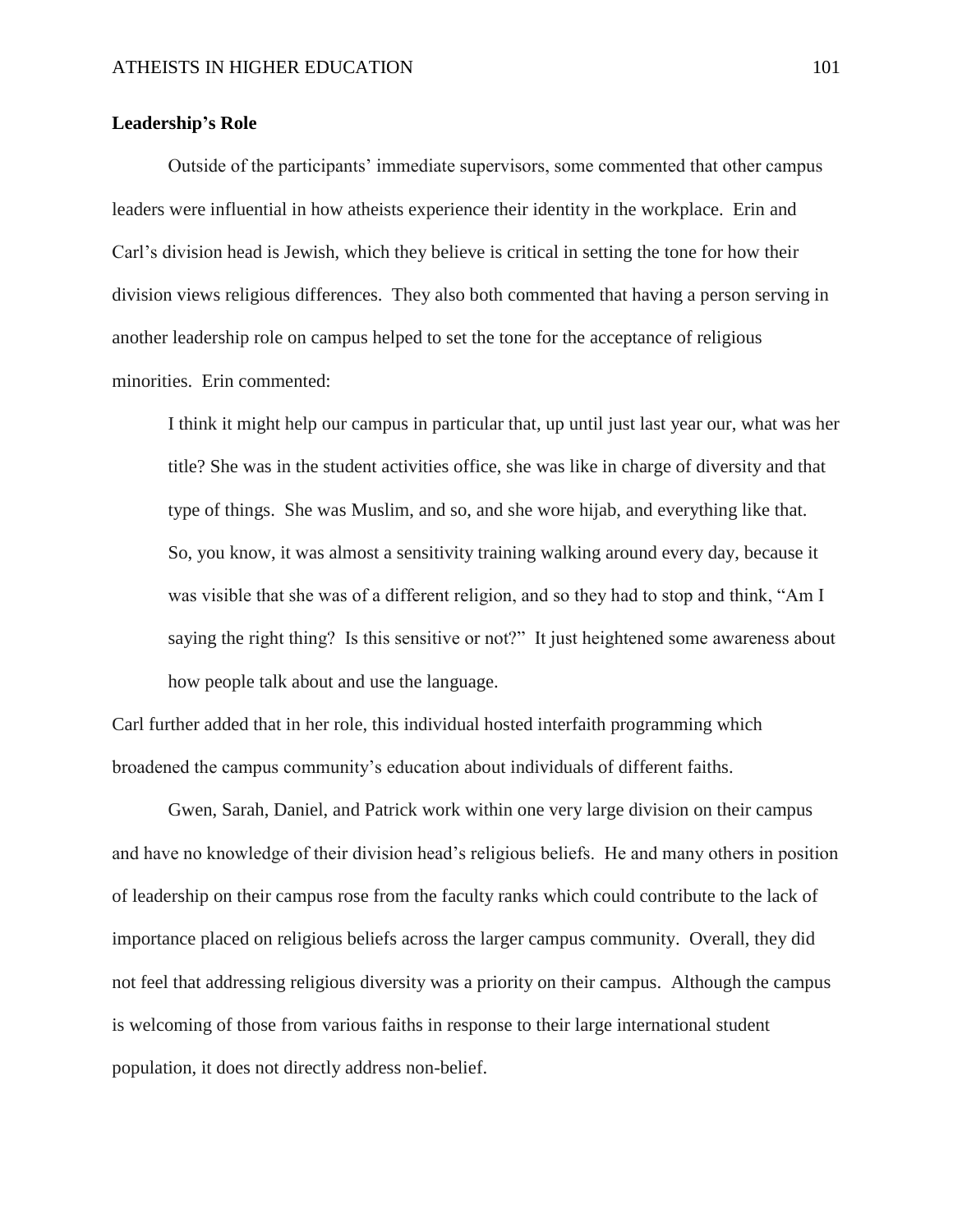## **Religious Diversity on Campus**

How religious diversity is addressed on campus did not emerge as a major theme for any of the individual participants, but as I re-analyzed my data, it was evident that there were several related codes regarding religious diversity across participants and was worth including as a subtheme within this final finding. For most participants, it was the absence of attention toward religious diversity that was consistent.

Some of those employed at the mid-sized and small institutions commented that their campus does little to address religious diversity. Angela did not feel that her campus addressed religious diversity in any way and noted that a recent decline in international students is likely contributing to that. Sherlock felt that her campus' attention to diversity overall was lacking. The campus sponsors a diversity commission which largely focuses on race. Sherlock felt this was insufficient, commenting, "We do need a strong LGBT component. We do need a strong religious minority component. We need a strong gender minority component whether we talk about women or trans people. We need both."

William commented that he did not believe that his campus put a lot of thought into their diversity programming because it is reflective of the lack of diversity in the campus demographics:

I mean, most of the people that go here and work here, live here. Ninety percent of our student body is White. I'd say ninety percent of the people that work here are White and live within a few miles. So, I mean, I think it's not a melting pot exactly.

He further commented about the lack of religious diversity programming on campus: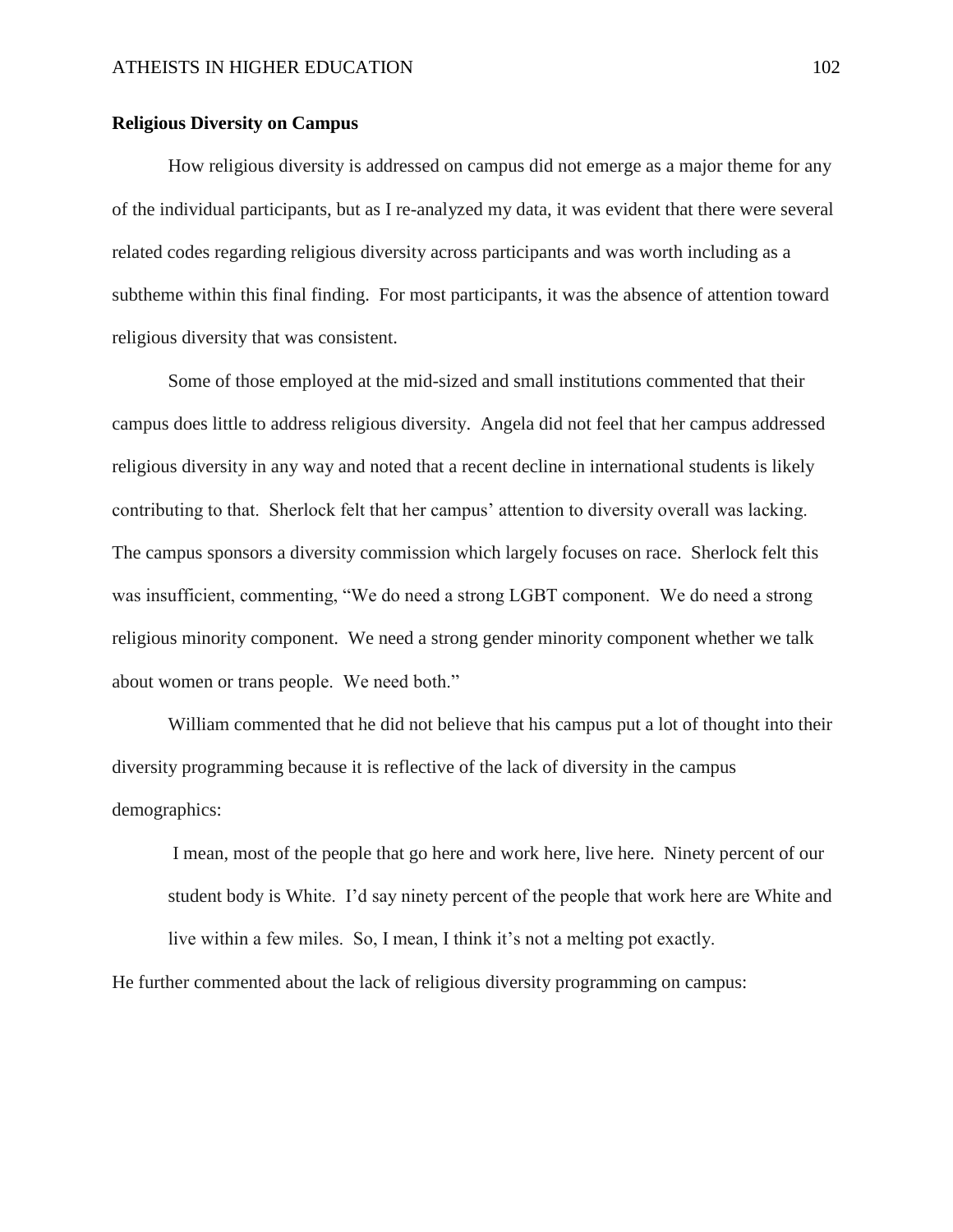"Hey, let's have a panel of atheists and Muslims and Buddhists." That never comes up. I think there's just kind of this general middle-of-the-road Indiana Christianity, and everybody kind of . . . that's kind of their deal, you know?

For the smaller campuses, which are primarily White and Christian, diversity programming overall is a low institutional priority so religious diversity programming is even less of a priority. This lack of attention toward religious diversity serves to support the indication that Christian privilege is present on these campuses.

**Christian privilege**. The final aspect of my analysis and theme development focused on the extent to which my participants' experiences in the workplace reflect the presence of Christian privilege on campus. I divided the codes and themes related to Christian privilege into three levels: individual, departmental, and campus. Similar to the subtheme of religious diversity, this did not emerge as a strong theme, but it does provide some understanding for the religious environment of the campuses and how the atheists in this study experience their identity in the workplace.

*Individual level.* Most of the participants noted that they have seen colleagues wear symbols of Christianity, such as necklaces, or have some type of symbolic décor on their desk. However, none of the participants had a concern with this expression of faith. William, the most closeted of the participants, commented about how his colleagues express their Christian identities in the workplace:

Things on their desks, signs, things they say to you, that they're going to pray for you, or things like that, blessing you, those kind of things, which I understand it better now and don't feel bad if somebody says, "Oh, I'm praying for you." I don't say, "Well, I'd rather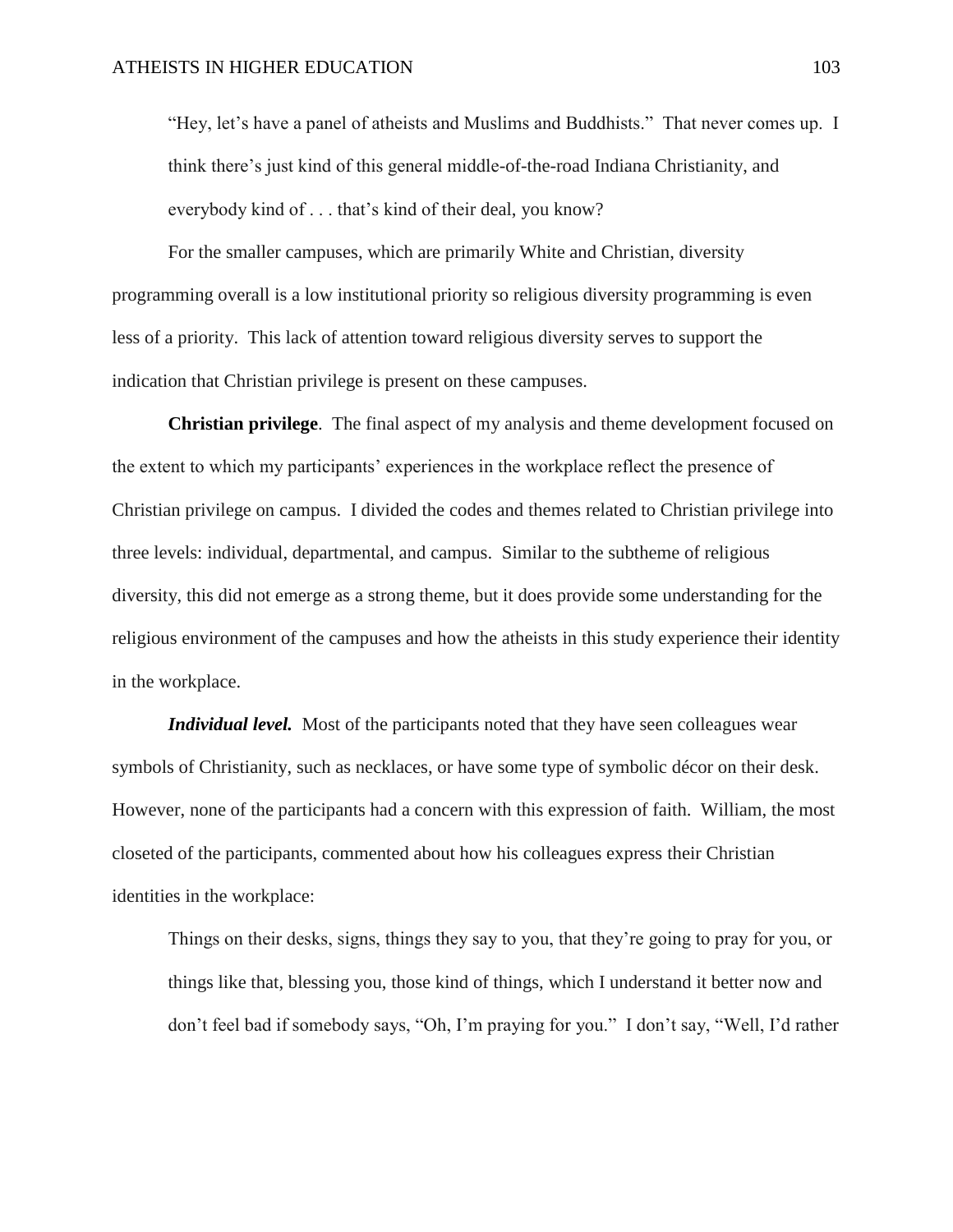you not do that," but I understand for the most part what those people, what they really mean by that.

While these expressions were not problematic to William, he recalled a time when one of his colleagues requested permission to get access to a highly-restricted facility on campus to host the newly-formed Christian athletic association. He found that he had to be diplomatic in the way he approached the conversation because of her Christian faith, but he knew any other student group on campus would not be granted that same access for meetings. He went on to state that he needed to be careful around this particular staff member because of her conservative Christian beliefs. William described his campus as having a lot of religiously conservative people, which when considered in mass, creates a culture that favors Christianity, even though the institution itself does not.

Sherlock recalled a story in which she was part of a hiring search committee and another committee member favored a candidate who was a member of her church:

We interviewed for a position here and I was part of the interview committee. I wanted one person, who got the job, and I said, "Yeah, this person is great. Part of the university culture already. Knows what's going on. Seems to have a really good rapport with young people. I think this is the right person for the job." Another committee member says, "Well, I really like this other person. He goes to my church. I know he's a good guy." I don't care that he goes to your church. This isn't your church. He doesn't have the skills.

This type of individual level Christian privilege was troubling to Sherlock. In this instance the person who was being favored for his Christian religious beliefs was not offered the position;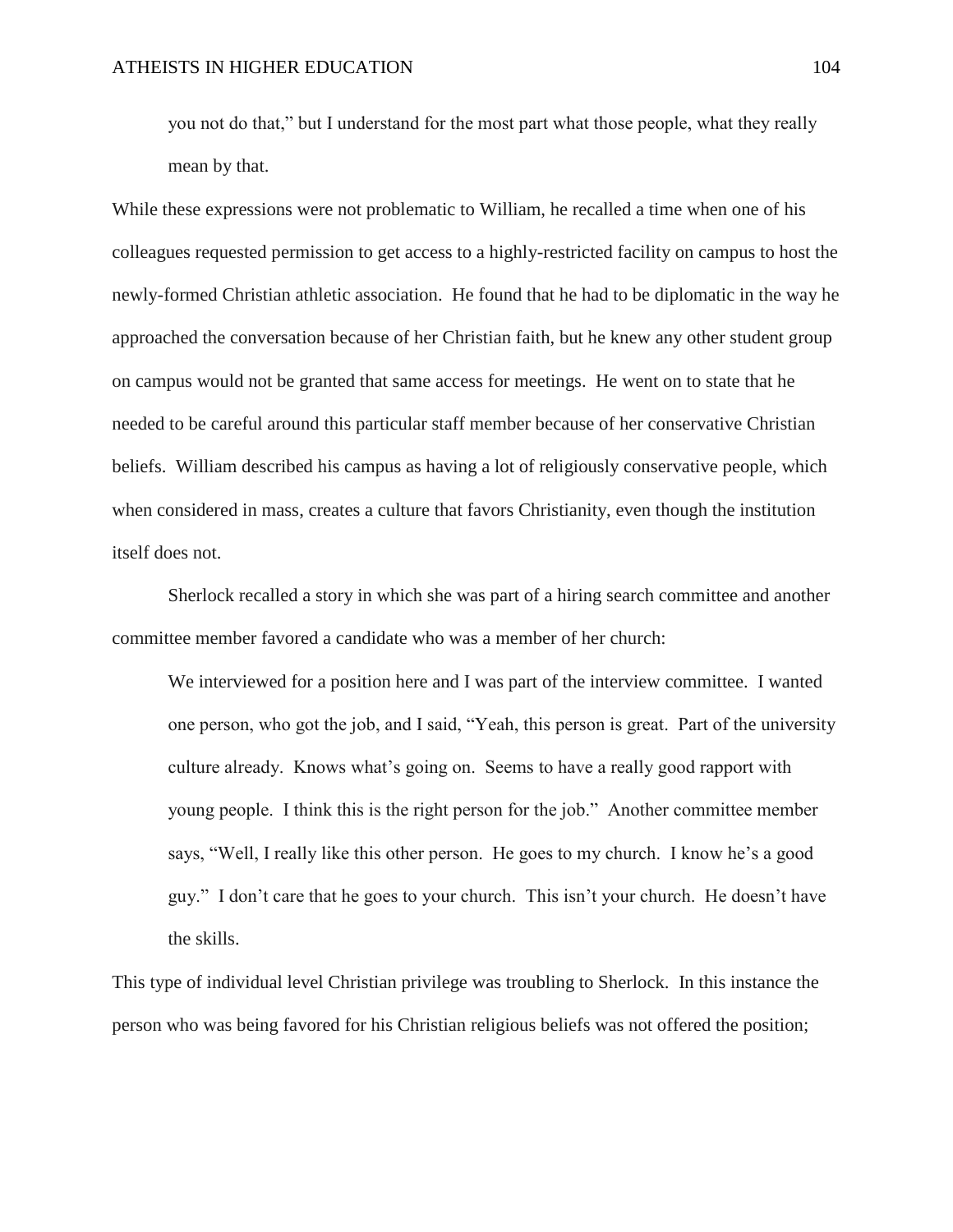however, it is possible that a bias toward favoring Christian individuals does occur within the hiring process at this institution.

As mentioned previously, the participants at the large research institution felt that Christianity was marginalized on their campus. Although the institution may favor Christianity through practices such as the academic calendar or campus dining offerings, there was nothing in their personal experiences at the individual level that indicated that Christian privilege was problematic. Like Samantha, they were more concerned with how outwardly religious individuals in their departments felt about being in the minority on her campus.

*Departmental level.* The use of Christian prayer in a mandatory ceremony in the nursing department as described by both Carl and Erin, is an indicator of the presence of Christian privilege at the departmental level. Because several of the participants mentioned that the healthcare-related programs are perceived to favor Christianity, this could be problematic for atheists and other religious minorities who work in those departments. Similarly, having several outwardly Christian colleagues within his department, including the department head, William feels that this creates a departmental culture that favors Christianity and establishes it as the norm.

Angela recalled a policy change in her department that clearly indicated her supervisor's preference for Christianity when he first started in his position:

The first change that was a policy change was that our lost and found materials would no longer be given to a charitable organization . . . it was going to go to [town name] Mission, which is a Christian organization that serves only men. I thought well, you know, yeah there's a [institution] rule about lost and found, there's a state rule about lost and found.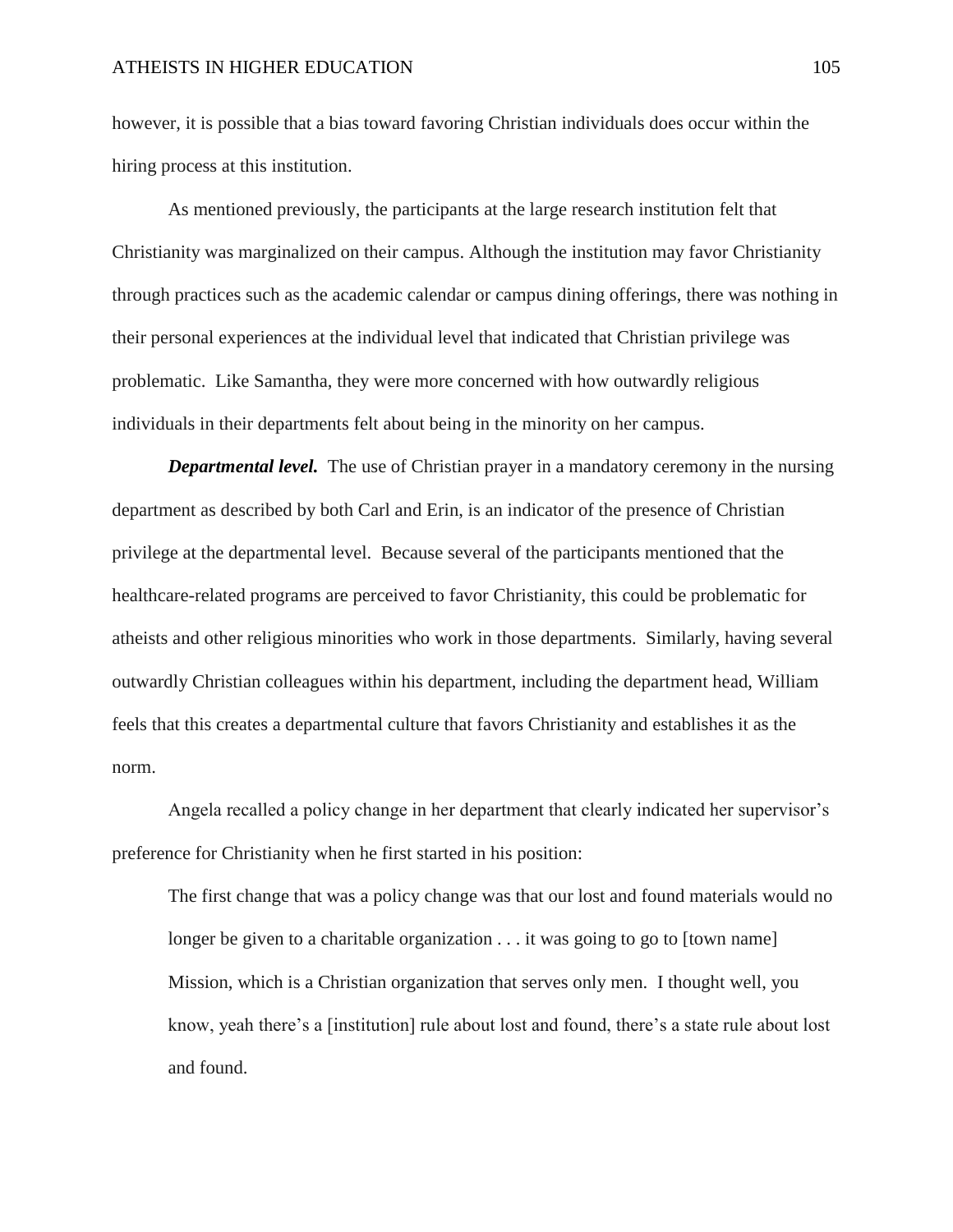Although the rest of the campus utilizes a secular policy for their lost and found items, her supervisor's preference for a Christian organization to be the recipient of unclaimed items was an indication to Angela that her department might start favoring Christianity in other ways as well.

*Campus level.* Nearly all the participants mentioned that either their campus decorates for Christmas or hosts a "holiday party."They noted that these parties are Christmas parties that have been secularized in title for the sake of inclusion but do not represent all faiths.Gwen did mention that her campus also includes blue décor around campus in December to be inclusive of the large Jewish student population on campus.

While these campus-level examples of Christian privilege are benign, Angela recalled a more controversial incident which favored Christianity on campus. The incident occurred within a department in the natural sciences but soon became a campus-wide controversy. A faculty member was consistently using his classroom to proselytize Christianity to students and teaching intelligent design, a form of creationism which is used to counter arguments for evolution. Multiple students had complained to the department and the university, but it took a blogger to bring it to the attention of the public before anything was done about it. Angela recalled that the department head did not have a problem with it, and while the Freedom from Religion Foundation filed a complaint when notified by a student, the university eventually resolved it as a human resource matter rather than a religious freedom matter. Angela went on to explain that the institution continued to condone this type of Christian privilege when it approved the hiring of another controversial faculty member who also taught intelligent design within the natural sciences.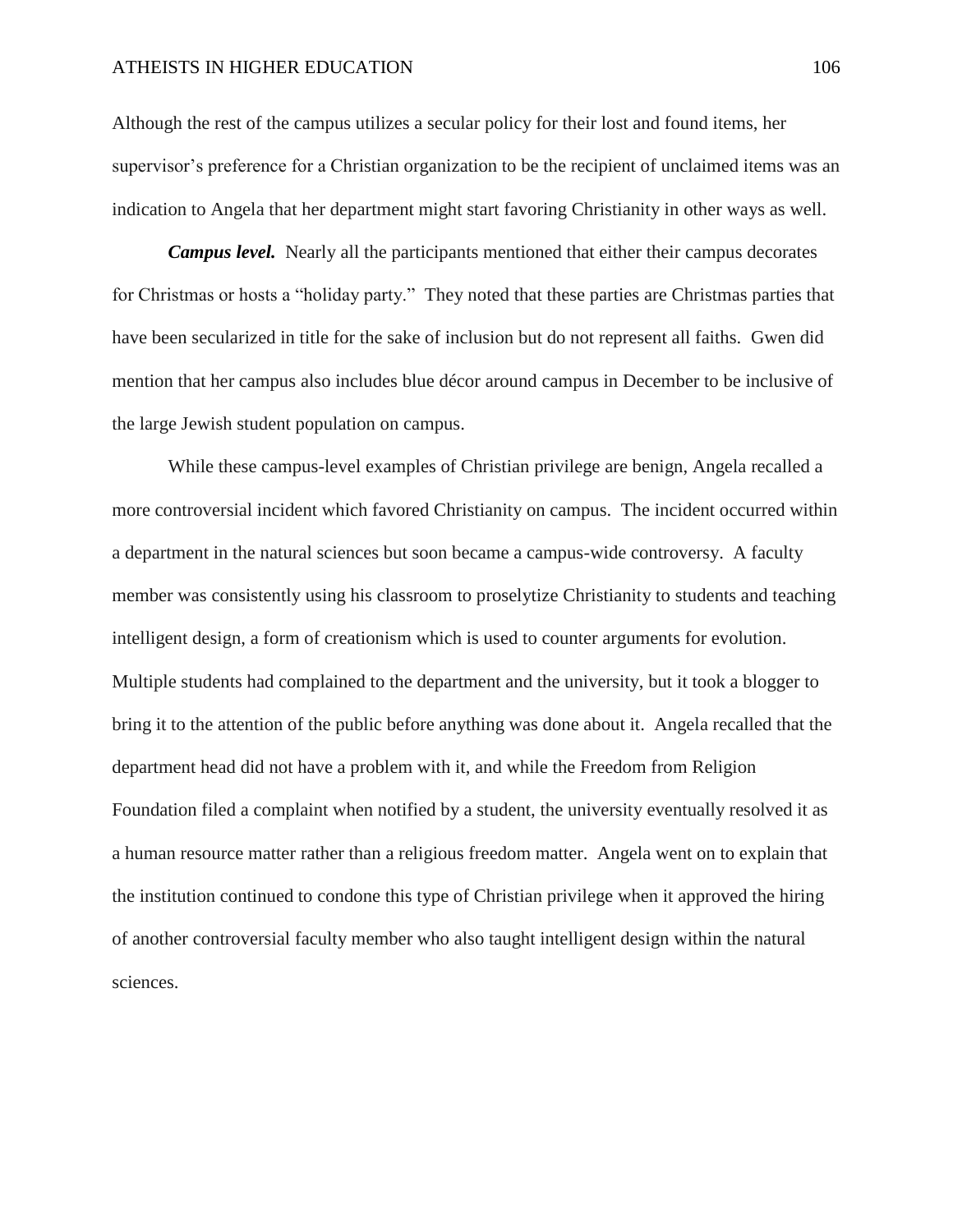Sherlock recalled an event on campus where members of the campus and local community came together to celebrate Martin Luther King. She attended the event with her Jewish supervisor and a Muslim faculty member:

Jew, Muslim, and an atheist sit down the table at the pancake breakfast where they're serving sausage. There's two people at the table that can't eat it. They can't eat the food that's being served because pork is against both of their religions . . . It was so ridiculous. This is my first week on the job that I see this, and I'm like, "What did I walk into?" If they're that tone deaf to not respond to the needs of their own faculty members on campus…

While the story had the beginnings of a joke, Sherlock did not find the humor in it. She is frequently frustrated by the lack of attention to issues of religious diversity on campus and this incident clearly indicates the presence of Christian privilege by neglecting to consider the dietary needs of religious minorities.

The data in this study did not reveal a strong influence of Christian privilege as perceived by the participants; however, it does indicate that it is present in some forms on most campuses. The findings suggest that Christian privilege does have an influence on the religious environment of the campuses in which my participants are employed and the smaller campuses in highly Christian communities could do a better job of addressing this power.

#### **Summary**

In this chapter I have presented my findings as I interpreted them through the methodology of IPA (Smith et al., 2009). I explained the three primary findings – comfort in identity, context of workplace environment, and influence of campus leadership in the religious environment – and the subthemes which emerged from the data. The participants experience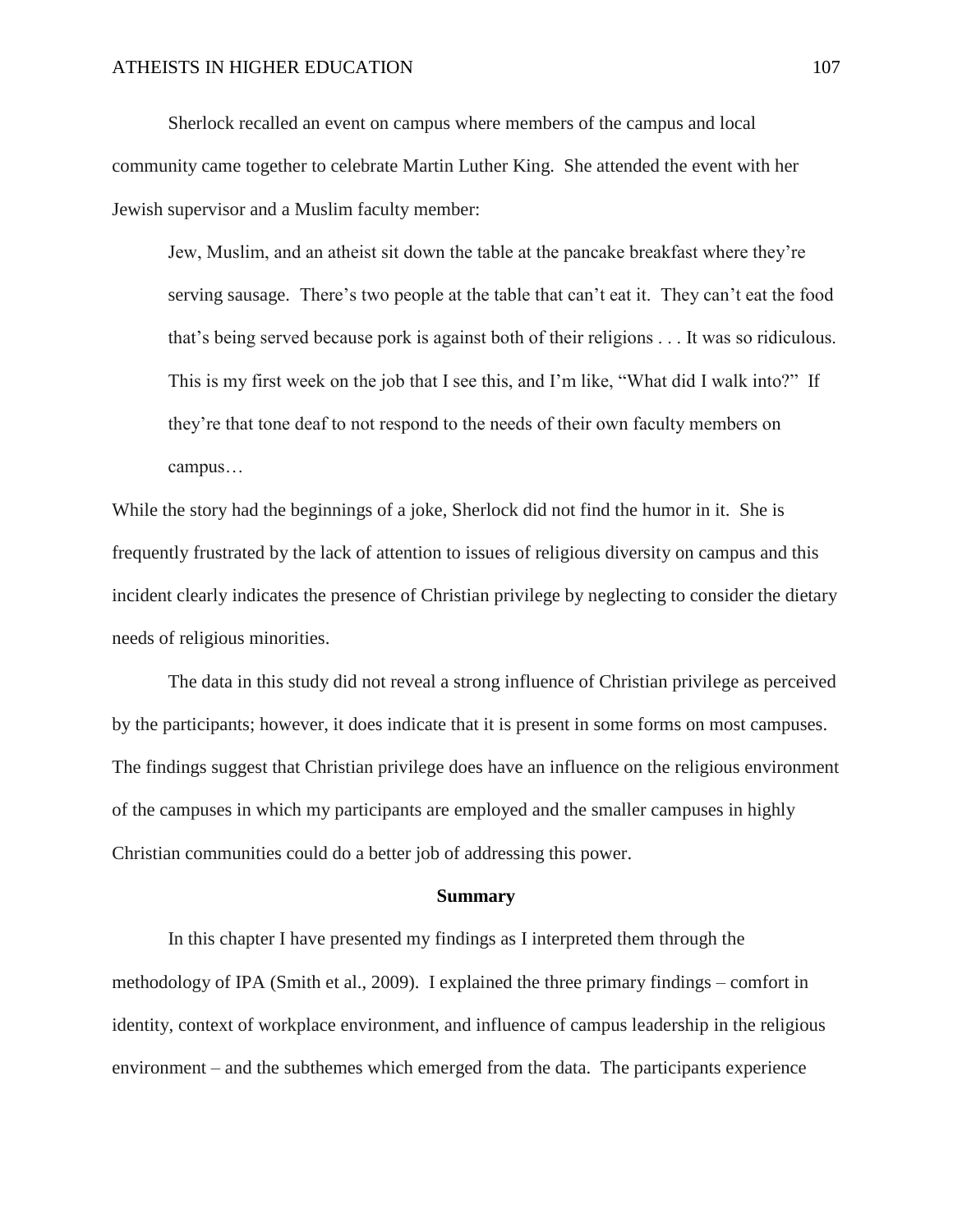their atheist identity differently depending on a combination of their own personal comfort in the atheist identity, the nature of the department, institution, and local community, and the ways in which department supervisors and campus leaders address religion on campus. I found that stigma management was critical to the primary finding of comfort in identity and that each of the participants utilize stigma management techniques in various ways. I also found that Christian privilege did have an influence on the religious environment of the institution at the individual, departmental, and institutional levels.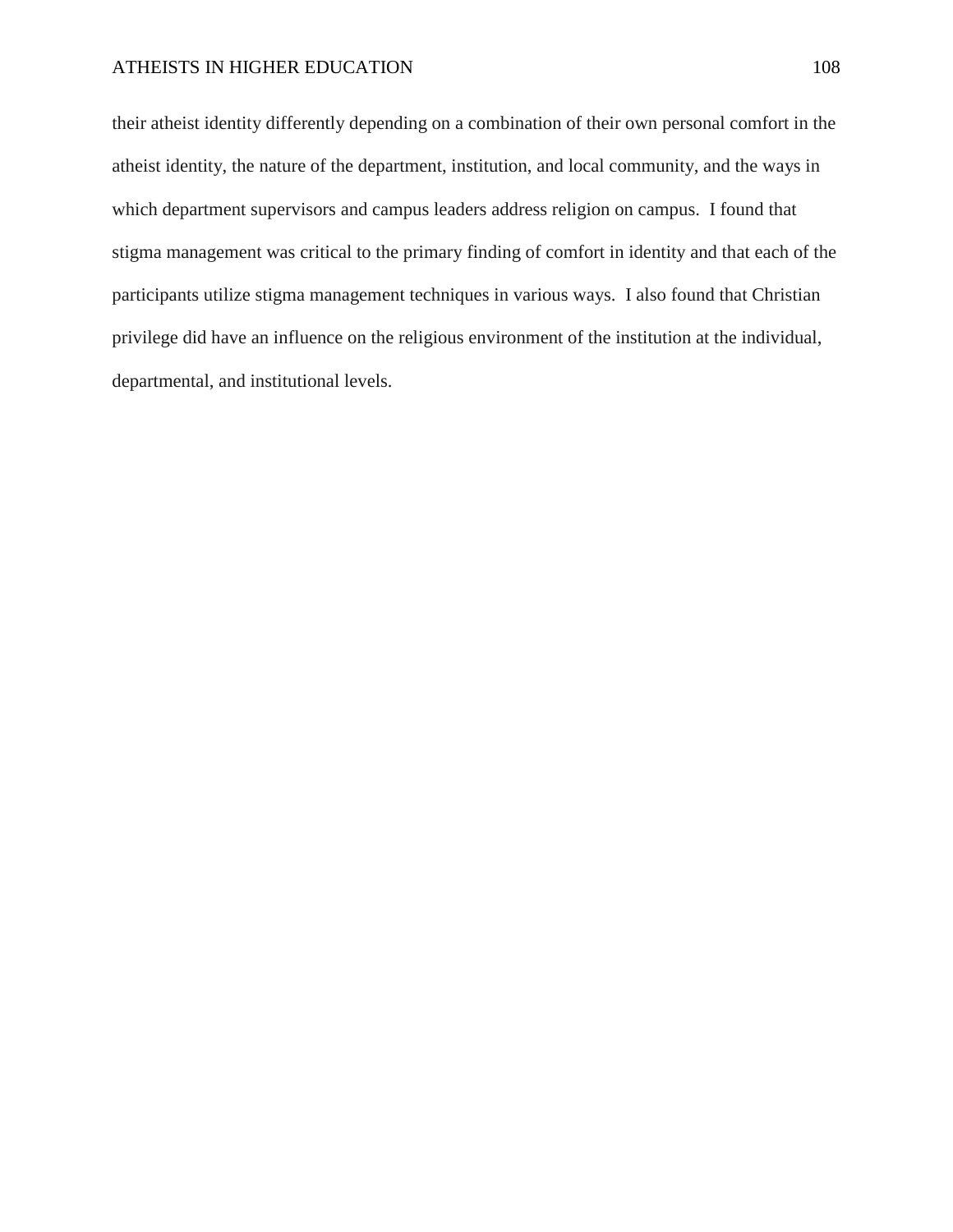#### **CHAPTER FIVE: DISCUSSION**

In this chapter, I will summarize and discuss the significance of my findings in relation to my primary and secondary research questions: How do professional staff members in higher education who identify as atheists experience that identity in the workplace? What strategies do they employ to manage the stigmatization of the atheist identity? What role does the religious environment of the institution play in the navigation of this identity? I will incorporate a comparison of the findings to the extant literature about atheist identity development, atheist stigma and discrimination, and the experiences of atheist college students. I will discuss implications for practice, the limitations of this study, and suggestions for future research.

#### **Discussion of Findings**

Through interpretation, I have developed three primary themes which form my findings: comfort in identity, context of workplace environment, and influence of campus leadership in the religious environment. Each of the primary themes is composed of subthemes which provide the context for understanding the lived experiences of my participants. I will discuss each theme individually, referring to the extant literature when applicable. First, I will provide a summary of my interpretation of the findings, which serves to answer my primary research question: How do professional staff members in higher education who identify as atheists experience that identity in the workplace?

#### **Summary of Findings**

The participants in this study are homogeneous in their atheist identity and workplace setting; however, my findings reveal that the participants' comfort in their atheist identity, the context of their workplace environment, and the influence of campus leadership in the religious environment of the institution all converge to create unique experiences for each individual.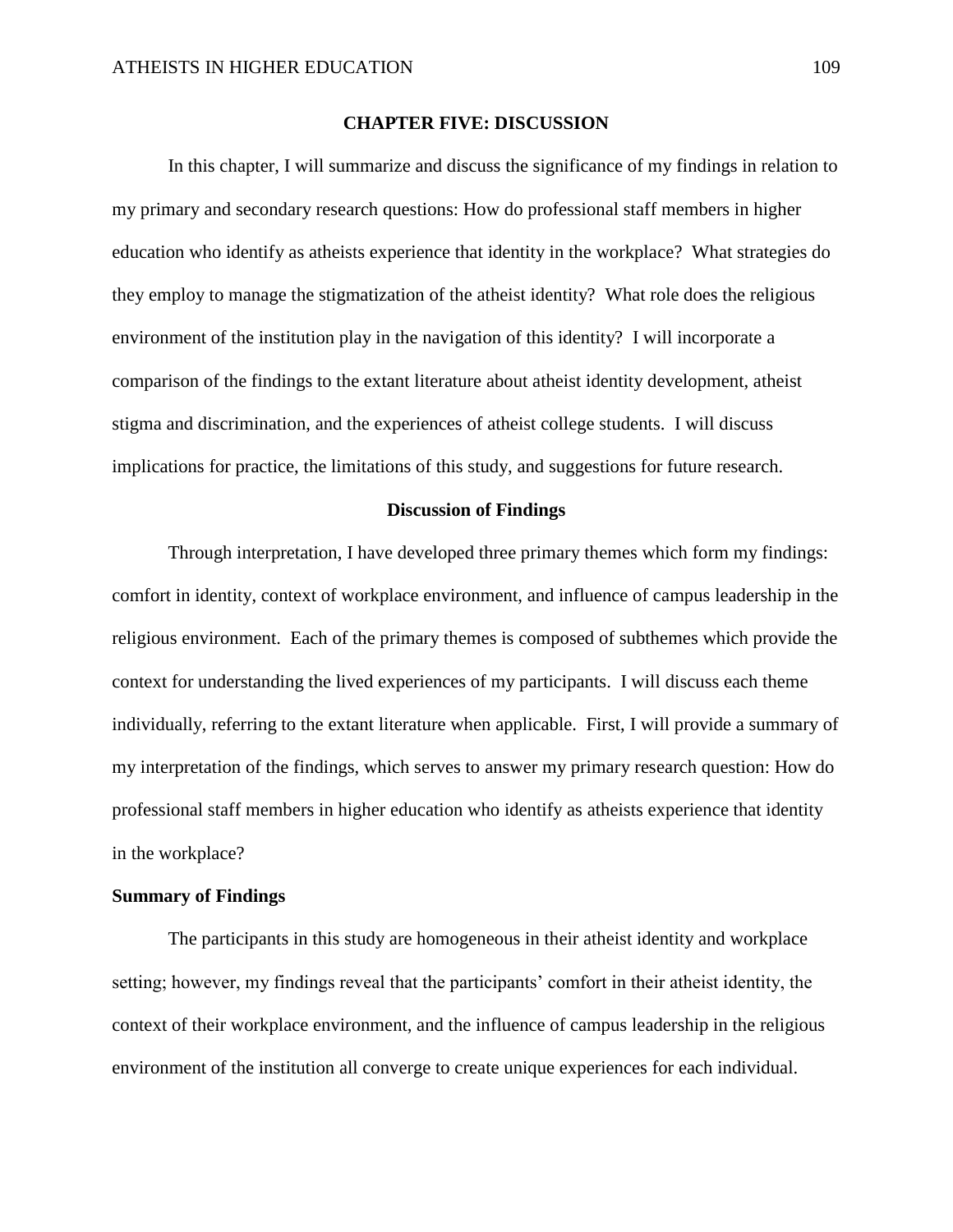#### ATHEISTS IN HIGHER EDUCATION 110

Several participants were very comfortable in their atheist identities, chose to work at an institution which reflects their values, and live in a community which also is composed of likeminded individuals. For these participants, they view their atheist identity as part of the cultural norm in their daily lives and they do not experience this identity negatively in the workplace. In fact, these participants felt that it is the Christians in their departments and communities that are likely to feel marginalized because of the secular, liberal nature of their institution and town. These participants were likely to disclose fully their atheist identity to dispel the stigma of atheism.

Another group of participants were also comfortable in their atheist identity, and, for them, the contexts of their departments or institutions tended to be more liberal and respectful of religious difference, including non-belief. Although these participants work at institutions that are located in conservative Christian communities and they may work with a number of Christian students and colleagues, these factors do not cause any concerns for how they experience their atheist identity in the workplace. They may be cautious about disclosing this information at times but typically do not feel that they need to be protective of this identity on a regular basis, and they use full disclosure to reduce atheist stigma.

The final group of participants are much less comfortable in their atheist identity at work. The context of their workplace environment along with the influence of campus leadership in the religious environment of the institution creates a situation where they feel the need to be protective of their atheist identity to avoid stigmatization and discrimination. Although at one time they felt comfortable in disclosing this aspect of their identity, experiences with Christian colleagues at previous institutions led them to feel that they could not be open at their current institution. They also work in an environment that favors Christianity and work with outwardly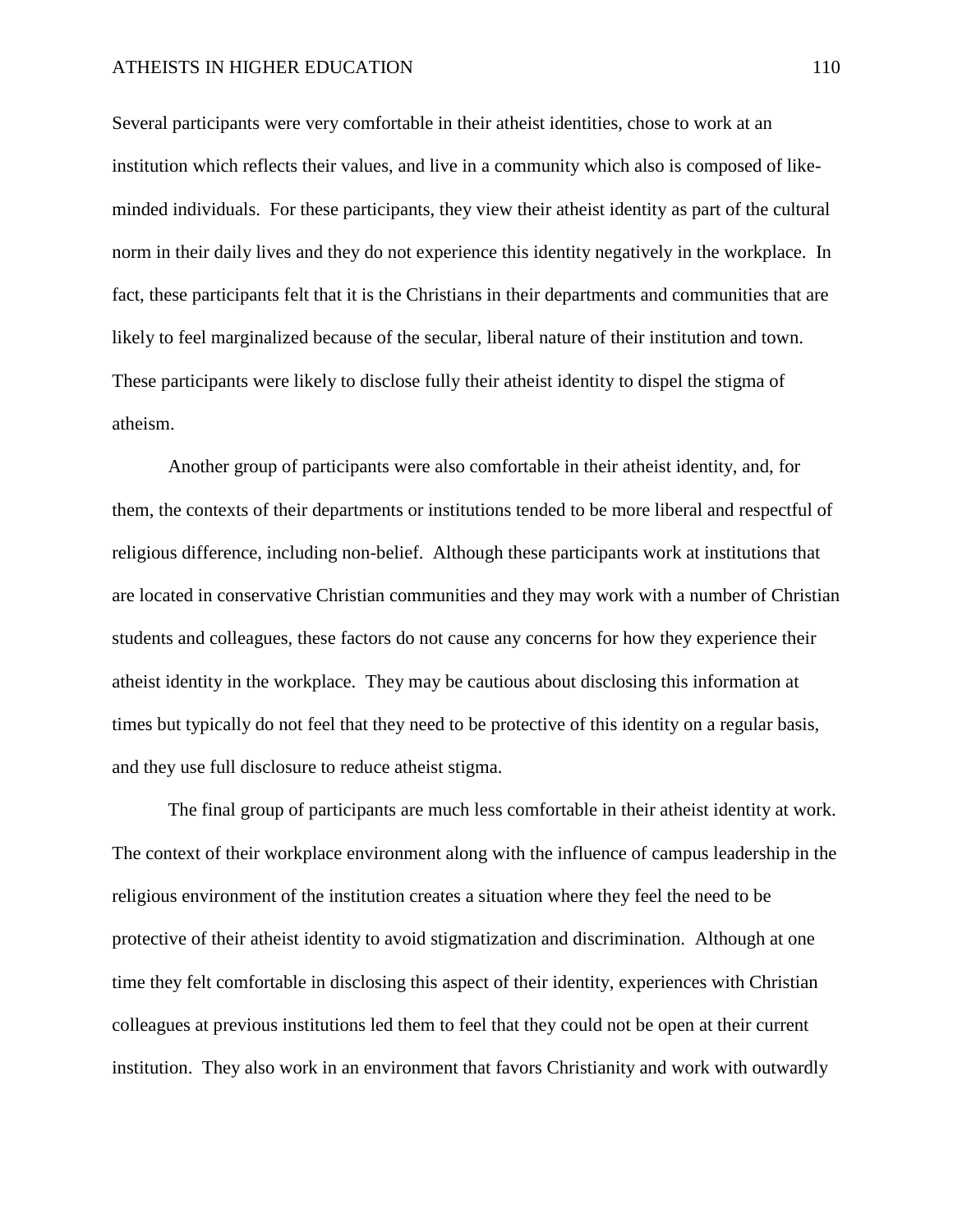Christian colleagues who they feel would either be uncomfortable in knowing about their atheism or could potentially use their atheism to subtly discriminate against them. As such, they unconsciously utilize stigma management techniques to mitigate the risks associated with this identity.

### **Comfort in Identity**

This theme emerged through interpretations of how the participants' religious upbringings, their atheist identity development, the extent to which they were out in their atheist identity, and the ways that they manage their identity converged. How these aspects of their atheist experience interacted created a unique perspective for each participant and set the foundation for their workplace experiences in regard to this aspect of their identity.

**Religious upbringing.** The participants varied in their experiences with religion when growing up. Some came from devout Christian backgrounds, others came from families that participated in religion but seemed to go through the motions to be seen as good people. A small portion of the sample grew up in non-religious families. Both professional and personal experiences influenced how the participants felt about disclosing their atheist identity, resulting in individuals from similar backgrounds feeling more or less comfortable in their atheist identities in the workplace. For example, Gwen and William both grew up in non-religious households. Gwen is confident in her atheist identity both personally and professionally, while William is protective of this identity in all professional interactions and some social situations. Gwen's experiences regarding her atheism have been largely positive while William had one negative experience which subsequently changed his ability to feel comfortable in his atheist identity in the workplace.

**Atheist identity development.** Of the 10 participants in this study, all but three were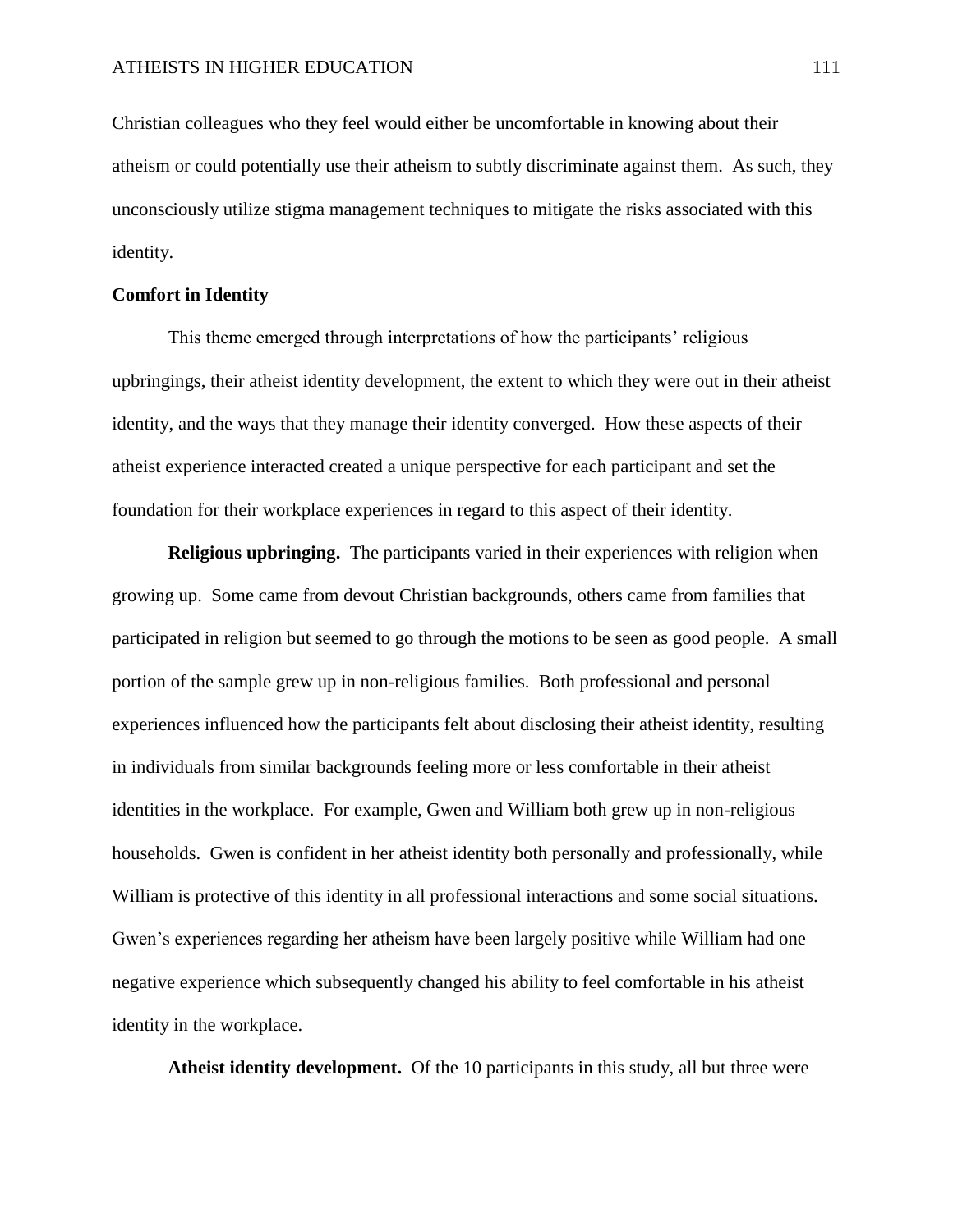#### ATHEISTS IN HIGHER EDUCATION 112

believers at one time and their experiences closely mirrored Smith's (2011) process of identity development. They participated in religion growing up as part of the societal norm. Some began questioning their beliefs in high school, while others began in college or later in their twenties. Many of the participants began to doubt their belief when they either explored religion more deeply or met people from different backgrounds, including non-believers. All eventually rejected religion and, to various extents, claimed their atheism. And, those who are out and are able to find a community of other atheists are most comfortable in this identity.

LeDrew (2013) offered an explanation of the atheist identity for those who grew up in non-religious households. He referred to Smith's (2011) theory of development as the "standard trajectory" (p. 435) as it begins with the assumption that the individual believes in God at some point. Although this does capture the lived experiences of most atheists, it does not reflect the experiences of those who were not indoctrinated into religion as a child, like several of my participants. LeDrew instead divides atheist identity development into two categories, secular socialization and religious socialization, which are further broken down into five nuanced paths. Most of those in the secular socialization category take a path that progresses directly to atheism, but a second path allows for some exploration of and even conversion to religion, but then individuals eventually revert back to atheism. The religious socialization category begins with a path similar to Smith's (2011) development theory but offers multiple paths for those who oscillate between belief and disbelief. One of those paths accounts for those who were raised religious but were skeptical as children and never believed in God or the teachings of their religion. This religious socialization path and the first secular socialization path helps us to understand the identity development of Sherlock, who claimed to have never believed in God but participated in religion, as well as Gwen and William, who both grew up in atheist families.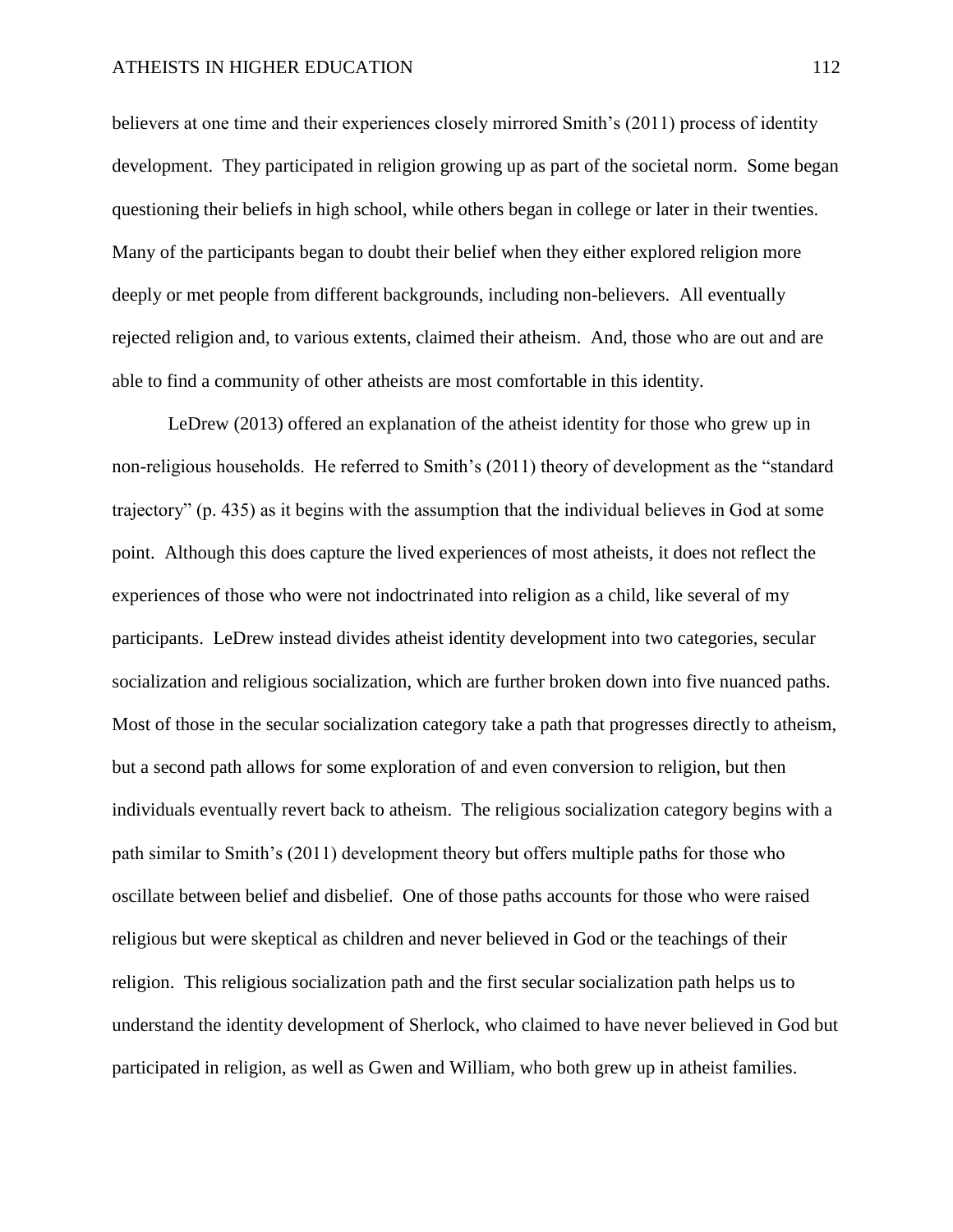**Out, closeted, and in between.** Both Smith (2011) and LeDrew (2013) acknowledge that individuals will disclose their atheist identity differently. Smith's final stage, coming out atheist, may not be fully realized by all atheists. Compared to this stage, half of the participants are fully out as atheists (Angela, Carl, Erin, Gwen, and Sherlock), while the other half (Daniel, Patrick, Samantha, Sarah, and William) are closeted to at least some groups or individuals in their lives. LeDrew (2013) breaks the coming out stage into three separate stages: coming out (private), coming out (public), and atheist activist. When comparing my participants to these stages, they range from out to closeted to somewhere in between. Angela, Carl, and Erin can be considered atheist activists, as they engage in atheist organizations and educational opportunities regarding non-belief. Gwen and Sherlock are out publicly and have no concerns sharing this identity with colleagues but do not have a reason to do so with students in their roles. Daniel and Sarah are out publicly, though they may not disclose to certain individuals. And, William and Samantha are more selective about who they disclose to, wavering between out privately and out publicly. This nuanced approach to identifying the final stage of coming out atheist is most influenced by the participants' fear of discrimination and the need to manage this stigmatized identity.

**Stigma management.** Similar to the students in Mueller's (2012) study, the participants found a need to balance reducing stigmatization and protecting themselves against potential discrimination based on their atheist identity.All the participants used stigma management techniques for various purposes. Some used complete disclosure (Fitzgerald, 2003) to educate others and dispel stigma. Others passed as Christians if necessary or told half-truths (Fitzgerald, 2003) to avoid disclosing their atheist identity to colleagues or in other social situations. Although none of the participants experienced any direct discrimination because of their atheism,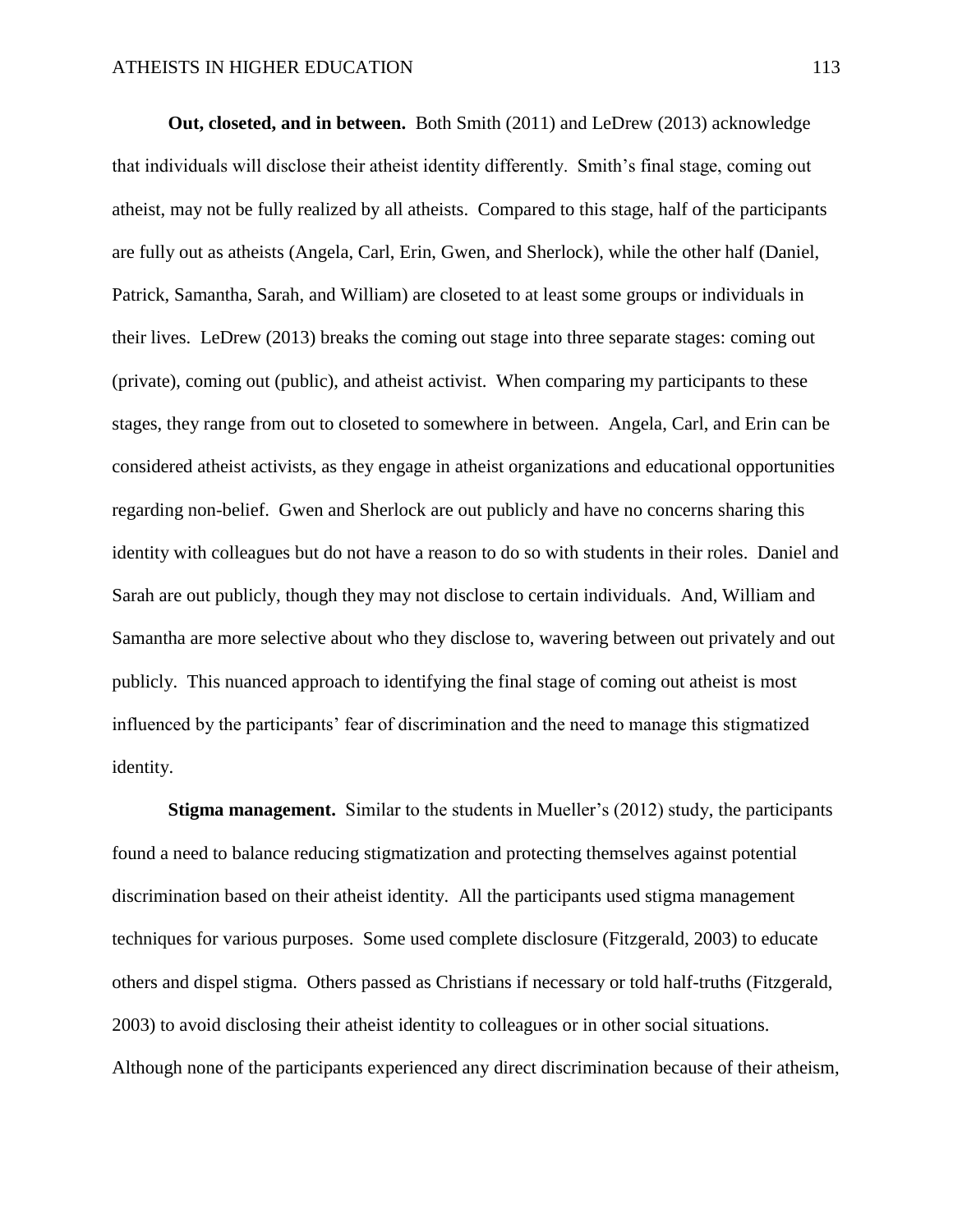it was evident that the potential for discrimination weighed on several of their minds. William was not able to properly reprimand an employee who was missing a significant amount of work because that employee's knowledge of his atheism made him fear that it would be used against him. This experience directly influenced his approach to navigating this identity in his current institution, along with the fact that his direct supervisor and several other colleagues are outspoken Christians. William does not fear outward discrimination at his institution but does fear subtle forms of discrimination such the loss of opportunities in the workplace. Erin and Carl, who are both out in their atheist identities in the workplace, reported that they feared the loss of opportunity as well; however, they feared this form of discrimination from the students that they work with, rather than their colleagues or supervisors.

Consistent with Garneau (2012) and Pond (2015), I found that the atheists in this study were most likely to use nondisclosure decisions (Fitzgerald, 2003) if they felt that their jobs would be in jeopardy, if they wanted to avoid uncomfortable interactions with coworkers, or if they wanted to avoid being judged unfairly in the workplace. However, in contrast to Hammer et al. (2012), which found a relationship between the extent to which an individual is out in his or her atheist identity and perceived discrimination, I found that the participants in this study who are the most out in their atheist identity fear discrimination the least. Several factors may contribute to this sense of security. First, the participants seem to understand their rights as atheists, with several participating in forms of atheist education and activism. These participants have found a network of other atheists through which they gain a sense of comfort and a sounding board for their experiences. Second, because the participants are nearly all White, middle class, and highly educated, their privilege from these dominant identities also serves as a protection for their marginalized identity. Finally, atheism is not stigmatized in the geographic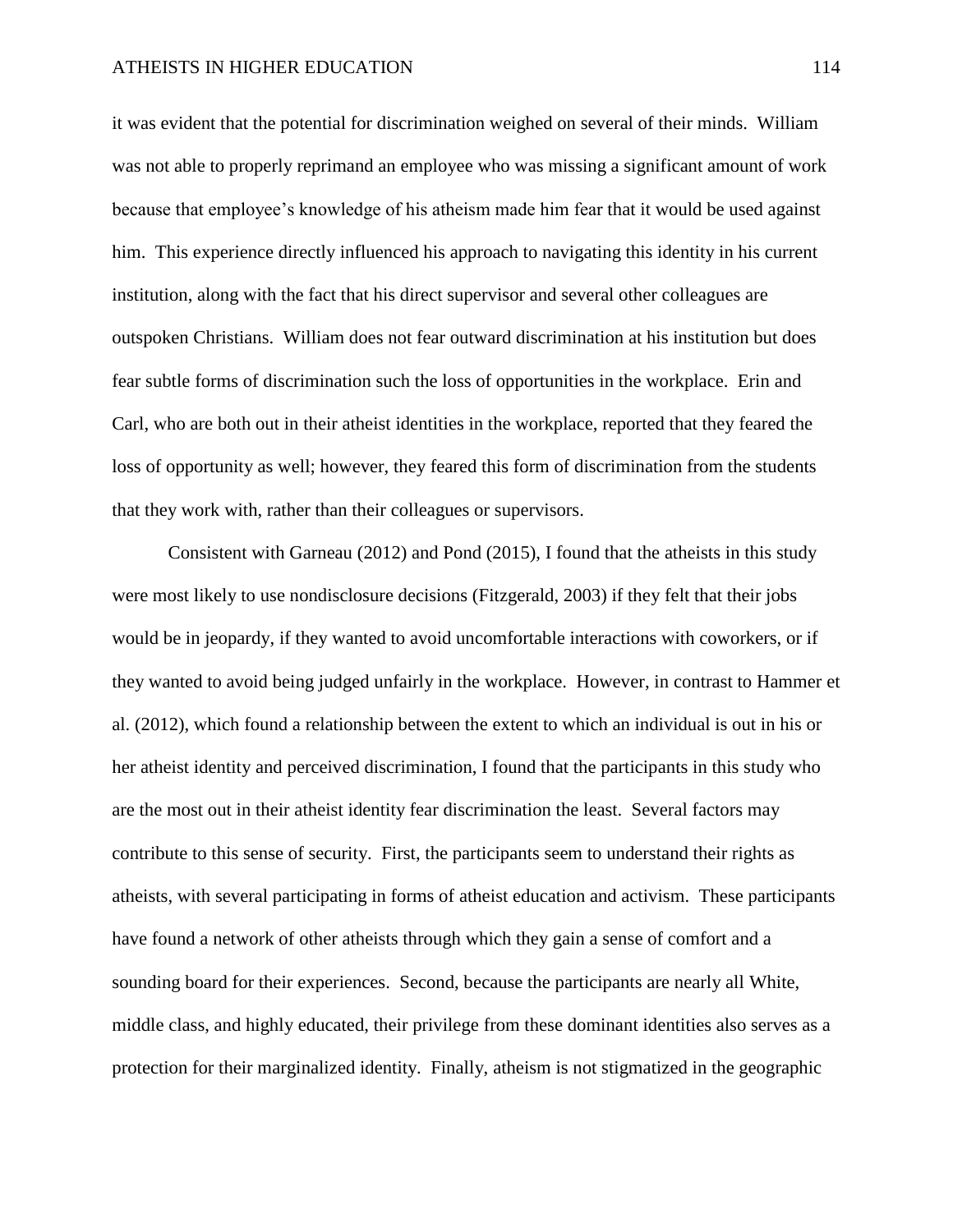region of the participants who worked at the large, public research institution and most of the participants who are out in their atheist identity also work at institutions or in departments that are perceived to be secular in nature, making the probability of discrimination less likely. This relates to the next theme, context of workplace environment, as stigmas are known to vary by time, place, and culture (Stangor & Crandall, 2000).

#### **Context of Workplace Environment**

Stangor and Crandall (2000) explained that "characteristics that appear to be universally stigmatizing are in fact determined by the local culture" (p. 65). What is stigmatized in one place at a particular time may not be stigmatized in another. I found this to be true for the participants in this study who experienced their atheist identity differently depending on the departmental, institutional, and community cultural contexts of their workplaces.

**Departmental.** The participants' immediate work environment, their individual department, was the most significant in considering the context of their workplace. The composition of religious and secular identities of their colleagues contributed to how the participants experienced their own identities. For those housed in departments that did not discuss religion or where the staff members were not especially religious, it was not a concern. Several participants mentioned that religion never comes up in conversation and those who work in distinctively secular departments tend to be mindful of their Christian and other religious colleagues to not make them feel marginalized.

The participants who worked with outwardly Christian colleagues felt more compelled to hide their atheist identity. They frequently linked the religious natures of their colleagues with their political affiliations, which, considering the contentious political environment in which I conducted this study, was difficult for them to separate. One participant in particular, William,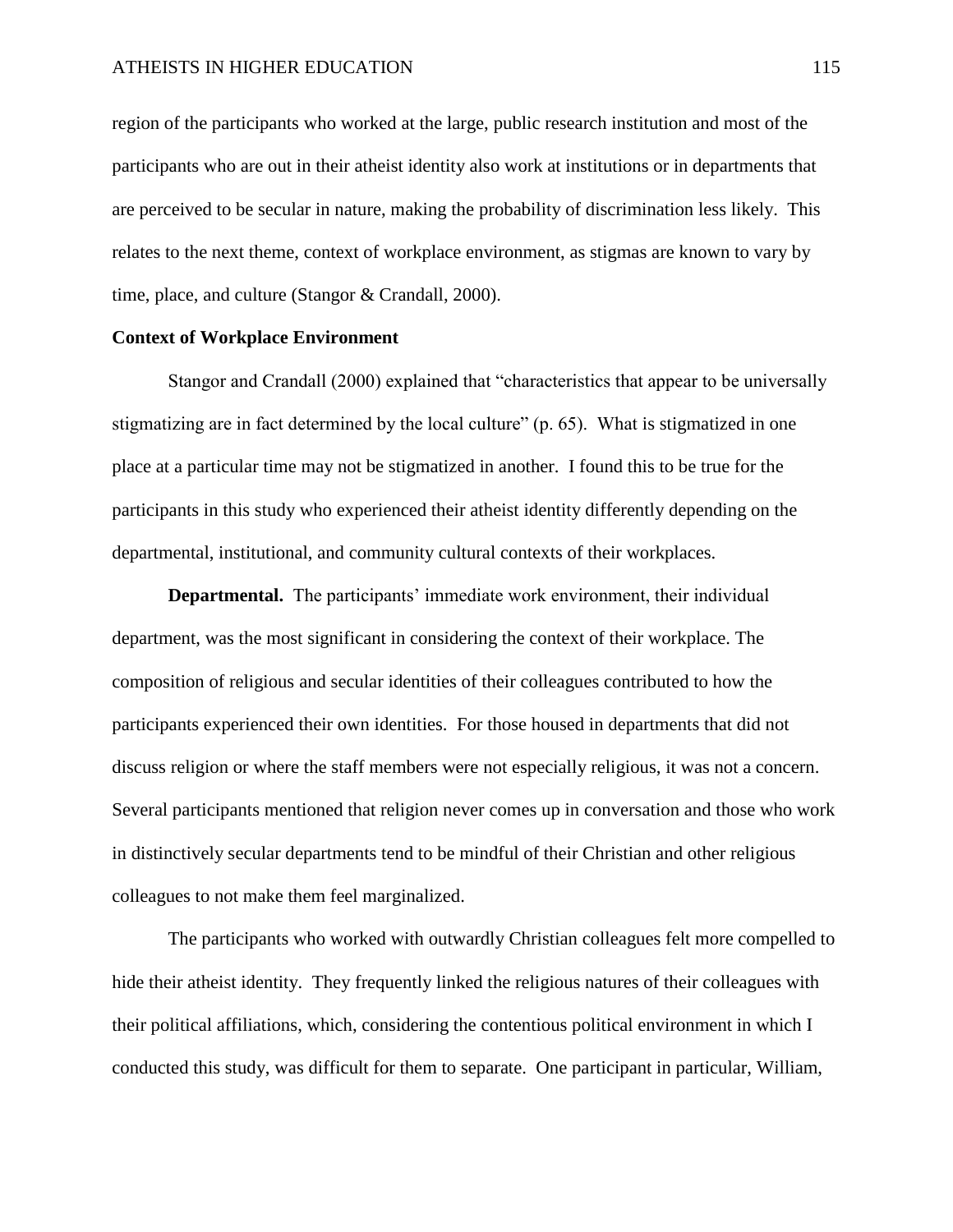spoke frequently about his conservative colleagues and how that creates a strain among the more liberally-minded staff members in the department. The participants in these situations commented that they are sure to avoid conversations which involve religion or politics to avoid conflict with their colleagues.

Several participants also made comparisons between their departments and others on campus which they described as more religious. They specifically mentioned nursing and health sciences as departments that are conservative and religious in nature. Although they did not have any direct experience in regard to their atheist identity with these departments, several told anecdotal stories they had heard from other colleagues about their experiences in those departments. The common message was that the participants would never choose to work in a department that was known to be conservative and religious in nature.

The participants in this study represented four different fields within higher education. In comparing their experiences by field, the information technology participant, the librarians, and the student services professionals were the most comfortable in the workplace. Four of the participants worked in the field of advancement; two were comfortable in their atheist identity while two others were not. However, at one time both of these participants did feel comfortable in this identity at other institutions, which speaks to the importance of the context of the particular department and institution in which the participants are employed.

**Institutional.** The participants are all employed at public, four-year institutions, yet the context of each campus was important for understanding how the participants experienced their atheist identity. The participants perceived the large research institution to be secular in nature, even though students of varying faiths attend the institution. Participants perceive the majority of colleagues they interact with from across campus to be non-believers, and several mentioned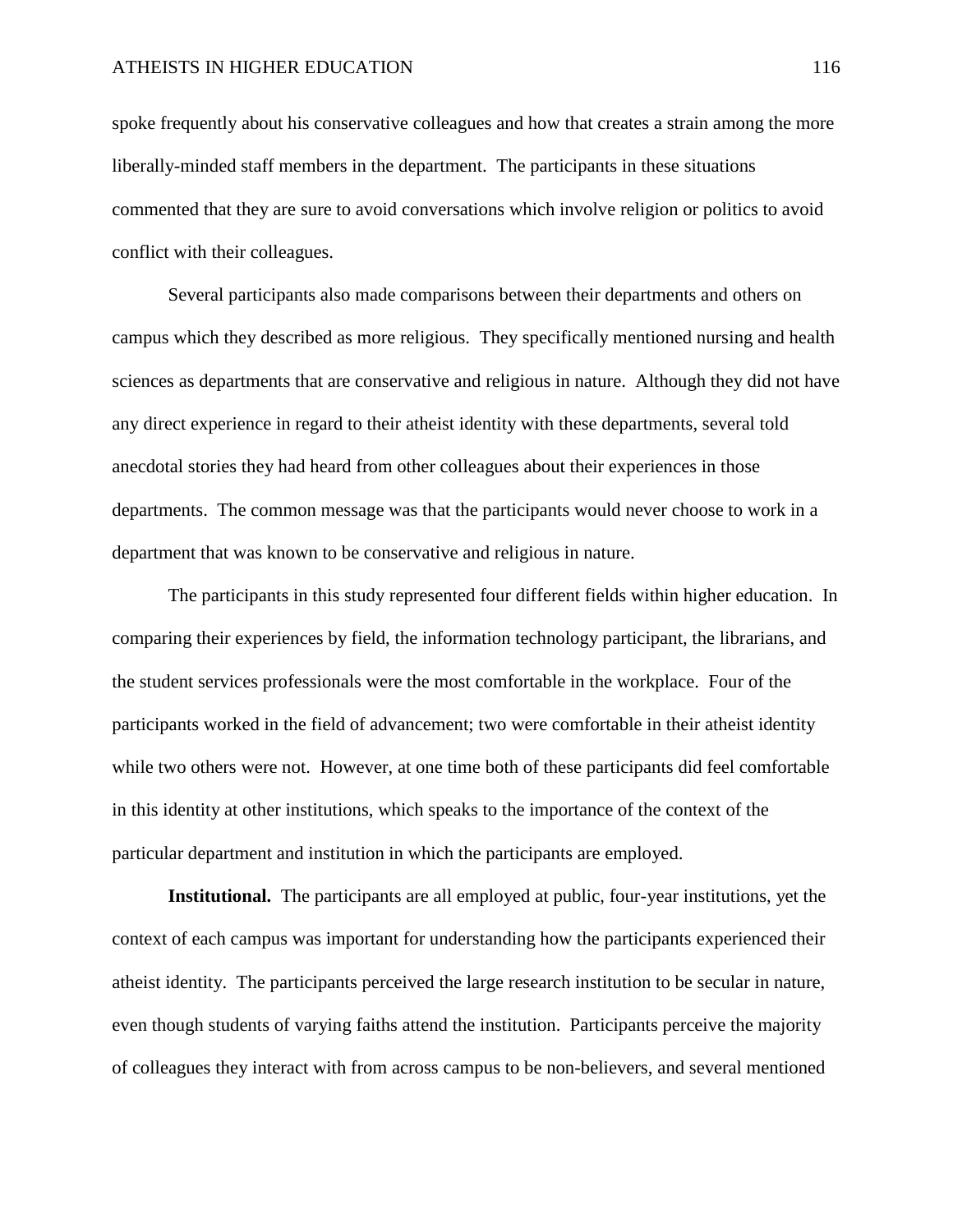that they are often surprised to find out that a colleague attends church. They did note that these colleagues tend to be affiliated with denominations that are more liberal, such as Unitarian Universalist and Episcopalian. They acknowledged that students who attended the campus who are from Indiana tend to be more religious while the out-of-state students tend to be less religious.

The participants at the other campuses all felt that their campuses presented themselves as secular institutions, but the religious composition of the individuals who work at the institution can have an influence on how atheists perceive the religious culture. In other words, a critical mass of outwardly Christian employees can make the environment feel religious, even if that is not the institution's official stance. This was especially true for William who noted that he is very conscious of Christian colleagues from around campus and is careful in his interactions with them.

**Community.** The final contextual aspect of how the participants experience their atheist identity depended on the communities surrounding their campus. For those employed at the large research institution, their community reflects the liberal nature of the institution and is perceived to be secular in nature. The community is home to several progressive churches, such as Episcopalian and Unitarian Universalist, which provide a more welcoming environment for those who are in the LGBT community or who hold liberal values but still have a belief in a higher power.

With the exception of Samantha's current institution, the other participants are employed at campuses located in cities with populations that range from 36,000 to 70,0000 people. The campuses themselves are situated within the city limits but the surrounding communities are rural with much smaller populations. Therefore, many of the staff and students who are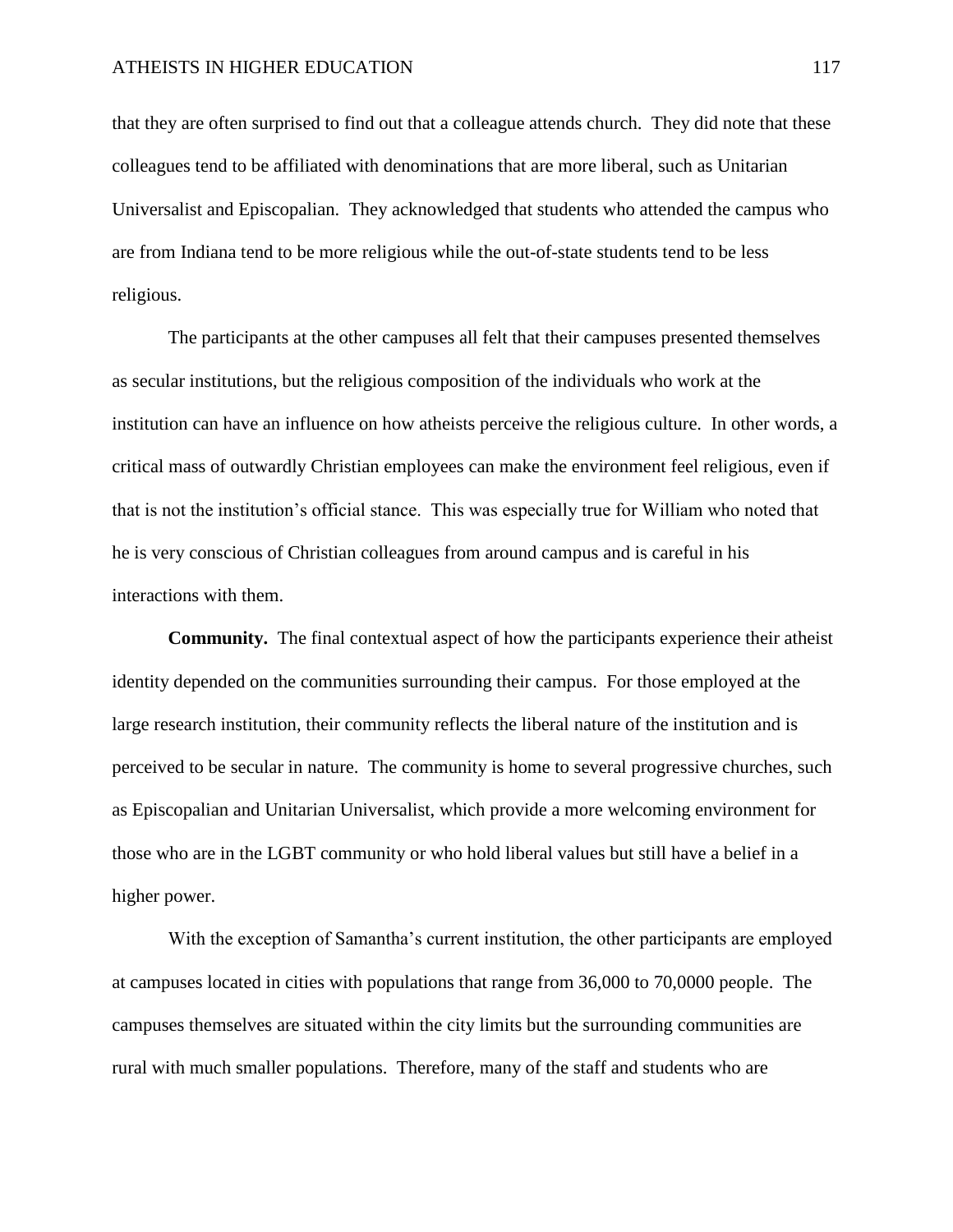employed by and work at the institutions are commuting from the smaller, more conservative and more Christian communities. The campus culture then reflects the values of the critical mass of individuals from the community and creates the cultural norm. When out in the community, it was common for the participants to be asked questions about their place of worship, which creates a situation in which they may need to manage their stigmatized identity. Participants from these campuses also noted that many of the support staff on campus tend to be more conservative and religious than professional staff and faculty, and that they tend to be more cautious about expressing their thoughts about religion or politics around these individuals.

The context of the workplace, whether it was the department, institution, or local community, was important to understanding how my participants experienced their atheist identity. Some participants worked in secular departments within secular institutions and communities. Others worked in departments and institutions that were secular in nature but are located within a culturally Christian community. Both of these groups of participants were more open about their atheist identities in the workplace. Finally, a small number of participants worked in departments and institutions that were culturally Christian because of the religious composition of their colleagues and the community in which the institution was located. These participants were not able to be open about this aspect of their identity in the workplace.

#### **Influence of Campus Leadership in the Religious Environment**

Three aspects of leadership came together to form my last finding, the influence of campus leadership in the religious environment. The role of the supervisor was most influential, while other campus leaders and the way that the participants' campuses addressed religious diversity had a small effect on how they experienced their atheist identity. Christian privilege was present to various extents on each campus at the individual, department, and campus levels,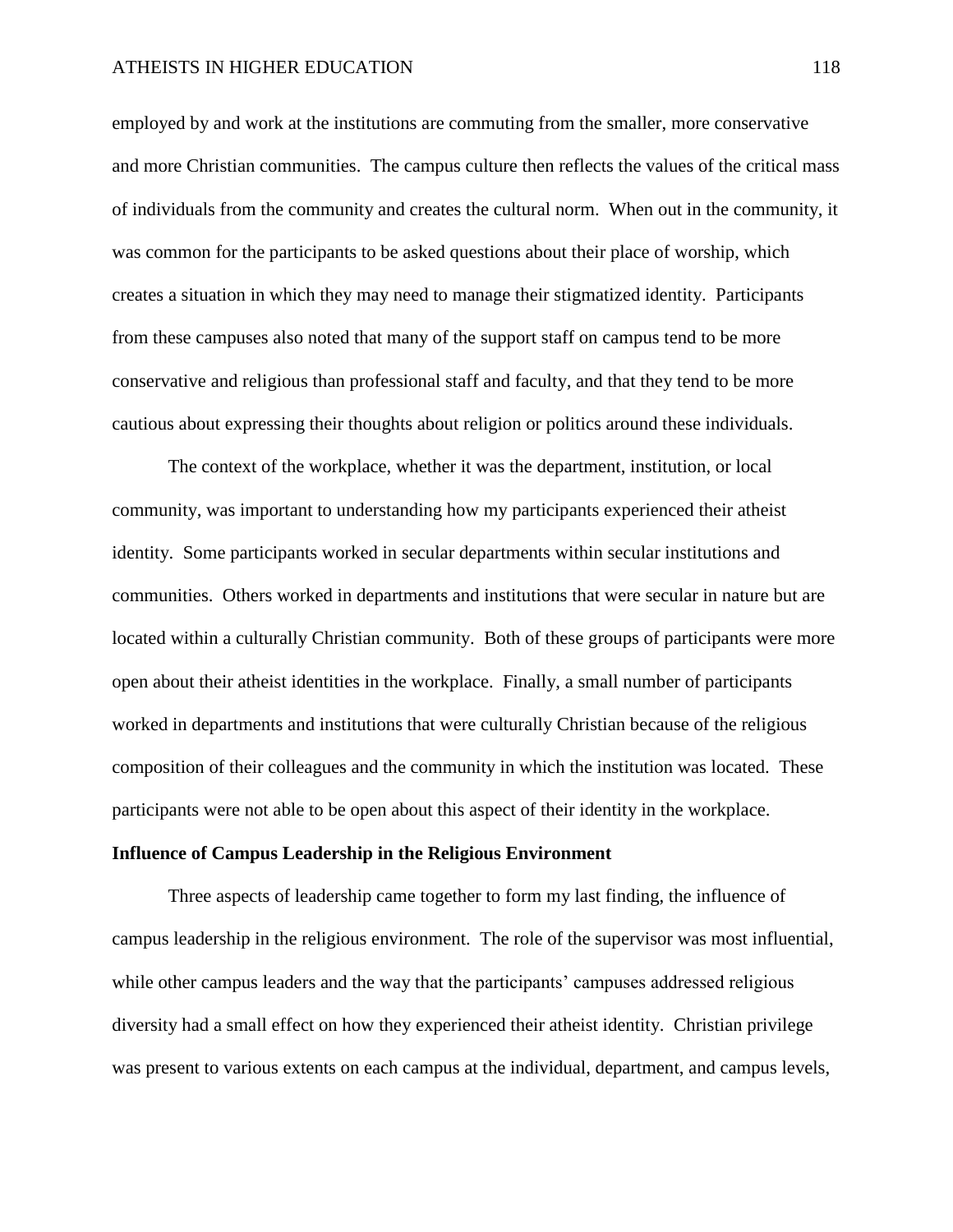which contributed to the participants' perceptions of the religious climate for non-believers.

**Supervisor's role.** Gilford (2009) examined the effects of stigma in the workplace and found that "individuals who experience negative interpersonal behaviors believe organizational policies do not provide adequate protection and/or experience internalized negative feelings about himself or herself will have a lower quality relationship with the supervisor" (p. 100). The role of the supervisor was significant in the way that the participants in this study experience their atheist identity in the workplace. The participants who perceived their supervisors to be secular or whose supervisors expressed acceptance of atheism felt much more secure in their atheist identity than those whose supervisors were outwardly Christian and those who participants perceived to be not accepting. Some participants commented that they had no idea what their supervisor's religious beliefs were and that helped to set the tone for how their departments addressed religion. Others commented that even though their supervisors were religious, they were accepting of all faiths, including non-belief, which helped them to feel secure in the workplace.

One participant, however, felt that his supervisor's religious beliefs were problematic in his ability to feel comfortable in the workplace and did appear to have a lower quality relationship with his supervisor as a result. He felt that if his supervisor were aware of his beliefs, he could potentially discriminate against him by denying him opportunities. Conversely, as a supervisor, Samantha was more concerned with the relationship that she has with her employees who are outwardly Christian and goes out of her way to keep her atheist identity a secret as not to cause discomfort with them.

**Leadership's role.** Campus leaders outside of the participants' immediate supervisors had an influence on how several of the participants experienced their atheist identity in the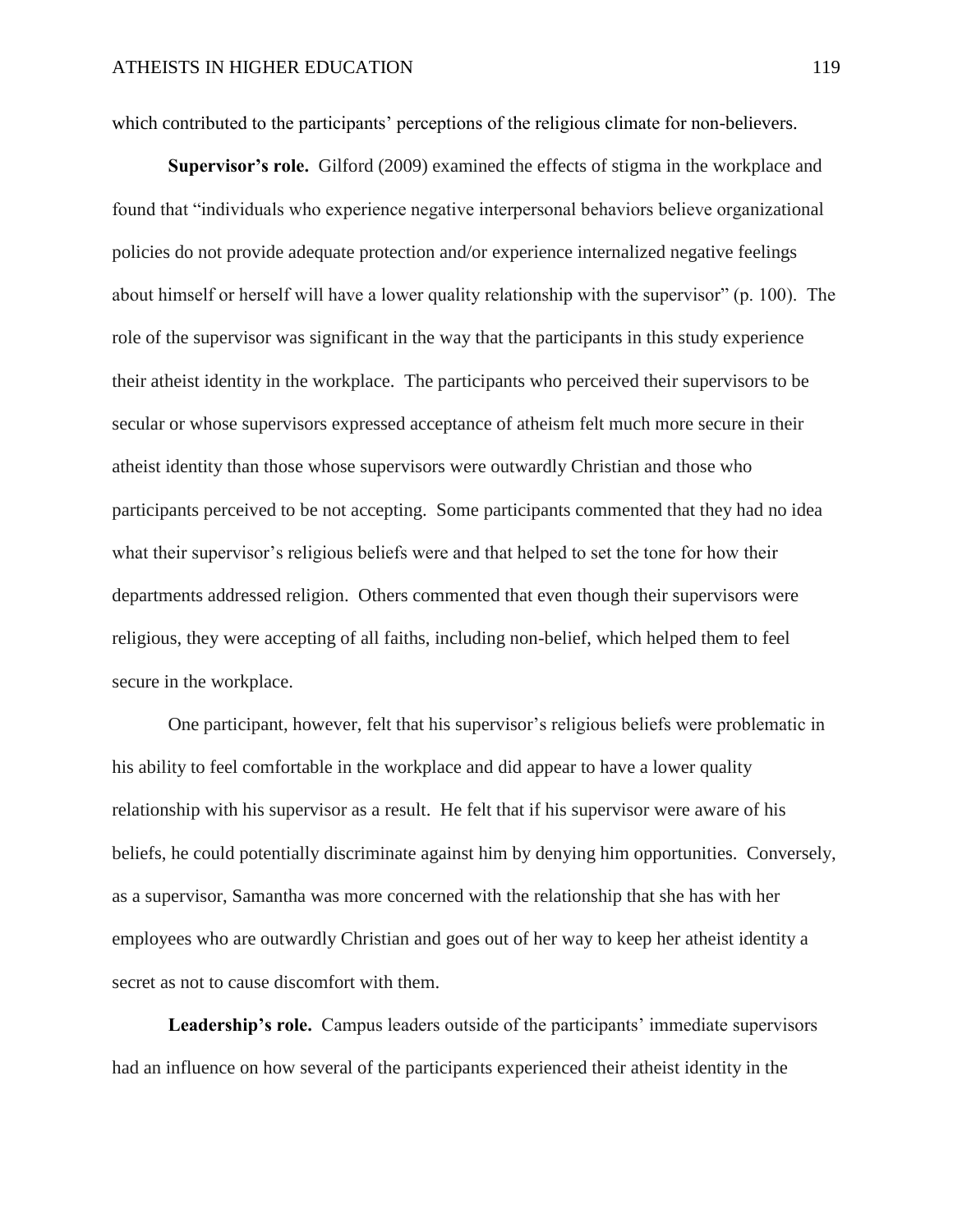workplace. Some noted that they were not aware of their division head's religion and assumed that was an indicator that he was secular in nature. Others noted that their division head was of another religious minority which helped to establish how religious diversity would be accepted within that division. Two of the participants worked at an institution which employed a Muslim director who was responsible for campus diversity programming. They stated that the presence of this individual on campus forced faculty, staff, and students to be more conscious of how they interacted with people from diverse religious backgrounds. They also commented that the person in this leadership position introduced interfaith programming on campus. In this way, she contributed to the structural diversity, the psychological climate, and the behavioral dimensions (Hurtado et al., 1999) of the campus which the participants perceived to have improved the campus climate toward religious differences.

**Religious diversity on campus.** The absence of attention toward religious diversity on the participants' campuses was notable. Only two of the participants, who work at the same institution, commented that their campus has made some effort toward interfaith programming which they felt was influential in helping non-believers feel welcome on their campus. Although it is possible that the participants at the large research institution are not aware of the religious programming that takes place, they did not feel that it was a priority of their campus. Several other participants noted that their institutions' diversity efforts overall were lacking and attributed that to the predominately White, Christian student demographics. The lack of structural diversity (Hurtado et al., 1999) in the composition of the students, faculty, and staff served to perpetuate the absence of religious diversity programming on campus. This, in turn, reduces the opportunities to improve the psychological climate and behavioral dimensions that contribute to a positive campus climate toward religious diversity and acceptance of atheists.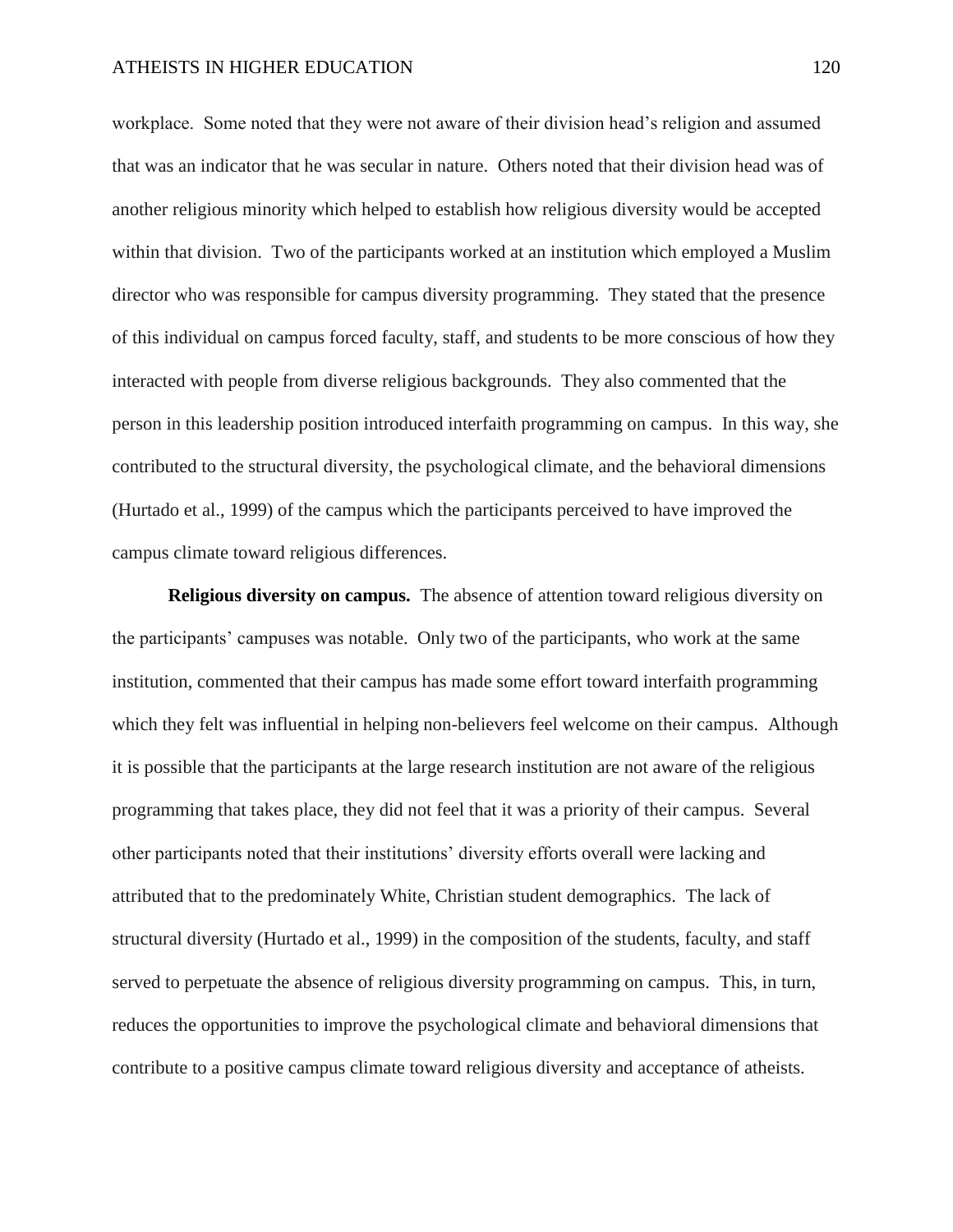*Christian privilege***.** Several of the participants described interactions with colleagues and institutional practices that are consistent with the presence of Christian privilege. They described colleagues who feel free to talk about their religion without worrying about how others are receiving them; their colleagues can expect to be among other members of their religious group in the workplace and likely do not feel that their personal safety is in jeopardy because of their religious beliefs; and, their public institutions include a Christian prayer at convocation and address Christian holidays in ways that are perceived to be secular and do not appear to violate church-state separation (Clark et al., 2002).

Most of the participants acknowledged that their campus or department hosts some type of party or gathering in December, typically called a "holiday party" as a way of appearing inclusive. Accapadi (2009) notes that by secularizing Christmas in this way, it further privileges Christianity by making it the central holiday of the season and this practice communicates to non-Christians that "your holiday will be 'Christmas-like' in nature in order to carry some validity" (p. 117). This practice did not impact the participants in this study in a negative way, but it does provide us with an example of one way that some of the college campuses in Indiana perpetuate Christian privilege.

Many of the participants noted a lack of religious diversity programming on campus. While Goodman and Mueller (2009) attribute interfaith programming and a focus on spirituality to the isolation of atheist students on campus, it is possible that a lack of religious diversity programming on a campus can serve to perpetuate Christian privilege on the campuses discussed in this study. Because of this lack of attention toward religious diversity, along with individual forms of Christian privilege, departments that favor Christianity, and campus practices, such as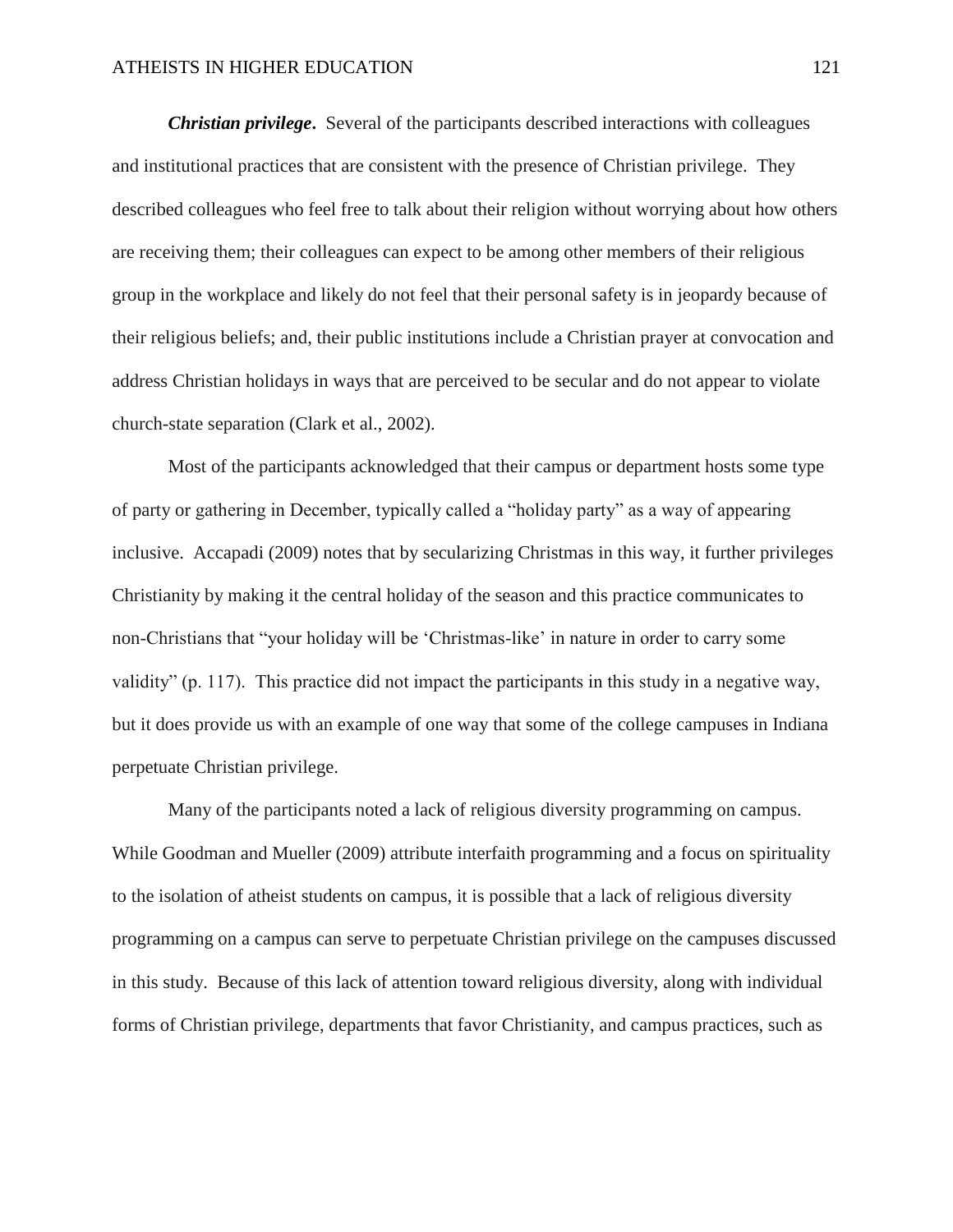catering selections at campus events, it is possible that non-Christians feel othered throughout their workplace experiences at some of the campuses.

#### **Implications for Practice**

This was a study about how a particular minority group, atheists, experience this aspect of their identity as employees in the higher education workplace. The findings indicate that their comfort in identity, the context of the workplace environment, and the influence of campus leaders in the religious environment are influential in how the participants experience their atheist identity in the workplace. It is necessary to look at the implications of the findings from three perspectives: from atheists who seek out opportunities for employment in higher education; from higher education leaders who create diverse place of learning and working; and from human resources professionals who have a duty to provide training to create safe spaces for their employees. I have developed suggestions based on how institutions can better support atheists from these perspectives and framed them within the framework for racial and ethnic climate developed by Hurtado et al. (1999).

Atheists who work in higher education must first consider how comfortable they feel in their atheist identity when determining if an institution is a good fit for them. The atheists in this study indicated that they would not seek out employment opportunities at religiously affiliated institutions; however, they were all employed at *public* institutions and their comfort in their identities in this environment differed from one institution to another. Choosing to work at a public institution may seem like a logical choice to an atheist, but it may not be enough to ensure the acceptance of non-religious identities in the workplace.

Assessing campus climate during a job search may not be easy, but there are steps an individual can take to research the environment before applying to an institution and during the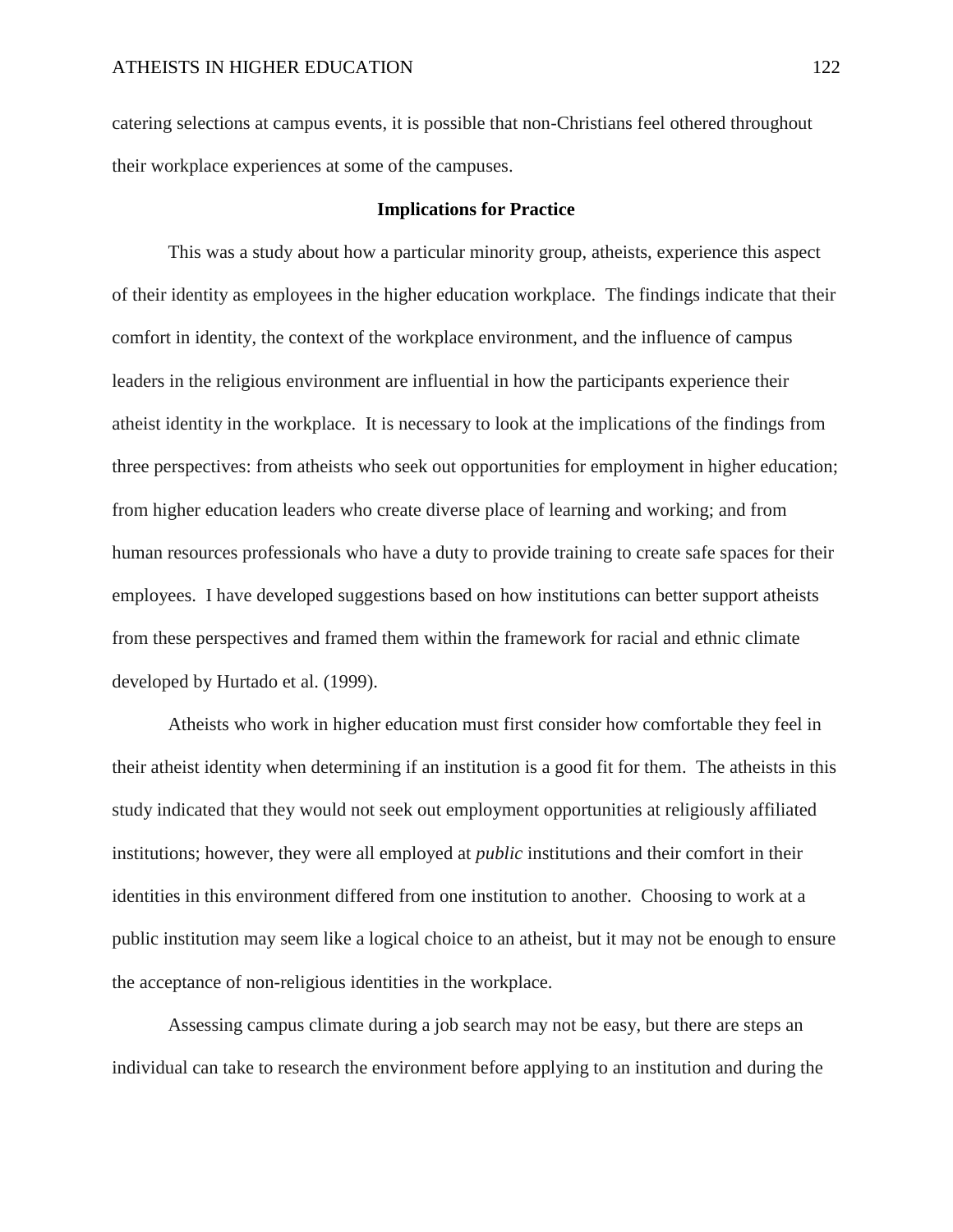#### ATHEISTS IN HIGHER EDUCATION 123

interview process to determine if their comfort level matches the institution. During the job search process, an atheist may scan an institution's website to look for evidence of acceptance of diverse worldviews. This may be apparent through the institution's mission statement, through information about campus life and multicultural affairs, or through student clubs and organizations. If a campus includes religious worldviews in their mission statement, hosts interfaith events or speakers from diverse worldviews, or houses a chapter of the Secular Student Alliance or similar organization, it may be a signal that the campus supports religious diversity and non-religious worldviews.

During the interview process, an atheist could look for evidence of Christian privilege or support for religious diversity by looking for visual cues on campus. Does the campus have a chapel or multi-faith center? Do offices or desks display religious symbols? Do individuals in the interview process use faith-based language? Are there individuals on campus who wear religious apparel from non-Christian faiths? An atheist could also use the opportunity to ask interviewers questions to assess the religious landscape. While it may not be appropriate to ask questions about religion or atheism specifically, it is appropriate to ask questions such as, "How does the campus prioritize diversity in its educational programming?" or "Tell me about the campus climate toward diversity." It would be wise to ask these questions of different groups or individuals to see if potential supervisors, colleagues, or campus leaders respond differently and provide a sense of Christian privilege at the institutional, departmental, and institutional levels. After taking all of this into consideration, an atheist who is considering employment at a particular institution can determine if their comfort in their atheist identity is in alignment with the institution's climate toward religious diversity and non-religious worldviews.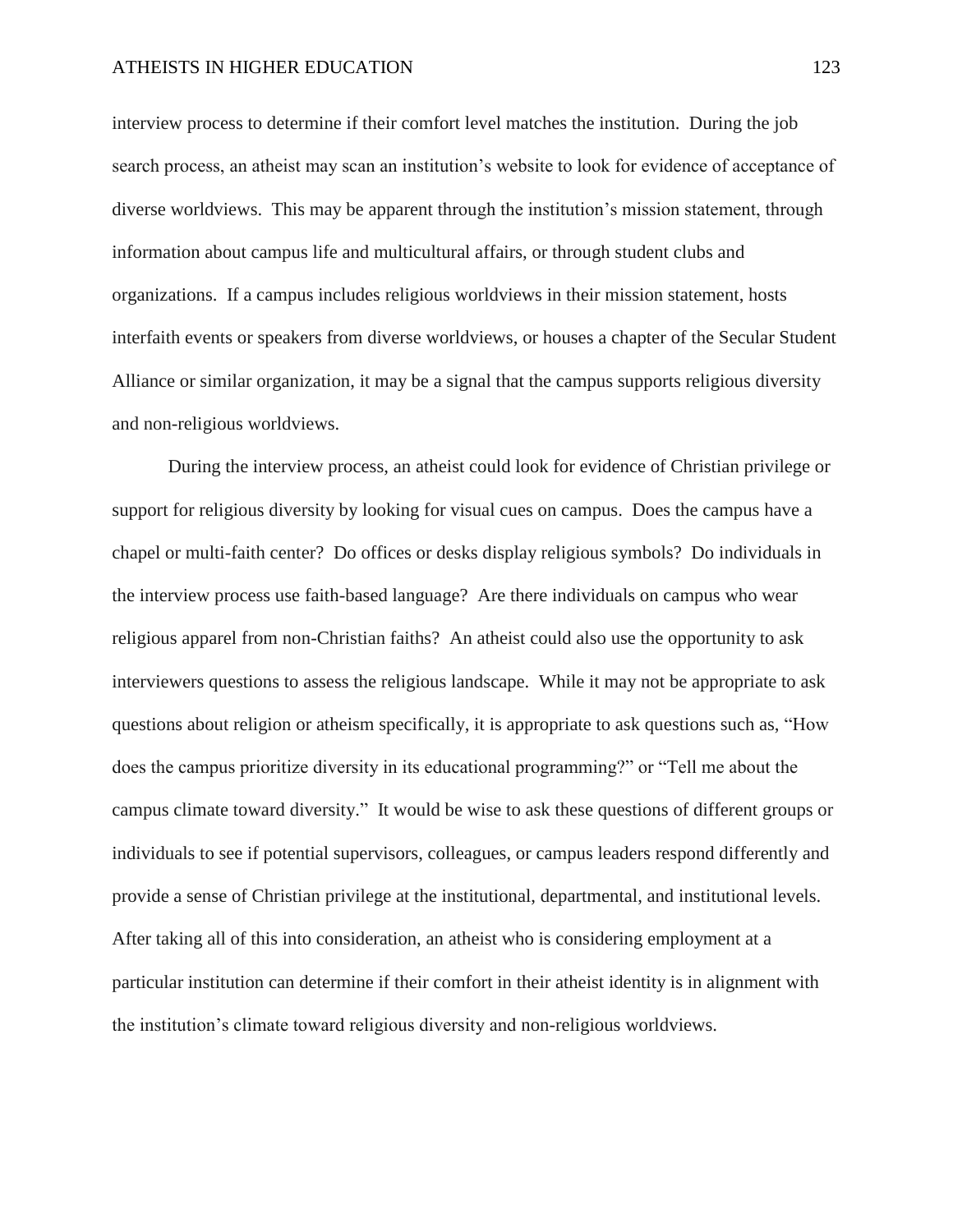Institutions of higher education are uniquely different from many other types of workplace settings in that our purpose is to educate, and higher education leaders need to be cognizant of creating diverse learning environments. We employ individuals from a wide range of academic and cultural backgrounds to educate our students, but the environment we create as a place of learning affects faculty and staff as well. Although many campuses in the country are increasing their interfaith educational programming in an effort in achieve religious pluralism (Goodman & Mueller, 2009), most participants in this study did not see evidence of this at their institutions. Two participants did note that their campus had made some efforts, which they felt improved the environment for all religious minorities. As such, I find that the public, four-year institutions in Indiana could improve their efforts toward creating environments that are inclusive to atheists. This can be accomplished by incorporating religious diversity, including atheism and other non-religious worldviews, into the campus diversity mission and by developing programming to support religious minorities.

Structural diversity, psychological climate, and behavioral dimensions of the campus climate (Hurtado et al., 1999) can be achieved by increasing the visibility of religious minorities on campus. Campus leaders should encourage atheist and other non-religious faculty and staff to share their worldviews through campus programming events. Interfaith dialogues can be an effective tool to bring awareness of the power and privilege of Christianity on college campuses (Larson & Shady, 2012) and to reduce the stigma of marginalized religious minorities. It is important, however, to provide programming opportunities about atheism separately from interfaith programming so that atheists have a place to feel safe and in which they can bring atheist guest speakers to campus to share their experiences and perspectives (Goodman & Mueller, 2009).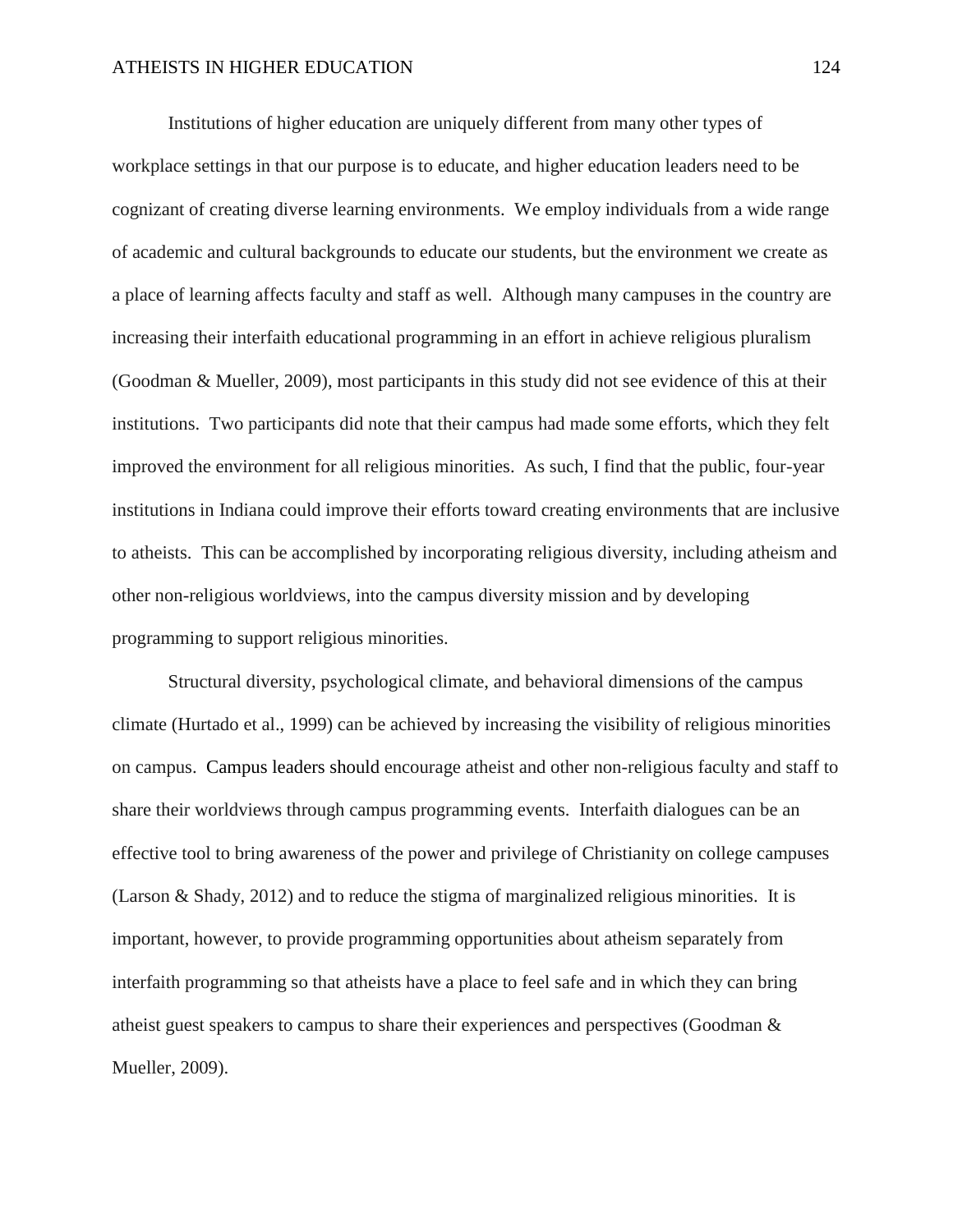Another way to improve the psychological climate and behavioral dimensions of the campus climate is through human resources managers who can provide diversity training for faculty and staff. The findings from this study stress the importance of the role of the supervisor in the ability for participants to feel comfortable in their atheist identity in the workplace. Supervisors can directly influence the dynamics of a department or their relationships with employees by remaining neutral toward religion, being supportive of religious differences, or creating an environment where religious differences make employees feel threatened; therefore, it is important for supervisors to be trained to identify their own biases. Workplace diversity training programs can bring awareness of racial, ethnic, cultural, and other types of differences. Best practices from workplace diversity training programs involve "visible upper-management and organizational support, requiring management participation, rewarding attempts to promote diversity, embracing a broad organizational definition of diversity, making training a part of a larger strategic diversity management initiative, and conducting long-term training evaluations to ensure training transfer" (King, Gulick, & Avery, 2010). Diversity trainings ideally change the behavior of the participants by helping to identify sources of marginalization. By ensuring that supervisors have training on issues related to religious diversity and are held accountable for promoting diversity within their departments, atheists will feel more secure in their workplace setting.

Campus leaders should also examine which contexts and dynamics are helping to improve the campus climate for atheists and which ones are furthering the sense of marginalization. A needs assessment or a campus climate survey can help to achieve this goal (King et al., 2010). Structural diversity can be achieved by hiring individuals from religious minorities to work in key areas such as campus life and other student affairs positions. The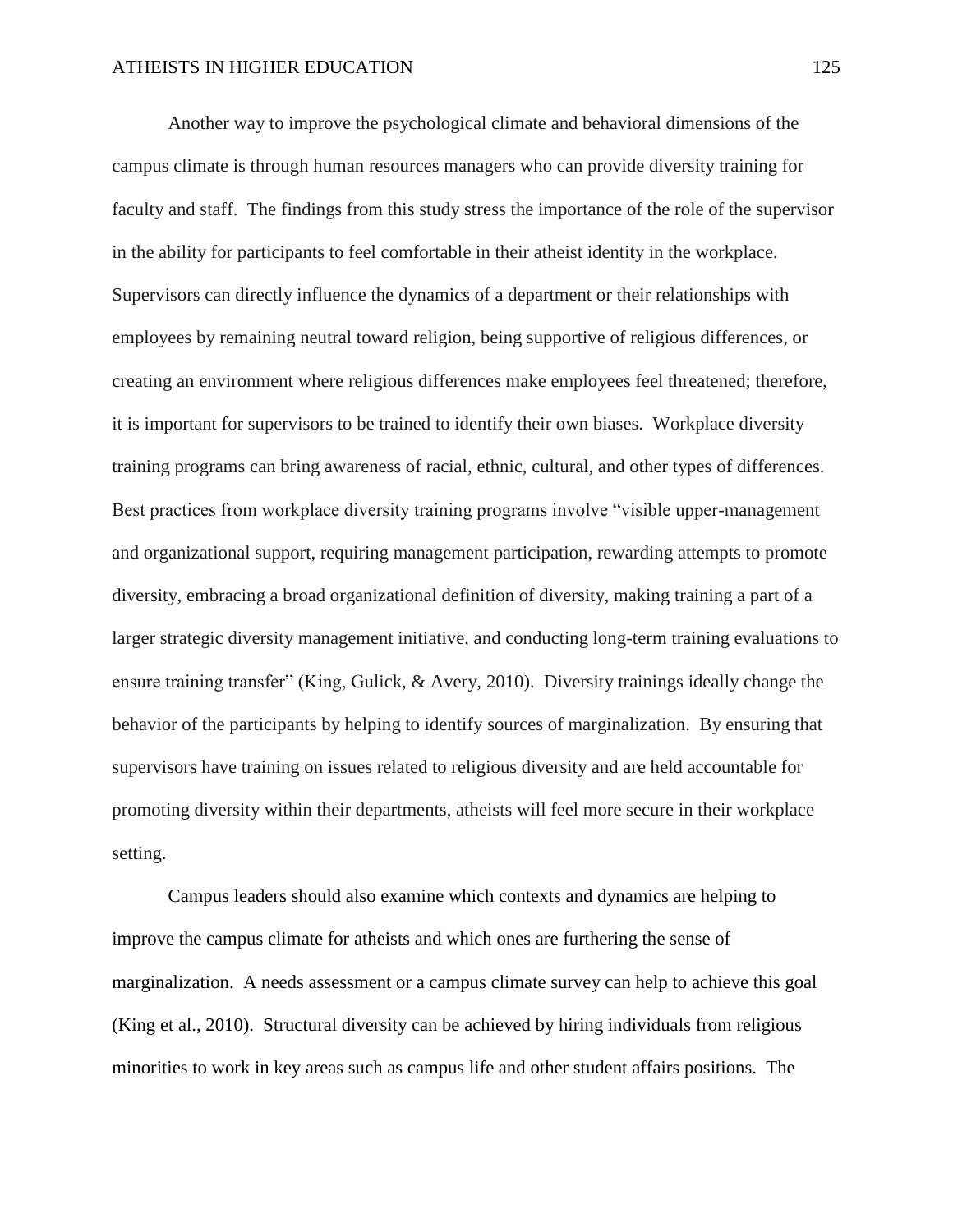psychological climate can be improved by educating faculty, staff, and administrators about atheism and by encouraging them to examine their own perceptions about atheists to ensure that they are not sources of marginalization. Finally, diversity training programs for employees should include information about religion and non-belief worldviews to improve the behavioral climate for atheists in higher education.

### **Limitations of Study and Future Research**

Phenomenological research is limited by its nature as it is necessary to have a small sample size to examine a topic in depth. Interpretive Phenomenological Analysis (Smith et al., 2009) suggests a sample size of eight for a study by a doctoral student. I was fortunate to interview 10 participants in this study but the experiences of 10 individuals is certainly not representative of all people who identify as atheists who are employed in higher education in Indiana. I also elected to limit the study to the state of Indiana to obtain a more homogeneous sample. The results of this study may not be applicable to atheists who work in higher education in other states or regions of the country. Like all qualitative research, because of these limitations, the findings from this study are not generalizable to the experiences of all atheists who are employed in higher education in professional roles.

I was also limited in my ability to recruit participants because of the nature of the research subject. I did not receive any response to several direct email messages to professional contacts which I interpreted to be because of the stigmatized nature of atheism. Although I did attempt to recruit widely through social media to attract individuals from diverse backgrounds, I obtained my participants solely through existing professional connections and snowball sampling. As such, my participant pool lacked diversity and only captured the experiences of atheists at five of the 14 public four-year institutions in the state of Indiana.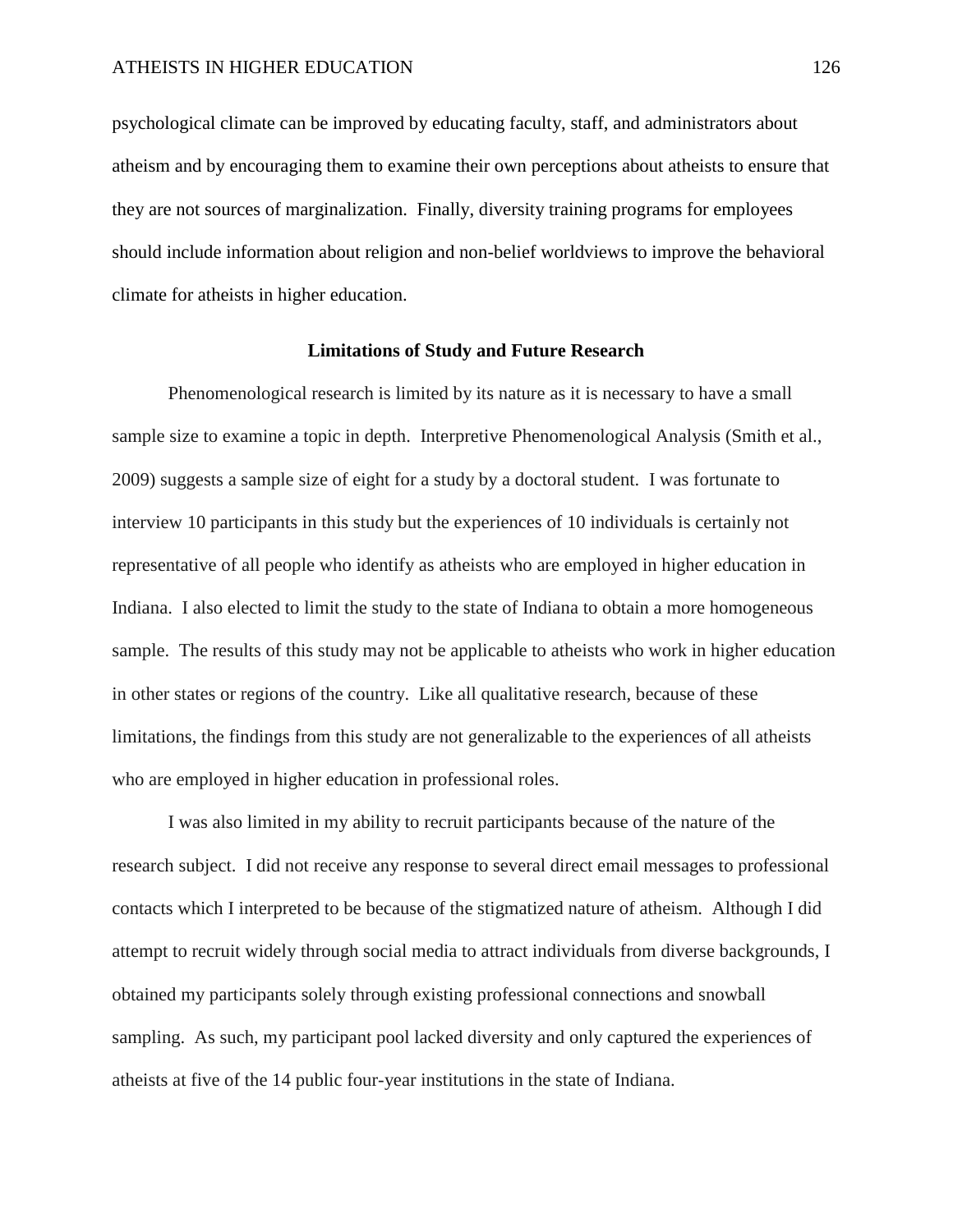Finally, based on my experience from my first pilot study, I anticipated that my participants would be mostly closeted in their atheist identity in the workplace. However, the individuals who agreed to participate in this study were mostly out in their atheist identities in the workplace. Only one was completely closeted while another was highly selective about disclosing. Because of this, I was not able to capture as much information about the use of stigma management strategies as I had expected.

Future research of atheism in the higher education workplace should explore institutions in different geographic regions of the country. Individuals in the Bible Belt are likely to have very different experiences than my participants. It is also likely that participants from progressive regions of the country, such as the West Coast or Northeastern states, may have different experiences as well. Future research should also attempt to include participants from different racial and ethnic backgrounds because the intersection of these identities could have an effect on how someone may experience their atheism in the workplace. Finally, additional research may want to dive more deeply into the experiences of participants who are closeted in their atheist identity in the workplace and the stigma management techniques that are used within this context.

#### **Conclusion**

In this chapter I have discussed the significance of my findings in relation to my primary and secondary research questions. I have incorporated a comparison of the extant literature regarding atheist identity development, atheist discrimination, atheist stigma, and stigma management as they related to my findings. I have discussed the implications for practice from the perspectives of atheists who seek employment in higher education, campus leaders who create diverse learning environments, and from human resource managers who train faculty and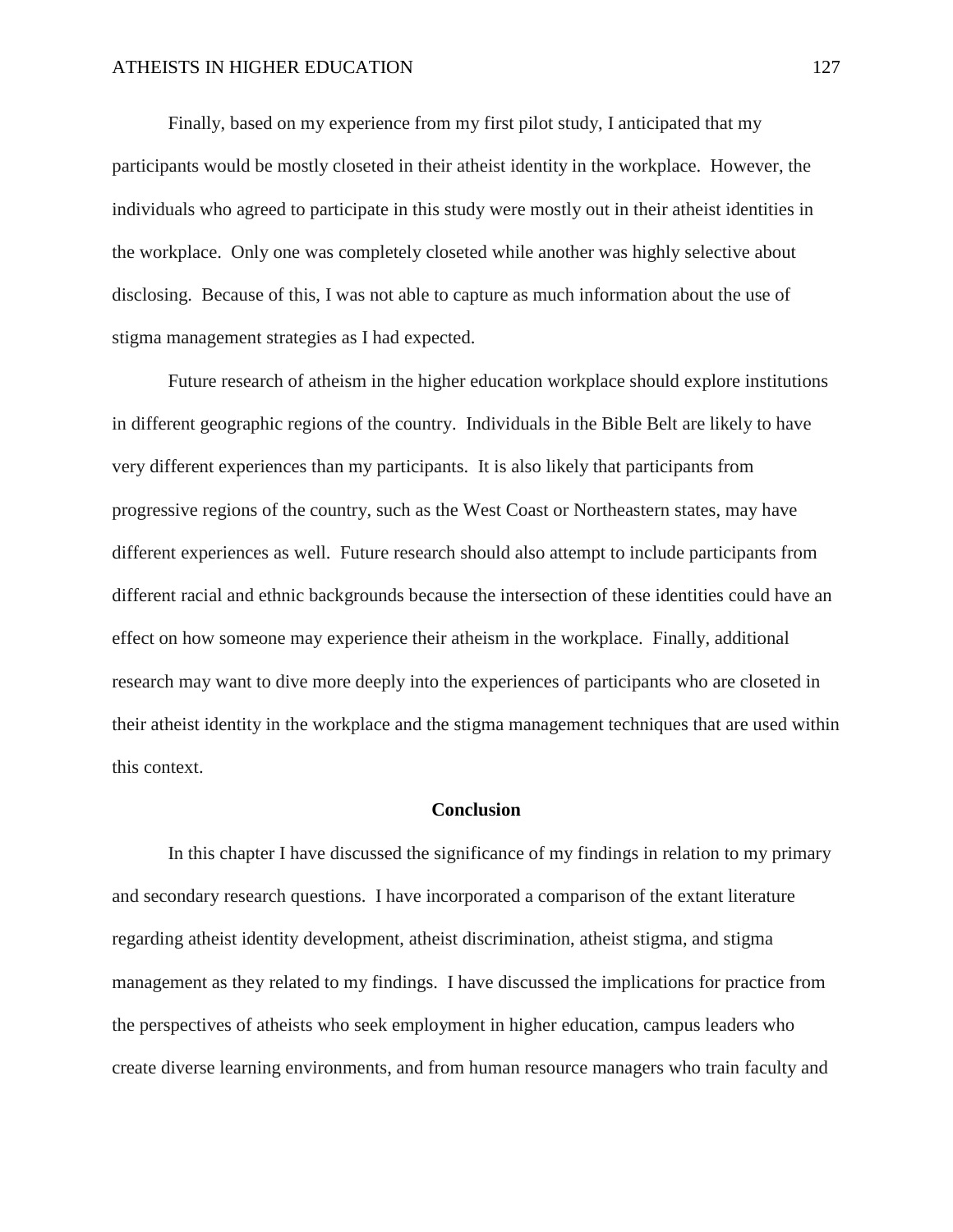staff to be accepting of others. I have also identified the limitations of the study, along with suggestions for future research. Finally, I will conclude this report with a reflection on the process of conducting this research and the lessons I have learned as an insider researcher.

This project was guided by a research question, but it was initiated by a personal question: Is this how other atheists experience their identity at work, or is it just me? When I began research on this topic I had no expectations for what my findings would reveal or what I would learn about my own experiences as an atheist who works in higher education. Until I began speaking with individuals who share this identity, I was only an expert in my own experiences. For many years I was very selective to whom I disclosed my atheist identity. Over the course of three years, this research has created opportunities for me to disclose my atheist identity to colleagues from my own campus, from other Indiana campuses, and to colleagues from across the country. I have had to work though the discomfort of this disclosure, and risk that the disclosure could have a negative impact on my professional relationships, but over time this has allowed me to feel more comfortable in my own identity.

Throughout the research process, including my two pilot studies, I have learned that atheism is not a monolith (Goodman, 2017); the atheist identity is complex and shaped by a variety of experiences and contexts over the course of an individual's life. No two atheists experience their identity in the same way. As an insider researcher, at times I found myself envious of the participants who were able to live openly in their atheist identities; but I also found that some participants were more protective of this identity than I have felt compelled to be and genuinely fear for the safety of their employment. In an environment that espouses diversity in matters both curricular and co-curricular, this is not how one should expect to feel in the higher education workplace.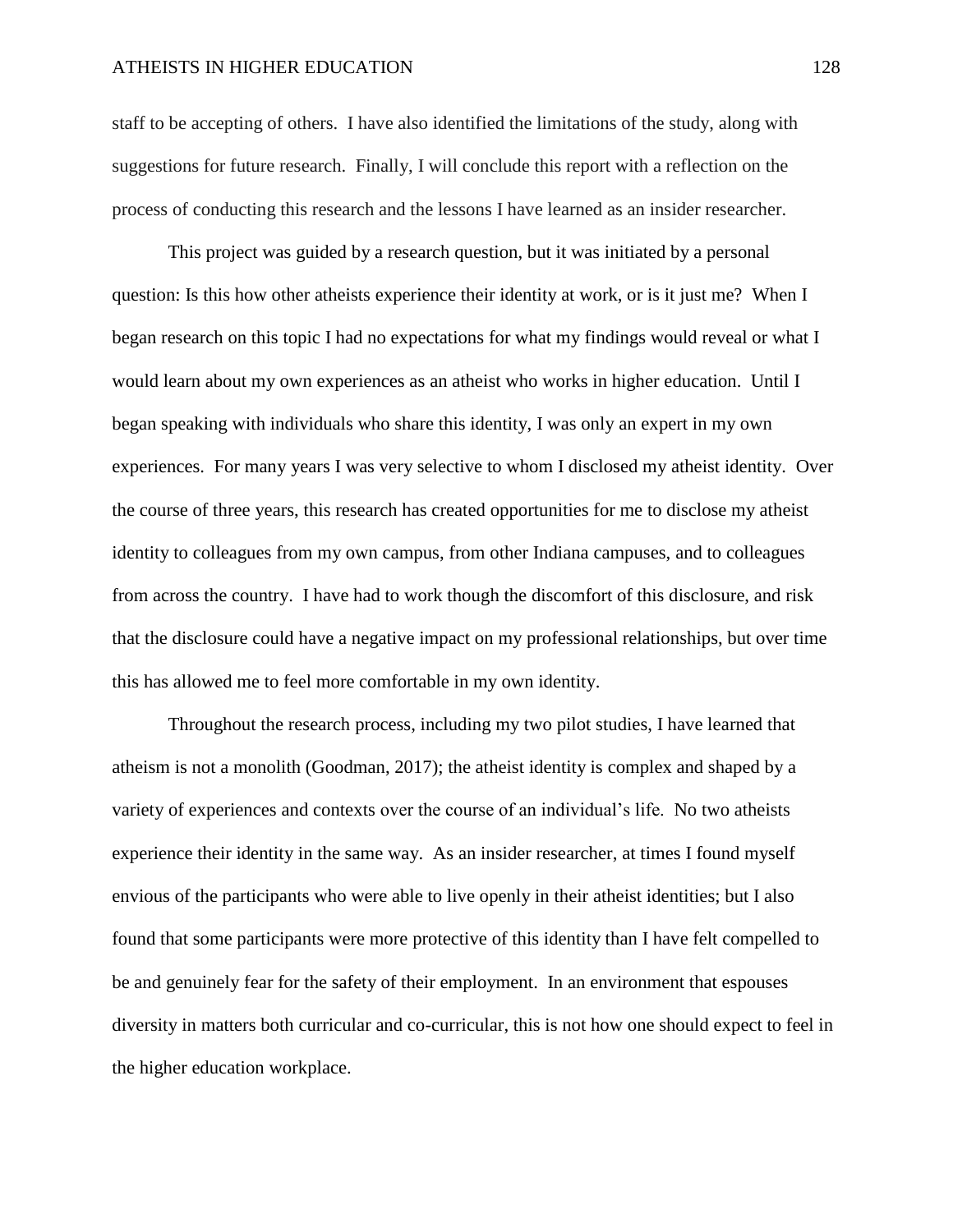While stigmatization and discrimination may not be as threatening as the literature about atheists leads us to believe, it does appear that the universities in the state of Indiana could do better to educate students, faculty, and staff about diverse worldviews, including atheism and other forms of non-belief. As institutions of higher education, we are obligated to help the individuals in our campus communities to develop an understanding of the experiences of those who are different from ourselves. Institutional programming that addresses religious differences is critical to that mission and should be prioritized with other diversity initiatives.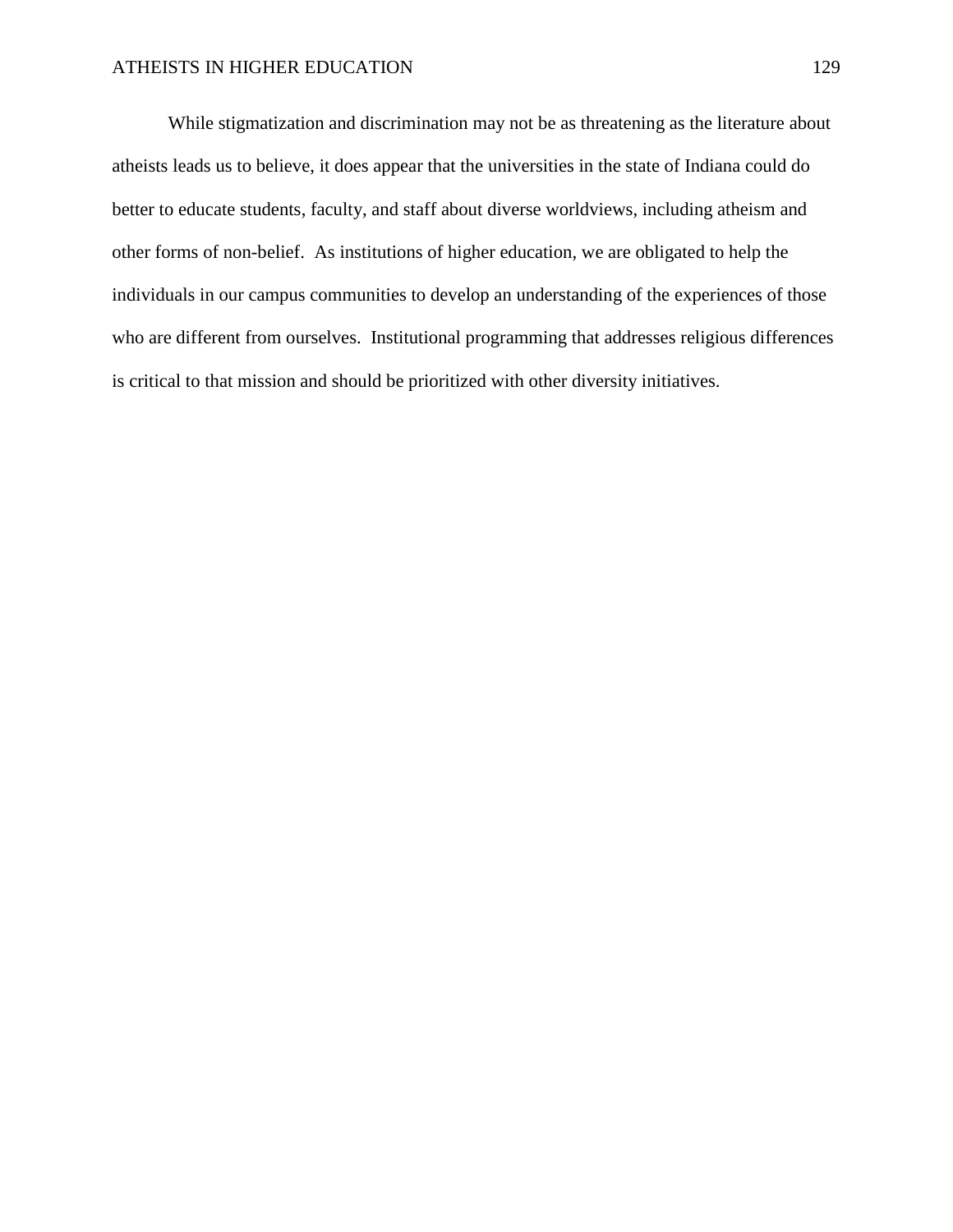### **References**

- Accapadi, M. M. (2009). When safe space becomes an oppressive space: Christmas in a cultural center. In W. Blumenfeld, K. Joshi, & E. Fairchild (Eds.), *Investigating Christian privilege and religious oppression in the United States* (pp. 113-131). Rotterdam, The Netherlands: Sense Publishers.
- American Association of University Professors and American Association of Colleges and Universities. (1970). *The 1940 Statement of Academic Freedom and Tenure with 1970 Interpretive Comments.* Retrieved from https://www.aaup.org/report/1940-statementprinciples-academic-freedom-and-tenure
- Arcaro, T. (2010). The stigma of being an atheist. *Skeptic, 15*(4), 50-55.
- Arminio, J. L., & Hultgren, F. H. (2002). Breaking out from the shadow: The question of criteria in qualitative research. *Journal of College Student Development, 43*, 446-460. Retrieved from https://muse.jhu.edu/journal/238
- Beals, K. P., Peplau, L. A., & Gable, S. L. (2009). Stigma management and well-being: The role of perceived social support, emotional processing, and suppression. *Personality and Social Psychology Bulletin, 35*, 867-879. doi:10.1177/0146167209334783
- Biernat, M., & Dovidio, J. F. (2000). Stigma and stereotypes. In T. Heatherton, R. E. Kleck, M. R. Hebl, & J. G. Hull (Eds.), *The social psychology of stigma* (pp. 88-125). New York, NY: Guilford Press.
- Blumenfeld, W. (2006). Christian privilege and the promotion of "secular" and not-so "secular" mainline Christianity in public schooling and in the larger society. *Equity & Excellence in Education*, *39*, 195-210. doi:10.1080/10665680600788024
- Blumenfeld, W. J., Yoshi, K. Y., & Fairchild, E. E. (2009). *Investigating Christian privilege and religious oppression in the United States*. Rotterdam, The Netherlands: Sense Publishers.
- Bogdan, R., & Biklen, S. K. (2007). *Qualitative research for education: An introduction to theories and methods*. Boston, MA: Pearson Education Inc.
- Bokenkotter, T. S. (2005). *A concise history of the Catholic church*. New York: Doubleday.
- Bowman, N. A., Felix, V., & Ortis, L. (2014). Religious/worldview identification and college student success. *Religion & Education, 41*, 117-133. doi:10.1080/15507394.2013.862126
- Bowman, N. A., Rockenbach, A. N., Mayhew, M. J., Riggers-Piehl, T. A., & Hudson, T. D. (2017). College students' appreciative attitudes toward atheists. *Research in Higher Education*, *58*, 98-118. doi:10.1007/s11162-016-9417-z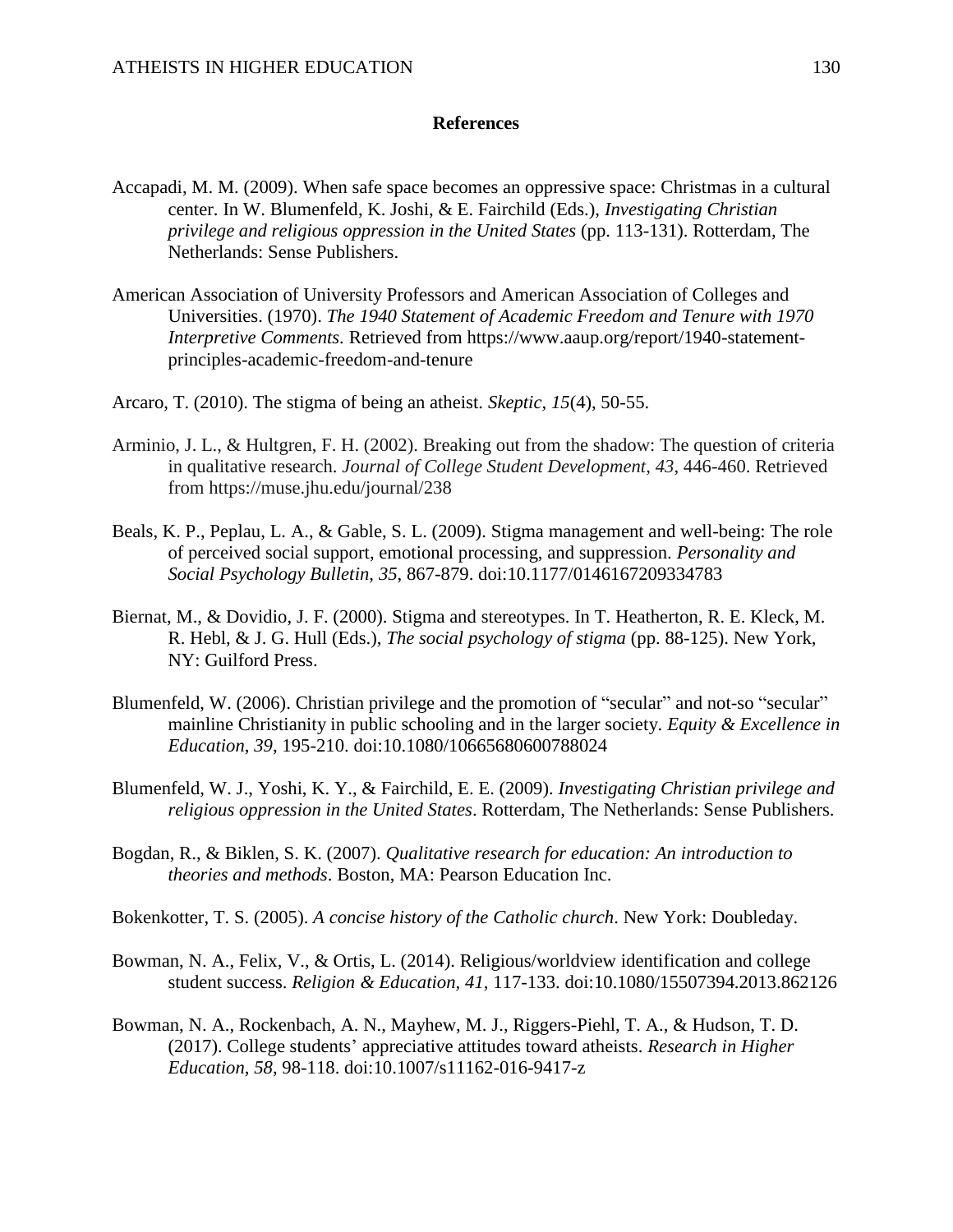- Bowman, N. A., & Small, J. L. (2012). Exploring a hidden form of minority status: College students' religious affiliation and well-being. *Journal of College Student Development, 53*, 491-509. doi:10.1353/csd.2012.0050
- Bowman, N. A., & Smedley, C. T. (2012). The forgotten minority: Examining religious affiliation and university satisfaction. *Higher Education, 65*, 745-760. doi:10.1007/s10734-012-9574-8
- Bullivant, S., & Lee, L. (2016). *The dictionary of atheism*. Oxford University Press. doi:10.1093/acref/9780191816819.001.0001
- Cain, R. (1991). Stigma management and gay identity development. *Social Work, 36*, 67-73. doi:10.1093/sw/36.1.67
- Clark, C., & Brimhall-Vargas, M. (2003). Diversity initiatives in higher education: Secular aspects and international implications of Christian privilege. *Multicultural Education, 11*(1), 55-57. Retrieved from https://eric.ed.gov/?id=EJ675748
- Clark, C., Brimhall-Vargas, M., Schlosser, L., & Alimo, C. (2002). It's not just secret Santa in December: Addressing educational and workplace climate issues linked to Christian privilege. *Multicultural Education, 10*(2), 52-57. Retrieved from http://www.nova.edu/inclusion/do-something-different/forms/diversity\_initiatives.pdf
- Coleman, T. J., Hood, R. W., & Streib, H. (2018). An introduction to atheism, agnosticism, and non-religious worldviews. *Psychology of Religion and Spirituality, 10*, 203-206. doi:10.1037/rel0000213
- Cook, C. L., Cottrell, C. A., & Webster, G. D. (2014). No good without God: Antiatheist prejudice as a function of threat to morals and values. *Psychology of Religion and Spirituality, 7*, 219-226. Retrieved from http://www.apa.org/pubs/journals/rel/cult
- Council for Secular Humanism. (n.d.). *What is secular humanism?* Retrieved from https://secularhumanism.org/index.php/3260
- Cox, D. C., & Jones, R. P. (2017). *America's changing religious identity*. Public Religion Research Institute. Retrieved from https://www.prri.org/research/american-religiouslandscape-christian-religiously-unaffiliated/
- Cragun, R. T. (2016). Nonreligion and atheism. In D. Yamane (Ed.), *Handbook of religion and society* (pp. 301-320). Switzerland: Springer.
- Cragun, R. T, Blyde, V. L., Sumerau, J. E., Mann, M., & Hammer, J. H. (2016). Perceived marginalization, educational contexts, and (non)religious educational experience. *Journal of College and Character*, *17*, 241-254.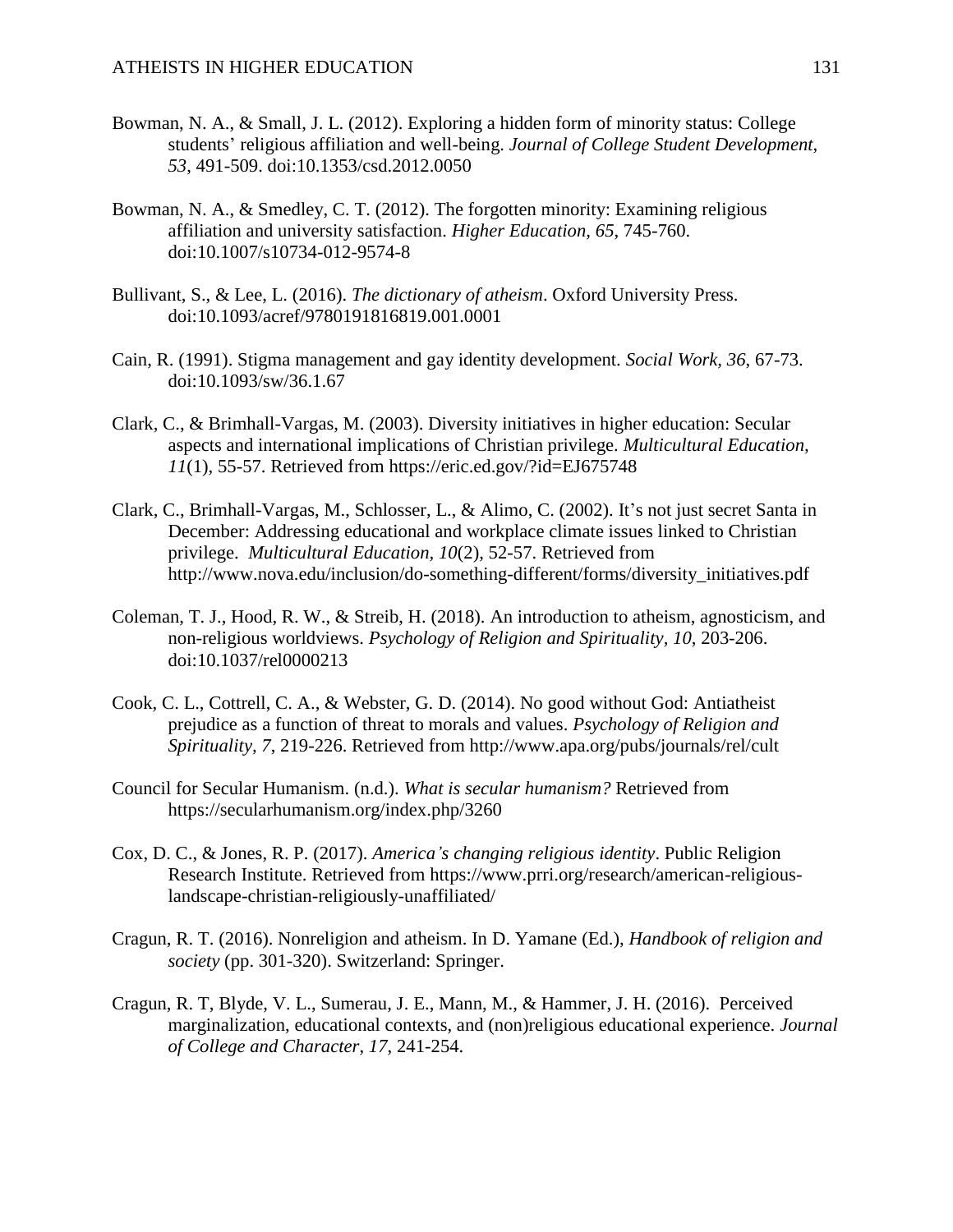- Cragun, R. T., Kosmin, B., Keysar, A., Hammer, J. H., & Nielsen, M. (2012). On the receiving end: Discrimination toward the non-religious in the United States. *Journal of Contemporary Religion, 27*(1), 105-127. doi:10.1080/13537903.2012.642741
- Creswell, J. (2013). *Qualitative inquiry and research design: Choosing among five approaches.* Thousand Oaks, CA: Sage Publications.
- Crocker, J., & Major, B. (1989). Social stigma and self-esteem: The self-protective properties of stigma. *Psychological Review, 96*, 608-630. doi:10.1037//0033-295x.96.4.608
- Crotty, M. (1998). *The foundations of social research: Meaning and perspectives in the research process*. Thousand Oaks, CA: Sage Publications.
- Dalton, J. & Crosby, P. (2007). Let's talk about religious differences: The neglected topic in diversity discussions on campus. *Journal of College and Character, 9*, 1-4. doi:10.2202/1940-1639.1125
- Dalton, J. C., Eberhardt, D., Bracken, J., & Echols, K. (2006). Inward journeys: Forms and patterns of college student spirituality. *Journal of College and Character, 7*, 1-22. doi:10.2202/1940-1639.1219
- Dawkins, R. (2006). *The God delusion*. London: Bantam Press.
- Dixon, C. S. (2010). *Protestants: A history from Wittenberg to Pennsylvania 1517-1740*. Malden, MA: Wiley-Blackwell.
- Dovidio, J. J., Major, B., & Crocker, J. (2000). Stigma: Introduction and overview. In T. Heatherton, R. E. Kleck, M. R. Hebl, & J. G. Hull (Eds.), *The social psychology of stigma* (pp. 1-28). New York, NY: Guilford Press.
- Dubendorff, S. J., & Luchner, A. F. (2016, August 8). The perception of atheists as narcissistic. *Psychology of Religion and Spirituality,* 1-9. doi:10.1037/rel0000093
- Edgell, P., Gerteis, J., & Hartmann, D. (2006). Atheist as "other": Moral boundaries and cultural membership in American society. *American Sociological Review, 71*, 211-234.
- Edgell, P., Hartmann, D., Stewart, E., & Gerteis, J. (2016). Atheists and other cultural outsiders: Moral boundaries and the non-religious in the United States. *Social Forces, 95*, 607-638. doi:10.1093/sf/sow063
- Elliott, M., & Doane, M. J. (2015). Stigma management of mental illness: Effects of concealment, discrimination, and identification on well-being. *Self and Identity, 14*, 654- 674. doi:10.1080/15298868.2015.1053518
- Fairchild, E. E. (2009). Christian privilege, history, and trends in U.S. religion. *New Directions for Student Services*, *2009,* (125), 5-11. doi:10.1002/ss.302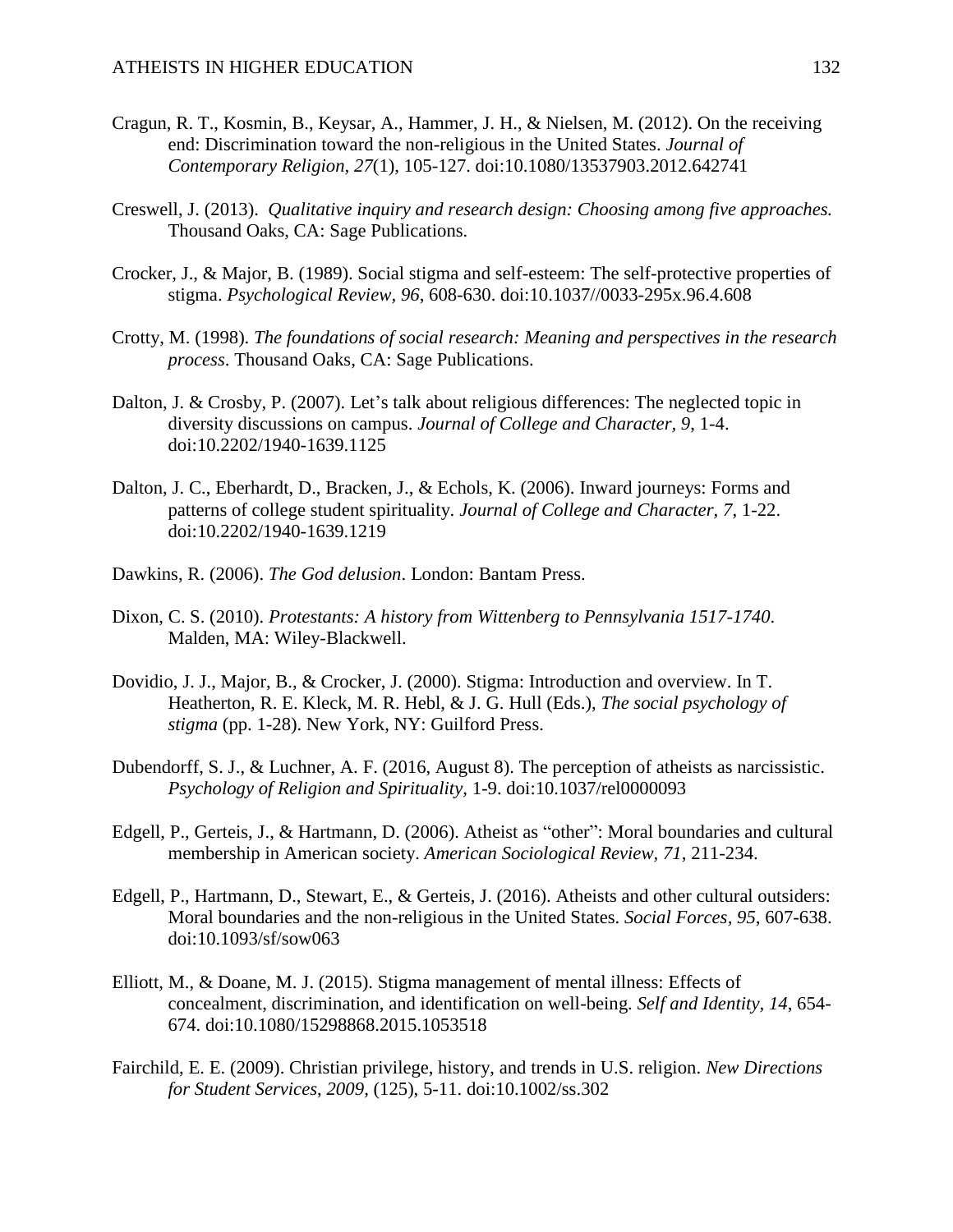- Fitzgerald, B. (2003). *Atheists in the United States: The construction and negotiation of a nonnormative identity* (Doctoral dissertation, State University of New York at Albany). Retrieved from http://worldcat.org/oclc/54444303
- Fossey, E., Harvey, C., McDermott, F., & Davidson, L. (2002). Understanding and evaluating qualitative educational research. *Australian and New Zealand Journal of Psychiatry, 36*, 717-732. doi:10.1046/j.1440-1614.2002.01100.x
- Foster, P. P., & Gaskins, S. W. (2009). Older African Americans' management of HIV/AIDS stigma. *AIDS Care, 21*, 1306-1312. doi:10.1080/09540120902803141
- Gallup (2018). *The religiously distinct states of America*. Retrieved from https://news.gallup.com/poll/226844/religiously-segregated-states-america.aspx
- Garneau, C. (2012). Perceived stigma and stigma management of Midwest seculars (Doctoral dissertation). *Sociology Theses, Dissertations, & Student Research.* Paper 22. Retrieved from ProQuest Dissertations and Theses.
- Gervais, W. M., Shariff, A. F., & Norenzayan, A. (2011). Do you believe in atheists? Distrust is central to anti-atheist prejudice. *Journal of Personality and Social Psychology, 101*, 1189-1206. doi: 10.1037/a0025882
- Gifford, G. (2009). Stigma in the workplace: Testing a framework for the effects of demographic and perceived differences in organizations (Doctoral dissertation, The University of Nebraska-Lincoln). Retrieved from ProQuest Dissertations and Theses.
- Goffman, E. (1963). *Stigma: Notes on the management of spoiled identity*. New York, NY: Simon & Schuster, Inc.
- Goodman, K. M. (May, 2017). *Atheism is not a monolith: Understanding atheist and secular students.* Presentation at the Religious, Secular, and Spiritual Identities Convergence. NASPA Student Affairs Professionals in Higher Education, Los Angeles, CA.
- Goodman, K. M., & Mueller, J. A. (2009). Invisible, marginalized, and stigmatized: Understanding and addressing the needs of atheist students. *New Directions for Student Services, 2009,* (125), 55-63. doi: 10.1002/ss.308
- Hammer, J. H., Cragun, R. T., Hwang, K., & Smith, J. M. (2012). Forms, frequency, and correlates of perceived anti-atheist discrimination. *Secularism and Nonreligion, 1*, 43-67. doi:10.5334/snr.ad
- Hardiman, R., & Jackson, B. W. (1997). Conceptual foundations for social justice courses. In M. Adams, L. Bell, & P. Griffin (Eds.), *Teaching for diversity and social justice: A sourcebook* (pp. 16-29). New York, NY: Routledge.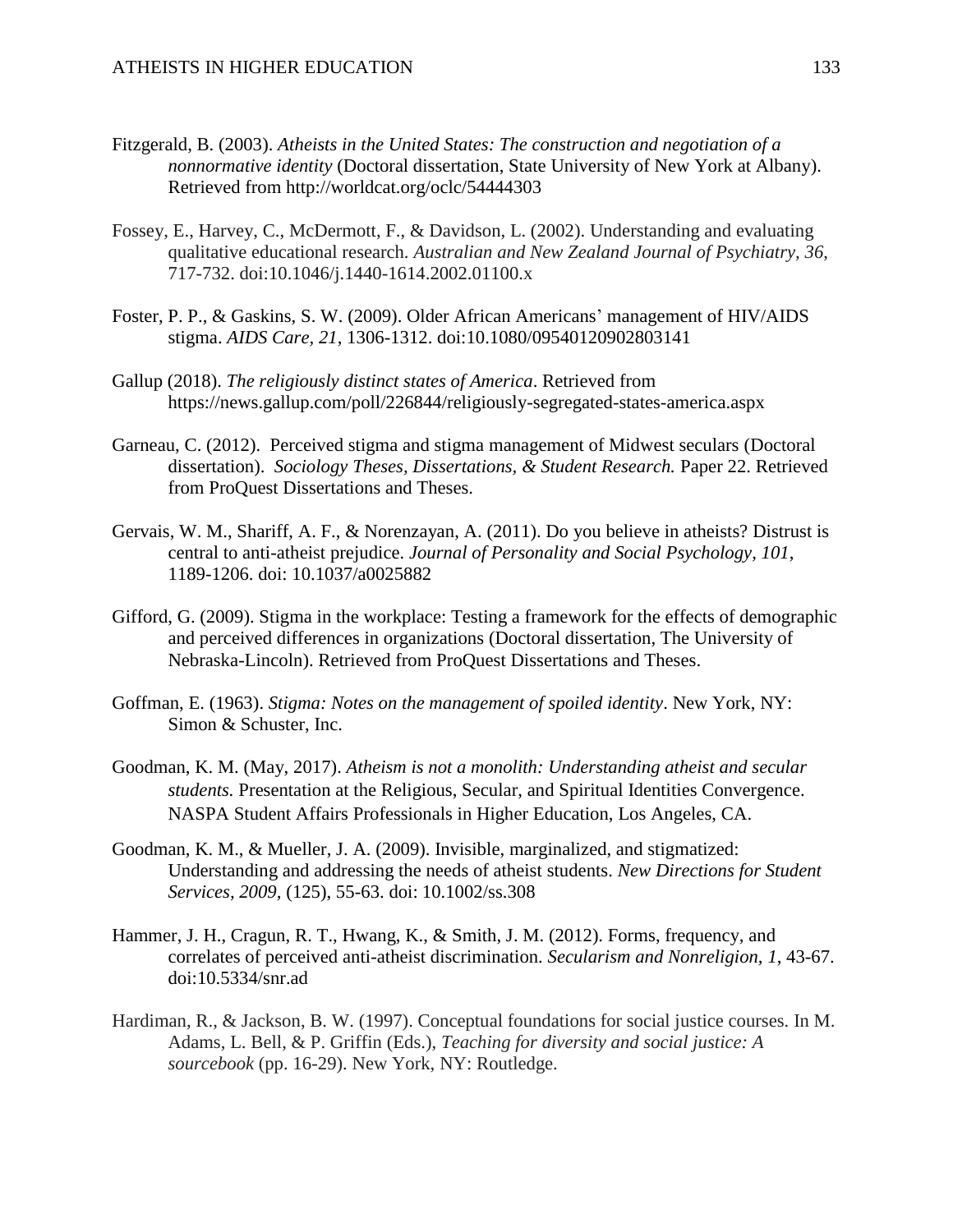- Harper, M. (2007). The stereotyping of non-religious people by religious students: Contents and subtypes. *Journal for the Scientific Study of Religion, 46*, 539-552. doi:10.1111/j.1468- 5906.2007.00376.x
- Harrington, M. A., Jacob, S. A., Harbert, A. B., & Saiid, L. (2014). The coming out process among non-religious undergraduate students: Implications for residence life professionals. *Journal of College and University Student Housing*, *41*(1), 164-177. Retrieved from http://www.acuho-i.org/journal?portalid=0
- Harris, S. (2008). *Letter to a Christian nation*. New York: Vintage Books.
- Heatwole, C. A. (1978). The Bible Belt: A problem in regional definition. *Journal of Geography, 77*(2), 50-55. doi:10.1080/00221347808980072
- Herman-Kinney, N. J., & Kinney, D. A. (2012). Sober as deviant: The stigma of sobriety and how some college students "stay dry" on a "wet" campus. *Journal of Contemporary Ethnography, 42*, 64-103. doi:10.1177/0891241612458954
- Honan, E., Knobel, M., Baker, C., & Davies, B. (2000). Producing possible Hannahs: Theory and the subject of research. *Qualitative Inquiry, 6*, 9-32. doi:10.1177/107780040000600102
- Hunsberger, B., & Altemeyer, B. (2006). *Atheists: A groundbreaking study of America's nonbelievers*. Amherst, NY: Prometheus Books.
- Hurtado, S., Milem, J., Clayton-Pedersen, A., & Allen, W. (1999). *Enacting diverse learning environments: Improving the climate for racial/ethnic diversity in higher education*. Washington, DC: ERIC Clearinghouse on Higher Education, Institute for Education Policy Studies, Graduate School of Education and Human Development, the George Washington University.
- Hylton, M. E. (2006). Queer in Southern MSW programs: Lesbian and bisexual women discuss stigma management. *The Journal of Social Psychology, 146*, 611-628. doi:10.3200/socp.146.5.611-628
- Johnson, A. G. (2006). *Privilege, power, and difference*. New York, NY: McGraw-Hill Education.
- Jones, E., Farina, A., Hastorf, A., Markus, H., Miller, D. T., & Scott, R. (1984). *Social stigma: The psychology of marked relationships.* New York, NY: Freeman.
- Kafle, N. P. (2013). Hermeneutic phenomenological research method simplified. *Bodhi: An Interdisciplinary Journal, 5*(1), 181-200. doi:10.3126/bodhi.v5i1.8053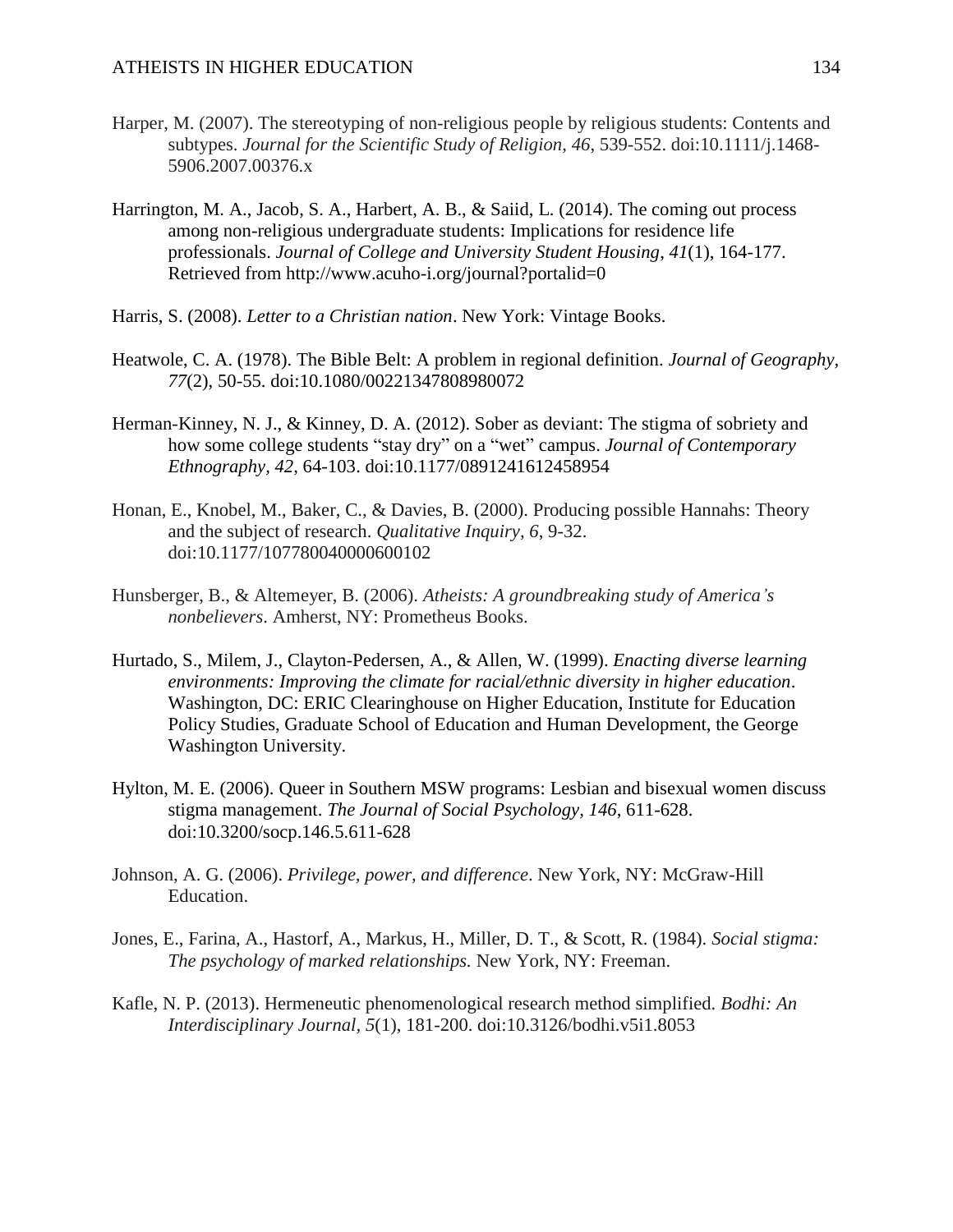- King, E. B., Gulick, L. M., & Avery, D. R. (2009). The divide between diversity training and diversity education: Integrating best practices. *Journal of Management Education, 34*, 891-906. doi:10.1177/1052562909348767
- LaBouff, J. P., & Ledoux, A. M. (2016). Imagining atheists: Reducing fundamental distrust in atheist intergroup attitudes. *Psychology of Religion and Spirituality, 8*, 330-340. doi:10.1037/rel0000066
- Lane, A. M., Allis, S., Allman, N., Pettys, A., Quinlan, M., & Seifert, B. (2013). "Religion is not a monolith": Religious experience at a Midwestern liberal arts college. *Journal of College and Character, 14*, 341-350. doi:10.1515/jcc-2013-0043
- Larson, M. H., & Shady, S. L. (2012). Confronting the complexities of Christian privilege through interfaith dialogue. *Journal of College and Character, 13*. doi:10.1515/1940- 1639.1824
- LeDrew, S. (2013). Discovering atheism: Heterogeneity in trajectories to atheist identity and activism. *Sociology of Religion, 74*, 431-453. doi:10.1093/socrel/srt014
- Liddell, E. R., & Stedman, C. D. (2011). Nontheistic students on campus: Understanding and accommodating atheists, agnostics, humanists and others. *Journal of College and Character, 12*, 1-7. doi: 10.2202/1940-1639.1813
- Lieske, J. (1993). Regional subcultures of the United States. *The Journal of Politics, 55*, 888- 913. doi:10.2307/2131941
- Lincoln, Y. S. & Guba, E. G. (1985). *Naturalistic inquiry*. Newbury Park, CA: Sage Publications.
- Link, B. G., & Phelan, J. C. (2001). Conceptualizing stigma. *Annual Review of Sociology, 27*, 363-385. doi:10.1146/annurev.soc.27.1.363
- Livingstone, E. A. (2013). *The concise Oxford dictionary of the Christian Church*. Oxford, UK: Oxford University Press.
- Luther, K. (2016). Stigma management among children of incarcerated parents. *Deviant Behavior, 37*, 1264-1275. doi:10.1080/01639625.2016.1170551
- Mayhew, M. J., Bowman, N. A., & Rockenbach, A. B. (2014). Silencing whom? Linking campus climates for religious, spiritual, and worldview diversity to student worldviews. *The Journal of Higher Education, 85*, 219-245. doi:10.1353/jhe.2014.0005
- McClure, A. I. (2017). "Becoming a parent changes everything": How nonbeliever and pagan parents manage stigma in the U.S. Bible Belt. *Qualitative Sociology, 40*, 331-352. doi:10.1007/s11133-017-9359-6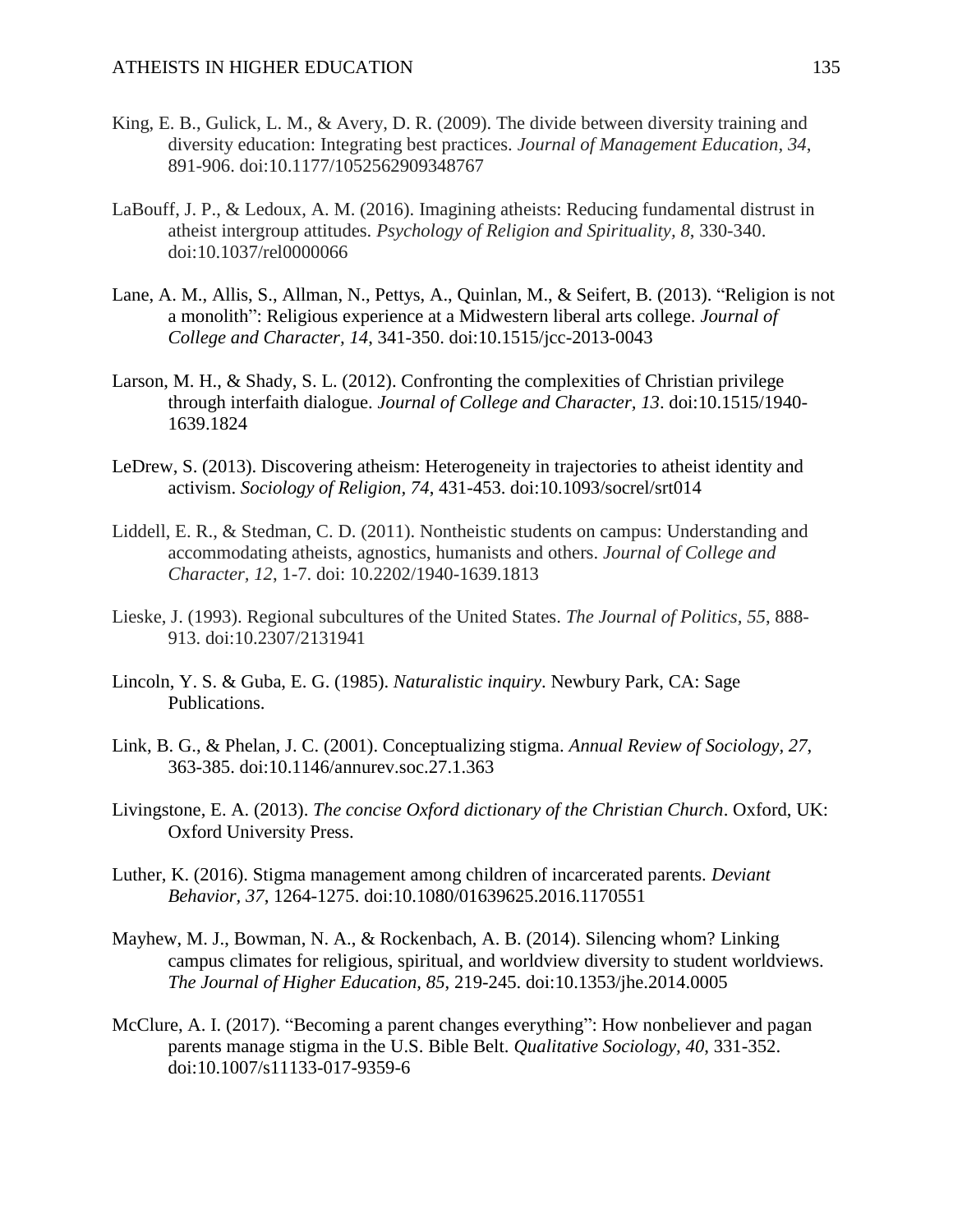- McDowell, M., & Brown, N. R. (2009). Fundamental tenets. In *World religions at your fingertips* (pp. 38-39). New York, NY: Alpha Books. Retrieved from http://link.galegroup.com.proxy.bsu.edu/apps/doc/CX2770400020/GVRL?u=munc80314 &sid=GVRL&xid=31e8ae8a
- McIntosh, P. (1988). *White privilege and male privilege: A personal account of coming to see correspondences through work in women's studies*. Working Paper No. 189. Wellesley, MA: Wellesley Centers for Women. Retrieved from https://www.wcwonline.org/Publications-by-title/white-privilege-and-male-privilege-apersonal-account-of-coming-to-see-correspondences-through-work-in-women-s-studies-2
- McKenna, S. (2013). "The meth factor": Group membership, information management, and the navigation of stigma. *Contemporary Drug Problems, 40*, 351-385. Retrieved from http://journals.sagepub.com/home/cdx
- Moustakas, C. (1994). *Phenomenological research methods.* Thousand Oaks, CA: Sage Publications.
- Mueller, J. A. (2012). Understanding the atheist college student: A qualitative examination. *Journal of Student Affairs Research and Practice, 49*, 249-266. doi:10.1515/jsarp-2012- 6439
- Nash, R. J. (2003). Inviting atheists to the table: A modest proposal for higher education. *Religion and Education, 30*(1), 1-23.
- Patel, E., & Giess, M. (2016, January/February). Engaging religious diversity on campus: The role of student affairs. *About Campus, 20*(6), 8-15. doi:10.1002/abc.21223
- Pew Research Center (2015). America's changing religious landscape. *Pew Forum*. Retrieved from http://www.pewforum.org/2015/05/12/americas-changing-religious-landscape/
- Poindexter, C. C., & Shippy, R. A. (2010). HIV diagnosis disclosure: Stigma management and stigma resistance. *Journal of Gerontological Social Work, 53*, 366-381. doi:10.1080/01634371003715841
- Pond, J. L. (2015). Living without God: Female atheists and stigma management in the south of the United States (Doctoral dissertation). *Theses and Dissertations--Sociology.* Paper 25.
- Reisner, C. (2018). Atheism in higher education: A phenomenological study of identity in the workplace. *The Journal of College and Character, 19*, 52-64. doi: 10.1080/2194587X.2017.1411280
- Rockenbach, A. N., Mayhew, M. J., & Bowman, N. A. (2015). Perceptions of the campus climate for non-religious students. *Journal of College Student Development, 56*, 181-186. doi:10.1353/csd.2015.0021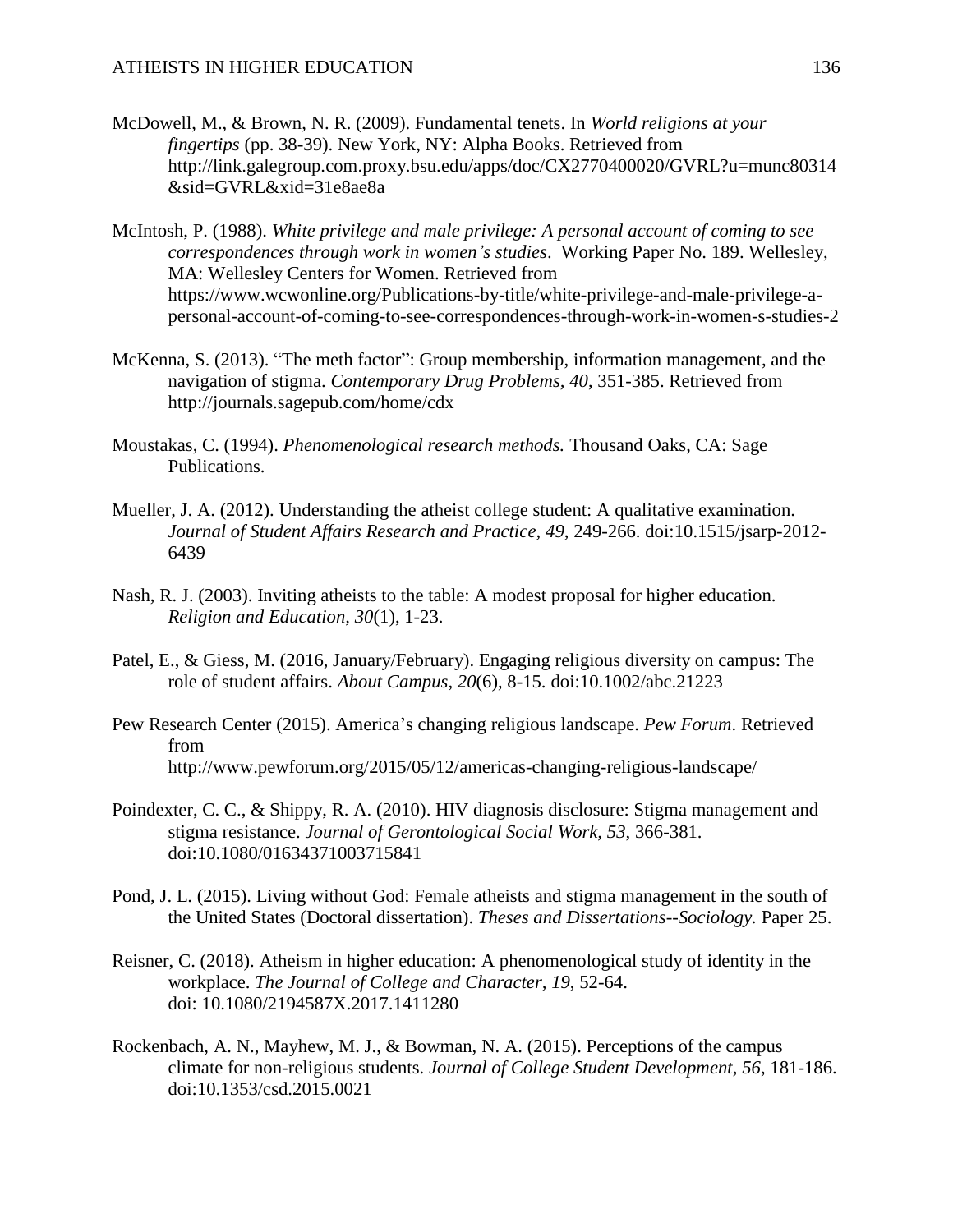- Savin-Baden, M., & Major, C. (2013). *Qualitative research: The essential guide to theory and practice*. Milton Park, Abingdon, Oxon: Routledge.
- Schlosser, L. Z., & Sedlacek, W. E. (2001). Religious holidays on campus: Policies, problems, and recommendations. Research report: University of Maryland, College Park. Retrieved from https://eric.ed.gov/?id=ED456681
- Seifert, T. (2007, May). Understanding Christian privilege: Managing the tensions of spiritual plurality. *About Campus, 12*(2), 10-17. doi:10.1002/abc.206
- Silver, C. F., Coleman, T. J., Hood, R. W., & Holcombe, J. M. (2014). The six types of nonbelief: A qualitative and quantitative study of type and narrative. *Mental Health, Religion & Culture, 17*, 990-1001. doi:10.1080/13674676.2014.987743
- Small, J. L. (2011). *Understanding college students' spiritual identities: Different faiths, varied worldviews*. New York, NY: Hampton Press.
- Smith, J. A., Flowers, P., & Larkin, M. (2009). *Interpretative phenomenological analysis: Theory, method and research*. Thousand Oaks, CA: Sage Publications.
- Smith, J. K. (1983). Quantitative versus qualitative research: An attempt to clarify the issue. *Educational Researcher, 12*(3), 6-13. doi:10.3102/0013189x012003006
- Smith, J. M. (2011). Becoming an atheist in America: Constructing identity and meaning from the rejection of theism. *Sociology of Religion, 72*, 215-237. doi:10.1093/socrel/srq082
- Smith, J. M. (2013). Creating a godless community: The collective identity work of contemporary American atheists. *Journal for the Scientific Study of Religion*, *52*(1), 80- 99. doi:10.1111/jssr.12009
- Spencer, R., Pryce, J. M., & Walsh, J. (2015). Philosophical approaches to qualitative research. In P. Leavy (Ed.), *The Oxford handbook of qualitative research* (pp. 81-98). Oxford: Oxford University Press.
- Stangor, C., & Crandall, C. C. (2000). Threat and the social construction of stigma. In T. Heatherton, R. E. Kleck, M. R. Hebl, & J. G. Hull (Eds.), *The social psychology of stigma* (pp. 62-87). New York, NY: Guilford Press.
- Stewart, D. L. (2010). Researcher as instrument: Understanding "shifting" findings in constructivist research. *Journal of Student Affairs Research and Practice, 47*, 291-306. doi:10.2202/1949-6605.6130
- Syracuse University Counseling Center. (n.d.). *Impact of marginalization*. Retrieved from http://counselingcenter.syr.edu/social-justice/impact-of-marginalization.html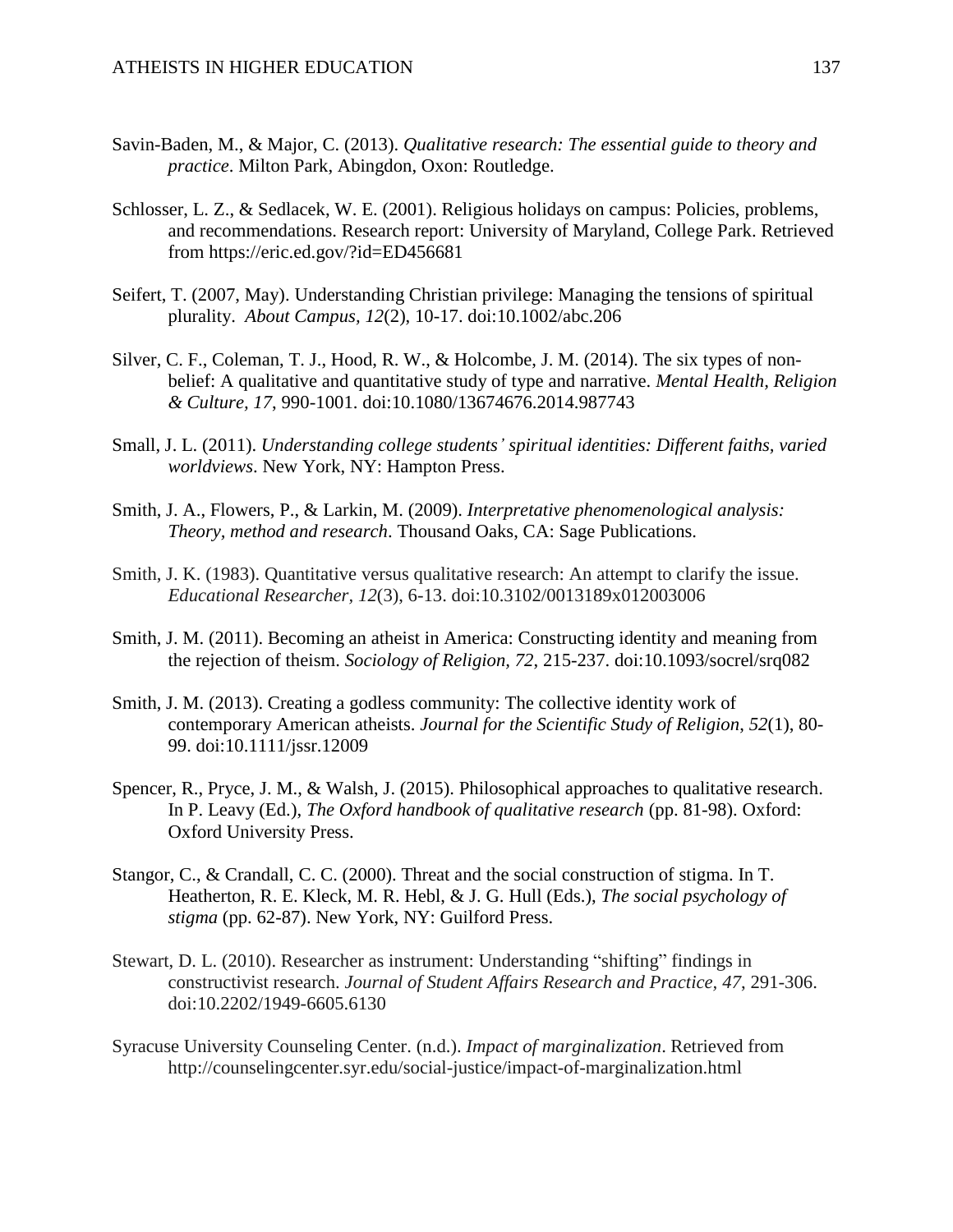- Teusner, A. (2015). Insider research, validity issues, and the OHS professional: One person's journey. *International Journal of Social Research Methodology, 19*, 85-96. doi:10.1080/13645579.2015.1019263
- United States Census Bureau (n.d.). *Urban and rural.* Retrieved from https://www.census.gov/geo/reference/urban-rural.html
- van Manen, M. (2016). *Phenomenology of practice: Meaning-giving methods in phenomenological research and writing*. London: Routledge, Taylor & Francis Group.
- Waggoner, M. D. (2016). Spirituality and contemporary higher education. *Journal of College and Character, 17*, 147-156. doi:10.1080/2194587X.2016.1195752
- Winnick, T. A., & Bodkin, M. (2008). Anticipated stigma and stigma management among those to be labels "ex-con". *Deviant Behavior, 29*, 295-333. doi:10.1080/01639620701588081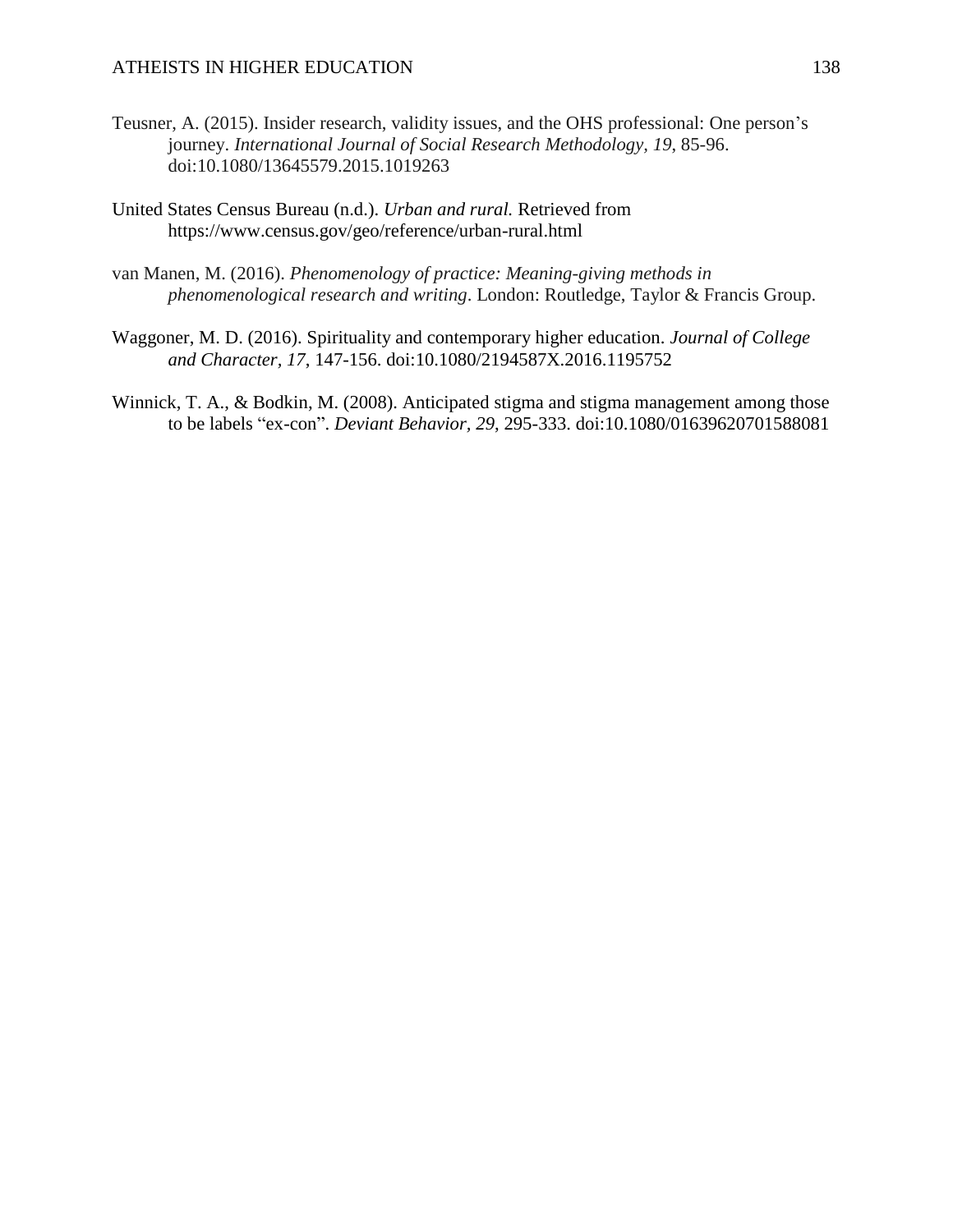### **Appendix A**

### Statements of Christian Privilege

(Clark et al., 2002, pp. 54-55)

- 1. It is likely that state and federal holidays coincide with my religious practices, thereby having little to no impact on my job and/or education.
- 2. I can talk openly about my religious practices without concern for how it will be received by others.
- 3. I can be sure to hear music on the radio and watch specials on television that celebrate the holidays of my religion.
- 4. When told about the history of civilization, I can be sure that I am shown people of my religion made it what it is.
- 5. I can worry about religious privilege without being perceived as "self-interested" or "selfserving."
- 6. I can have a "Jesus is Lord" bumper sticker or Ichthus (Christian fish) on my car and not worry about someone vandalizing my car because of it.
- 7. I can share my holiday greetings without being fully conscious of how it may impact those who do not celebrate the same holidays. I can also be sure that people are knowledgeable about the holidays of my religion and will greet me with the appropriate holiday greeting (e.g., Merry Christmas, Happy Easter, etc.).
- 8. I can probably assume that there is a universality of religious experience.
- 9. I can deny Christian privilege by asserting that all religions are essentially the same.
- 10. I probably do not need to learn the religious or spiritual customs of others, and I am likely not penalized for not knowing them.
- 11. I am probably unencumbered by having to explain why I am or am not doing things related to my religious norms on a daily basis.
- 12. I am likely not judged by the improper actions of others in my religious group.
- 13. If I wish, usually I can be exclusively among those from my religious group most of the time (in work, school, or at home).
- 14. I can assume that the safety, or the safety of my family, will not be put in jeopardy by disclosing my religion to others at work or at school.
- 15. It is likely that mass media represents my religion widely AND positively.
- 16. It is likely that I can find items to buy that represent my religious norms and holidays with relative ease (e.g., food, decorations, greeting cards, etc.).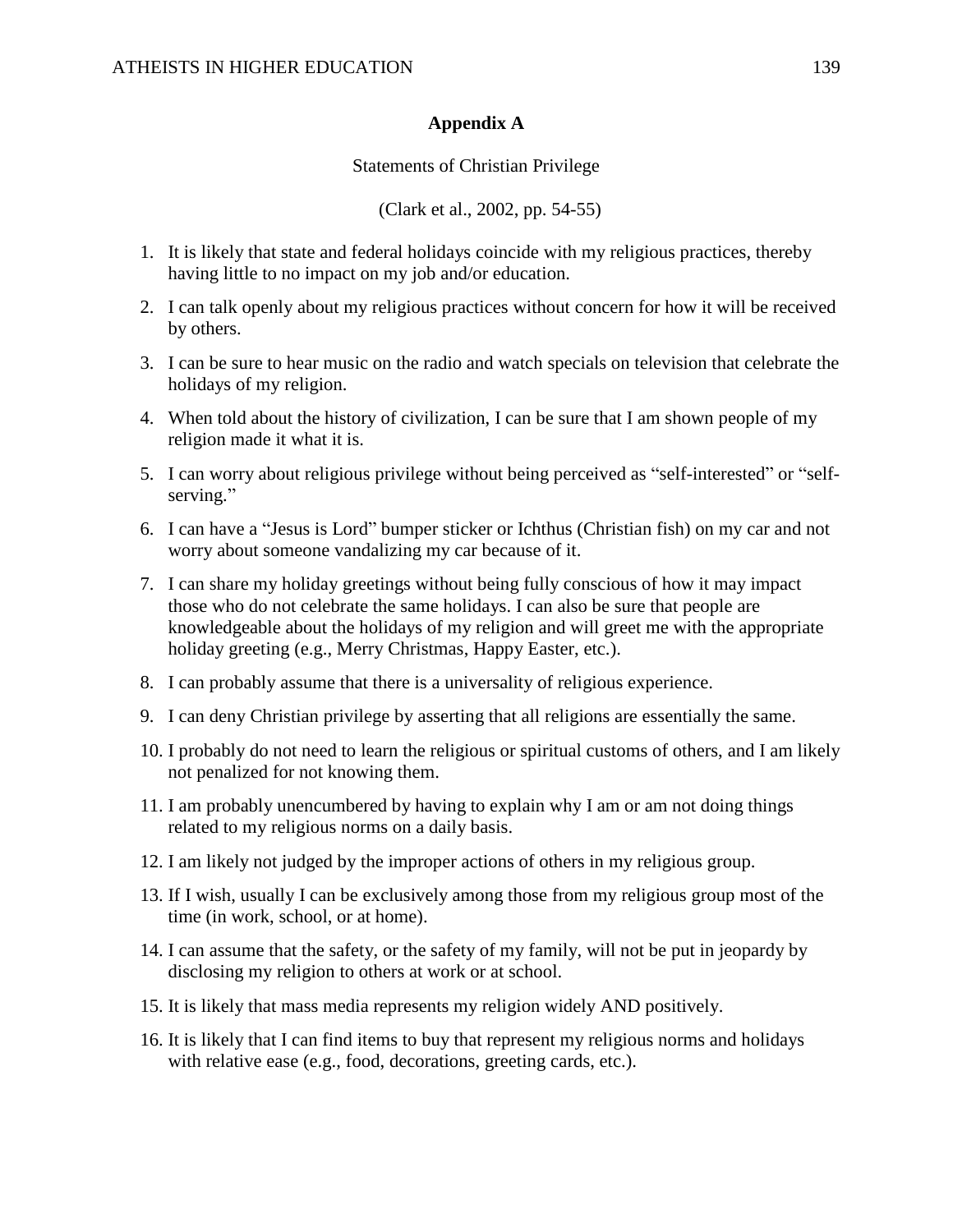- 17. I can speak or write about my religion, and even critique other religion, and have these perspectives listened to, even published, with relative ease and without much fear of reprisal.
- 18. I could write an article on Christian privilege without putting my own religion on trial.
- 19. I can travel without others assuming that I put them at risk because of my religion.
- 20. It is likely that my religion will not put me at risk from others when I travel.
- 21. I can be financially successful without the assumption from others that this success is connected to my religion.
- 22. I can protect myself (and my children) from people who may not like me (or them) based on my religion.
- 23. Law enforcement officials will likely assume I am a non-threatening person if my religion is disclosed to them.
- 24. Disclosure of my religion may actually encourage or incline law enforcement officials to perceive me as being "in the right" or "unbiased."
- 25. I can safely assume that any authority figure will generally be someone of my religion.
- 26. I can talk about my religion, even proselytize, and be characterized as "sharing the word," instead of imposing my ideas on others or distributing "propaganda."
- 27. I can be gentle and affirming to people without being characterized as an exception to my religion.
- 28. I am never asked to speak on behalf of all Christians.
- 29. My citizenship and immigration status will likely not be questioned, and my background will likely not be investigated, because of my religion.
- 30. My place of worship is probably not targeted for violence because of sentiment against my religion.
- 31. I can be sure that my religion will not work against me when seeing medical or legal help.
- 32. My religion will not cause teachers to pigeonhole me into certain professions based on the assumed "prowess" of my religious group.
- 33. I will not have my children taken from me by governmental authorities who have been made aware of my religious affiliation.
- 34. Disclosure of my religion to an adoption agency will likely not prevent me from being able to adopt children.
- 35. If I wish to give my children a parochial religious education, I probably have a variety of options nearby.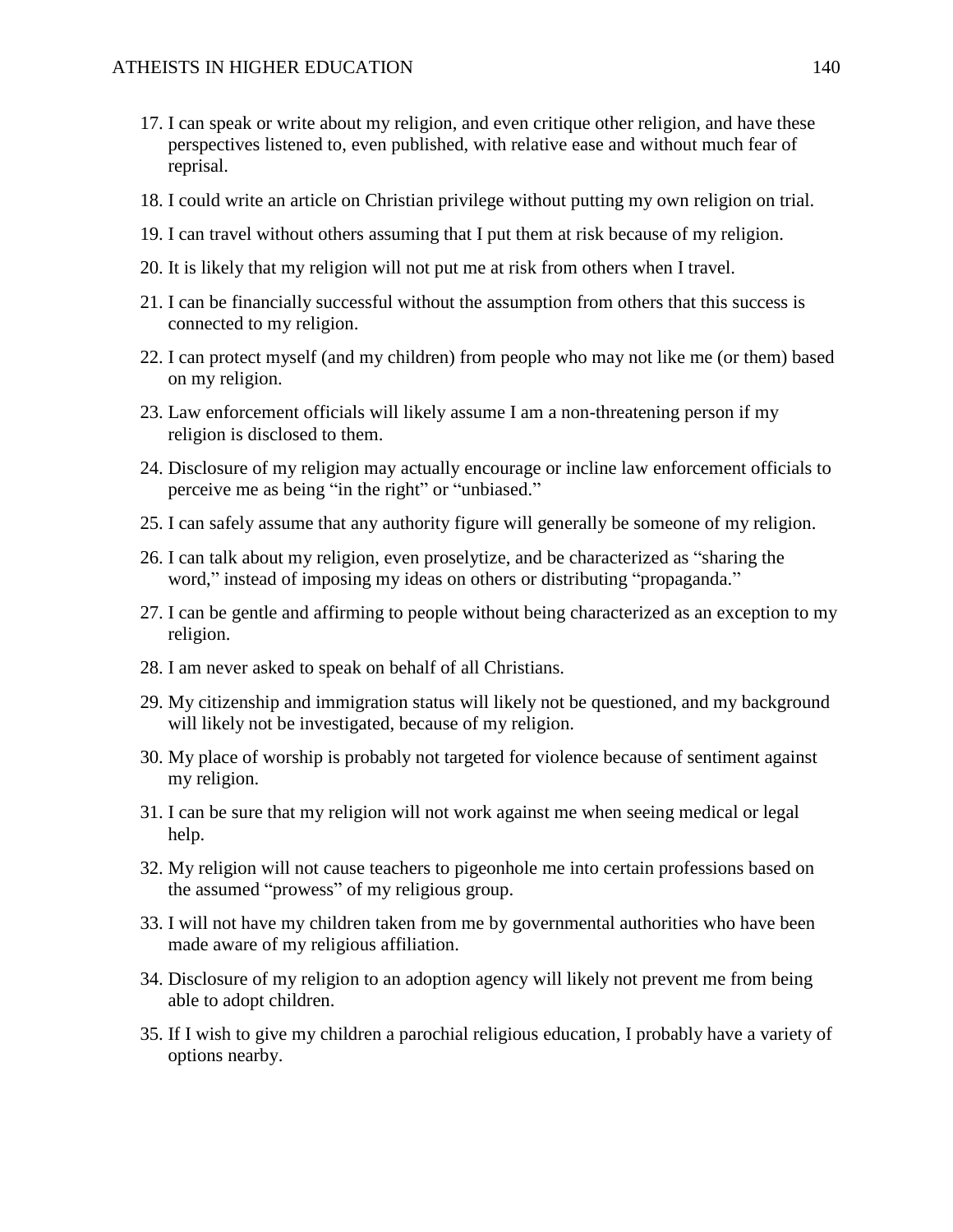- 36. I can be sure that my children will be given curricular materials that testify to the existence and importance of my religion.
- 37. I can be sure that when someone in the media is referring to G-d, they are referring to my (Christian) G-d.
- 38. I can easily find academic courses and institutions that give attention only to people of my religion.
- 39. My religion and religious holidays are so completely "normal" that, in many ways, they may appear to no longer have any religious significance at all.
- 40. My religious holidays, having been constructed as "secular", can be openly practiced in public institutional settings without although given to the violation of the separation of religion and state.
- 41. The elected and appointed officials of my government are probably members of my religious group.
- 42. When swearing an oath in court or for employment, I am probably making this oath by placing my hand on the scripture of my religion.
- 43. I can openly display my religious symbol(s) on my person or property without fear of disapproval, violence, and/or vandalism.
- 44. The central figure of my religion is used as a major point of reference for my calendaring system (i.e., B.C. and A.D., as well as B.C.E and C.E.).
- 45. I can define the belief system of, and/or its practice by, another group as valid or invalid regardless of my level of knowledge of it.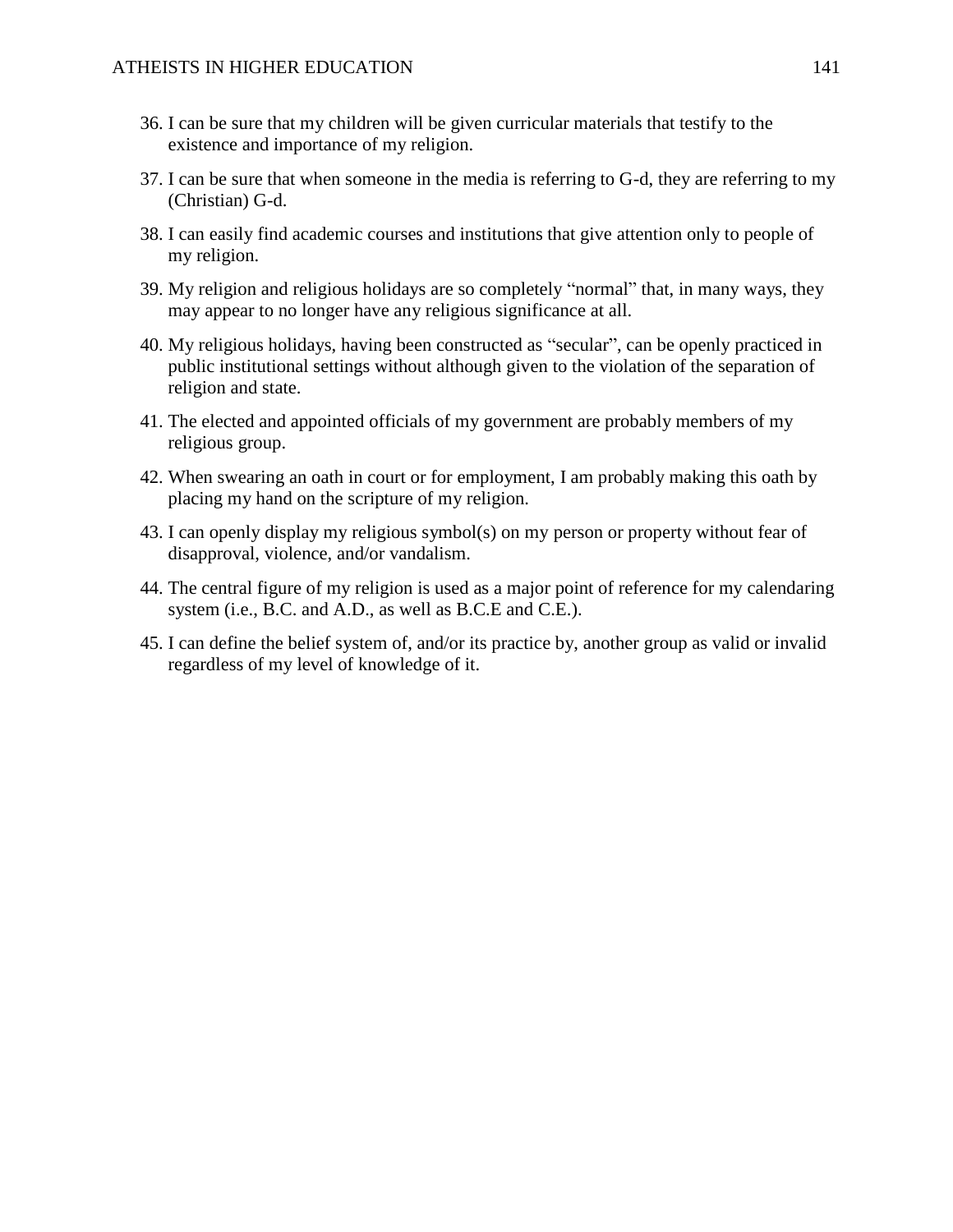# **Appendix B**

## Participant Recruitment Messages

### **Email Message**

Dear Colleagues [or recipient name if known to the researcher],

I am a doctoral student at Ball State University seeking participants in a research study of professional staff members in higher education who identify as atheists. I am interested in how these individuals experience this particular identity in the workplace environment. In order to participate, you must be over the age of 18, be employed as a professional staff member in an institution of higher education in the state of Indiana, and identify as an atheist. For the purpose of this study, an atheist is an individual who denies the existence of God or gods.

If you are interested in participating in this study, please contact me via email at [careisner@bsu.edu.](mailto:careisner@bsu.edu) An informed consent form is attached which will provide you with a greater understanding of your involvement should you chose to participate. If you choose to participate I will arrange a meeting to explain the study, answer any questions you may have, and collect your signed informed consent form.

Thank you for taking the time to consider this invitation. Please forward this message to anyone you think may be interested in participating in this study.

Sincerely,

Carrie Reisner

### **Social Media Message (i.e., Indiana Student Affairs Association Facebook group)**

Participants are sought for a study of professional and support staff members in higher education who identify as atheists. The study will examine how atheists experience this particular identity in the higher education workplace and is being conducted by Carrie Reisner, doctoral student at Ball State University. In order to participate, you must be over the age of 18, be employed as a professional staff member in an institution of higher education in the state of Indiana, and identify as an atheist. For the purpose of this study, an atheist is an individual who denies the existence of God or gods.

If you are interested in participating in this study, please contact [careisner@bsu.edu.](mailto:careisner@bsu.edu) An informed consent form will be sent to you which will provide you with a greater understanding of your involvement should you chose to participate. If you choose to participate I will arrange a meeting to explain the study, answer any questions you may have, and collect your signed informed consent form.

Thank you for taking the time to consider this invitation. Please forward this message to anyone you think may be interested in participating in this study.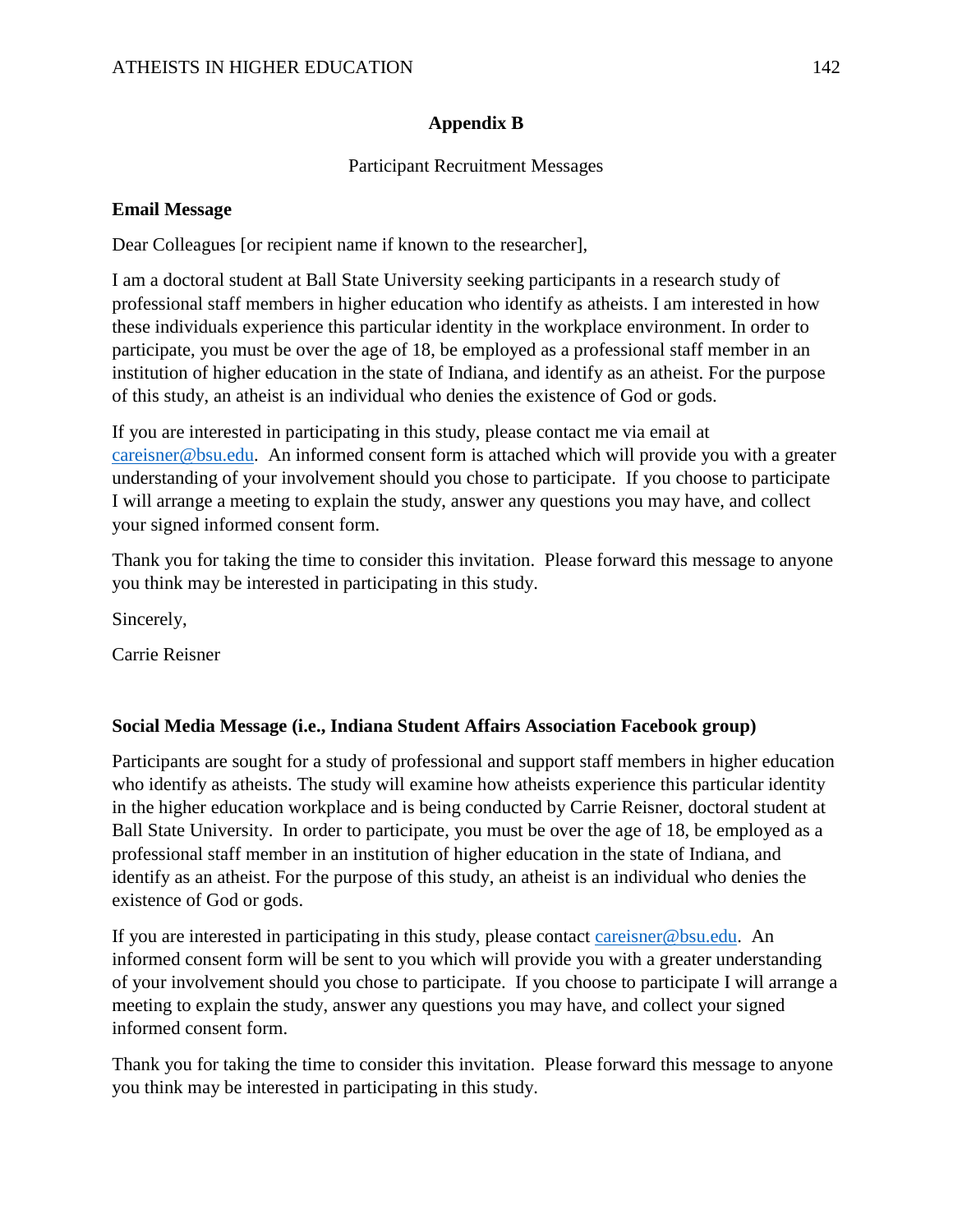# **Appendix C**

### Interview Protocol

### **Welcome to participants**

Thank you for participating in this research study. Your responses will provide valuable insight into the lived experiences of atheists in the higher education workplace. As a reminder, you may refuse to answer any question you are not comfortable with and you are fee to withdraw from this study at any time.

### **Interview Questions**

### **Family and Religious Background**

- Tell me about how your family background.
- What role does religion play in your family?
- How would you describe yourself as a person?

# **Philosophy and Experiences Related to Atheism**

- How long have you been an atheist? How and why did you became an atheist?
- What does being an atheist mean to you?
- Which of your friends and family know you're an atheist?
- Are any of your friends or family atheists as well?
- How do you approach telling people or not telling people about your atheism?
- What do you believe are some common misperceptions about atheists? Do these influence your willingness to share this about yourself?

# **Professional Background**

- Tell me about your work history and current position.
- Describe your work environment.

# **Religion and Atheism in the Workplace**

- What role does religion play at your institution? How does it come up in your day-to-day work?
- How do you feel when is religion discussed in the workplace?
- Who in your workplace knows that you're an atheist? How do they know?
- What do you think is the perception of atheists at your institution?
- How does your department/university approach religious holidays?
- Can you recall a time when you've had either a positive or negative experience at work because of your atheism?
- Where have you lived before? What was your experience as an atheist there?
- Will your atheism be a factor when considering future positions?
- Is there anything that I have not asked that you would like to share with me regarding your experiences as an atheist who works in higher education?

### **Closing**

Thank you for your participation. I have enjoyed talking with you. I may reach out to you if I need clarification on any of your statement. If there is anything that you think of that you would like to add, please feel free to contact me.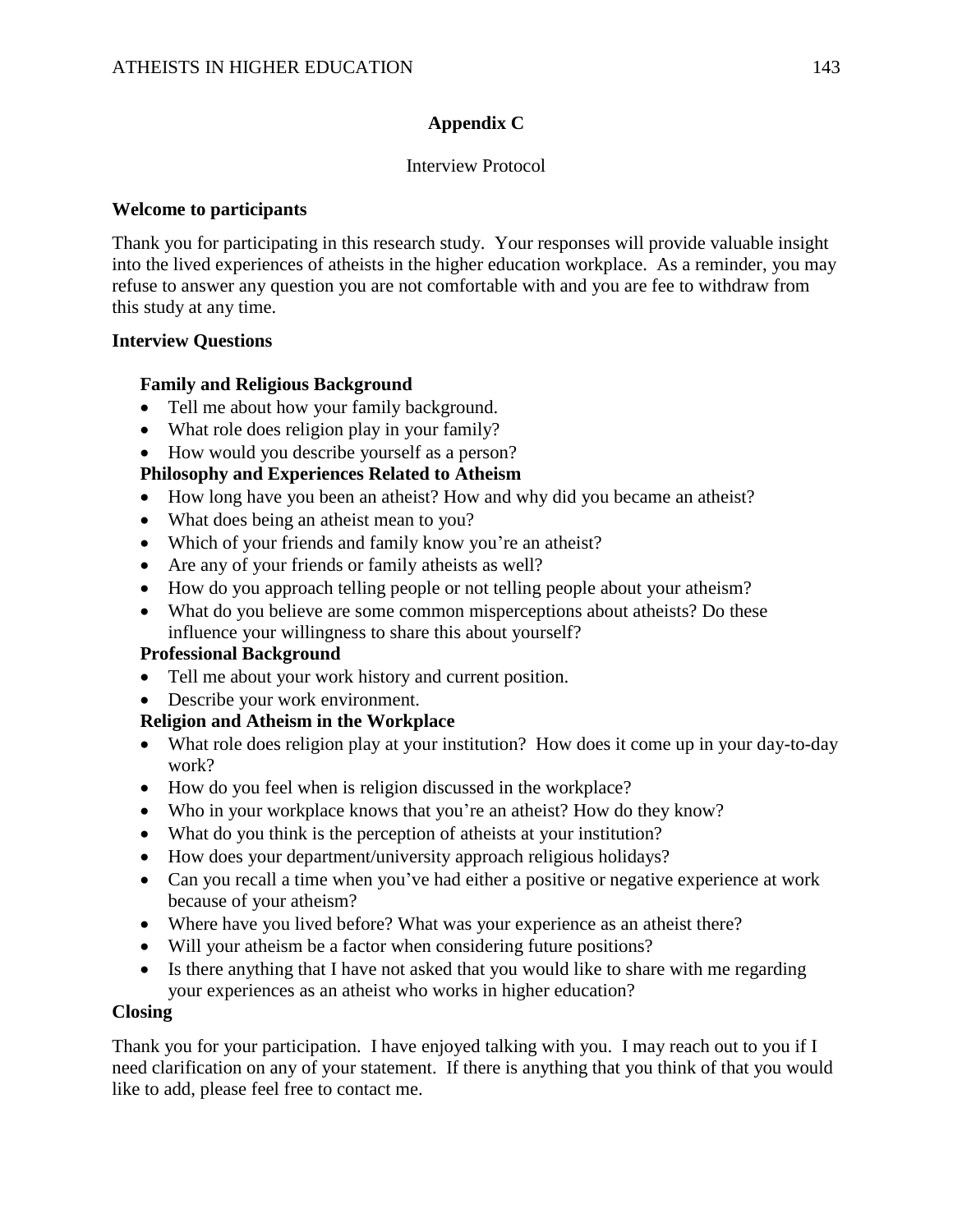# **Appendix D**

# Informed Consent

# **Study Title** The Atheist Identity in the Higher Education Workplace

# **Study Purpose and Rationale**

The purpose of this qualitative study is to examine the lived experiences of professional staff in higher education who identify as atheists. Atheists are a marginalized minority group in the United States, and while institutions of higher education tend to be more accepting of diversity, atheists may feel that they cannot reveal this aspect of their identity to supervisors, co-workers, faculty, or students. I believe this study will address a gap in the research about atheists as well as diversity in higher education.

### **Inclusion/Exclusion Criteria**

In order to be eligible for this study, you must be over the age of 18, be classified as professional staff at an institution of higher education, and identify as an atheist. For this purpose of this study, an atheist is defined as an individual who denies the existence of God or gods.

Faculty, support staff, students, or individuals who do not work at an institution of higher education, those under the age of 18, and those who do believe in God or gods will be excluded from this study.

### **Participation Procedures and Duration**

The procedure for this study includes one to three interviews during which you will be asked to answer questions regarding your experience as an atheist. The location of the interviews will take place either in person, at a location convenient to you, or by Skype or other web-based conference platform. Each interview will require 60-90 minutes of your time. You may be asked to share your thoughts about the emerging findings to make sure that they represent your experience and perspectives appropriately.

# **Audio or Video Tapes (if applicable)**

For purposes of accuracy, with your permission, the interviews will be audio recorded using a digital recorder. Any names used on the audio recording will be changed to pseudonyms when the recordings are transcribed. The recordings will be transferred to a password protected USB flash drive then stored in a locked filing cabinet in the researcher's office for five years and will then be erased.

# **Data Confidentiality or Anonymity**

All data will be maintained as confidential and no identifying information such as names will appear in any publication or presentation of the data. Your actual names will be changed to pseudonyms during transcription and in the written report. Institution and location names will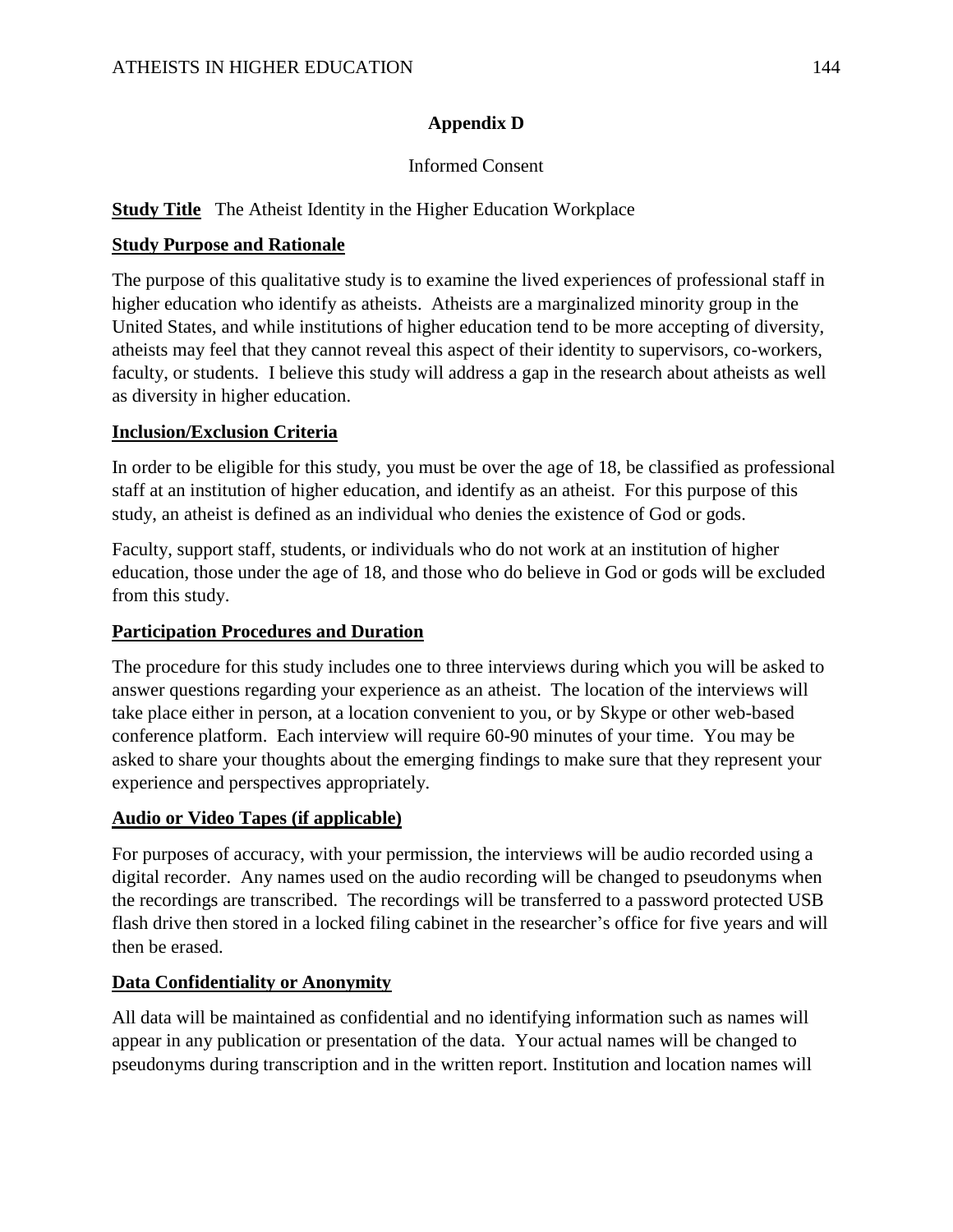also be changed, for example Midwestern four-year college; Midwestern state, in the written report.

## **Storage of Data**

Audio files will be transferred to a password protected USB flash drive then deleted from the recorder. Informed consent forms will be scanned and stored on a password protected USB flash drive which will be locked in a cabinet in the researcher's work office along with hard copies of data and other research documents. Hard copy data will be shredded after five years. The data will also be entered into a software program and stored on the researcher's password-protected computer for five years and then deleted. Only members of the research team will have access to the data.

## **Risks or Discomforts**

There are no perceived risks from participating in this study. You may choose not to answer any question that makes you uncomfortable.

# **Benefits**

There are no perceived benefits for participating in this study.

# **Voluntary Participation**

Your participation in this study is completely voluntary and you are free to withdraw your permission at any time for any reason without penalty or prejudice from the investigator. Please feel free to ask any questions of the investigator before signing this form and at any time during the study.

# **IRB Contact Information**

For questions about your rights as a research subject, please contact the Director, Office of Research Integrity, Ball State University, Muncie, IN 47306, (765) 285-5070 or at [irb@bsu.edu.](mailto:irb@bsu.edu)

**<u>Study Title</u>** The Atheist Identity in the Higher Education Workplace

\*\*\*\*\*\*\*\*\*

# **Consent**

I, \_\_\_\_\_\_\_\_\_\_\_\_\_\_\_\_\_\_\_, agree to participate in this research project entitled, *The Atheist Identity in the Higher Education Workplace*. I have had the study explained to me and my questions have been answered to my satisfaction. I have read the description of this project and give my consent to participate. I understand that I will receive a copy of this informed consent form to keep for future reference.

To the best of my knowledge, I meet the inclusion/exclusion criteria for participation (described on the previous page) in this study.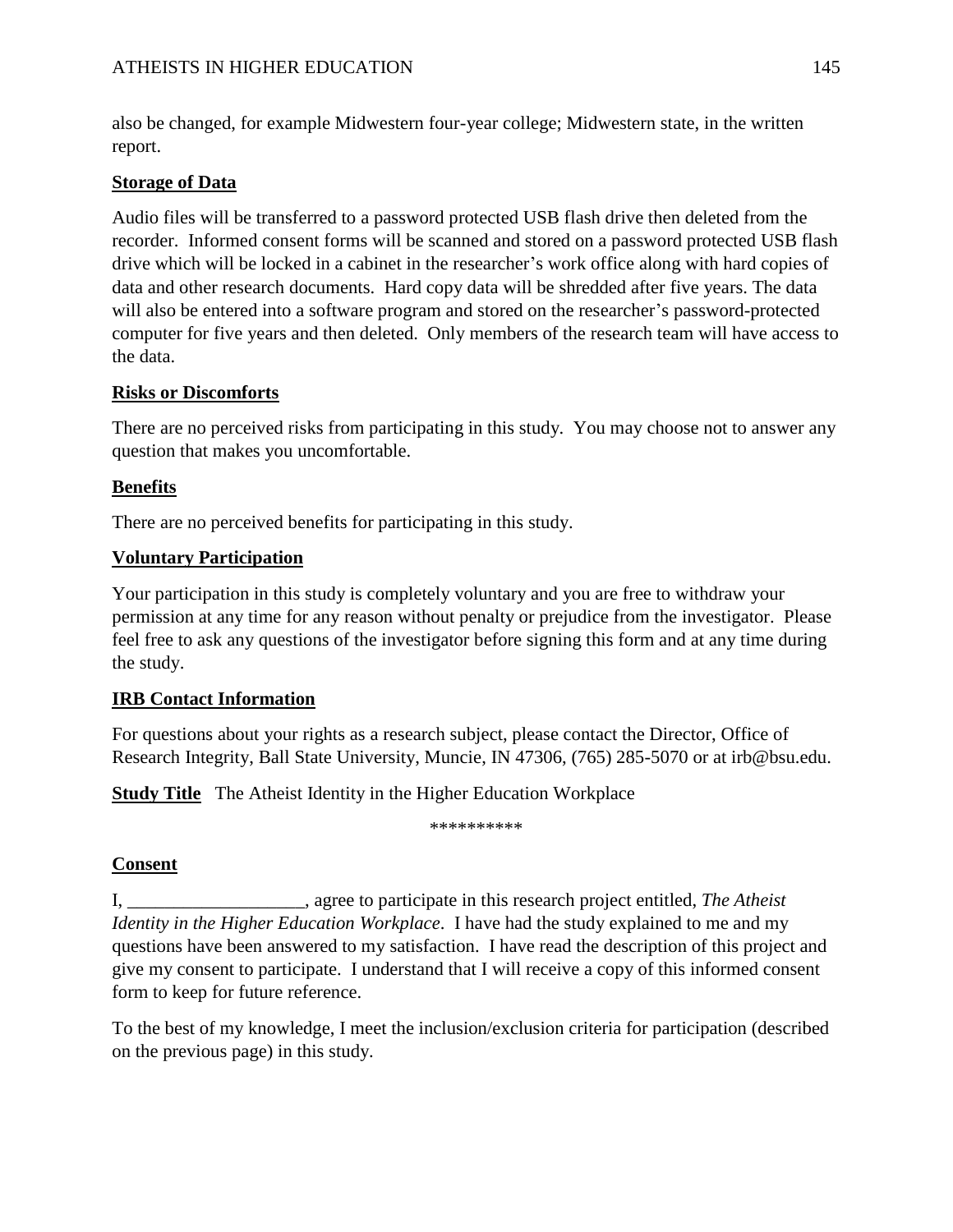Participant's Signature Date

### **Researcher Contact Information**

Principal Investigator: Faculty Supervisor:

Carrie Reisner, Graduate Student Dr. Thalia Mulvihill Educational Studies Educational Studies Ball State University Ball State University Muncie, IN 47306<br>
Telephone: (765) 994-1084<br>
Telephone: (765) 28 Email: careisner@bsu.edu Email: tmulvihi@bsu.edu

\_\_\_\_\_\_\_\_\_\_\_\_\_\_\_\_\_\_\_\_\_\_\_\_\_\_\_\_\_\_\_\_ \_\_\_\_\_\_\_\_\_\_\_\_\_\_\_\_\_

Telephone: (765) 285-5463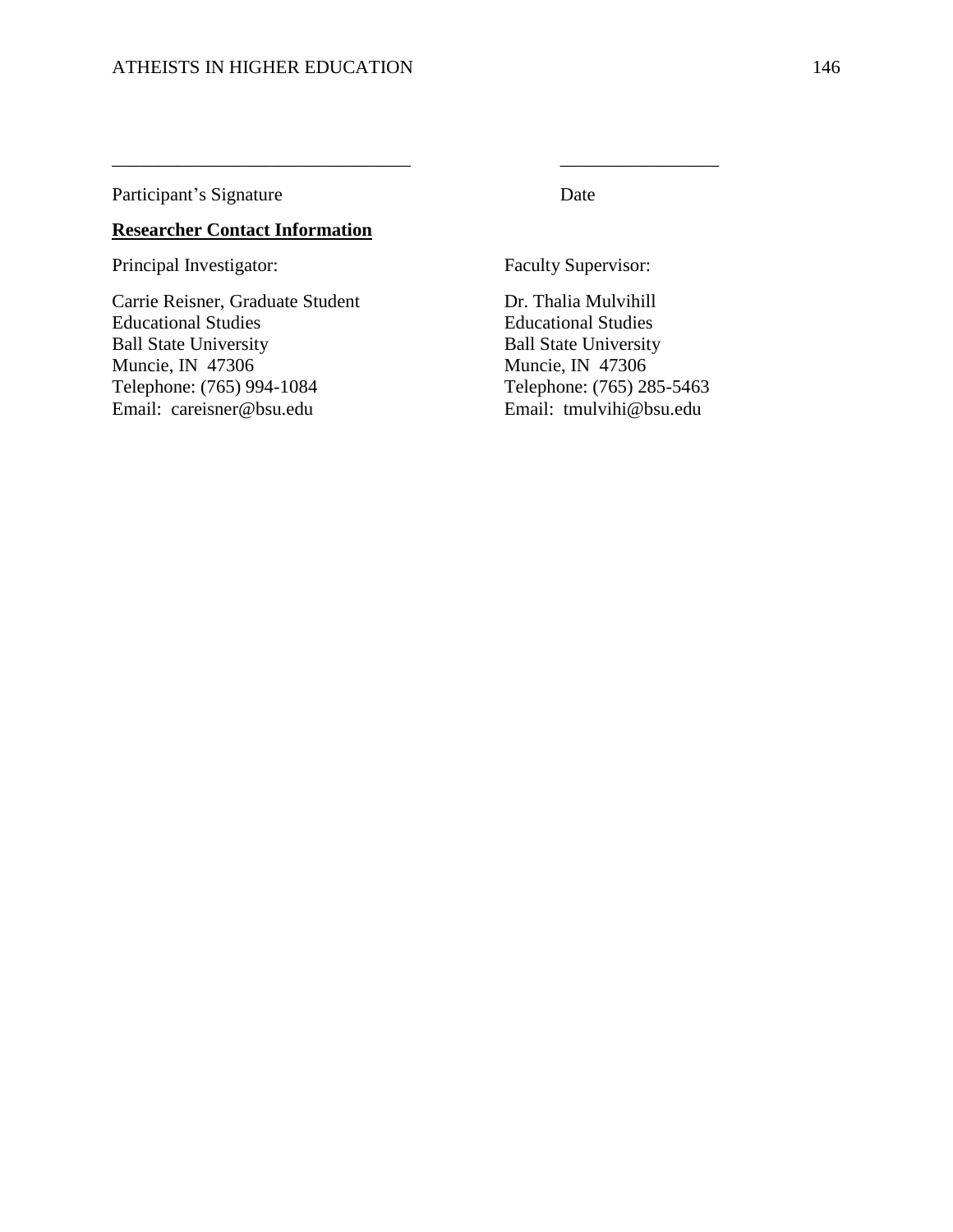# **Appendix E**

## List of All Codes and Notes

| "Angry" atheist phase                                                          |
|--------------------------------------------------------------------------------|
| "Angry" atheists/feminists                                                     |
| "Got burned" when debating/discussing religion in the workplace                |
| "Holiday" party - Christian privilege                                          |
| "Long line of atheists"                                                        |
| "Othered" at young age                                                         |
| "Virtual identity" different from real identity - presents himself differently |
| "We-be's" create their own culture in an institution                           |
| 30s before fully atheist                                                       |
| Able to represent atheism at work                                              |
| Advisor for SSA                                                                |
| Advisors - some students avoid classes that challenge beliefs                  |
| Alignment of religious minorities on campus - non-Christians                   |
| All bosses have been conservative but to different degrees                     |
| Animal lover                                                                   |
| Association with New Atheism                                                   |
| Assume people are liberal                                                      |
| <b>Assumed Christianity</b>                                                    |
| Assumes atheists have liberal political views                                  |
| Assumes everyone's atheist                                                     |
| Atheism as an argumentative stance                                             |
| Atheism important in identity                                                  |
| Atheism perceived worse than socialism                                         |
| Atheism worse than being gay                                                   |
| Atheist coworkers                                                              |
| Atheist educator                                                               |
| Atheist faculty protected in workplace; staff aren't                           |
| Atheist podcast                                                                |
| Atheist politicians aren't trusted                                             |
| Atheist sister                                                                 |
| Atheist stigma                                                                 |
| Atheists lack morals                                                           |
| Atheists more aware of Christian privilege                                     |
| Atheists possessed by the devil                                                |
| Atheists whisper in the halls to each other                                    |
| Attends church at home                                                         |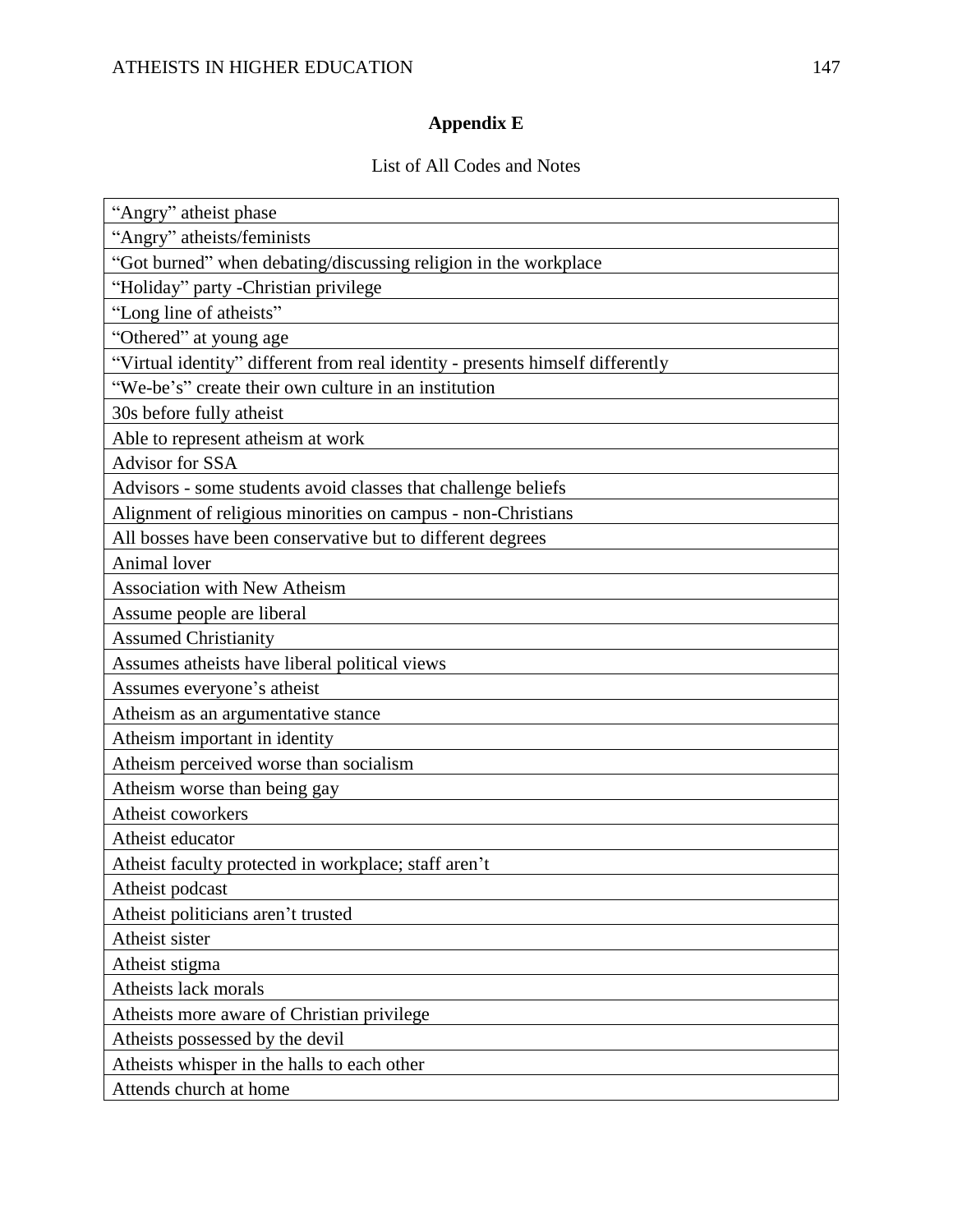Avoid talking about religion and politics

Bad experience with Christian colleagues who claimed he created a hostile environment

Bad things would happen in the news - questioned God

Be a good person

Became curious about other religions

Becoming more outspoken on social media

Belief in community

Belonged to atheist organization

Boss asked about everyone's religion on first day - he shut down conversation

Boss Catholic but accepting of atheists in office

Boyfriend is closeted gay

Break stereotypes

Came out to boss

Came out twice - gay/atheist

Campus doesn't address religious diversity

Campus is conservative due to a critical mass of conservative individuals

Campus promotes religious diversity but not non-belief

Campus tries to be accepting of all religions

Can't "believe" in science but can believe in progressive values, intrinsic value of humans

Career reflects values

Careful around religious coworkers

Careful around highly-Christian staff

Careful in interactions with religious students

Cares about people

Casual mentions of church related activities at work

Cautious of talking about religion or atheism around some colleagues

Cautious on FB because of side business

Change in policy due to religious beliefs signaled that her safety could be in jeopardy

Change in time over Christmas décor

Chose higher education because of liberal values

Chose institution based on values

Christian minority

Christian privilege in Nursing department

Christianity may be waning on campus

Christmas décor

Christmas décor on campus

Church as social activity

Church as the norm

Church flyers on department bulletin boards - she takes down

Churchgoing brother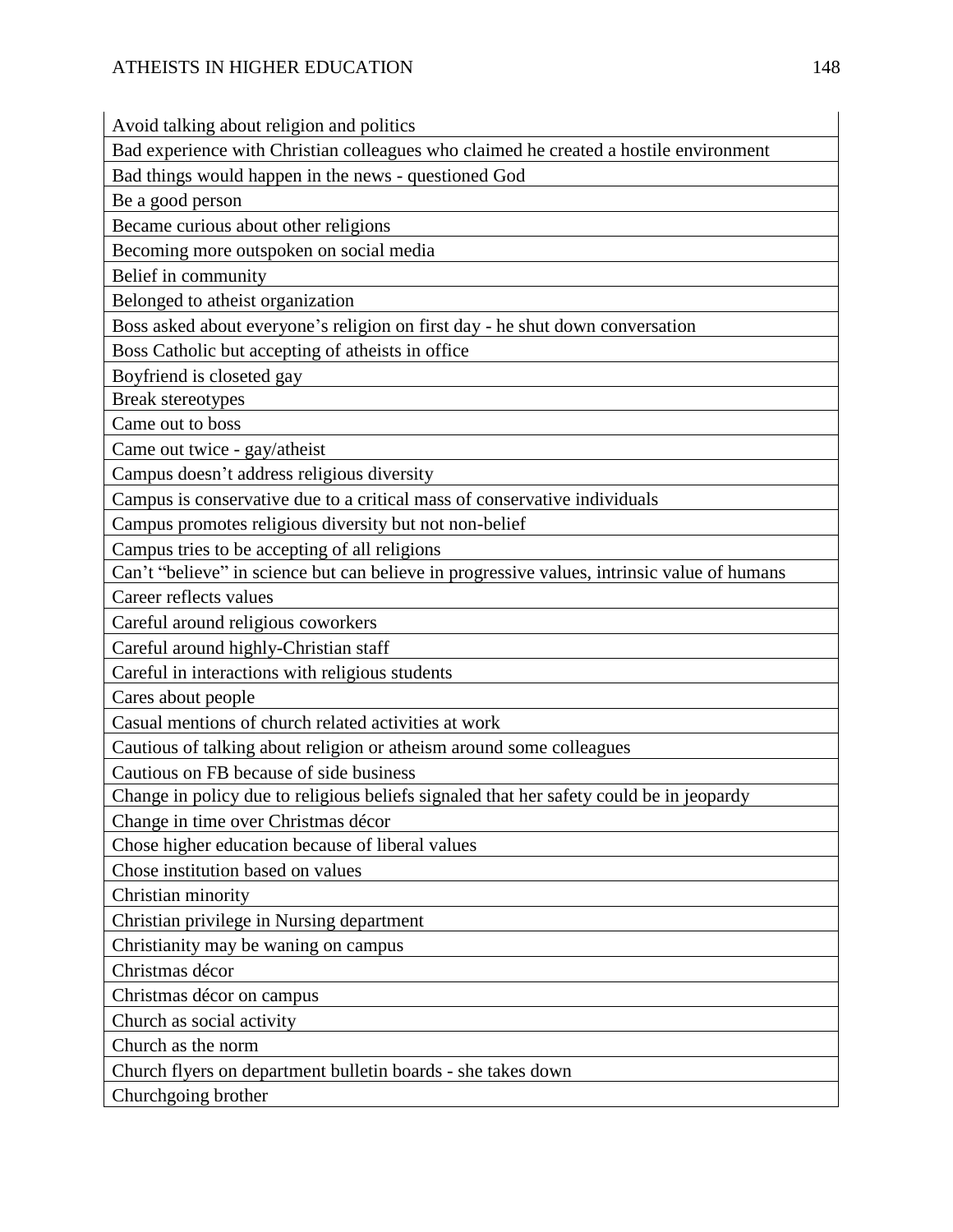| Claims atheism                                                                       |
|--------------------------------------------------------------------------------------|
| Class distinction between faculty/staff and clerical                                 |
| Clerical staff more "provincial"                                                     |
| Clerical staff tend to be local and more religious                                   |
| Closeted at work at first                                                            |
| Closeted in current position                                                         |
| Closeted in former workplace                                                         |
| Closeted to family                                                                   |
| Closeted to some family                                                              |
| Colleague used atheism against him                                                   |
| Colleagues discuss church activities                                                 |
| Colleague's FB post inspired him to be out as atheist on social media                |
| Colleagues would be sad if they knew about atheist identity                          |
| $Collect = science and culture$                                                      |
| College experiences                                                                  |
| College experiences increased questions                                              |
| Comes from academic family                                                           |
| Comfort in debating religion                                                         |
| Comfort in identity                                                                  |
| Comments by boss                                                                     |
| Community is more religious than campus                                              |
| Community oriented                                                                   |
| Confident of atheism at young age                                                    |
| Confirmed in the Army                                                                |
| Conflict with religious staff when out as a manager                                  |
| Conscious of how atheists make religious staff members feel                          |
| Conservative support staff                                                           |
| Contextuality of religion by time and place                                          |
| Control own actions                                                                  |
| Couldn't live up to religious dogma                                                  |
| Coworkers open about Christianity                                                    |
| Creative                                                                             |
| Current political climate makes him fearful of potential future if out as an atheist |
| Dating a Christian                                                                   |
| DC - Black colleagues not seeing Christian privilege in the workplace                |
| DC very diverse and secular                                                          |
| Debates morals online                                                                |
| Democrat                                                                             |
| Democrat/liberal                                                                     |
| Department not religious                                                             |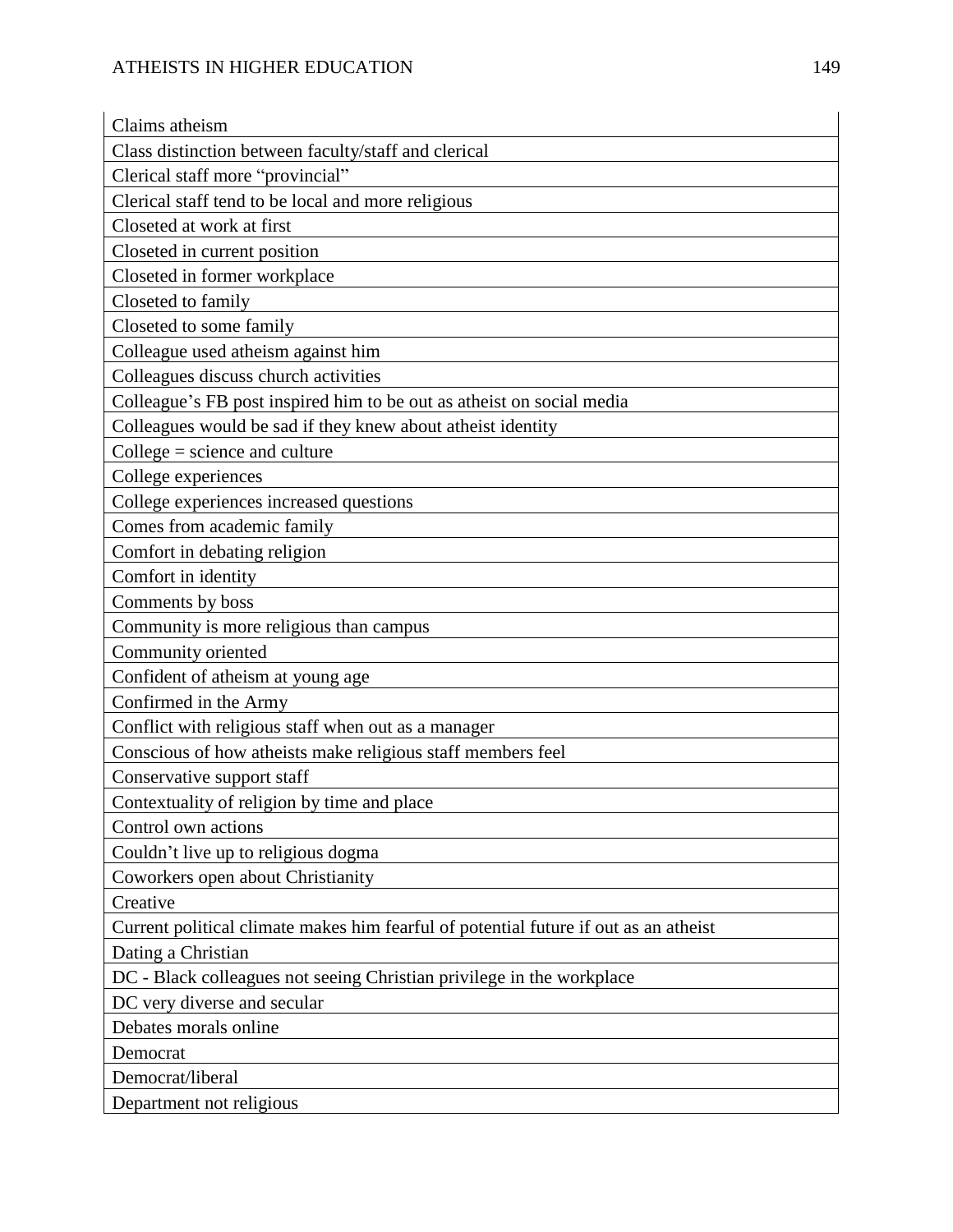| Departments split between religious and non-religious                       |
|-----------------------------------------------------------------------------|
| Depth of knowledge about Christianity                                       |
| Detects others beliefs - determines comfort                                 |
| Didn't apply to perfect job because if religious affiliation of institution |
| Differences between two institutions                                        |
| Differences in age/generations                                              |
| Differences in Christian faiths                                             |
| Direct reports are very religious                                           |
| Disfellowshipped                                                            |
| Do good on earth                                                            |
| Does not know immediate colleagues religion                                 |
| Does not want to offend                                                     |
| Doesn't share atheist identity with students                                |
| Dogma not pushed by family                                                  |
| Don't rock the boat                                                         |
| Don't talk about personal life at work                                      |
| Don't talk about religion at work                                           |
| Don't talk politics or religion                                             |
| Duty in higher education to welcome people of different identities          |
| Early skeptic                                                               |
| Educate others about atheism                                                |
| Evangelical but not as dogmatic                                             |
| Experiences with atheism vary by context                                    |
| Explored other beliefs                                                      |
| Exposure to different people/courses                                        |
| Extremism of any kind not welcome                                           |
| Faculty vs. support staff religiosity                                       |
| Family accepting but fears safety for being gay                             |
| Family is important                                                         |
| Fear of alienating people                                                   |
| Fear of repercussions                                                       |
| Feared repercussions from panel discussion                                  |
| Feminist                                                                    |
| Feminist - similar connotations                                             |
| Find common ground in women's issues                                        |
| Firm belief in nature/science                                               |
| First amendment advocate                                                    |
| First amendment debater                                                     |
| Fit/comfort at current institution                                          |
| Free from dogma                                                             |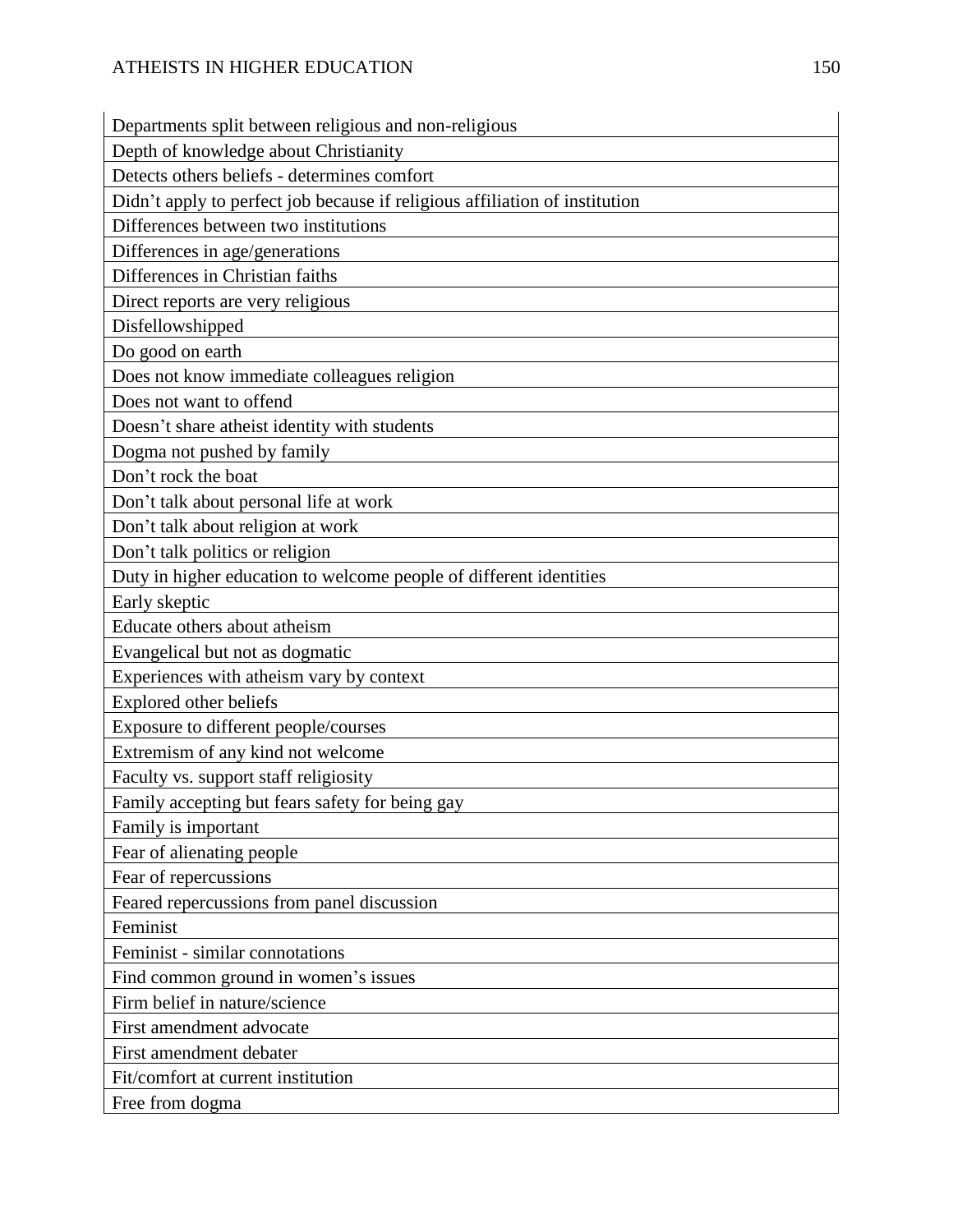| Free thinker                                                                   |
|--------------------------------------------------------------------------------|
| Free thinker as stigma management                                              |
| Friends are non-religious                                                      |
| Friends through atheism                                                        |
| Gay church leaders                                                             |
| Gays in religious institutions                                                 |
| Gives off conservative vibe                                                    |
| Giving back                                                                    |
| Goodness of humans                                                             |
| Goodness of people                                                             |
| Grandmother's influence                                                        |
| Gravitates toward liberal communities/people                                   |
| Greatness of human kind                                                        |
| Grew up Catholic                                                               |
| Grew up Jehovah's Witness                                                      |
| Grew up mostly secular with some religious activity                            |
| Grew up poor                                                                   |
| Grew up super religious                                                        |
| Grew up urban                                                                  |
| High ability student                                                           |
| Highly religious/Christian staff are in the minority - may hide it from others |
| Hobbies attract non-believers                                                  |
| Holiday party                                                                  |
| Humanist                                                                       |
| Identified differences in Christian faiths                                     |
| Impact on relationships with students                                          |
| In NY worked in religiously diverse but separate community                     |
| Incident on Facebook with boss                                                 |
| Incident with Christian colleague                                              |
| Indiana students more religious than out of state                              |
| Influence of supervisor                                                        |
| Institution does not prioritize religious diversity                            |
| Interactions with people with different degrees of faith                       |
| Involved in Free Thinkers group                                                |
| Involved in SSA                                                                |
| Iowa first experience with Christian fundamentalists                           |
| Jewish supervisor                                                              |
| Joins family for breakfast now                                                 |
| Keeps side profession quiet for same reasons as atheism                        |
| Knowledgeable of all religions                                                 |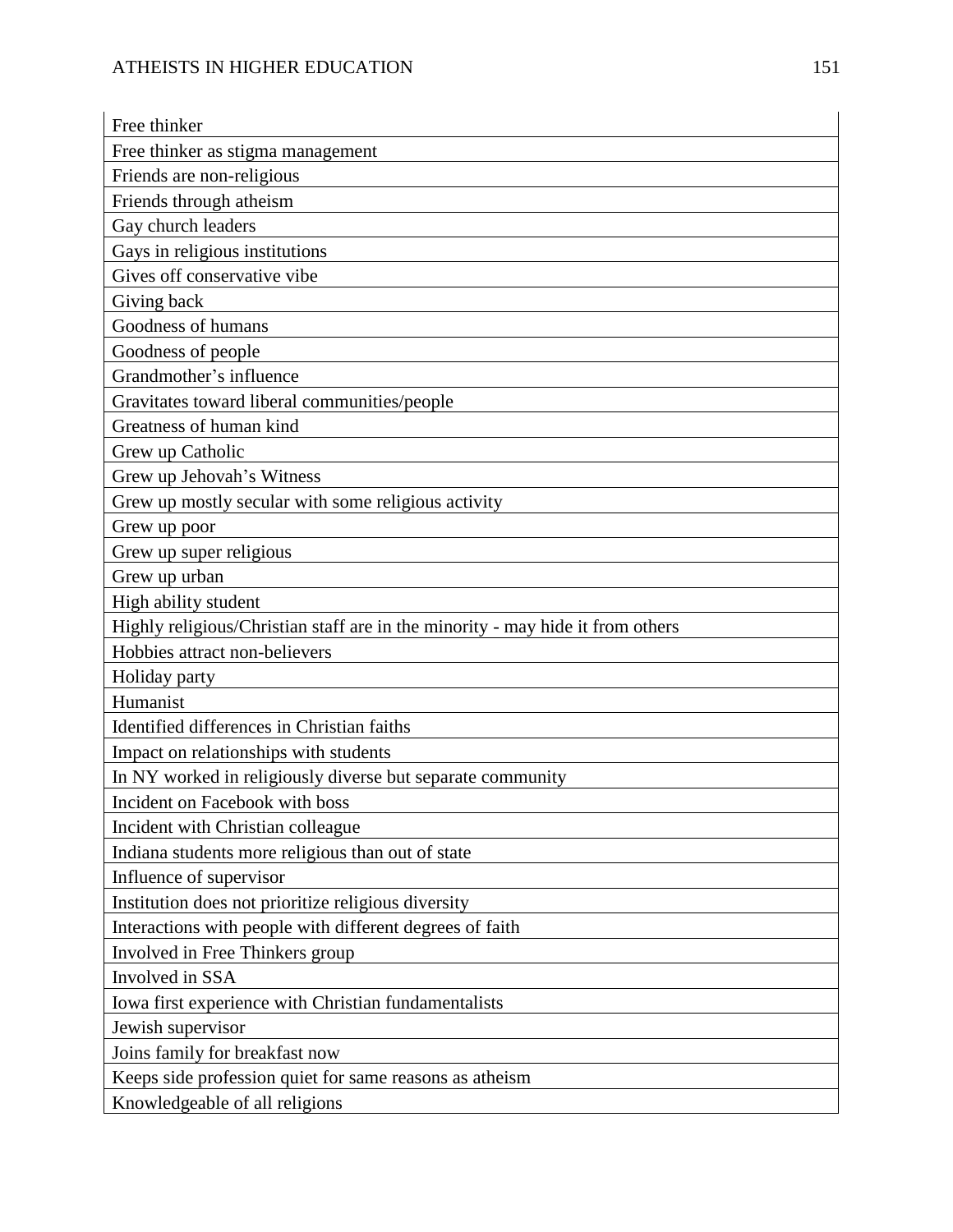| Knowledge of the Bible                                              |
|---------------------------------------------------------------------|
| Lack of diversity in student population                             |
| Large Catholic family                                               |
| Late career bloomer                                                 |
| LGBT supporter                                                      |
| LGBT ties - many nonbelievers                                       |
| Liberal                                                             |
| Liberal bubble                                                      |
| Liberal colleagues                                                  |
| Liberal culture of campus                                           |
| Liberal department - other atheists                                 |
| Liberal office - will talk politics                                 |
| Liberal people                                                      |
| Liberal socialist                                                   |
| Liberal university                                                  |
| Liberal; LGBT friendly                                              |
| Long journey toward atheism                                         |
| Marginalization of Christians in academia                           |
| Marginalization of Conservatives in higher education                |
| May say "We don't go to church" in some situations                  |
| Meaning of atheism                                                  |
| Member of Freethinker group                                         |
| Mental illness in family                                            |
| Mid-20s fully converted to atheism                                  |
| Mid-teens-28                                                        |
| Minimal Christmas celebration                                       |
| Misrepresents religious identity as Catholic                        |
| Mix of belief and atheists in department                            |
| Mix of conservative and liberal friends - personal vs. professional |
| Mom hid atheism when in law school to pass as more conservative     |
| Morals/values                                                       |
| More closeted early in career                                       |
| More concerned about having atheist boyfriend                       |
| Most people avoid confrontation                                     |
| Multifaith initiatives on campus                                    |
| Multiple identities                                                 |
| Music connection to church                                          |
| Natural world                                                       |
| Nature of large research institution                                |
| Nature of large university                                          |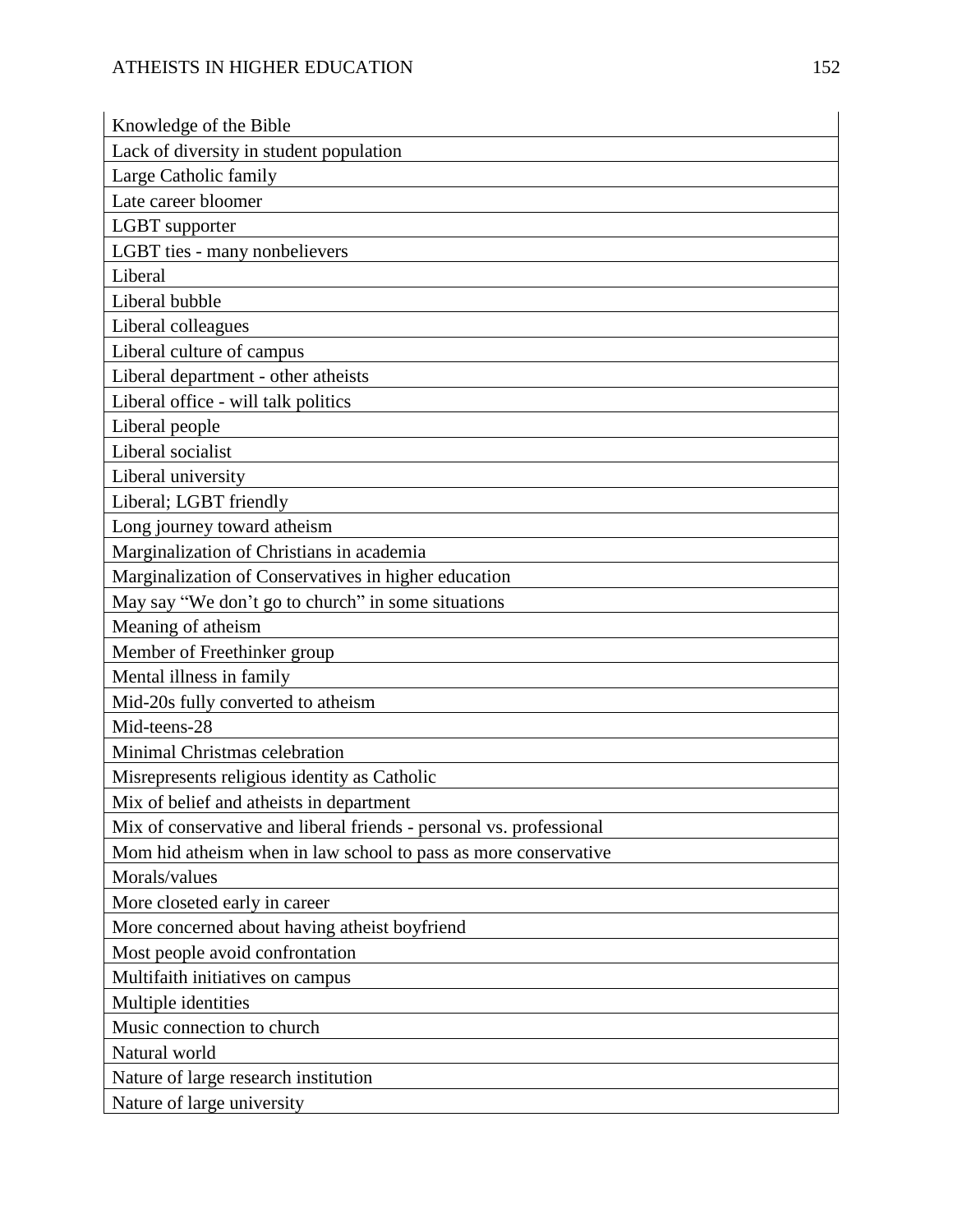| Nature of profession is more liberal                                                     |
|------------------------------------------------------------------------------------------|
| Need to be welcoming to all on campus                                                    |
| Never believed in God                                                                    |
| Never bought into it                                                                     |
| New boss and many staff are very conservative and Christian                              |
| No Christian Colleges                                                                    |
| No Christian institutions                                                                |
| No Christmas event                                                                       |
| No group for atheist/humanist/freethinkers in area                                       |
| No one asks about church                                                                 |
| No religious diversity addressed on campus                                               |
| No religious talk at work                                                                |
| No religious upbringing                                                                  |
| Non-practicing Catholic family                                                           |
| Normalize atheism                                                                        |
| Not afraid to use atheist                                                                |
| Not all atheists are the same                                                            |
| Not explicitly out to parents                                                            |
| Not knowledgeable about Bible                                                            |
| Not knowledgeable about Christianity                                                     |
| Nursing more religious                                                                   |
| Openly atheist in college                                                                |
| Other forms of privilege on campus                                                       |
| Other labels don't offend the religious                                                  |
| Other religious minorities sympathize with atheists in workplace                         |
| Out at work and socially                                                                 |
| Out atheist                                                                              |
| Out atheist as child                                                                     |
| Out but not overly outward                                                               |
| Outsider                                                                                 |
| Outward expression of non-belief                                                         |
| Parents insisted on church until graduated high school                                   |
| Participated but didn't believe                                                          |
| Participated in panel as atheist                                                         |
| People are probably more religious than she things                                       |
| People can't understand non-belief                                                       |
| People have responded positively to atheist identity                                     |
| People have unfriended on FB - repercussions for being vocal about atheism/liberal views |
| Perceptions of atheists                                                                  |
| Personal perceptions of atheists                                                         |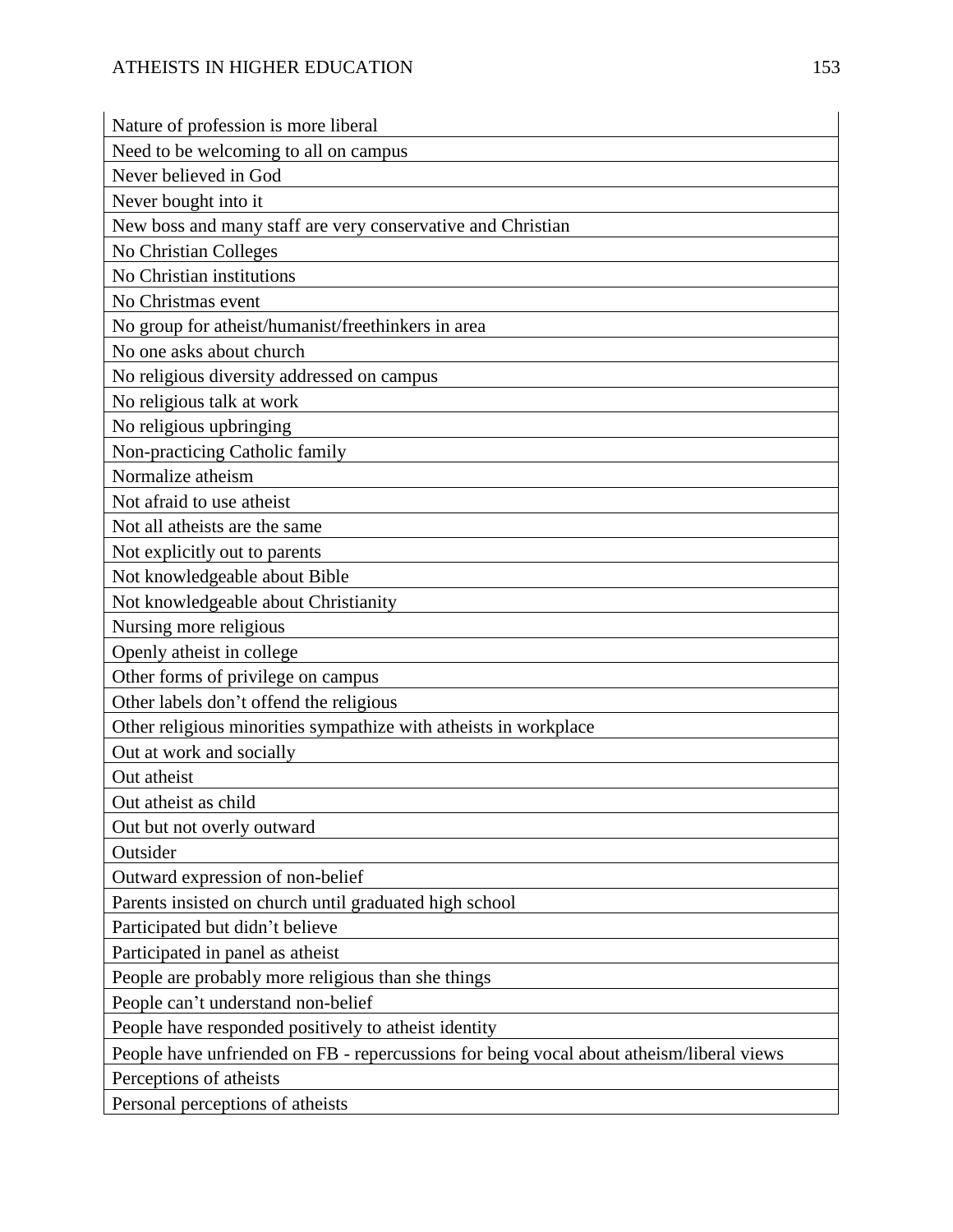Personal views don't come up with students

Physics department condoned Christian proselytization by professor - Christian Privilege

Political views as an indicator

Politically active

Politics as sign of religion Posts about atheism on Facebook

Prayer at daughter's school

Prayer language by co-worker

Presence of Christian privilege

Presence of Christian Privilege in workplace

Presented on atheism - let other atheists empower her to the point that she may have offended Christians in the session

Presents a product of himself rather than real self

Presents more conservatively in order to have a social impact

Process of outing self at SSA events

Progressive

Progressive department

Public health more conservative

Questioned existence of God

Questioned superiority of Christianity

Raised Catholic

Raised to question

Raising daughter atheist

Raising kids to be questioners

Rather not work for a conservative

Recognition of minorities on campus - vegetarians

Recovering academic

Rejected dogma then God

Rejection of all beliefs

Religion and homosexuality

Religion as a way to identify self to others

Religion comes up with dealing with students sometimes

Religion doesn't come up at work

Religion doesn't come up often

Religion in hiring decisions

Religion not important at institution

Religion not part of work

Religious culture of the community

Religious diversity addressed on campus by Muslim director

Role as a supervisor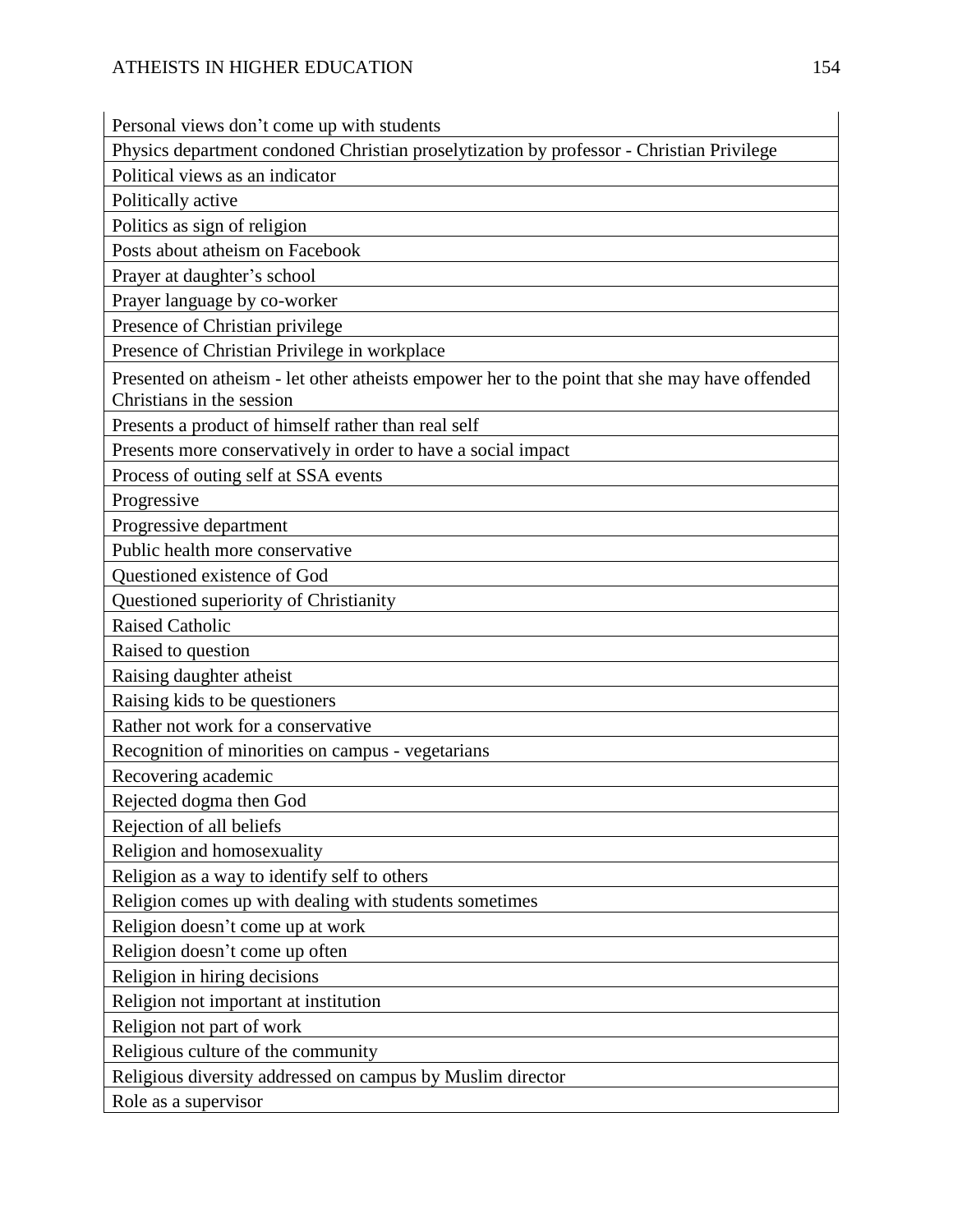## ATHEISTS IN HIGHER EDUCATION 155

| Role of campus leadership in religion                                         |
|-------------------------------------------------------------------------------|
| Role of supervisor                                                            |
| Says "My family is Catholic"                                                  |
| Scientific method                                                             |
| Second instance of department hiring professor with outward Christian beliefs |
| <b>Secular Christmas</b>                                                      |
| Secular Christmas on campus                                                   |
| Secular humanism                                                              |
| Secular humanist                                                              |
| Secular humanist - do good                                                    |
| Secular Student Alliance on campus                                            |
| Sees colleagues at progressive church                                         |
| Sense of religious colleagues                                                 |
| Sexism in religion                                                            |
| Siblings don't believe                                                        |
| Siblings mix of atheists and believers                                        |
| Siblings mix of non-believers and believers                                   |
| Signals of liberal identity through social media but not atheism or socialism |
| Skeptic father                                                                |
| Skeptical of New Age                                                          |
| Slow process toward atheism                                                   |
| Small symbols of values - liberal vs. conservative                            |
| Social aspect of church                                                       |
| Social group atheist or other non-Christian                                   |
| Socioeconomic mix in church                                                   |
| Some cross necklaces                                                          |
| Some departments have to deal with student beliefs                            |
| Some departments more religious than others                                   |
| Some departments more religious than others - public health                   |
| Some family belonged to UU church - possible mask of atheism                  |
| Some may think he's Catholic                                                  |
| Some religious staff in department but they do not talk about it              |
| Some students quickly dismiss group                                           |
| Spirituality as an atheist                                                    |
| Spirituality in nature                                                        |
| <b>SSA</b> events                                                             |
| SSA involvement                                                               |
| Staff wanted to use facilities for religious purposes                         |
| Started freethought society - connects with atheists in town                  |
| Started questioning and pullilng away in 20s                                  |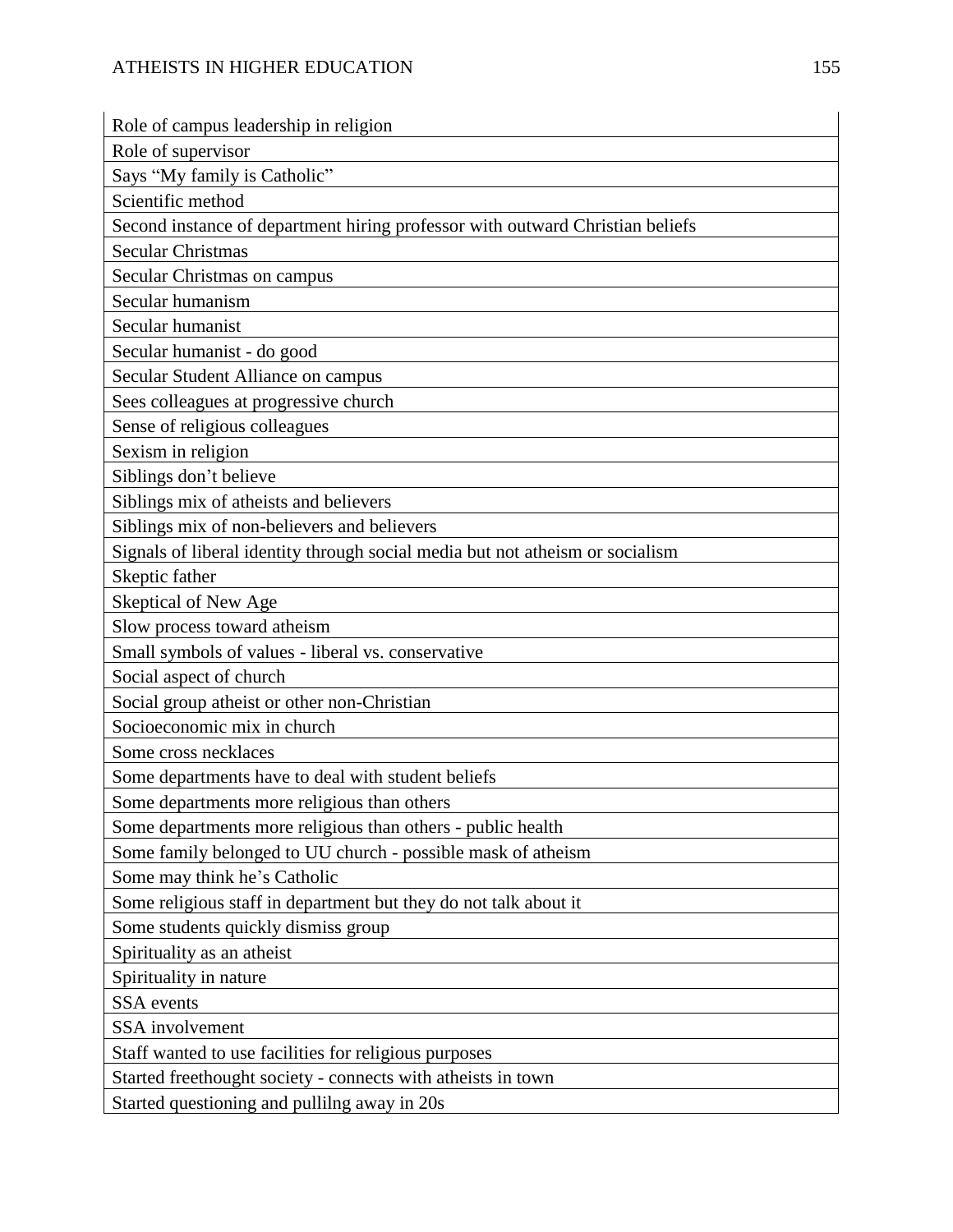| Stepbrother disfellowshipped                                                                                                              |
|-------------------------------------------------------------------------------------------------------------------------------------------|
| Stigma management - indirection, label substitution, passing                                                                              |
| Stigma management - label substitution                                                                                                    |
| Stigma of atheists                                                                                                                        |
| Stopped believing in high school                                                                                                          |
| Stopped going after got out of service                                                                                                    |
| Stopped going after high school                                                                                                           |
| Strange interaction with coworker                                                                                                         |
| Strong ethical and political beliefs                                                                                                      |
| Student interest in group                                                                                                                 |
| Students interested in atheism                                                                                                            |
| Students more conservative than staff                                                                                                     |
| Subtle discrimination                                                                                                                     |
| Supervisor does not discuss religion                                                                                                      |
| Supervisors religious role                                                                                                                |
| Supervisor's role in setting tone                                                                                                         |
| Support by non-Christian supervisor                                                                                                       |
| Support staff - symbols of Christianity                                                                                                   |
| Support staff more conservative                                                                                                           |
| Symbols of Christianity on desks, in offices                                                                                              |
| Symbols of faith as an indicator                                                                                                          |
| Take credit for our own abilities                                                                                                         |
| Teaches a class with religious historical context but leaves her beliefs out - frustrated that<br>physics department does not do the same |
| Texas - Religious mass emails - Christian privilege                                                                                       |
| That's what good families do                                                                                                              |
| The norm                                                                                                                                  |
| Town vs. gown                                                                                                                             |
| Tries to be inclusive of all beliefs but others don't - Christian Privilege                                                               |
| Unable to manage those colleagues effectively due to religious differences                                                                |
| Uncomfortable when staff member invited her to "cult" event                                                                               |
| University open to religious diversity                                                                                                    |
| Use of atheist as label                                                                                                                   |
| Use of labels                                                                                                                             |
| Use of prayer language                                                                                                                    |
| Use politics and other topics to feel out beliefs                                                                                         |
| Used non-theist label                                                                                                                     |
| Uses atheist label                                                                                                                        |
| Uses atheist label if necessary                                                                                                           |
| Uses creative outlets for atheism promotion                                                                                               |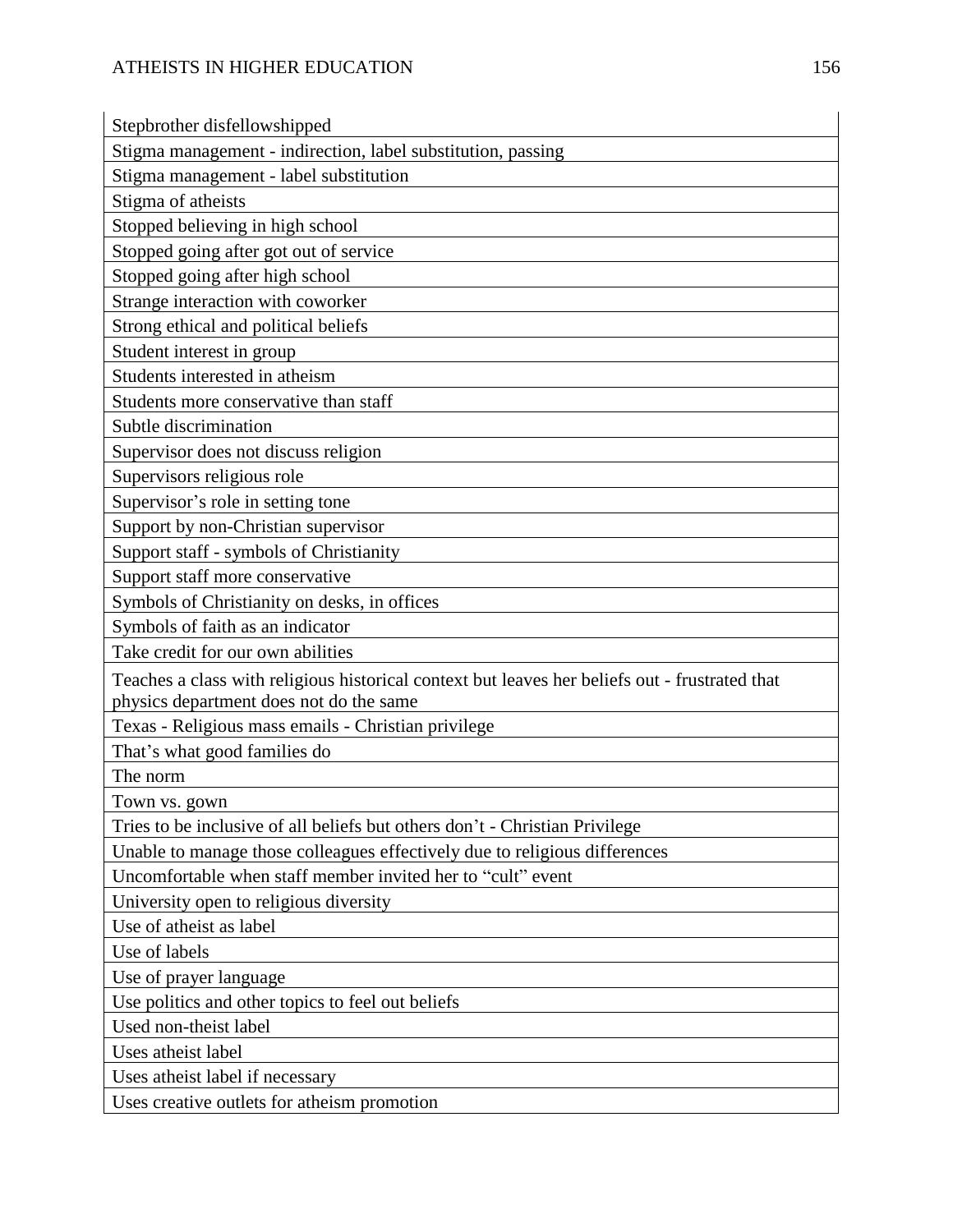| Uses privilege to normalize                                  |
|--------------------------------------------------------------|
| Using privilege to help others                               |
| Varies by department                                         |
| Very closeted in workplace                                   |
| Very religious upbringing                                    |
| Vice Chancellor is Jewish                                    |
| Visibility of religious minorities                           |
| Wanted a clean slate                                         |
| Wanted fresh start at current institution - went into closet |
| Was not indoctrinated                                        |
| Was out as atheist in previous institution                   |
| Weak diversity programming on campus                         |
| Went through the motions                                     |
| Went to church with wife and kids but all have fallen away   |
| Wife sees him as spiritual because he tries to do good       |
| Would choose less religious area in future                   |
| Would like to be full time atheist activist                  |
| Would not work at religious institution                      |
| Wouldn't want conservative boss                              |
| Wrote letter to the editor - feared repercussions            |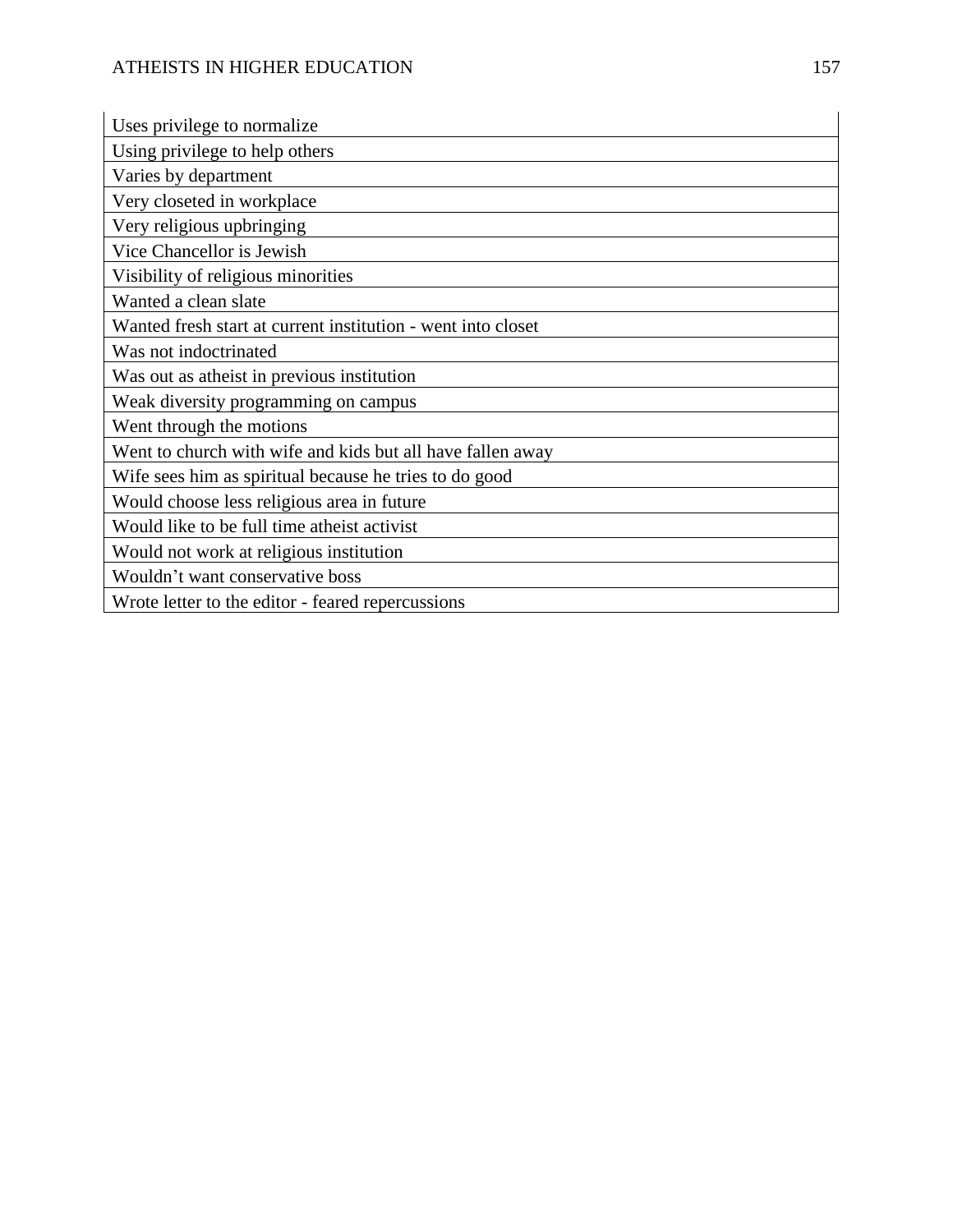## **Appendix F**

### IRB Exempt Letter



Office of Research Integrity Institutional Review Board (IRB) 2000 University Avenue Muncie, IN 47306-0155 Phone: 765-285-5070

| DATE:                                                          | January 16, 2018                                                                                         |
|----------------------------------------------------------------|----------------------------------------------------------------------------------------------------------|
| TO:                                                            | Carrie Reisner, MS                                                                                       |
| <b>FROM-</b>                                                   | <b>Ball State University IRB</b>                                                                         |
| RE:<br>TITLE:<br><b>SUBMISSION TYPE:</b>                       | IRB protocol # 1163646-1<br>The Atheist Identity in the Higher Education Workplace<br><b>New Project</b> |
| <b>ACTION:</b><br><b>DECISION DATE:</b><br><b>REVIEW TYPE:</b> | <b>APPROVED</b><br>January 16, 2018<br><b>EXEMPT</b>                                                     |

The Institutional Review Board reviewed your protocol on January 16, 2018 and has determined the procedures you have proposed are appropriate for exemption under the federal regulations. As such, there will be no further review of your protocol, and you are cleared to proceed with the procedures outlined in your protocol. As an exempt study, there is no requirement for continuing review. Your protocol will remain on file with the IRB as a matter of record.

#### **Exempt Categories:**

|   | Category 1: Research conducted in established or commonly accepted educational settings,<br>involving normal educations practices, such as (i) research on regular and special education<br>instructional strategies, or (ii) research on the effectiveness of or the comparison among<br>instructional techniques, curricula, or classroom management methods.                                                                                                                                                                 |
|---|---------------------------------------------------------------------------------------------------------------------------------------------------------------------------------------------------------------------------------------------------------------------------------------------------------------------------------------------------------------------------------------------------------------------------------------------------------------------------------------------------------------------------------|
| x | Category 2: Research involving the use of educational test (cognitive, diagnostic, aptitude,<br>achievement), survey procedures, interview procedures or observation of public behavior                                                                                                                                                                                                                                                                                                                                         |
|   | Category 3: Research involving the use of educational test (cognitive, diagnostic, aptitude,<br>achievement), survey procedures, interview procedures, or observation of public behavior<br>that is not exempt under category 2, if: (i) the human subjects are elected or appointed<br>officials or candidates for public office; or (ii) Federal statute(s) require(s) without exception<br>that the confidentiality of the personally identifiable information will be maintained throughout<br>the research and thereafter. |
|   | Category 4: Research involving the collection of study of existing data, documents, records,<br>pathological specimens, or diagnostic specimens, if these sources are publicly available or<br>if the information is recorded by the investigator in such a manner that subjects cannot be<br>identified, directly or through identifiers linked to the subjects.                                                                                                                                                               |

 $-1-$ 

Generated on IRBNet